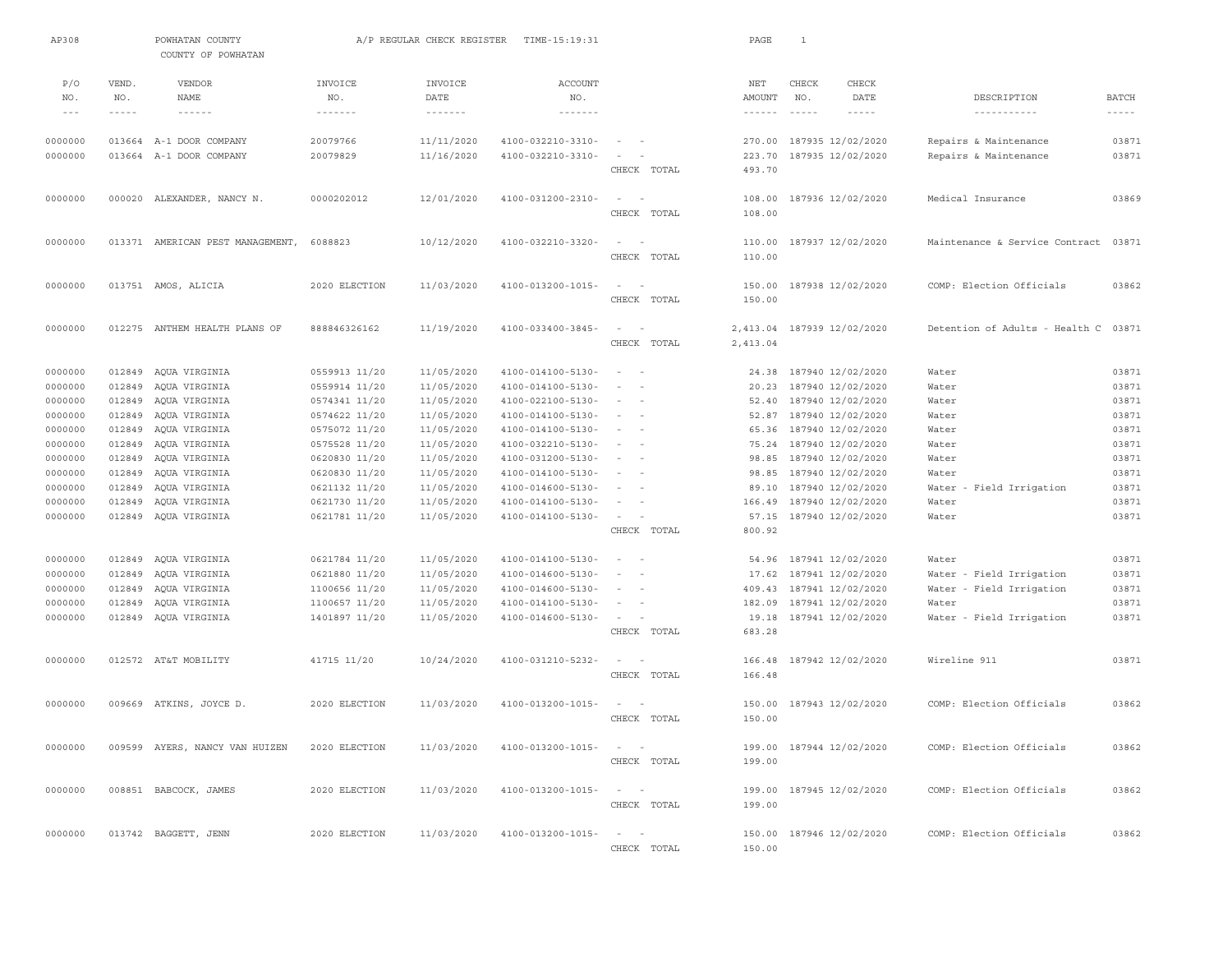| AP308                                                                                              |                             | POWHATAN COUNTY<br>COUNTY OF POWHATAN                            |                                     | A/P REGULAR CHECK REGISTER                    | TIME-15:19:31                                             |                                                                                | PAGE                             | $\overline{2}$         |                                              |                                         |                               |
|----------------------------------------------------------------------------------------------------|-----------------------------|------------------------------------------------------------------|-------------------------------------|-----------------------------------------------|-----------------------------------------------------------|--------------------------------------------------------------------------------|----------------------------------|------------------------|----------------------------------------------|-----------------------------------------|-------------------------------|
| P/O<br>NO.<br>$\hspace{0.1cm} - \hspace{0.1cm} - \hspace{0.1cm} - \hspace{0.1cm} - \hspace{0.1cm}$ | VEND.<br>NO.<br>$- - - - -$ | VENDOR<br><b>NAME</b><br>$\cdots\cdots\cdots\cdots$              | INVOICE<br>NO.<br>$- - - - - - - -$ | INVOICE<br>DATE<br>$\cdots\cdots\cdots\cdots$ | <b>ACCOUNT</b><br>NO.<br>$\cdots\cdots\cdots\cdots\cdots$ |                                                                                | NET<br>AMOUNT<br>$- - - - - - -$ | CHECK<br>NO.<br>------ | CHECK<br>DATE<br>$- - - - - -$               | DESCRIPTION<br>-----------              | <b>BATCH</b><br>$- - - - - -$ |
| 0000000                                                                                            |                             | 013743 BAGGETT, THOMAS                                           | 2020 ELECTION                       | 11/03/2020                                    | 4100-013200-1015-                                         | $\sim$<br>$\sim$<br>CHECK TOTAL                                                | 150.00<br>150.00                 |                        | 187947 12/02/2020                            | COMP: Election Officials                | 03862                         |
| 0000000                                                                                            |                             | 009501 BARRETT, JUDITH                                           | 2020 ELECTION                       | 11/03/2020                                    | 4100-013200-1015-                                         | $\sim$<br>$\overline{\phantom{a}}$<br>CHECK TOTAL                              | 150.00<br>150.00                 |                        | 187948 12/02/2020                            | COMP: Election Officials                | 03862                         |
| 0000000                                                                                            |                             | 013267 BATTON, DEBRA KIMBERLY                                    | 2020 ELECTION                       | 11/03/2020                                    | 4100-013200-1015-                                         | CHECK TOTAL                                                                    | 199.00                           |                        | 199.00 187949 12/02/2020                     | COMP: Election Officials                | 03862                         |
| 0000000                                                                                            |                             | 011590 BERRIMAN, WHITNEY                                         | 0115202012                          | 12/01/2020                                    | 4100-073100-5250-                                         | $\sim$<br>$\overline{\phantom{0}}$<br>CHECK TOTAL                              | 30.00<br>30.00                   |                        | 187950 12/02/2020                            | Cell Phones                             | 03869                         |
| 0000000                                                                                            |                             | 000045 BLANKENSHIP, SUSAN M.                                     | 0000202012                          | 12/01/2020                                    | 4100-012310-2310-                                         | $\sim$ $ -$<br>CHECK TOTAL                                                     | 104.00<br>104.00                 |                        | 187952 12/02/2020                            | Medical Insurance                       | 03869                         |
| 0000000<br>0000000                                                                                 |                             | 006655 BLOSSMAN GAS COMPANIES,<br>006655 BLOSSMAN GAS COMPANIES, | 11645274<br>11645946                | 11/10/2020<br>11/10/2020                      | 4100-014500-6008-<br>4100-032210-3310-                    | $\sim$ 100 $\sim$<br>$\sim$ 100 $\sim$ 100<br>CHECK TOTAL                      | 125.62<br>141.46                 |                        | 15.84 187953 12/02/2020<br>187953 12/02/2020 | Gas/Grease/Oil<br>Repairs & Maintenance | 03871<br>03871                |
| 0000000                                                                                            |                             | 007894 BOELT, WILLIAM M.                                         | 2020 ELECTION                       | 11/03/2020                                    | 4100-013200-1015-                                         | $\sim$<br>$\sim$ $-$<br>CHECK TOTAL                                            | 199.00<br>199.00                 |                        | 187954 12/02/2020                            | COMP: Election Officials                | 03862                         |
| 0000000                                                                                            |                             | 009595 BOOKER, GEORGE E.                                         | 2020 ELECTION                       | 11/03/2020                                    | 4100-013200-1015-                                         | $\sim$<br>$\sim$<br>CHECK TOTAL                                                | 150.00<br>150.00                 |                        | 187955 12/02/2020                            | COMP: Election Officials                | 03862                         |
| 0000000                                                                                            |                             | 011615 BOWMAN, BETTY BALL                                        | 2020 ELECTION                       | 11/17/2020                                    | 4100-013200-1015-                                         | $\sim$<br>$\overline{\phantom{0}}$<br>CHECK TOTAL                              | 150.00<br>150.00                 |                        | 187956 12/02/2020                            | COMP: Election Officials                | 03862                         |
| 0000000                                                                                            |                             | 011290 BOYKIN, GWENDOLYN M.                                      | 2020 ELECTION                       | 11/03/2020                                    | 4100-013200-1015-                                         | CHECK TOTAL                                                                    | 150.00                           |                        | 150.00 187957 12/02/2020                     | COMP: Election Officials                | 03862                         |
| 0000000                                                                                            |                             | 011098 BRANCH, JAMES L.                                          | 2020 ELECTION                       | 11/03/2020                                    | 4100-013200-1015-                                         | $\sim$<br>$\sim$ $-$<br>CHECK TOTAL                                            | 199.00<br>199.00                 |                        | 187958 12/02/2020                            | COMP: Election Officials                | 03862                         |
| 0000000                                                                                            |                             | 007838 BROUGHTON, THOMAS B. JR.                                  | 0078202012                          | 12/01/2020                                    | 4100-031200-2310-                                         | $\sim$ $  -$<br>CHECK TOTAL                                                    | 92.00<br>92.00                   |                        | 187959 12/02/2020                            | Medical Insurance                       | 03869                         |
| 0000000                                                                                            |                             | 012719 BUMGARNER, SUZANNE                                        | 2020 ELECTION                       | 11/03/2020                                    | 4100-013200-1015-                                         | $\sim$ 100 $\sim$ 100 $\sim$<br>CHECK TOTAL                                    | 150.00<br>150.00                 |                        | 187960 12/02/2020                            | COMP: Election Officials                | 03862                         |
| 0000000                                                                                            |                             | 012718 BYERLY, JOSH                                              | 2020 ELECTION                       | 11/03/2020                                    | 4100-013200-1015-                                         | $\sim$<br>$\sim$<br>CHECK TOTAL                                                | 150.00                           |                        | 150.00 187961 12/02/2020                     | COMP: Election Officials                | 03862                         |
| 0000000                                                                                            |                             | 008541 CABLE, JEAN D.                                            | 2020 ELECTION                       | 11/03/2020                                    | 4100-013200-1015-                                         | $\alpha$ - $\alpha$ - $\alpha$ - $\alpha$<br>CHECK TOTAL                       | 199.00                           |                        | 199.00 187962 12/02/2020                     | COMP: Election Officials                | 03862                         |
| 0000000                                                                                            |                             | 009670 CAHILL, JACQUELYN M.                                      | 2020 ELECTION                       | 11/03/2020                                    | 4100-013200-1015-                                         | $\alpha$ , $\alpha$ , $\alpha$ , $\alpha$ , $\alpha$ , $\alpha$<br>CHECK TOTAL | 150.00                           |                        | 150.00 187963 12/02/2020                     | COMP: Election Officials                | 03862                         |
| 0000000                                                                                            |                             | 013735 CALLEAR, JIM                                              | 2020 ELECTION                       | 11/12/2020                                    | $4100 - 013200 - 1015 - - -$                              | CHECK TOTAL                                                                    | 150.00                           |                        | 150.00 187964 12/02/2020                     | COMP: Election Officials                | 03862                         |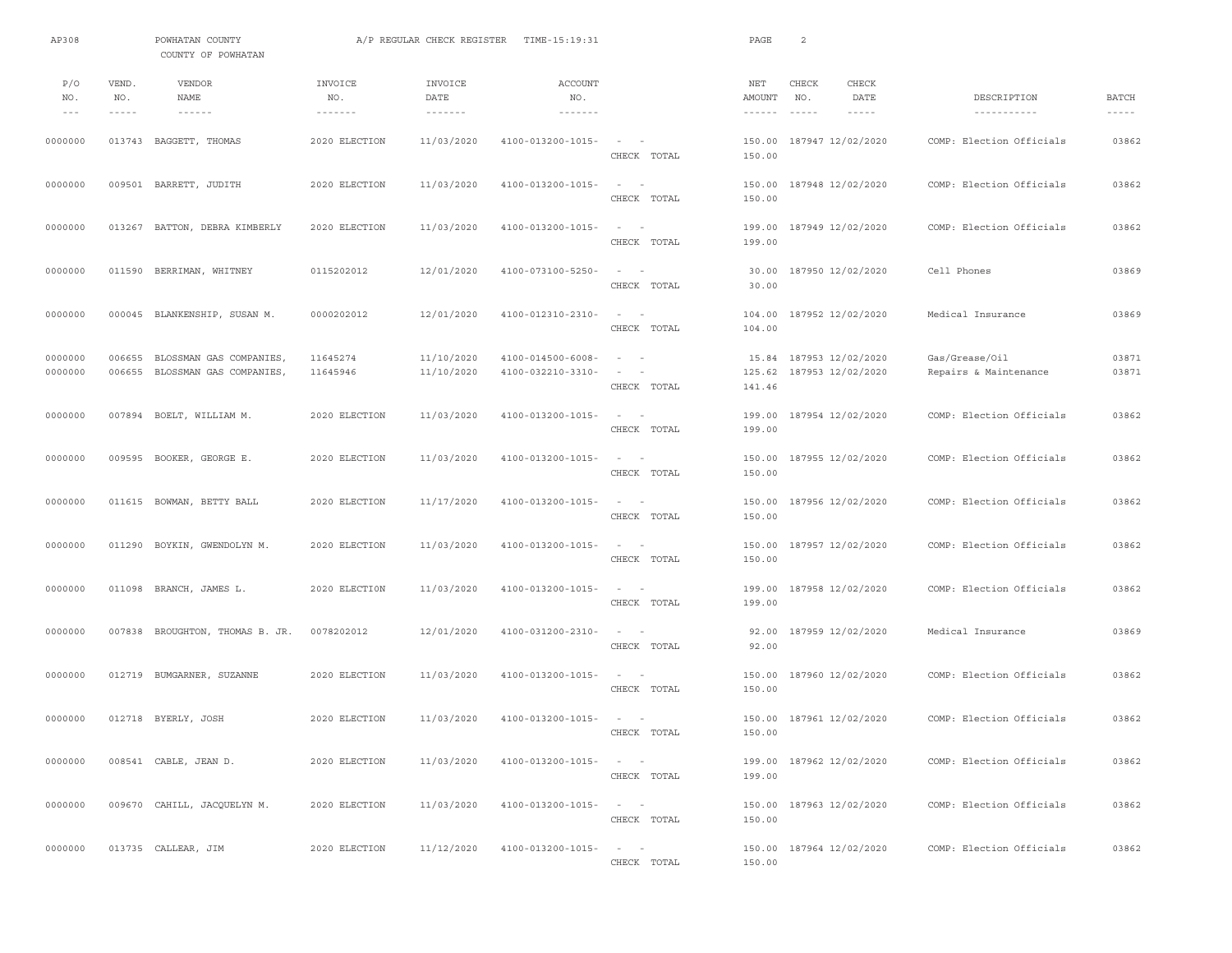| AP308          |                      | POWHATAN COUNTY<br>COUNTY OF POWHATAN |                          | A/P REGULAR CHECK REGISTER | TIME-15:19:31                           |                                                   |             | PAGE                                 | 3               |                          |                              |                               |
|----------------|----------------------|---------------------------------------|--------------------------|----------------------------|-----------------------------------------|---------------------------------------------------|-------------|--------------------------------------|-----------------|--------------------------|------------------------------|-------------------------------|
| P/O            | VEND.                | <b>VENDOR</b>                         | INVOICE                  | INVOICE                    | <b>ACCOUNT</b>                          |                                                   |             | NET                                  | CHECK           | CHECK                    |                              |                               |
| NO.<br>$- - -$ | NO.<br>$- - - - - -$ | NAME<br>$- - - - - -$                 | NO.<br>$- - - - - - - -$ | DATE<br>$- - - - - - - -$  | NO.<br>$\cdots\cdots\cdots\cdots\cdots$ |                                                   |             | AMOUNT<br>$\cdots\cdots\cdots\cdots$ | NO.<br>$\cdots$ | DATE<br>$- - - - -$      | DESCRIPTION<br>-----------   | <b>BATCH</b><br>$- - - - - -$ |
|                |                      |                                       |                          |                            |                                         |                                                   |             |                                      |                 |                          |                              |                               |
| 0000000        |                      | 013784 CARMICHAEL, MARQUITA A.        | 2020 ELECTION            | 11/03/2020                 | 4100-013200-1015-                       | $\sim$<br>$\sim$<br>CHECK TOTAL                   |             | 150.00<br>150.00                     |                 | 187965 12/02/2020        | COMP: Election Officials     | 03862                         |
| 0000000        |                      | 011629 CASH, CARL E.                  | 2020 ELECTION            | 11/03/2020                 | 4100-013200-1015-                       | $\sim$<br>$\overline{\phantom{0}}$<br>CHECK TOTAL |             | 150.00<br>150.00                     |                 | 187966 12/02/2020        | COMP: Election Officials     | 03862                         |
| 0000000        | 000540               | CENTRAL VIRGINIA WASTE                | 26036                    | 11/16/2020                 | 4100-014600-3185-                       | $\sim$<br>$\sim$                                  |             |                                      |                 | 483.55 187967 12/02/2020 | Trash Removal                | 03871                         |
| 0000000        | 000540               | CENTRAL VIRGINIA WASTE                | 26036                    | 11/16/2020                 | 4100-014100-3185-                       | $\sim$<br>$\sim$                                  |             | 175.83                               |                 | 187967 12/02/2020        | Trash Removal                | 03871                         |
| 0000000        | 000540               | CENTRAL VIRGINIA WASTE                | 26036                    | 11/16/2020                 | 4100-035100-3185-                       | $\sim$                                            |             | 21.98                                |                 | 187967 12/02/2020        | Trash Removal                | 03871                         |
| 0000000        | 000540               | CENTRAL VIRGINIA WASTE                | 26036                    | 11/16/2020                 | 4100-073100-3185-                       | $\sim$<br>$\sim$                                  |             | 43.95                                |                 | 187967 12/02/2020        | Trash Removal                | 03871                         |
| 0000000        | 000540               | CENTRAL VIRGINIA WASTE                | 26036                    | 11/16/2020                 | 4100-032210-3185-                       | $\sim$                                            |             | 21.98                                |                 | 187967 12/02/2020        | Trash Removal                | 03871                         |
| 0000000        | 000540               | CENTRAL VIRGINIA WASTE                | 26036                    | 11/16/2020                 | 4100-032220-3185-                       | $\sim$                                            |             | 21.98                                |                 | 187967 12/02/2020        | Trash Removal                | 03871                         |
|                |                      |                                       |                          |                            |                                         | CHECK TOTAL                                       |             | 769.27                               |                 |                          |                              |                               |
| 0000000        |                      | 010808 CERULLO, ROBERT                | 0108202012               | 12/01/2020                 | 4100-022100-5250-                       | $\sim$<br>$\sim$                                  | CHECK TOTAL | 30.00<br>30.00                       |                 | 187968 12/02/2020        | Cell Phones                  | 03869                         |
| 0000000        |                      | 012720 CHRISTIAN, PAT                 | 2020 ELECTION            | 11/03/2020                 | 4100-013200-1015-                       | $\sim$<br>$\sim$                                  | CHECK TOTAL | 199.00<br>199.00                     |                 | 187969 12/02/2020        | COMP: Election Officials     | 03862                         |
| 0000000        |                      | 007341 CLAWS & PAWS ANIMAL CARE       | 105386                   | 10/12/2020                 | 4100-035100-3110-                       | $\sim 10^{-1}$ and $\sim 10^{-1}$                 |             | 301.63                               |                 | 187970 12/02/2020        | Professional Health Services | 03871                         |
| 0000000        |                      | 007341 CLAWS & PAWS ANIMAL CARE       | 105745                   | 10/07/2020                 | 4100-035100-3110-                       | $\sim$                                            |             | 718.95                               |                 | 187970 12/02/2020        | Professional Health Services | 03871                         |
| 0000000        | 007341               | CLAWS & PAWS ANIMAL CARE              | 105905                   | 10/19/2020                 | 4100-035100-3110-                       | $\sim$<br>$\overline{\phantom{a}}$                |             | 309.85                               |                 | 187970 12/02/2020        | Professional Health Services | 03871                         |
| 0000000        | 007341               | CLAWS & PAWS ANIMAL CARE              | 106010                   | 10/20/2020                 | 4100-035100-3110-                       | $\sim$                                            |             | 240.35                               |                 | 187970 12/02/2020        | Professional Health Services | 03871                         |
| 0000000        |                      | 007341 CLAWS & PAWS ANIMAL CARE       | 106087                   | 10/31/2020                 | 4100-035100-3110-                       | $\sim$                                            |             | 677.15                               |                 | 187970 12/02/2020        | Professional Health Services | 03871                         |
|                |                      |                                       |                          |                            |                                         |                                                   | CHECK TOTAL | 2,247.93                             |                 |                          |                              |                               |
| 0000000        |                      | 013738 CLOCKER, ROBERTA               | 2020 ELECTION            | 11/20/2020                 | 4100-013200-1015-                       | $\sim$ $  -$                                      |             |                                      |                 | 150.00 187971 12/02/2020 | COMP: Election Officials     | 03862                         |
|                |                      |                                       |                          |                            |                                         |                                                   | CHECK TOTAL | 150.00                               |                 |                          |                              |                               |
| 0000000        |                      | 013746 COCKE, PATSY                   | 2020 ELECTION            | 11/03/2020                 | 4100-013200-1015-                       | $\overline{\phantom{a}}$<br>$\sim$                |             | 150.00                               |                 | 187972 12/02/2020        | COMP: Election Officials     | 03862                         |
|                |                      |                                       |                          |                            |                                         | CHECK TOTAL                                       |             | 150.00                               |                 |                          |                              |                               |
| 0000000        |                      | 013745 COCKE, RICHARD                 | 2020 ELECTION            | 11/03/2020                 | 4100-013200-1015-                       |                                                   |             | 150.00                               |                 | 187973 12/02/2020        | COMP: Election Officials     | 03862                         |
|                |                      |                                       |                          |                            |                                         |                                                   | CHECK TOTAL | 150.00                               |                 |                          |                              |                               |
| 0000000        |                      | 013782 COLES, KARLA                   | 2020 ELECTION            | 11/03/2020                 | 4100-013200-1015-                       | $\sim$<br>$\sim$                                  |             | 150.00                               |                 | 187974 12/02/2020        | COMP: Election Officials     | 03862                         |
|                |                      |                                       |                          |                            |                                         |                                                   | CHECK TOTAL | 150.00                               |                 |                          |                              |                               |
| 0000000        |                      | 011612 COOPER, SUSAN MARIE            | 2020 ELECTION            | 11/12/2020                 | 4100-013200-1015-                       |                                                   |             | 199.00                               |                 | 187975 12/02/2020        | COMP: Election Officials     | 03862                         |
|                |                      |                                       |                          |                            |                                         |                                                   | CHECK TOTAL | 199.00                               |                 |                          |                              |                               |
| 0000000        |                      | 012721 CORBETT, SARA                  | 2020 ELECTION            | 11/03/2020                 | 4100-013200-1015-                       | $\sim$ $ \sim$ $ -$                               |             |                                      |                 | 150.00 187976 12/02/2020 | COMP: Election Officials     | 03862                         |
|                |                      |                                       |                          |                            |                                         |                                                   | CHECK TOTAL | 150.00                               |                 |                          |                              |                               |
| 0000000        |                      | 013754 COURTRIGHT, REBECCA            | 2020 ELECTION            | 11/03/2020                 | 4100-013200-1015-                       | $\sim$ $ \sim$ $ -$                               |             |                                      |                 | 150.00 187977 12/02/2020 | COMP: Election Officials     | 03862                         |
|                |                      |                                       |                          |                            |                                         |                                                   | CHECK TOTAL | 150.00                               |                 |                          |                              |                               |
| 0000000        |                      | 008853 COX, LINDIA B.                 | 2020 ELECTION            | 11/03/2020                 | 4100-013200-1015-                       | $\alpha = 1, \ldots, n-1$                         |             |                                      |                 | 199.00 187978 12/02/2020 | COMP: Election Officials     | 03862                         |
|                |                      |                                       |                          |                            |                                         |                                                   | CHECK TOTAL | 199.00                               |                 |                          |                              |                               |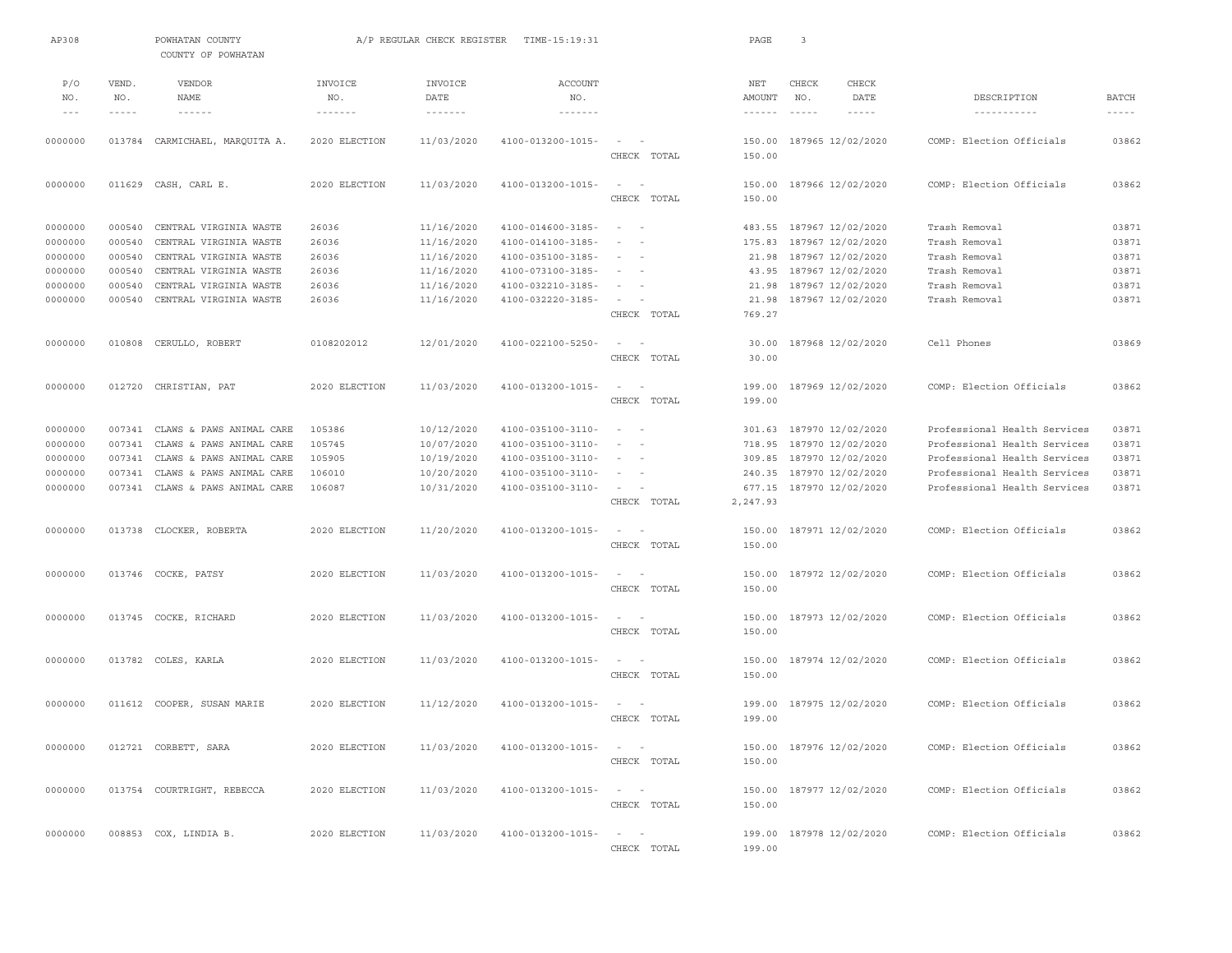| AP308              |                    | POWHATAN COUNTY<br>COUNTY OF POWHATAN                |                          | A/P REGULAR CHECK REGISTER         | TIME-15:19:31                          |                                    |             | PAGE                      | $\overline{4}$  |                          |                                      |                               |
|--------------------|--------------------|------------------------------------------------------|--------------------------|------------------------------------|----------------------------------------|------------------------------------|-------------|---------------------------|-----------------|--------------------------|--------------------------------------|-------------------------------|
| P/O                | VEND.              | <b>VENDOR</b>                                        | INVOICE                  | INVOICE                            | <b>ACCOUNT</b>                         |                                    |             | NET                       | CHECK           | CHECK                    |                                      |                               |
| NO.<br>$- - -$     | NO.<br>$- - - - -$ | NAME<br>$- - - - - -$                                | NO.<br>$- - - - - - - -$ | DATE<br>$\cdots\cdots\cdots\cdots$ | NO.<br>$- - - - - - - -$               |                                    |             | AMOUNT<br>$- - - - - - -$ | NO.<br>$\cdots$ | DATE<br>$- - - - -$      | DESCRIPTION                          | <b>BATCH</b><br>$- - - - - -$ |
|                    |                    |                                                      |                          |                                    |                                        |                                    |             |                           |                 |                          |                                      |                               |
| 0000000            | 013674             | CROWN ATLANTIC COMPANY LL                            | 32149450                 | 9/01/2020                          | 4100-031210-5421-                      | $\sim$<br>$\overline{\phantom{a}}$ |             | 2,000.00                  |                 | 187979 12/02/2020        | Rent - Towers                        | 03871                         |
| 0000000            | 013674             | CROWN ATLANTIC COMPANY LL                            | 32617189                 | 9/01/2020                          | 4100-031210-5421-                      | $\sim$                             |             | 120.00                    |                 | 187979 12/02/2020        | Rent - Towers                        | 03871                         |
| 0000000            | 013674             | CROWN ATLANTIC COMPANY LL                            | 32617336                 | 10/01/2020                         | 4100-031210-5421-                      |                                    |             | 120.00                    |                 | 187979 12/02/2020        | Rent - Towers                        | 03871                         |
| 0000000            | 013674             | CROWN ATLANTIC COMPANY LL 33086311                   |                          | 12/01/2020                         | 4100-031210-5421-                      | $\sim$                             |             | 2,120.00                  |                 | 187979 12/02/2020        | Rent - Towers                        | 03871                         |
|                    |                    |                                                      |                          |                                    |                                        | CHECK TOTAL                        |             | 4,360.00                  |                 |                          |                                      |                               |
|                    |                    |                                                      |                          |                                    |                                        |                                    |             |                           |                 |                          |                                      |                               |
| 0000000            |                    | 006042 DEPT. OF MOTOR VEHICLES                       | 202030500593             | 10/31/2020                         | 4100-012410-3320-                      | $\sim$                             |             | 475.00                    |                 | 187981 12/02/2020        | Maintenance & Service Contract       | 03871                         |
|                    |                    |                                                      |                          |                                    |                                        | CHECK TOTAL                        |             | 475.00                    |                 |                          |                                      |                               |
| 0000000            |                    | 013753 DESO, JANE                                    | 2020 ELECTION            | 11/03/2020                         | 4100-013200-1015-                      | $\sim$                             |             | 150.00                    |                 | 187982 12/02/2020        | COMP: Election Officials             | 03862                         |
|                    |                    |                                                      |                          |                                    |                                        | CHECK TOTAL                        |             | 150.00                    |                 |                          |                                      |                               |
|                    |                    |                                                      |                          |                                    |                                        |                                    |             |                           |                 |                          |                                      |                               |
| 0000000            | 006240             | DIAMOND SPRINGS WATER, INC 0000667931                |                          | 11/06/2020                         | 4100-014100-5130-                      | $\sim$<br>$\sim$                   |             | 9.95                      |                 | 187983 12/02/2020        | Water                                | 03871                         |
|                    |                    |                                                      |                          |                                    |                                        | CHECK TOTAL                        |             | 9.95                      |                 |                          |                                      |                               |
|                    |                    |                                                      |                          |                                    |                                        |                                    |             |                           |                 |                          |                                      |                               |
| 0000000            | 000860             | DOMINION ENERGY VIRGINIA                             | 0962041034 1220          | 10/30/2020                         | 4100-032210-5110-                      | $\sim$                             |             | 699.22                    |                 | 187984 12/02/2020        | Electricity                          | 03871                         |
| 0000000            | 000860             | DOMINION ENERGY VIRGINIA                             | 1552444950 1220          | 10/30/2020                         | 4100-014100-5110-                      | $\sim$<br>$\overline{\phantom{a}}$ |             | 473.38                    |                 | 187984 12/02/2020        | Electricity                          | 03871                         |
| 0000000            | 000860             | DOMINION ENERGY VIRGINIA                             | 2312285006 1220          | 10/30/2020                         | 4100-014100-5110-                      | $\sim$                             |             | 62.69                     |                 | 187984 12/02/2020        | Electricity                          | 03871                         |
| 0000000            | 000860             | DOMINION ENERGY VIRGINIA                             | 2322252509 1220          | 10/29/2020                         | 4100-031200-5110-                      | $\sim$<br>$\sim$                   |             | 91.59                     |                 | 187984 12/02/2020        | Electricity                          | 03871                         |
| 0000000            | 000860             | DOMINION ENERGY VIRGINIA                             | 2346327501 1220          | 10/29/2020                         | 4100-031200-5110-                      | $\sim$                             |             | 1,779.05                  |                 | 187984 12/02/2020        | Electricity                          | 03871                         |
| 0000000            | 000860             | DOMINION ENERGY VIRGINIA                             | 2346327501 1220          | 10/29/2020                         | 4100-014100-5110-                      | $\sim$<br>$\sim$                   |             | 1,779.05                  |                 | 187984 12/02/2020        | Electricity                          | 03871                         |
| 0000000            | 000860             | DOMINION ENERGY VIRGINIA                             | 2352270009 1220          | 10/30/2020                         | 4100-014100-5110-                      | $\sim$                             |             | 145.56                    |                 | 187984 12/02/2020        | Electricity                          | 03871                         |
| 0000000            | 000860             | DOMINION ENERGY VIRGINIA                             | 2442170003 1220          | 10/30/2020                         | 4100-014100-5110-                      | $\sim$                             |             | 672.20                    |                 | 187984 12/02/2020        | Electricity                          | 03871                         |
| 0000000            | 000860             | DOMINION ENERGY VIRGINIA                             | 2462222502 1220          | 10/29/2020                         | 4100-014100-5110-                      | $\sim$                             |             | 3,573.49                  |                 | 187984 12/02/2020        | Electricity                          | 03871                         |
| 0000000            | 000860             | DOMINION ENERGY VIRGINIA                             | 2476067034 1220          | 10/29/2020                         | 4100-014100-5110-                      |                                    |             | 101.03                    |                 | 187984 12/02/2020        | Electricity                          | 03871                         |
| 0000000            | 000860             | DOMINION ENERGY VIRGINIA                             | 2532167505 1220          | 10/29/2020                         | 4100-014100-5110-                      | $\sim$                             |             | 25.73                     |                 | 187984 12/02/2020        | Electricity                          | 03871                         |
|                    |                    |                                                      |                          |                                    |                                        | CHECK TOTAL                        |             | 9,402.99                  |                 |                          |                                      |                               |
|                    | 000860             |                                                      | 2613832712 1220          | 10/29/2020                         |                                        | $\sim$                             |             | 159.09                    |                 | 187985 12/02/2020        | Electricity                          | 03871                         |
| 0000000<br>0000000 | 000860             | DOMINION ENERGY VIRGINIA<br>DOMINION ENERGY VIRGINIA | 2912605595 1220          | 10/30/2020                         | 4100-022100-5110-<br>4100-014100-5110- | $\sim$<br>$\sim$                   |             | 57.18                     |                 | 187985 12/02/2020        | Electricity                          | 03871                         |
| 0000000            | 000860             | DOMINION ENERGY VIRGINIA                             | 2932352368 1220          | 10/30/2020                         | 4100-032220-5110-                      | $\sim$                             |             | 38.49                     |                 | 187985 12/02/2020        | Electricity                          | 03871                         |
| 0000000            | 000860             | DOMINION ENERGY VIRGINIA                             | 2972120006 1220          | 10/29/2020                         | 4100-014100-5110-                      | $\sim$<br>$\sim$                   |             | 1,036.73                  |                 | 187985 12/02/2020        | Electricity                          | 03871                         |
| 0000000            | 000860             | DOMINION ENERGY VIRGINIA                             | 3496131156 1220          | 10/30/2020                         | 4100-014100-5110-                      | $\sim$                             |             | 6.99                      |                 | 187985 12/02/2020        | Electricity                          | 03871                         |
| 0000000            | 000860             | DOMINION ENERGY VIRGINIA                             | 4472351701 1220          | 10/30/2020                         | 4100-014100-5110-                      | $\sim$                             |             | 99.96                     |                 | 187985 12/02/2020        | Electricity                          | 03871                         |
| 0000000            | 000860             | DOMINION ENERGY VIRGINIA                             | 4691491015 1220          | 10/30/2020                         | 4100-014600-5110-                      | $\sim$                             |             | 169.42                    |                 | 187985 12/02/2020        | Electricity                          | 03871                         |
| 0000000            | 000860             | DOMINION ENERGY VIRGINIA                             | 5420366014 1220          | 10/30/2020                         | 4100-014100-5110-                      |                                    |             | 177.59                    |                 | 187985 12/02/2020        | Electricity                          | 03871                         |
| 0000000            | 000860             | DOMINION ENERGY VIRGINIA                             | 6024003557 1220          | 11/02/2020                         | 4100-014100-5110-                      | $\sim$                             |             | 20.24                     |                 | 187985 12/02/2020        | Electricity                          | 03871                         |
| 0000000            | 000860             | DOMINION ENERGY VIRGINIA                             | 9750120975 1220          | 10/30/2020                         | 4100-032220-5110-                      | $\sim$<br>$\sim$                   |             | 1,866.34                  |                 | 187985 12/02/2020        | Electricity                          | 03871                         |
|                    |                    |                                                      |                          |                                    |                                        | CHECK TOTAL                        |             | 3,632.03                  |                 |                          |                                      |                               |
|                    |                    |                                                      |                          |                                    |                                        |                                    |             |                           |                 |                          |                                      |                               |
| 0000000            |                    | 013737 DUKE, SUSAN LEIGH                             | 2020 ELECTION            | 11/12/2020                         | 4100-013200-1015-                      | $\sim$ $  -$                       |             |                           |                 | 150.00 187986 12/02/2020 | COMP: Election Officials             | 03862                         |
|                    |                    |                                                      |                          |                                    |                                        |                                    | CHECK TOTAL | 150.00                    |                 |                          |                                      |                               |
|                    |                    |                                                      |                          |                                    |                                        |                                    |             |                           |                 |                          |                                      |                               |
| 0000000            |                    | 001910 DUNN GAS COMPANY                              | 71354                    | 11/16/2020                         | 4100-014100-5120-                      |                                    |             |                           |                 | 924.76 187987 12/02/2020 | Fuel                                 | 03871                         |
|                    |                    |                                                      |                          |                                    |                                        |                                    | CHECK TOTAL | 924.76                    |                 |                          |                                      |                               |
|                    |                    |                                                      |                          |                                    |                                        |                                    |             |                           |                 |                          |                                      |                               |
| 0000000            |                    | 010530 ERDMAN, REBECCA                               | NOV REIMB                | 11/19/2020                         | $3100 - 014020 - 0001 -$               | $\sim$                             |             | 16.99                     |                 | 187988 12/02/2020        | Library Fines - Lost Books, Et 03871 |                               |
|                    |                    |                                                      |                          |                                    |                                        |                                    | CHECK TOTAL | 16.99                     |                 |                          |                                      |                               |
|                    |                    |                                                      |                          |                                    |                                        |                                    |             |                           |                 |                          |                                      |                               |
| 0000000            | 009093             | FARMVILLE WHOLESALE                                  | 701114                   | 11/06/2020                         | 4100-014100-3310-                      | $\sim$ 100 $\sim$ 100 $\sim$       |             |                           |                 | 380.22 187989 12/02/2020 | Repairs & Maintenance                | 03871                         |
| 0000000            | 009093             | FARMVILLE WHOLESALE                                  | 701218                   | 11/06/2020                         | 4100-014300-3310-                      | $\sim$<br>$\sim$                   |             |                           |                 | 185.02 187989 12/02/2020 | Repairs & Maintenance                | 03871                         |
|                    |                    |                                                      |                          |                                    |                                        | CHECK TOTAL                        |             | 565.24                    |                 |                          |                                      |                               |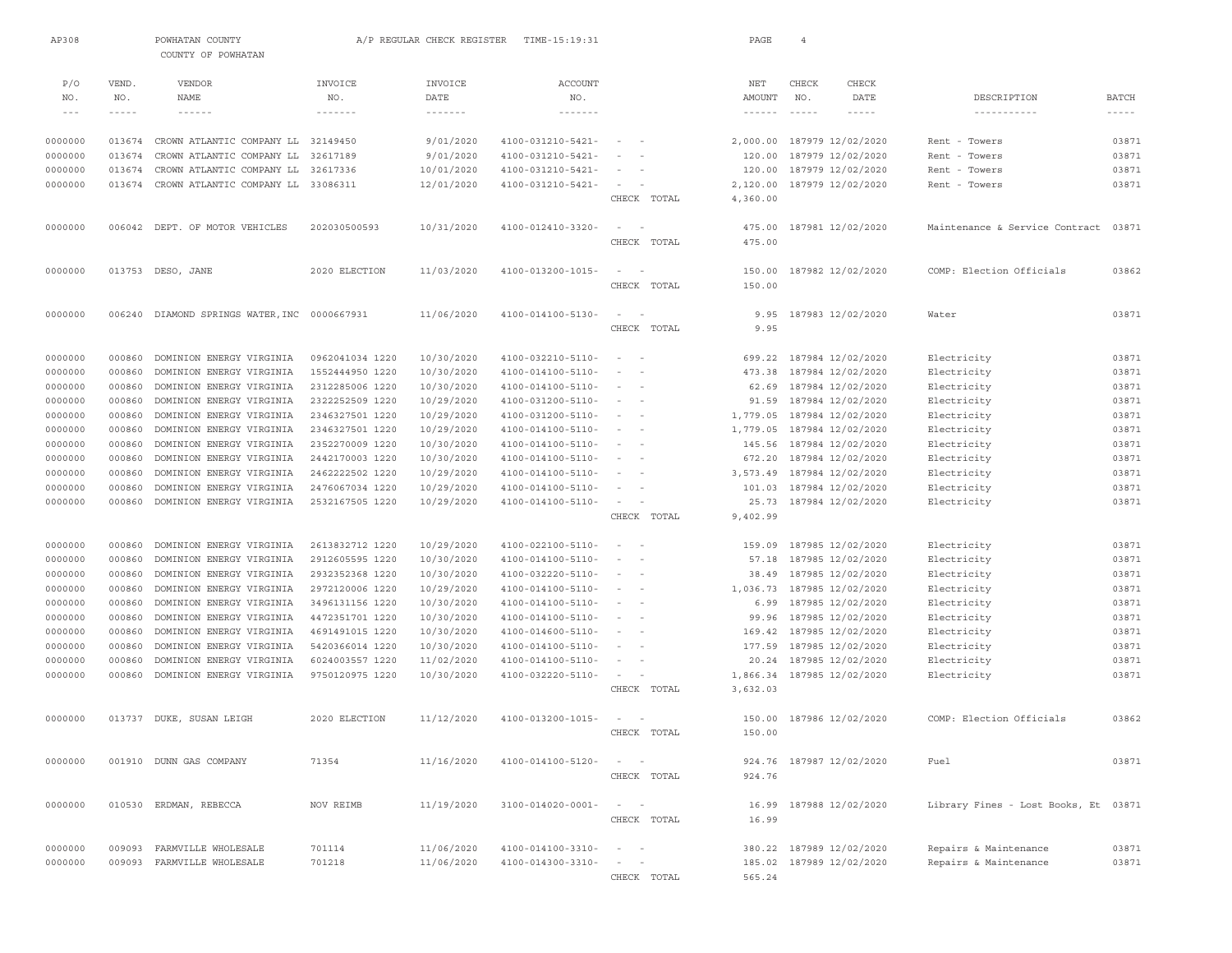| AP308      |              | POWHATAN COUNTY<br>COUNTY OF POWHATAN      |                               | A/P REGULAR CHECK REGISTER | TIME-15:19:31                    |                                                                                                              | PAGE                 | 5                             |                             |                           |                |
|------------|--------------|--------------------------------------------|-------------------------------|----------------------------|----------------------------------|--------------------------------------------------------------------------------------------------------------|----------------------|-------------------------------|-----------------------------|---------------------------|----------------|
| P/O<br>NO. | VEND.<br>NO. | VENDOR<br>NAME                             | INVOICE<br>NO.                | INVOICE<br>DATE            | <b>ACCOUNT</b><br>NO.            |                                                                                                              | NET<br>AMOUNT        | CHECK<br>NO.                  | CHECK<br><b>DATE</b>        | DESCRIPTION               | <b>BATCH</b>   |
| $- - -$    | $- - - - -$  | $- - - - - - -$                            | $\cdots \cdots \cdots \cdots$ | $\cdots\cdots\cdots\cdots$ | $\cdots\cdots\cdots\cdots\cdots$ |                                                                                                              | $- - - - - -$        | $\cdots \cdots \cdots \cdots$ | $- - - - -$                 | -----------               | $- - - - - -$  |
| 0000000    |              | 011563 FEEDING POWHATAN, INC.              | REISSUE 187801                | 12/02/2020                 | 4100-053910-5647-                | $\sim$<br>$\sim$<br>CHECK TOTAL                                                                              | 25,000.00            |                               | 25,000.00 187990 12/02/2020 | CSBG<br>- Emergency COVID | 03871          |
| 0000000    |              | 006674 FINE CREEK BAPTIST CHURCH           | $11/20$ RENT                  | 11/12/2020                 | 4100-013200-5420-                | $\sim$<br>$\overline{a}$<br>CHECK TOTAL                                                                      | 50.00<br>50.00       |                               | 187991 12/02/2020           | Rent                      | 03873          |
| 0000000    |              | 011099 FITCH, EASTER M.                    | 2020 ELECTION                 | 11/12/2020                 | 4100-013200-1015-                | $\sim$ 100 $\sim$ 100 $\sim$<br>CHECK TOTAL                                                                  | 150.00<br>150.00     |                               | 187992 12/02/2020           | COMP: Election Officials  | 03862          |
| 0000000    |              | 009500 FLEMING, GWENDOLYN                  | 2020 ELECTION                 | 11/03/2020                 | 4100-013200-1015-                | $\sim$<br>$\sim$<br>CHECK TOTAL                                                                              | 199.00<br>199.00     |                               | 187993 12/02/2020           | COMP: Election Officials  | 03862          |
| 0000000    |              | 006522 FOOD LION                           | 0051                          | 11/23/2020                 | 4100-035100-6022-                | $\sim$<br>$\sim$<br>CHECK TOTAL                                                                              | 266.63<br>266.63     |                               | 187994 12/02/2020           | Dog Food/Supplies         | 03871          |
| 0000000    |              | 001380 FORD, SUSAN P.                      | 0013202012                    | 12/01/2020                 | 4100-012310-2310-                | $\sim$ 100 $\sim$ 100 $\sim$<br>CHECK TOTAL                                                                  | 104.00<br>104.00     |                               | 187995 12/02/2020           | Medical Insurance         | 03869          |
| 0000000    |              | 013749 GALLIMORE, HIRAL                    | 2020 ELECTION                 | 11/03/2020                 | 4100-013200-1015-                | $\sim$<br>$\sim$<br>CHECK TOTAL                                                                              | 150.00<br>150.00     |                               | 187996 12/02/2020           | COMP: Election Officials  | 03862          |
| 0000000    | 012905       | GALLS, LLC                                 | 016940958                     | 11/13/2020                 | $4100 - 031200 - 6011 -$         | $\sim 10^{-1}$ and $\sim 10^{-1}$                                                                            | 86.00                |                               | 187997 12/02/2020           | Uniforms                  | 03871          |
| 0000000    | 012905       | GALLS, LLC                                 | 016946043                     | 11/13/2020                 | $4100 - 031200 - 6011 -$         | $\sim$<br>- -                                                                                                | 45.89                |                               | 187997 12/02/2020           | Uniforms                  | 03871          |
| 0000000    | 012905       | GALLS, LLC                                 | 016946055                     | 11/13/2020                 | $4100 - 031200 - 6011 -$         | $\sim$<br>$\sim$                                                                                             | 52.15                |                               | 187997 12/02/2020           | Uniforms                  | 03871          |
| 0000000    | 012905       | GALLS, LLC                                 | 016959907                     | 11/16/2020                 | $4100 - 031200 - 6011 -$         | $\sim$<br>$\sim$                                                                                             | 80.50                |                               | 187997 12/02/2020           | Uniforms                  | 03871          |
| 0000000    | 012905       | GALLS, LLC                                 | 016959908                     | 11/16/2020                 | $4100 - 031200 - 6011 -$         | $\sim$<br>$\overline{\phantom{a}}$                                                                           | 138.75               |                               | 187997 12/02/2020           | Uniforms                  | 03871          |
| 0000000    | 012905       | GALLS, LLC                                 | 016959921                     | 11/16/2020                 | $4100 - 031200 - 6011 -$         | $\frac{1}{2} \left( \frac{1}{2} \right) \left( \frac{1}{2} \right) = \frac{1}{2} \left( \frac{1}{2} \right)$ | 45.89                |                               | 187997 12/02/2020           | Uniforms                  | 03871<br>03871 |
| 0000000    | 012905       | GALLS, LLC                                 | 016960983                     | 11/16/2020                 | $4100 - 031200 - 6011 -$         | $\sim$<br>$\sim$<br>CHECK TOTAL                                                                              | 360.00<br>809.18     |                               | 187997 12/02/2020           | Uniforms                  |                |
| 0000000    |              | 011621 GILLESPIE, CAROLYN A.               | 2020 ELECTION                 | 11/03/2020                 | 4100-013200-1015-                | $\sim$ 100 $\sim$ 100 $\sim$                                                                                 | 150.00               |                               | 187998 12/02/2020           | COMP: Election Officials  | 03862          |
|            |              |                                            |                               |                            |                                  | CHECK TOTAL                                                                                                  | 150.00               |                               |                             |                           |                |
| 0000000    |              | 007620 GILLESPIE, CYNTHIA T.               | MILEAGE 1120                  | 11/29/2020                 | 4100-031210-5510-                | $\sim$<br>$\sim$                                                                                             |                      |                               | 104.65 187999 12/02/2020    | Travel - Mileage          | 03871          |
| 0000000    | 007620       | GILLESPIE, CYNTHIA T.                      | RADIO TESTING                 | 11/29/2020                 | 4100-031210-5540-                | $\overline{\phantom{a}}$<br>$\sim$                                                                           | 239.50               |                               | 187999 12/02/2020           | Conferences and Training  | 03871          |
| 0000000    |              | 007620 GILLESPIE, CYNTHIA T.               | TRAVEL 1120                   | 11/19/2020                 | 4100-031210-5510-                | $\sim$<br>$\sim$                                                                                             | 104.65               |                               | 187999 12/02/2020           | Travel - Mileage          | 03871          |
|            |              |                                            |                               |                            |                                  | CHECK TOTAL                                                                                                  | 448.80               |                               |                             |                           |                |
| 0000000    |              | 013290 GLOBAL SIGNAL ACOUISITION 32107284  |                               | 9/01/2020                  | 4100-031210-5421-                | $\sim$<br>$\sim$                                                                                             | 1,030.00             |                               | 188000 12/02/2020           | Rent - Towers             | 03871          |
| 0000000    |              | 013290 GLOBAL SIGNAL ACOUISITION 33044147  |                               | 12/01/2020                 | 4100-031210-5421-                | $\sim$<br>$\sim$<br>CHECK TOTAL                                                                              | 1,030.00<br>2,060.00 |                               | 188000 12/02/2020           | Rent - Towers             | 03871          |
|            |              |                                            |                               |                            |                                  |                                                                                                              |                      |                               |                             |                           |                |
| 0000000    |              | 009021 GRACELAND BAPTIST CHURCH 11/20 RENT |                               | 11/12/2020                 | 4100-013200-5420-                | $\alpha = 1, \ldots, n-1$<br>CHECK TOTAL                                                                     | 50.00                |                               | 50.00 188001 12/02/2020     | Rent                      | 03873          |
| 0000000    |              | 013225 GRANGER, DAWN                       | MILEAGE 1220                  | 12/03/2020                 | 4100-031210-5510-                | $\sim$ $ -$<br>CHECK TOTAL                                                                                   | 104.65               |                               | 104.65 188002 12/02/2020    | Travel - Mileage          | 03871          |
| 0000000    |              | 013744 HANNA, JESSICA                      | 2020 ELECTION                 | 11/03/2020                 | 4100-013200-1015-                | $\alpha = 1, \ldots, n-1$<br>CHECK TOTAL                                                                     | 150.00               |                               | 150.00 188003 12/02/2020    | COMP: Election Officials  | 03862          |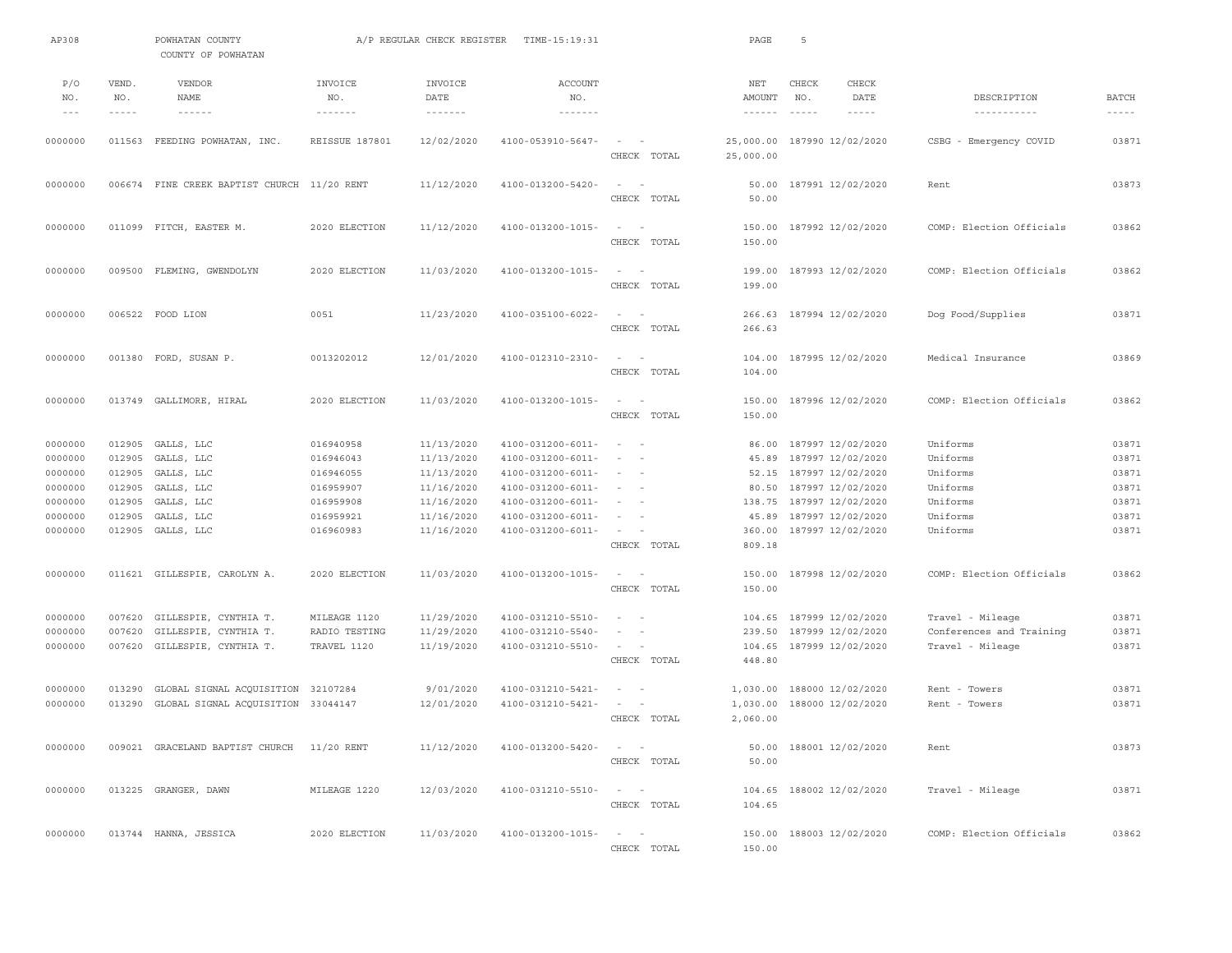| AP308                  |                               | POWHATAN COUNTY<br>COUNTY OF POWHATAN               |                                              | A/P REGULAR CHECK REGISTER                    | TIME-15:19:31                                             |                                                                                      | PAGE                                        | 6                        |                                |                               |                               |
|------------------------|-------------------------------|-----------------------------------------------------|----------------------------------------------|-----------------------------------------------|-----------------------------------------------------------|--------------------------------------------------------------------------------------|---------------------------------------------|--------------------------|--------------------------------|-------------------------------|-------------------------------|
| P/O<br>NO.<br>$\cdots$ | VEND.<br>NO.<br>$- - - - - -$ | <b>VENDOR</b><br>NAME<br>$\cdots\cdots\cdots\cdots$ | INVOICE<br>NO.<br>$\cdots\cdots\cdots\cdots$ | INVOICE<br>DATE<br>$\cdots\cdots\cdots\cdots$ | <b>ACCOUNT</b><br>NO.<br>$\cdots\cdots\cdots\cdots\cdots$ |                                                                                      | NET<br>AMOUNT<br>$\cdots\cdots\cdots\cdots$ | CHECK<br>NO.<br>------   | CHECK<br>DATE<br>$- - - - - -$ | DESCRIPTION                   | <b>BATCH</b><br>$- - - - - -$ |
| 0000000                |                               | 013785 HARPOLD, LYNN MICHELE                        | 2020 ELECTION                                | 11/03/2020                                    | 4100-013200-1015-                                         | CHECK TOTAL                                                                          | 150.00<br>150.00                            | 188004 12/02/2020        |                                | COMP: Election Officials      | 03862                         |
| 0000000                |                               | 012716 HARRISON, HANNAH                             | 2020 ELECTION                                | 11/03/2020                                    | 4100-013200-1015-                                         | $\sim$<br>$\sim$<br>CHECK TOTAL                                                      | 199.00<br>199.00                            | 188005 12/02/2020        |                                | COMP: Election Officials      | 03862                         |
| 0000000                |                               | 013789 HENDERSON, BRANDON                           | REIMB GAS                                    | 11/18/2020                                    | 4100-031200-6008-                                         | $\sim$ $ -$<br>CHECK TOTAL                                                           | 10.00<br>10.00                              | 188007 12/02/2020        |                                | Gas/Grease/Oil                | 03871                         |
| 0000000                |                               | 008537 HENSON, MARIE S.                             | 2020 ELECTION                                | 11/03/2020                                    | 4100-013200-1015-                                         | $\sim$ 100 $\sim$ 100 $\sim$<br>CHECK TOTAL                                          | 199.00<br>199.00                            | 188008 12/02/2020        |                                | COMP: Election Officials      | 03862                         |
| 0000000                |                               | 013786 HOBSON, PAMELA J.                            | 2020 ELECTION                                | 11/03/2020                                    | 4100-013200-1015-                                         | $\sim$ 100 $\sim$<br>CHECK TOTAL                                                     | 150.00<br>150.00                            | 188009 12/02/2020        |                                | COMP: Election Officials      | 03862                         |
| 0000000                |                               | 012493 HOLLICE, EDITH                               | 2020 ELECTION                                | 11/03/2020                                    | 4100-013200-1015-                                         | $\sim$ $  -$<br>CHECK TOTAL                                                          | 150.00                                      | 150.00 188010 12/02/2020 |                                | COMP: Election Officials      | 03862                         |
| 0000000                |                               | 013756 HUFFMAN, VICTOR                              | 2020 ELECTION                                | 11/03/2020                                    | 4100-013200-1015-                                         | $\sim$ $  -$<br>CHECK TOTAL                                                          | 150.00<br>150.00                            | 188011 12/02/2020        |                                | COMP: Election Officials      | 03862                         |
| 0000000                |                               | 011624 HULL, CAROL L.                               | 2020 ELECTION                                | 11/03/2020                                    | 4100-013200-1015-                                         | $\sim$ $  -$<br>CHECK TOTAL                                                          | 150.00<br>150.00                            | 188012 12/02/2020        |                                | COMP: Election Officials      | 03862                         |
| 0000000                |                               | 011625 HULL, JOHN R.                                | 2020 ELECTION                                | 11/03/2020                                    | 4100-013200-1015-                                         | $\sim$ 100 $\sim$<br>CHECK TOTAL                                                     | 150.00                                      | 150.00 188013 12/02/2020 |                                | COMP: Election Officials      | 03862                         |
| 0000000                |                               | 010755 INNOVATIVE TURF                              | 4847                                         | 11/09/2020                                    | 4100-014600-3320-                                         | $\qquad \qquad -$<br>CHECK TOTAL                                                     | 1,580.95<br>1,580.95                        | 188014 12/02/2020        |                                | Maintenance/Service Contracts | 03871                         |
| 0000000                |                               | 013752 JOERG, III, FRANK                            | 2020 ELECTION                                | 11/03/2020                                    | 4100-013200-1015-                                         | $\sim$ $  -$<br>CHECK TOTAL                                                          | 150.00<br>150.00                            | 188015 12/02/2020        |                                | COMP: Election Officials      | 03862                         |
| 0000000                |                               | 008708 JONES, SUSAN H.                              | 2020 ELECTION                                | 11/03/2020                                    | 4100-013200-1015-                                         | CHECK TOTAL                                                                          | 199.00<br>199.00                            | 188016 12/02/2020        |                                | COMP: Election Officials      | 03862                         |
| 0000000                |                               | 012153 JUDD, FRANCES                                | 2020 ELECTION                                | 11/17/2020                                    | 4100-013200-1015-                                         | $\sim$<br>$\overline{\phantom{0}}$<br>CHECK TOTAL                                    | 150.00<br>150.00                            | 188017 12/02/2020        |                                | COMP: Election Officials      | 03862                         |
| 0000000                |                               | 006629 LANDSCAPE SUPPLY, INC.                       | 0793372-IN                                   | 11/16/2020                                    | 4100-014500-3190-                                         | $\sim$ $  -$<br>CHECK TOTAL                                                          | 121.00<br>121.00                            | 188018 12/02/2020        |                                | Grounds Maintenance           | 03871                         |
| 0000000                |                               | 013780 LAUER, KIMBERLY                              | 2020 ELECTION                                | 11/03/2020                                    | 4100-013200-1015-                                         | $\alpha\rightarrow\alpha\gamma$ , and $\alpha\rightarrow\alpha\gamma$<br>CHECK TOTAL | 150.00                                      | 150.00 188019 12/02/2020 |                                | COMP: Election Officials      | 03862                         |
| 0000000                |                               | 011104 LILLYWHITE, DONALD P.                        | 2020 ELECTION                                | 11/03/2020                                    | 4100-013200-1015-                                         | $\sim 10^{-1}$ m $^{-1}$<br>CHECK TOTAL                                              | 150.00<br>150.00                            | 188020 12/02/2020        |                                | COMP: Election Officials      | 03862                         |
| 0000000                |                               | 013781 LINK, PHYLLIS D.                             | 2020 ELECTION                                | 11/03/2020                                    | 4100-013200-1015-                                         | $\alpha = 1, \ldots, n-1$<br>CHECK TOTAL                                             | 150.00                                      | 150.00 188021 12/02/2020 |                                | COMP: Election Officials      | 03862                         |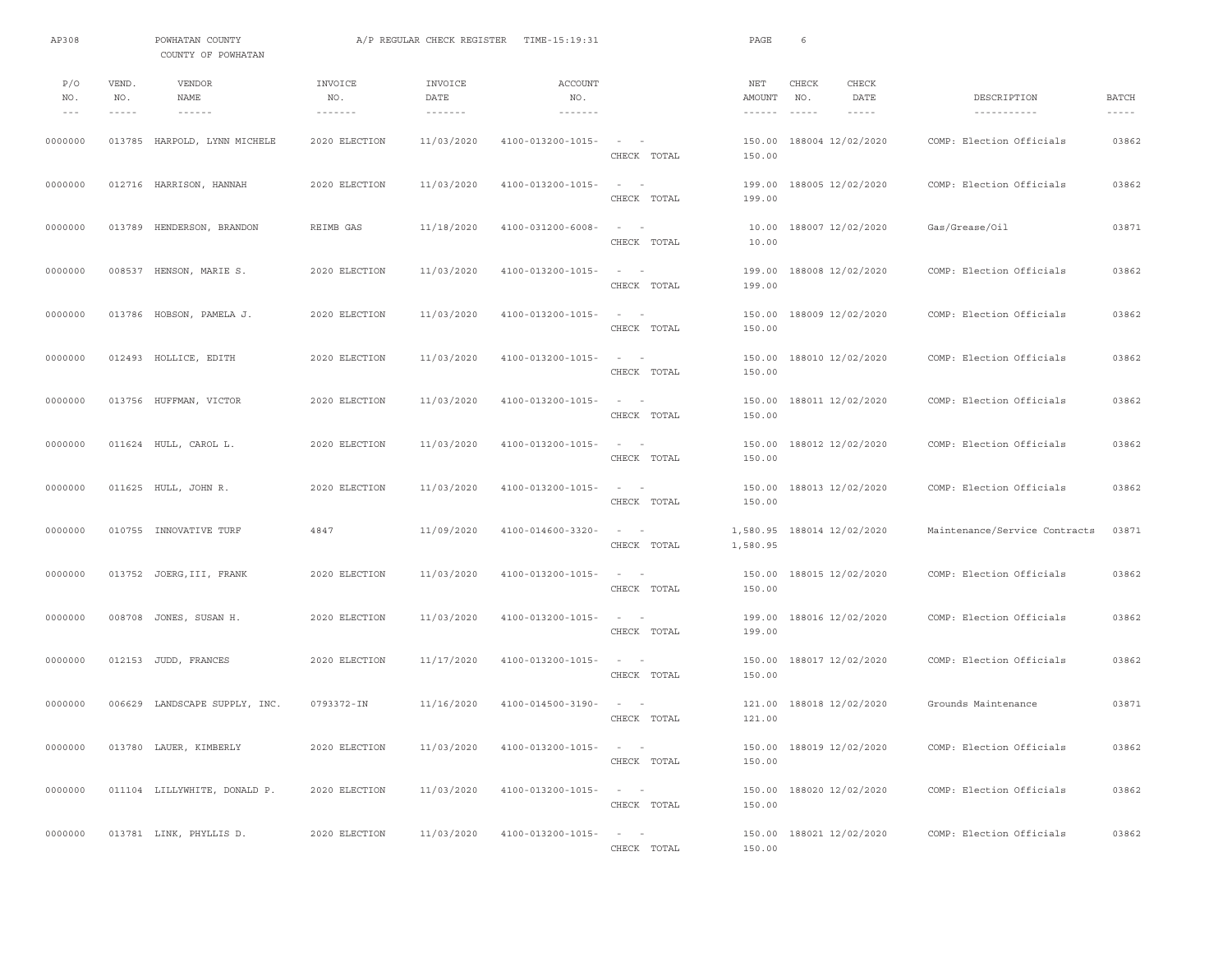| AP308                               |                               | POWHATAN COUNTY<br>COUNTY OF POWHATAN               |                                              | A/P REGULAR CHECK REGISTER                    | TIME-15:19:31                                             |                                                                      | PAGE                                        | 7                      |                                |                            |                               |
|-------------------------------------|-------------------------------|-----------------------------------------------------|----------------------------------------------|-----------------------------------------------|-----------------------------------------------------------|----------------------------------------------------------------------|---------------------------------------------|------------------------|--------------------------------|----------------------------|-------------------------------|
| P/O<br>NO.<br>$\qquad \qquad - \ -$ | VEND.<br>NO.<br>$- - - - - -$ | <b>VENDOR</b><br>NAME<br>$\cdots\cdots\cdots\cdots$ | INVOICE<br>NO.<br>$\cdots\cdots\cdots\cdots$ | INVOICE<br>DATE<br>$\cdots\cdots\cdots\cdots$ | <b>ACCOUNT</b><br>NO.<br>$\cdots\cdots\cdots\cdots\cdots$ |                                                                      | NET<br>AMOUNT<br>$\cdots\cdots\cdots\cdots$ | CHECK<br>NO.<br>------ | CHECK<br>DATE<br>$- - - - - -$ | DESCRIPTION<br>----------- | <b>BATCH</b><br>$- - - - - -$ |
| 0000000                             |                               | 009493 LYONS, RALPH LARRY                           | 2020 ELECTION                                | 11/03/2020                                    | 4100-013200-1015-                                         | $\sim$ $  -$<br>CHECK TOTAL                                          | 199.00<br>199.00                            |                        | 188023 12/02/2020              | COMP: Election Officials   | 03862                         |
| 0000000                             |                               | 006672 MACON FIRE DEPARTMENT                        | $11/20$ RENT                                 | 11/12/2020                                    | 4100-013200-5420-                                         | $\sim$<br>$\sim$<br>CHECK TOTAL                                      | 50.00<br>50.00                              |                        | 188025 12/02/2020              | Rent                       | 03873                         |
| 0000000                             |                               | 013264 MADISON, COURTNEY L                          | 2020 ELECTION                                | 11/03/2020                                    | 4100-013200-1015-                                         | $\sim$ $  -$<br>CHECK TOTAL                                          | 150.00                                      |                        | 150.00 188026 12/02/2020       | COMP: Election Officials   | 03862                         |
| 0000000                             |                               | 011776 MADISON, DEBORAH                             | 2020 ELECTION                                | 11/03/2020                                    | 4100-013200-1015-                                         | $\sim$ 100 $\sim$ 100 $\sim$<br>CHECK TOTAL                          | 199.00                                      |                        | 199.00 188027 12/02/2020       | COMP: Election Officials   | 03862                         |
| 0000000                             |                               | 011176 MAIN STREET HOMES                            | 216-2020 REF                                 | 11/25/2020                                    | 3100-013030-0008-                                         | $\sim$ 100 $\sim$<br>CHECK TOTAL                                     | 2,526.00<br>2,526.00                        |                        | 188028 12/02/2020              | Building Permits           | 03871                         |
| 0000000                             |                               | 006667 MANAKIN EPISCOPAL CHURCH                     | $11/20$ RENT                                 | 11/12/2020                                    | 4100-013200-5420-                                         | $\sim$ 100 $\sim$ 100 $\sim$<br>CHECK TOTAL                          | 50.00                                       |                        | 50.00 188029 12/02/2020        | Rent                       | 03873                         |
| 0000000                             |                               | 013529 MARTIN, CARY                                 | 0135202012                                   | 12/01/2020                                    | 4100-031210-5421-                                         | $\sim$ 100 $\sim$ 100 $\sim$<br>CHECK TOTAL                          | 700.00                                      |                        | 700.00 188030 12/02/2020       | Rent - Towers              | 03869                         |
| 0000000                             |                               | 012713 MASINI, DOUGLAS                              | 2020 ELECTION                                | 11/17/2020                                    | 4100-013200-1015-                                         | $\sim$ 100 $\sim$ 100 $\sim$<br>CHECK TOTAL                          | 150.00<br>150.00                            |                        | 188031 12/02/2020              | COMP: Election Officials   | 03862                         |
| 0000000                             |                               | 013750 MCCORMICK, VICTORIA                          | 2020 ELECTION                                | 11/03/2020                                    | 4100-013200-1015-                                         | $\sim$ 100 $\sim$<br>CHECK TOTAL                                     | 150.00<br>150.00                            |                        | 188032 12/02/2020              | COMP: Election Officials   | 03862                         |
| 0000000                             |                               | 009276 MCCREIGHT, FRAN                              | 0092202012                                   | 12/01/2020                                    | 4100-073100-5250-                                         | $\sim$ 100 $\sim$ 100 $\sim$<br>CHECK TOTAL                          | 30.00<br>30.00                              |                        | 188033 12/02/2020              | Cell Phones                | 03869                         |
| 0000000                             |                               | 013176 MIDWEST TAPE, LLC                            | 99652888                                     | 11/18/2020                                    | 4100-073100-6012-                                         | $\sim$ 100 $\sim$ 100 $\sim$<br>CHECK TOTAL                          | 88.44<br>88.44                              |                        | 188034 12/02/2020              | Books & Subscriptions      | 03871                         |
| 0000000                             |                               | 008553 MILLER, PATRICIA                             | 2020 ELECTION                                | 11/03/2020                                    | 4100-013200-1015-                                         | $\sim$ 100 $\sim$ 100 $\sim$<br>CHECK TOTAL                          | 150.00<br>150.00                            |                        | 188035 12/02/2020              | COMP: Election Officials   | 03862                         |
| 0000000                             |                               | 010603 MILLS, BETHANY                               | 2020 ELECTION                                | 11/03/2020                                    | 4100-013200-1015-                                         | $\sim$<br>$\sim$<br>CHECK TOTAL                                      | 150.00<br>150.00                            |                        | 188036 12/02/2020              | COMP: Election Officials   | 03862                         |
| 0000000                             |                               | 009679 MORRIS, VICTOR HARDING                       | 2020 ELECTION                                | 11/03/2020                                    | 4100-013200-1015-                                         | $\sim$ $  -$<br>CHECK TOTAL                                          | 150.00                                      |                        | 150.00 188037 12/02/2020       | COMP: Election Officials   | 03862                         |
| 0000000                             |                               | 006673 MT. ZION BAPTIST CHURCH                      | $11/20$ RENT                                 | 11/12/2020                                    | 4100-013200-5420-                                         | $\mathcal{L}_{\rm{max}}$ and $\mathcal{L}_{\rm{max}}$<br>CHECK TOTAL | 50.00                                       |                        | 50.00 188038 12/02/2020        | Rent                       | 03873                         |
| 0000000                             |                               | 012492 NEWTON, GAIL                                 | 2020 ELECTION                                | 11/03/2020                                    | 4100-013200-1015-                                         | $\alpha = 1, \ldots, n-1$<br>CHECK TOTAL                             | 150.00                                      |                        | 150.00 188039 12/02/2020       | COMP: Election Officials   | 03862                         |
| 0000000                             |                               | 013740 NGUYEN, LY                                   | ELECTION 2020                                | 11/17/2020                                    | $4100 - 013200 - 1015 - - -$                              | CHECK TOTAL                                                          | 150.00                                      |                        | 150.00 188040 12/02/2020       | COMP: Election Officials   | 03862                         |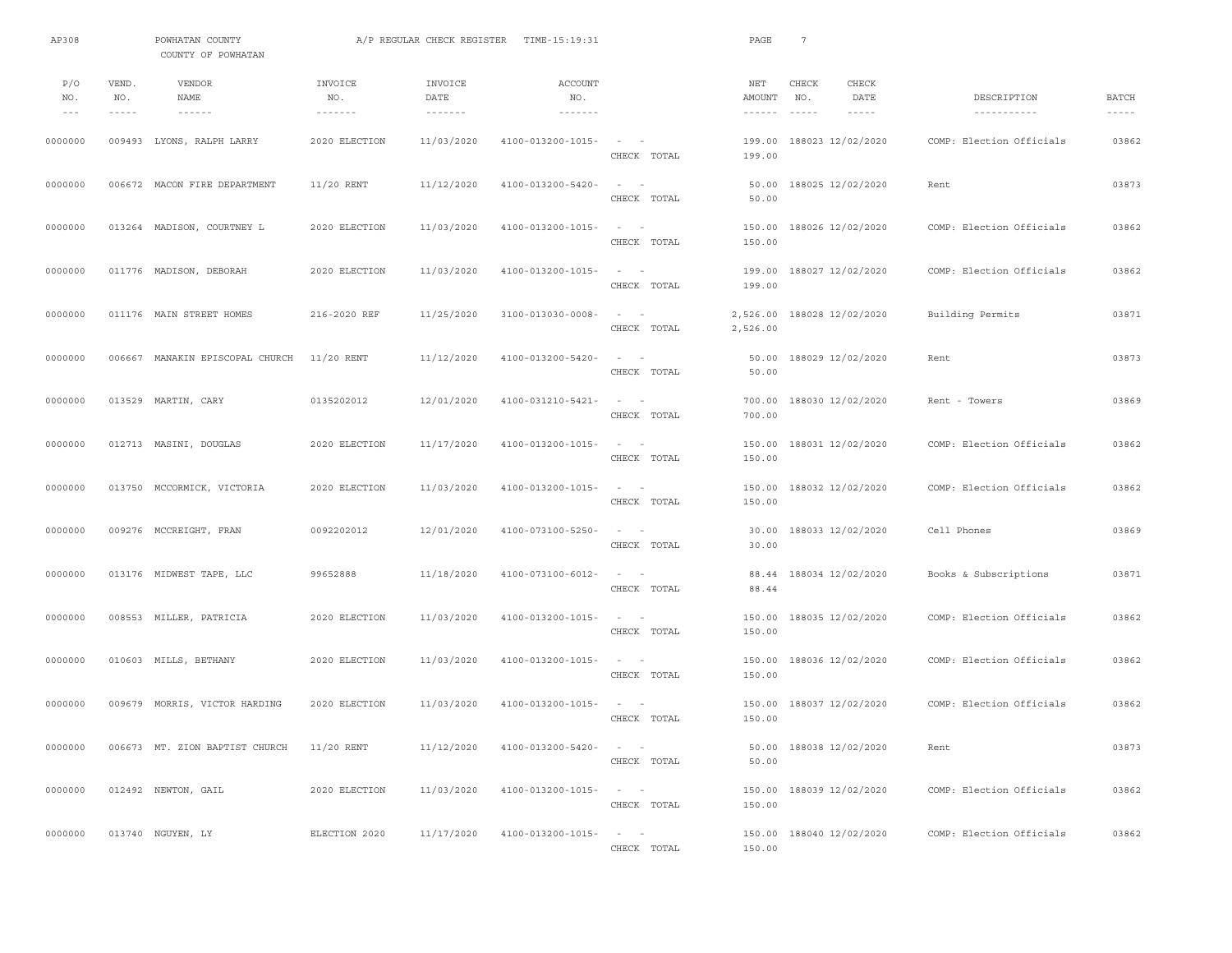| AP308                                                                                              |                             | POWHATAN COUNTY<br>COUNTY OF POWHATAN                      |                                     | A/P REGULAR CHECK REGISTER                    | TIME-15:19:31                                             |                                                   | PAGE                                           | 8                                                                                                                                                                                                                                                                                                                                                                                                                                            |                                              |                               |
|----------------------------------------------------------------------------------------------------|-----------------------------|------------------------------------------------------------|-------------------------------------|-----------------------------------------------|-----------------------------------------------------------|---------------------------------------------------|------------------------------------------------|----------------------------------------------------------------------------------------------------------------------------------------------------------------------------------------------------------------------------------------------------------------------------------------------------------------------------------------------------------------------------------------------------------------------------------------------|----------------------------------------------|-------------------------------|
| P/O<br>NO.<br>$\hspace{0.1cm} - \hspace{0.1cm} - \hspace{0.1cm} - \hspace{0.1cm} - \hspace{0.1cm}$ | VEND.<br>NO.<br>$- - - - -$ | <b>VENDOR</b><br><b>NAME</b><br>$\cdots\cdots\cdots\cdots$ | INVOICE<br>NO.<br>$- - - - - - - -$ | INVOICE<br>DATE<br>$\cdots\cdots\cdots\cdots$ | <b>ACCOUNT</b><br>NO.<br>$\cdots\cdots\cdots\cdots\cdots$ |                                                   | NET<br>AMOUNT<br>$\cdots \cdots \cdots \cdots$ | CHECK<br>CHECK<br>NO.<br>DATE<br>$\frac{1}{2} \frac{1}{2} \frac{1}{2} \frac{1}{2} \frac{1}{2} \frac{1}{2} \frac{1}{2} \frac{1}{2} \frac{1}{2} \frac{1}{2} \frac{1}{2} \frac{1}{2} \frac{1}{2} \frac{1}{2} \frac{1}{2} \frac{1}{2} \frac{1}{2} \frac{1}{2} \frac{1}{2} \frac{1}{2} \frac{1}{2} \frac{1}{2} \frac{1}{2} \frac{1}{2} \frac{1}{2} \frac{1}{2} \frac{1}{2} \frac{1}{2} \frac{1}{2} \frac{1}{2} \frac{1}{2} \frac{$<br>$- - - - -$ | DESCRIPTION<br>-----------                   | <b>BATCH</b><br>$- - - - - -$ |
| 0000000                                                                                            |                             | 011595 NOLAN, THOMAS P.                                    | RADIO TEST TN                       | 11/30/2020                                    | 4100-031210-5540-                                         | $\sim$ 100 $\sim$ 100 $\sim$<br>CHECK TOTAL       | 194.50<br>194.50                               | 188041 12/02/2020                                                                                                                                                                                                                                                                                                                                                                                                                            | Conferences and Training                     | 03872                         |
| 0000000                                                                                            |                             | 009681 PALSA, BARBARA JO SANTIAGO 2020 ELECTION            |                                     | 11/03/2020                                    | 4100-013200-1015-                                         | $\sim$<br>$\sim$ $-$<br>CHECK TOTAL               | 199.00<br>199.00                               | 188042 12/02/2020                                                                                                                                                                                                                                                                                                                                                                                                                            | COMP: Election Officials                     | 03862                         |
| 0000000                                                                                            |                             | 009682 PALSA, ELISABETH SANTIAGO                           | 2020 ELECTION                       | 11/03/2020                                    | 4100-013200-1015-                                         | $\sim$ $  -$<br>CHECK TOTAL                       | 199.00<br>199.00                               | 188043 12/02/2020                                                                                                                                                                                                                                                                                                                                                                                                                            | COMP: Election Officials                     | 03862                         |
| 0000000                                                                                            |                             | 012154 PLOWCHA, CAROL                                      | 2020 ELECTION                       | 11/03/2020                                    | 4100-013200-1015-                                         | $\sim$<br>$\sim$<br>CHECK TOTAL                   | 150.00<br>150.00                               | 188044 12/02/2020                                                                                                                                                                                                                                                                                                                                                                                                                            | COMP: Election Officials                     | 03862                         |
| 0000000                                                                                            |                             | 009638 POE, INEZ L                                         | 0096202012                          | 12/01/2020                                    | 4100-013200-2310-                                         | $\sim$<br>$\sim$<br>CHECK TOTAL                   | 120.00<br>120.00                               | 188045 12/02/2020                                                                                                                                                                                                                                                                                                                                                                                                                            | Medical Insurance                            | 03869                         |
| 0000000                                                                                            |                             | 011929 POMPEI, ANDREW                                      | 0119202012                          | 12/01/2020                                    | 4100-081100-5250-                                         | $\sim$<br>$\overline{\phantom{a}}$<br>CHECK TOTAL | 30.00<br>30.00                                 | 188046 12/02/2020                                                                                                                                                                                                                                                                                                                                                                                                                            | Cell Phones                                  | 03869                         |
| 0000000                                                                                            |                             | 001980 POORE, FRANCES                                      | 0019202012                          | 12/01/2020                                    | 4100-012100-2310-                                         | $\sim$ 100 $\sim$ 100<br>CHECK TOTAL              | 88.00<br>88.00                                 | 188047 12/02/2020                                                                                                                                                                                                                                                                                                                                                                                                                            | Medical Insurance                            | 03869                         |
| 0000000                                                                                            |                             | 013739 PORNER, EDWARD                                      | 2020 ELECTION                       | 11/17/2020                                    | 4100-013200-1015-                                         | $\sim$<br>$\sim$<br>CHECK TOTAL                   | 150.00<br>150.00                               | 188048 12/02/2020                                                                                                                                                                                                                                                                                                                                                                                                                            | COMP: Election Officials                     | 03862                         |
| 0000000                                                                                            |                             | 006043 POWERS, KATHRYN C.                                  | 0060202012                          | 12/01/2020                                    | 4100-021600-2310-                                         | $\sim$<br>$\overline{\phantom{a}}$<br>CHECK TOTAL | 120.00<br>120.00                               | 188049 12/02/2020                                                                                                                                                                                                                                                                                                                                                                                                                            | Medical Insurance                            | 03869                         |
| 0000000                                                                                            |                             | 013265 POWERS, KATHY LYNN                                  | 2020 ELECTION                       | 11/03/2020                                    | 4100-013200-1015-                                         | $\sim$ 100 $\sim$ 100 $\sim$<br>CHECK TOTAL       | 150.00                                         | 150.00 188050 12/02/2020                                                                                                                                                                                                                                                                                                                                                                                                                     | COMP: Election Officials                     | 03862                         |
| 0000000                                                                                            |                             | 007947 POWHATAN CHRISTIAN                                  | $11/20$ RENT                        | 11/12/2020                                    | 4100-013200-5420-                                         | $\sim$<br>$\sim$<br>CHECK TOTAL                   | 50.00<br>50.00                                 | 188051 12/02/2020                                                                                                                                                                                                                                                                                                                                                                                                                            | Rent                                         | 03873                         |
| 0000000                                                                                            |                             | 008579 POWHATAN COMMERCIAL                                 | 0085202012                          | 12/01/2020                                    | 4100-014400-5420-                                         | $\sim$ 100 $\sim$ 100 $\sim$<br>CHECK TOTAL       | 2,634.00<br>2,634.00                           | 188052 12/02/2020                                                                                                                                                                                                                                                                                                                                                                                                                            | Rent - Office Space                          | 03869                         |
| 0000000                                                                                            |                             | 009020 POWHATAN COMMUNITY CHURCH 11/20 RENT                |                                     | 11/12/2020                                    | 4100-013200-5420-                                         | $\sim$<br>$\sim$<br>CHECK TOTAL                   | 50.00<br>50.00                                 | 188053 12/02/2020                                                                                                                                                                                                                                                                                                                                                                                                                            | Rent                                         | 03873                         |
| 0000000<br>0000000                                                                                 | 008294                      | POWHATAN COUNTY PUBLIC<br>008294 POWHATAN COUNTY PUBLIC    | BI 8/20<br>F&R AUG 2020             | 8/31/2020<br>8/31/2020                        | 4100-034100-6009-<br>4100-032200-6009-                    | $\sim$<br>$ -$                                    | 659.55                                         | 188054 12/02/2020<br>2, 258.93 188054 12/02/2020                                                                                                                                                                                                                                                                                                                                                                                             | Auto Parts/Repairs<br>Auto Repairs and Parts | 03868<br>03868                |
| 0000000                                                                                            | 008294                      | POWHATAN COUNTY PUBLIC                                     | SHERIFF FUEL 20                     | 8/31/2020                                     | 4100-031200-6008-                                         |                                                   |                                                | 655.41 188054 12/02/2020                                                                                                                                                                                                                                                                                                                                                                                                                     | Gas/Grease/Oil                               | 03868                         |
| 0000000                                                                                            |                             | 008294 POWHATAN COUNTY PUBLIC                              | SHERIFF FUEL 20                     | 8/31/2020                                     | 4100-031200-6009-                                         | $\sim$<br>$\sim$                                  |                                                | 4, 292.05 188054 12/02/2020                                                                                                                                                                                                                                                                                                                                                                                                                  | Auto Parts/Repairs                           | 03868                         |
| 0000000                                                                                            | 008294                      | POWHATAN COUNTY PUBLIC                                     | 7979                                | 8/26/2020                                     | 4100-031210-6008-                                         |                                                   |                                                | 26.00 188054 12/02/2020                                                                                                                                                                                                                                                                                                                                                                                                                      | Gas/Greases/Oil                              | 03868                         |
| 0000000                                                                                            | 008294                      | POWHATAN COUNTY PUBLIC                                     | 7981                                | 8/26/2020                                     | 4100-014500-6009-                                         | $\sim$<br>$\sim$                                  | 20.00                                          | 188054 12/02/2020                                                                                                                                                                                                                                                                                                                                                                                                                            | Auto Parts & Repairs                         | 03868                         |
| 0000000                                                                                            | 008294                      | POWHATAN COUNTY PUBLIC                                     | 8061                                | 9/01/2020                                     | 4100-014500-6009-                                         | $\qquad \qquad -$                                 | 64.80                                          | 188054 12/02/2020                                                                                                                                                                                                                                                                                                                                                                                                                            | Auto Parts & Repairs                         | 03868                         |
| 0000000                                                                                            | 008294                      | POWHATAN COUNTY PUBLIC                                     | 0082202012                          | 12/01/2020                                    | 4100-031200-2310-                                         | $\sim$<br>$\sim$                                  | 718.00                                         | 188054 12/02/2020                                                                                                                                                                                                                                                                                                                                                                                                                            | Medical Insurance                            | 03869                         |
|                                                                                                    |                             |                                                            |                                     |                                               |                                                           | CHECK TOTAL                                       | 8,694.74                                       |                                                                                                                                                                                                                                                                                                                                                                                                                                              |                                              |                               |
|                                                                                                    |                             |                                                            |                                     |                                               |                                                           |                                                   |                                                |                                                                                                                                                                                                                                                                                                                                                                                                                                              |                                              |                               |
| 0000000                                                                                            |                             | 012955 POWHATAN COUNTY PUBLIC                              | 139                                 | 8/31/2020                                     | 4100-035100-6008-                                         | $\qquad \qquad -$                                 |                                                | 489.21 188055 12/02/2020                                                                                                                                                                                                                                                                                                                                                                                                                     | Gas/Grease/Oil                               | 03866                         |
| 0000000                                                                                            |                             | 012955 POWHATAN COUNTY PUBLIC                              | 139                                 | 8/31/2020                                     | 4100-031200-6008-                                         | $\qquad \qquad -$                                 |                                                | 7,580.29 188055 12/02/2020                                                                                                                                                                                                                                                                                                                                                                                                                   | Gas/Grease/Oil                               | 03866                         |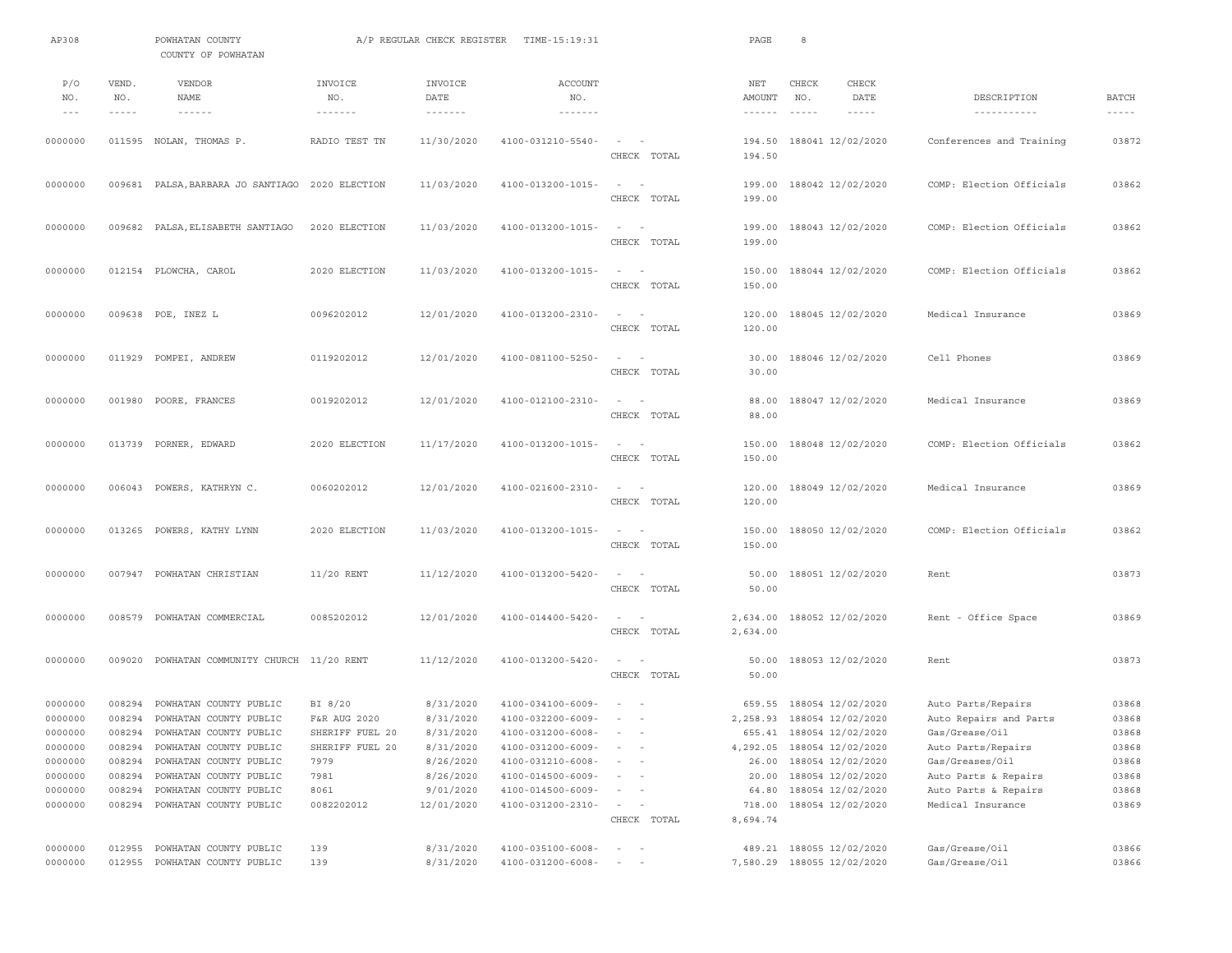| AP308   |               | POWHATAN COUNTY<br>COUNTY OF POWHATAN    |                            | A/P REGULAR CHECK REGISTER | TIME-15:19:31                    |                           | PAGE            | $\overline{9}$ |                            |                                      |               |
|---------|---------------|------------------------------------------|----------------------------|----------------------------|----------------------------------|---------------------------|-----------------|----------------|----------------------------|--------------------------------------|---------------|
|         |               |                                          |                            |                            |                                  |                           |                 |                |                            |                                      |               |
| P/O     | VEND.         | VENDOR                                   | INVOICE                    | INVOICE                    | ACCOUNT                          |                           | NET             | CHECK          | CHECK                      |                                      |               |
| NO.     | NO.           | NAME                                     | NO.                        | DATE                       | NO.                              |                           | AMOUNT          | NO.            | DATE                       | DESCRIPTION                          | <b>BATCH</b>  |
| $- - -$ | $- - - - - -$ | $- - - - - - -$                          | $\cdots\cdots\cdots\cdots$ | $\cdots\cdots\cdots\cdots$ | $\cdots\cdots\cdots\cdots\cdots$ |                           | $- - - - - - -$ | $\cdots$       | $- - - - - -$              |                                      | $- - - - - -$ |
| 0000000 | 012955        | POWHATAN COUNTY PUBLIC                   | 139                        | 8/31/2020                  | $4100 - 031210 - 6008 -$         | $\sim$ $-$                |                 |                | 79.08 188055 12/02/2020    | Gas/Greases/Oil                      | 03866         |
| 0000000 | 012955        | POWHATAN COUNTY PUBLIC                   | 139                        | 8/31/2020                  | 4100-032200-5120-                | $\sim$                    | 4,048.83        |                | 188055 12/02/2020          | Apparatus Fuel                       | 03866         |
| 0000000 | 012955        | POWHATAN COUNTY PUBLIC                   | 139                        | 8/31/2020                  | 4100-032200-5120-                | $\sim$<br>$\sim$          | 51.10           |                | 188055 12/02/2020          | Apparatus Fuel                       | 03866         |
| 0000000 | 012955        | POWHATAN COUNTY PUBLIC                   | 139                        | 8/31/2020                  | 4100-014100-6008-                | $\sim$                    | 381.42          |                | 188055 12/02/2020          | Gas/Grease/Oil                       | 03866         |
| 0000000 | 012955        | POWHATAN COUNTY PUBLIC                   | 139                        | 8/31/2020                  | $4100 - 014500 - 6008 -$         |                           | 509.57          |                | 188055 12/02/2020          | Gas/Grease/Oil                       | 03866         |
| 0000000 | 012955        | POWHATAN COUNTY PUBLIC                   | 139                        | 8/31/2020                  | $4100 - 014300 - 6008 -$         |                           |                 |                | 39.46 188055 12/02/2020    | Gas/Grease/Oil                       | 03866         |
| 0000000 | 012955        | POWHATAN COUNTY PUBLIC                   | 139                        | 8/31/2020                  | $4100 - 081100 - 6008 -$         | $\sim$                    | 91.80           |                | 188055 12/02/2020          | Gas/Grease/Oil                       | 03866         |
| 0000000 | 012955        | POWHATAN COUNTY PUBLIC                   | 139                        | 8/31/2020                  | $4100 - 034100 - 6001 -$         |                           | 163.67          |                | 188055 12/02/2020          | Office Supplies                      | 03866         |
|         |               |                                          |                            |                            |                                  | CHECK TOTAL               | 13, 434.43      |                |                            |                                      |               |
| 0000000 | 010883        | PRICE, PAUL AARON                        | 2020 ELECTION              | 11/03/2020                 | 4100-013200-1015-                | $\sim$                    | 150.00          |                | 188056 12/02/2020          | COMP: Election Officials             | 03862         |
|         |               |                                          |                            |                            |                                  | CHECK TOTAL               | 150.00          |                |                            |                                      |               |
|         |               |                                          |                            |                            |                                  |                           |                 |                |                            |                                      |               |
| 0000000 |               | 008163 PRICE, PAULA                      | 2020 ELECTION              | 11/03/2020                 | 4100-013200-1015-                | $\sim$                    | 150.00          |                | 188057 12/02/2020          | COMP: Election Officials             | 03862         |
|         |               |                                          |                            |                            |                                  | CHECK TOTAL               | 150.00          |                |                            |                                      |               |
| 0000000 | 009498        | PROFFITT, LARRY W.                       | 2020 ELECTION              | 11/03/2020                 | 4100-013200-1015-                | $\sim$                    | 199.00          |                | 188058 12/02/2020          | COMP: Election Officials             | 03862         |
|         |               |                                          |                            |                            |                                  | CHECK TOTAL               |                 |                |                            |                                      |               |
|         |               |                                          |                            |                            |                                  |                           | 199.00          |                |                            |                                      |               |
| 0000000 | 000780        | QUILL CORPORATION                        | 12046530                   | 11/09/2020                 | $4100 - 014400 - 6001 -$         | $\overline{\phantom{a}}$  | 168.48          |                | 188059 12/02/2020          | Stationery/Office Supplies           | 03872         |
| 0000000 | 000780        | QUILL CORPORATION                        | 12153677                   | 11/12/2020                 | $4100 - 014400 - 6001 -$         |                           | 70.44           |                | 188059 12/02/2020          | Stationery/Office Supplies           | 03872         |
|         |               |                                          |                            |                            |                                  | CHECK TOTAL               | 238.92          |                |                            |                                      |               |
| 0000000 |               | 000620 R. C. GOODWYN & SONS, INC 0934378 |                            | 11/05/2020                 | 4100-014500-3190-                | $\sim$<br>$\sim$          | 9.58            |                | 188060 12/02/2020          | Grounds Maintenance                  | 03872         |
|         |               |                                          |                            |                            |                                  | CHECK TOTAL               | 9.58            |                |                            |                                      |               |
|         |               |                                          |                            |                            |                                  |                           |                 |                |                            |                                      |               |
| 0000000 |               | 013747 RADER, AMBER                      | 2020 ELECTION              | 11/03/2020                 | 4100-013200-1015-                | $\sim$<br>$\sim$          | 150.00          |                | 188061 12/02/2020          | COMP: Election Officials             | 03862         |
|         |               |                                          |                            |                            |                                  | CHECK TOTAL               | 150.00          |                |                            |                                      |               |
|         |               |                                          |                            |                            |                                  |                           |                 |                |                            |                                      |               |
| 0000000 |               | 013748 RATLIFF, DYLAN                    | 2020 ELECTION              | 11/03/2020                 | 4100-013200-1015-                |                           | 150.00          |                | 188063 12/02/2020          | COMP: Election Officials             | 03862         |
|         |               |                                          |                            |                            |                                  | CHECK TOTAL               | 150.00          |                |                            |                                      |               |
| 0000000 | 010728        | REAMES, JEANETTE C.                      | 2020 ELECTION              | 11/03/2020                 | 4100-013200-1015-                | $\sim$<br>$\sim$          | 199.00          |                | 188064 12/02/2020          | COMP: Election Officials             | 03862         |
|         |               |                                          |                            |                            |                                  | CHECK TOTAL               | 199.00          |                |                            |                                      |               |
|         |               |                                          |                            |                            |                                  |                           |                 |                |                            |                                      |               |
| 0000000 |               | 013183 RED LANE BAPTIST CHURCH           | 11/20 RENT                 | 11/12/2020                 | 4100-013200-5420-                | $\sim$                    | 50.00           |                | 188065 12/02/2020          | Rent                                 | 03873         |
|         |               |                                          |                            |                            |                                  | CHECK TOTAL               | 50.00           |                |                            |                                      |               |
| 0000000 |               | 013262 REID, ANDREW                      | 2020 ELECTION              | 11/17/2020                 | 4100-013200-1015-                | $\sim$                    | 150.00          |                | 188066 12/02/2020          | COMP: Election Officials             | 03862         |
|         |               |                                          |                            |                            |                                  | CHECK TOTAL               | 150.00          |                |                            |                                      |               |
|         |               |                                          |                            |                            |                                  |                           |                 |                |                            |                                      |               |
| 0000000 |               | 009037 REYNOLDS LIGHTING SUPPLY 141983   |                            |                            | 11/11/2020 4100-014100-3310-     |                           |                 |                | 23.70 188067 12/02/2020    | Repairs & Maintenance                | 03872         |
|         |               |                                          |                            |                            |                                  | CHECK TOTAL               | 23.70           |                |                            |                                      |               |
|         |               |                                          |                            |                            |                                  |                           |                 |                |                            |                                      |               |
| 0000000 |               | 007319 ROBINSON, FARMER, COX             | CLERK FY20                 | 11/24/2020                 | 4100-021600-3122-                | $\alpha = 1, \ldots, n-1$ |                 |                | 3,750.00 188068 12/02/2020 | Clerk's Audit of Public Accoun 03872 |               |
|         |               |                                          |                            |                            |                                  | CHECK TOTAL               | 3,750.00        |                |                            |                                      |               |
|         |               |                                          |                            |                            |                                  |                           |                 |                |                            |                                      |               |
| 0000000 |               | 012712 ROYAL, SHIRLEY                    | 2020 ELECTION              | 11/12/2020                 | $4100 - 013200 - 1015 - - -$     |                           |                 |                | 199.00 188069 12/02/2020   | COMP: Election Officials             | 03862         |
|         |               |                                          |                            |                            |                                  | CHECK TOTAL               | 199.00          |                |                            |                                      |               |
|         |               |                                          |                            |                            |                                  |                           |                 |                |                            |                                      |               |
| 0000000 |               | 007062 RUTHERFORD JANITOR SUPPLY 1184749 |                            | 11/19/2020                 | $4100 - 032220 - 6005 - - -$     |                           |                 |                | 358.00 188070 12/02/2020   | Cleaning Supplies                    | 03872         |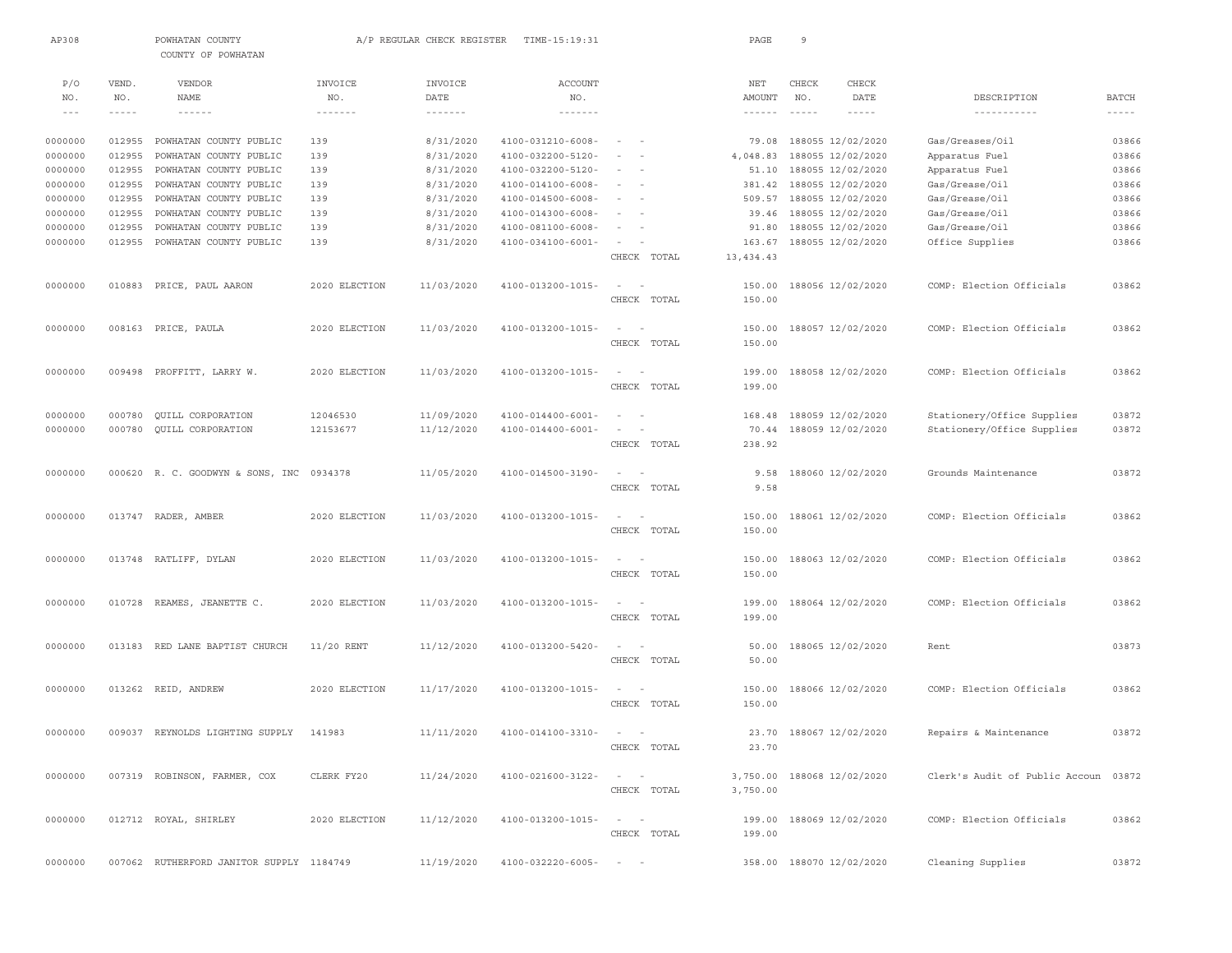| AP308                                                          |                                      | POWHATAN COUNTY<br>COUNTY OF POWHATAN                                                                                                                                        |                                                                                                          | A/P REGULAR CHECK REGISTER                                                       | TIME-15:19:31                                                                                                                     |                                                                                                                                                                                           | PAGE                             | 10                                            |                                                                                                                                                                         |                                                                                        |                                                    |
|----------------------------------------------------------------|--------------------------------------|------------------------------------------------------------------------------------------------------------------------------------------------------------------------------|----------------------------------------------------------------------------------------------------------|----------------------------------------------------------------------------------|-----------------------------------------------------------------------------------------------------------------------------------|-------------------------------------------------------------------------------------------------------------------------------------------------------------------------------------------|----------------------------------|-----------------------------------------------|-------------------------------------------------------------------------------------------------------------------------------------------------------------------------|----------------------------------------------------------------------------------------|----------------------------------------------------|
| P/O<br>NO.<br>$- - -$                                          | VEND.<br>NO.<br>$- - - - -$          | VENDOR<br><b>NAME</b><br>$\cdots \cdots \cdots \cdots$                                                                                                                       | INVOICE<br>NO.<br>-------                                                                                | INVOICE<br>DATE<br>$\cdots\cdots\cdots\cdots$                                    | <b>ACCOUNT</b><br>NO.<br>$\cdots\cdots\cdots\cdots\cdots$                                                                         |                                                                                                                                                                                           | NET<br>AMOUNT<br>$- - - - - - -$ | CHECK<br>NO.<br>$\cdots \cdots \cdots \cdots$ | CHECK<br>DATE<br>$- - - - -$                                                                                                                                            | DESCRIPTION<br>-----------                                                             | <b>BATCH</b><br>$\frac{1}{2}$                      |
| 0000000<br>0000000                                             | 007062<br>007062                     | RUTHERFORD JANITOR SUPPLY 1184750<br>RUTHERFORD JANITOR SUPPLY 1184751                                                                                                       |                                                                                                          | 11/19/2020<br>11/19/2020                                                         | 4100-032210-6005-<br>4100-032220-6005-                                                                                            | $\sim$<br>$\sim$<br>CHECK TOTAL                                                                                                                                                           | 360.50<br>306.00<br>1,024.50     |                                               | 188070 12/02/2020<br>188070 12/02/2020                                                                                                                                  | Cleaning Supplies<br>Cleaning Supplies                                                 | 03872<br>03872                                     |
| 0000000                                                        |                                      | 012717 SAGER, JOHN                                                                                                                                                           | 2020 ELECTION                                                                                            | 11/03/2020                                                                       | 4100-013200-1015-                                                                                                                 | $\sim$ 100 $\sim$ 100 $\sim$<br>CHECK TOTAL                                                                                                                                               | 150.00<br>150.00                 |                                               | 188071 12/02/2020                                                                                                                                                       | COMP: Election Officials                                                               | 03862                                              |
| 0000000                                                        |                                      | 013779 SALYER, DEBORAH                                                                                                                                                       | 2020 ELECTION                                                                                            | 11/03/2020                                                                       | 4100-013200-1015-                                                                                                                 | $\sim$<br>$\sim$<br>CHECK TOTAL                                                                                                                                                           | 150.00<br>150.00                 |                                               | 188072 12/02/2020                                                                                                                                                       | COMP: Election Officials                                                               | 03862                                              |
| 0000000                                                        |                                      | 012157 SAMUEL, SR. DAVID LEIGH                                                                                                                                               | 2020 ELECTION                                                                                            | 11/03/2020                                                                       | 4100-013200-1015-                                                                                                                 | $\sim$<br>$\sim$<br>CHECK TOTAL                                                                                                                                                           | 150.00<br>150.00                 |                                               | 188073 12/02/2020                                                                                                                                                       | COMP: Election Officials                                                               | 03862                                              |
| 0000000                                                        |                                      | 011800 SCHARDEIN, BRET                                                                                                                                                       | 0118202012                                                                                               | 12/01/2020                                                                       | 4100-081100-5250-                                                                                                                 | $\sim$<br>$\overline{\phantom{a}}$<br>CHECK TOTAL                                                                                                                                         | 30.00<br>30.00                   |                                               | 188074 12/02/2020                                                                                                                                                       | Cell Phones                                                                            | 03869                                              |
| 0000000                                                        |                                      | 010282 SCHUBERT, CHARLA                                                                                                                                                      | 0102202012                                                                                               | 12/01/2020                                                                       | 4100-012200-5250-                                                                                                                 | $\sim$<br>$\sim$<br>CHECK TOTAL                                                                                                                                                           | 30.00<br>30.00                   |                                               | 188075 12/02/2020                                                                                                                                                       | Cell Phones                                                                            | 03869                                              |
| 0000000                                                        |                                      | 013755 SCHULENBURG, DAVID                                                                                                                                                    | 2020 ELECTION                                                                                            | 11/03/2020                                                                       | 4100-013200-1015-                                                                                                                 | $\sim$<br>$\sim$<br>CHECK TOTAL                                                                                                                                                           | 150.00<br>150.00                 |                                               | 188076 12/02/2020                                                                                                                                                       | COMP: Election Officials                                                               | 03862                                              |
| 0000000                                                        |                                      | 013638 SEA CLEAR AQUARIUM RENTAL                                                                                                                                             | 7106                                                                                                     | 11/15/2020                                                                       | 4100-073100-3320-                                                                                                                 | $\overline{\phantom{a}}$<br>$\overline{\phantom{a}}$<br>CHECK TOTAL                                                                                                                       | 80.00<br>80.00                   |                                               | 188077 12/02/2020                                                                                                                                                       | Maintenance & Service Contract                                                         | 03872                                              |
| 0000000                                                        |                                      | 008654 SEAY'S TOWING                                                                                                                                                         | 189-310L                                                                                                 | 11/15/2020                                                                       | $4100 - 031200 - 6014 -$                                                                                                          | $\sim$<br>$\overline{\phantom{a}}$<br>CHECK TOTAL                                                                                                                                         | 85.00<br>85.00                   |                                               | 188078 12/02/2020                                                                                                                                                       | Other Operating Supplies                                                               | 03872                                              |
| 0000000                                                        |                                      | 007906 SERVPRO OF CHESTERFIELD                                                                                                                                               | 5160196                                                                                                  | 11/06/2020                                                                       | 4100-031210-3310-                                                                                                                 | $\sim$<br>$\sim$<br>CHECK TOTAL                                                                                                                                                           | 653.26<br>653.26                 |                                               | 188079 12/02/2020                                                                                                                                                       | Repairs and Maintenance                                                                | 03872                                              |
| 0000000                                                        |                                      | 013741 SIMMONS, PAUL                                                                                                                                                         | 2020 ELECTION                                                                                            | 11/03/2020                                                                       | 4100-013200-1015-                                                                                                                 | $\sim$<br>$\sim$<br>CHECK TOTAL                                                                                                                                                           | 150.00<br>150.00                 |                                               | 188080 12/02/2020                                                                                                                                                       | COMP: Election Officials                                                               | 03862                                              |
| 0000000                                                        |                                      | 010881 SMITH, DONALD JAMES                                                                                                                                                   | 2020 ELECTION                                                                                            | 11/03/2020                                                                       | 4100-013200-1015-                                                                                                                 | $\sim$<br>$\overline{\phantom{0}}$<br>CHECK TOTAL                                                                                                                                         | 150.00<br>150.00                 |                                               | 188081 12/02/2020                                                                                                                                                       | COMP: Election Officials                                                               | 03862                                              |
| 0000000<br>0000000<br>0000000<br>0000000<br>0000000<br>0000000 | 006594<br>006594<br>006594<br>006594 | SOUTHSIDE ELECTRIC COOP<br>SOUTHSIDE ELECTRIC COOP<br>SOUTHSIDE ELECTRIC COOP<br>SOUTHSIDE ELECTRIC COOP<br>006594 SOUTHSIDE ELECTRIC COOP<br>006594 SOUTHSIDE ELECTRIC COOP | 63504001 11/20<br>63504006 11/20<br>63504008 11/20<br>63504009 11/20<br>63504010 11/20<br>63504011 11/20 | 11/12/2020<br>11/12/2020<br>11/12/2020<br>11/12/2020<br>11/12/2020<br>11/12/2020 | 4100-073100-5110-<br>4100-014600-5110-<br>4100-014600-5110-<br>4100-014600-5110-<br>4100-014600-5110-<br>$4100 - 014100 - 5110 -$ | $\sim$ 100 $\sim$<br>$\sim$<br>$\sim$<br>$\sim$ $-$<br>$ -$<br>$\alpha$ , $\alpha$ , $\alpha$ , $\alpha$ , $\alpha$ , $\alpha$<br>$\alpha\in\mathbb{R}^n$ , where $\alpha\in\mathbb{R}^n$ |                                  |                                               | 1,682.43 188082 12/02/2020<br>156.52 188082 12/02/2020<br>776.22 188082 12/02/2020<br>4, 264.57 188082 12/02/2020<br>89.97 188082 12/02/2020<br>50.86 188082 12/02/2020 | Electricity<br>Electricity<br>Electricity<br>Electricity<br>Electricity<br>Electricity | 03872<br>03872<br>03872<br>03872<br>03872<br>03872 |
| 0000000                                                        |                                      | 012152 ST. LUKE'S EPISCOPAL                                                                                                                                                  | $11/20$ RENT                                                                                             | 11/12/2020                                                                       | $4100 - 013200 - 5420 -$                                                                                                          | CHECK TOTAL<br>$\sim$ $ \sim$ $ -$<br>CHECK TOTAL                                                                                                                                         | 7,020.57                         |                                               | 50.00 188083 12/02/2020                                                                                                                                                 | Rent                                                                                   | 03873                                              |
| 0000000                                                        |                                      | 001940 STANDBY SYSTEMS, INC.                                                                                                                                                 | 11201981                                                                                                 | 11/06/2020                                                                       | $4100 - 014100 - 3320 -$                                                                                                          | $\alpha = 1, \ldots, n-1$<br>CHECK TOTAL                                                                                                                                                  | 50.00<br>153.00                  |                                               | 153.00 188084 12/02/2020                                                                                                                                                | Maintenance & Service Contract 03872                                                   |                                                    |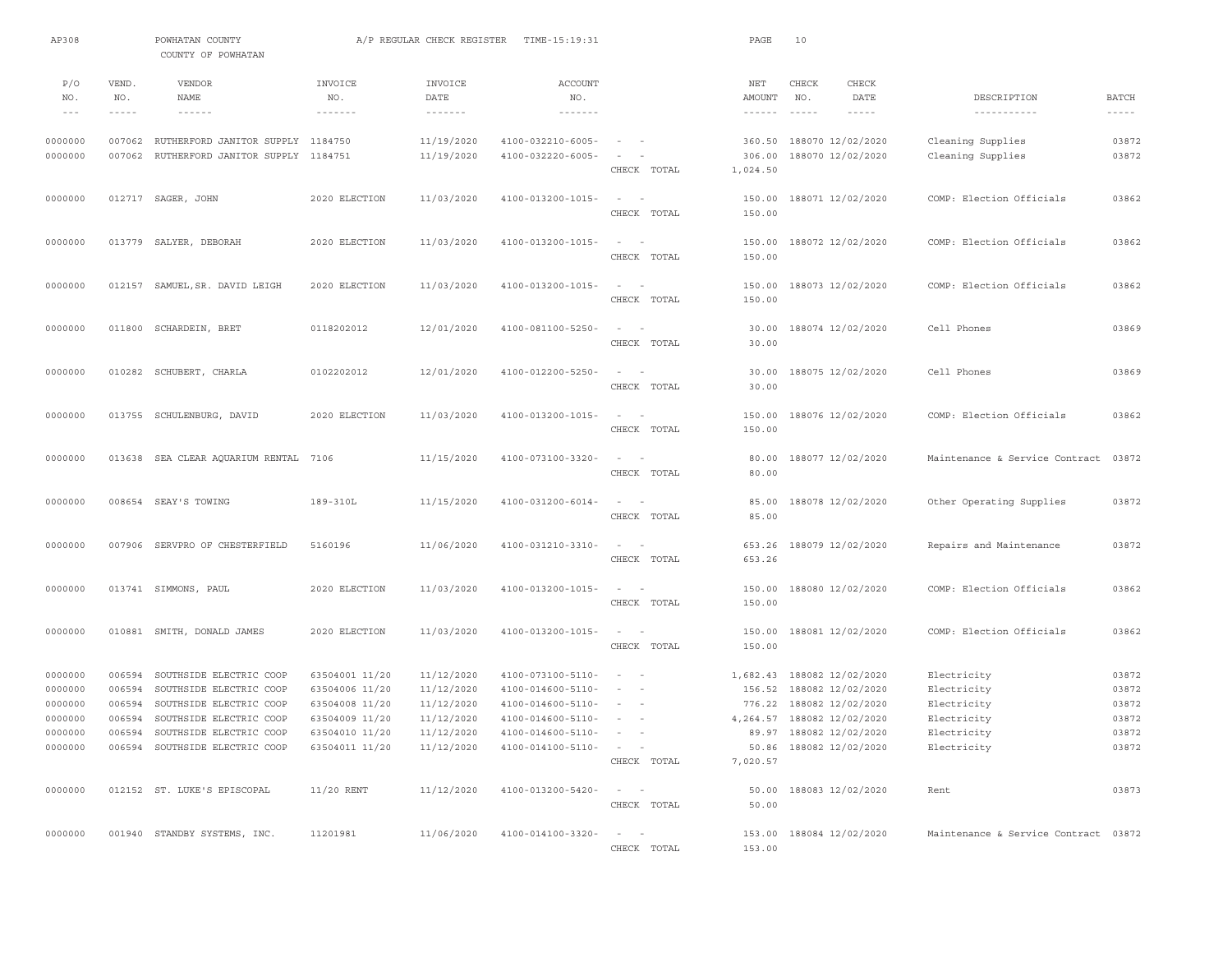| AP308              |                  | POWHATAN COUNTY<br>COUNTY OF POWHATAN      |                               | A/P REGULAR CHECK REGISTER           | TIME-15:19:31                          |                                                                                                                                 | PAGE                 | 11                                     |               |                                                      |                |
|--------------------|------------------|--------------------------------------------|-------------------------------|--------------------------------------|----------------------------------------|---------------------------------------------------------------------------------------------------------------------------------|----------------------|----------------------------------------|---------------|------------------------------------------------------|----------------|
| P/O<br>NO.         | VEND.<br>NO.     | VENDOR<br><b>NAME</b>                      | INVOICE<br>NO.                | INVOICE<br>DATE                      | <b>ACCOUNT</b><br>NO.                  |                                                                                                                                 | NET<br>AMOUNT        | CHECK<br>NO.                           | CHECK<br>DATE | DESCRIPTION                                          | <b>BATCH</b>   |
| $\frac{1}{2}$      | $- - - - -$      | $\cdots \cdots \cdots \cdots$              | $\cdots \cdots \cdots \cdots$ | $\cdots \cdots \cdots \cdots \cdots$ | $\cdots \cdots \cdots \cdots$          |                                                                                                                                 | $- - - - - - -$      | $\cdots$                               | $- - - - - -$ | -----------                                          | $\cdots$       |
| 0000000            | 007384<br>007384 | STANLEY ACCESS TECH<br>STANLEY ACCESS TECH | 0906072074<br>0906072075      | 10/26/2020                           | 4100-014100-3320-<br>4100-014100-3320- | $\sim$<br>$\sim$<br>$\overline{\phantom{a}}$                                                                                    |                      | 165.54 188085 12/02/2020               |               | Maintenance & Service Contract 03872                 | 03872          |
| 0000000            |                  |                                            |                               | 10/26/2020                           |                                        | CHECK TOTAL                                                                                                                     | 496.62<br>662.16     | 188085 12/02/2020                      |               | Maintenance & Service Contract                       |                |
| 0000000            |                  | 013682 STAPLES BUSINESS CREDIT             | 7314744081-0-4                | 11/04/2020                           | $4100 - 073100 - 6001 -$               | $\sim$<br>$\sim$<br>CHECK TOTAL                                                                                                 | 7.49<br>7.49         | 188086 12/02/2020                      |               | Office Supplies                                      | 03872          |
| 0000000            |                  | 013787 STEPHEN D. CABLE                    | 5055                          | 11/11/2020                           | 4100-031210-3310-                      | $\sim$<br>$\overline{a}$                                                                                                        | 3,500.00             | 188087 12/02/2020                      |               | Repairs and Maintenance                              | 03871          |
|                    |                  |                                            |                               |                                      |                                        | CHECK TOTAL                                                                                                                     | 3,500.00             |                                        |               |                                                      |                |
| 0000000            |                  | 006569 STICKELS, RANDAL LEE                | 0065202012                    | 12/01/2020                           | 4100-031200-2310-                      | $\sim$ 100 $\sim$ 100 $\sim$                                                                                                    | 72.00                | 188088 12/02/2020                      |               | Medical Insurance                                    | 03869          |
|                    |                  |                                            |                               |                                      |                                        | CHECK TOTAL                                                                                                                     | 72.00                |                                        |               |                                                      |                |
| 0000000            |                  | 007115 STOKES, GARLAND KENNETH             | 0071202012                    | 12/01/2020                           | 4100-031200-2310-                      | $\sim$<br>$\sim$ $-$<br>CHECK TOTAL                                                                                             | 68.00<br>68.00       | 188089 12/02/2020                      |               | Medical Insurance                                    | 03869          |
| 0000000            |                  | 009520 STONE'S OFFICE EQUIPMENT            | 138747                        | 11/17/2020                           | 4100-073100-3320-                      | $\sim$<br>$\overline{\phantom{a}}$                                                                                              | 523.11               | 188090 12/02/2020                      |               | Maintenance & Service Contract                       | 03872          |
|                    |                  |                                            |                               |                                      |                                        | CHECK TOTAL                                                                                                                     | 523.11               |                                        |               |                                                      |                |
| 0000000            | 006722           | SYDNOR HYDRO INC.                          | 43273                         | 5/29/2020                            | 4100-014100-3310-                      | $\frac{1}{2} \left( \frac{1}{2} \right) \left( \frac{1}{2} \right) = \frac{1}{2} \left( \frac{1}{2} \right)$                    | 346.20               | 188091 12/02/2020                      |               | Repairs & Maintenance                                | 03872          |
| 0000000            |                  | 006722 SYDNOR HYDRO INC.                   | 43437                         | 6/30/2020                            | 4100-014100-3310-                      | $\sim$<br>$\sim$<br>CHECK TOTAL                                                                                                 | 3,535.00<br>3,881.20 | 188091 12/02/2020                      |               | Repairs & Maintenance                                | 03872          |
| 0000000            |                  | 009683 TAYLOR, DONNA ELINA                 | 2020 ELECTION                 | 11/03/2020                           | 4100-013200-1015-                      | $\sim$ 100 $\sim$ 100 $\sim$                                                                                                    | 199.00               | 188093 12/02/2020                      |               | COMP: Election Officials                             | 03862          |
|                    |                  |                                            |                               |                                      |                                        | CHECK TOTAL                                                                                                                     | 199.00               |                                        |               |                                                      |                |
| 0000000            |                  | 012490 THOMPSON, CONNIE L.                 | 2020 ELECTION                 | 11/03/2020                           | 4100-013200-1015-                      | $\sim$<br>$\sim$<br>CHECK TOTAL                                                                                                 | 150.00<br>150.00     | 188094 12/02/2020                      |               | COMP: Election Officials                             | 03862          |
| 0000000            |                  | 013736 THOMPSON, RHODA                     | 2020 ELECTION                 | 11/12/2020                           | 4100-013200-1015-                      | $\overline{\phantom{a}}$                                                                                                        | 150.00               | 188095 12/02/2020                      |               | COMP: Election Officials                             | 03862          |
|                    |                  |                                            |                               |                                      |                                        | CHECK TOTAL                                                                                                                     | 150.00               |                                        |               |                                                      |                |
| 0000000            | 010088           | TREASURER                                  | 11/03/2020                    | 11/03/2020                           | 4100-013200-1015-                      | $\sim$ $  -$                                                                                                                    | .00                  | 188096 12/02/2020                      |               | COMP: Election Officials                             | 03874          |
| 0000000            | 010088<br>010088 | TREASURER<br>TREASURER                     | 11/03/2020                    | 11/03/2020<br>11/03/2020             | 4100-013200-1015-<br>4100-013200-1015- | $\sim$<br>$\sim$<br>$\sim$ 100 $\sim$ 100 $\sim$                                                                                | 150.00<br>18.56      | 188096 12/02/2020                      |               | COMP: Election Officials<br>COMP: Election Officials | 03874<br>03874 |
| 0000000<br>0000000 | 010088           | TREASURER                                  | 11/03/2020<br>11/03/2020      | 11/03/2020                           | 4100-013200-1015-                      | $\sim 10^{-1}$ and $\sim 10^{-1}$                                                                                               | 114.80               | 188096 12/02/2020<br>188096 12/02/2020 |               | COMP: Election Officials                             | 03874          |
| 0000000            | 010088           | TREASURER                                  | 11/03/2020                    | 11/03/2020                           | 4100-013200-1015-                      | $\sim$<br>$\sim$ $-$                                                                                                            | 143.04               | 188096 12/02/2020                      |               | COMP: Election Officials                             | 03874          |
| 0000000            | 010088           | TREASURER                                  | 11/03/2020                    | 11/03/2020                           | 4100-013200-1015-                      |                                                                                                                                 | 150.00               | 188096 12/02/2020                      |               | COMP: Election Officials                             | 03874          |
|                    |                  |                                            |                               |                                      |                                        | CHECK TOTAL                                                                                                                     | 576.40               |                                        |               |                                                      |                |
| 0000000            |                  | 008552 TYLER, RHONDA                       | 2020 ELECTION                 | 11/03/2020                           | 4100-013200-1015-                      | $\sim$                                                                                                                          |                      | 199.00 188097 12/02/2020               |               | COMP: Election Officials                             | 03862          |
|                    |                  |                                            |                               |                                      |                                        | CHECK TOTAL                                                                                                                     | 199.00               |                                        |               |                                                      |                |
| 0000000            | 007197 VACA      |                                            | AC MEMBERSHIP                 | 11/23/2020                           | 4100-035100-5810-                      | $ -$                                                                                                                            |                      | 105.00 188098 12/02/2020               |               | Dues/Association Memberships                         | 03872          |
|                    |                  |                                            |                               |                                      |                                        | CHECK TOTAL                                                                                                                     | 105.00               |                                        |               |                                                      |                |
| 0000000            |                  | 013783 VAGG, KAREN D.                      | 2020 ELECTION                 | 11/03/2020                           | 4100-013200-1015-                      | $\mathcal{L} = \mathcal{L} \times \mathcal{L} = \mathcal{L} \times \mathcal{L} = \mathcal{L} \times \mathcal{L}$<br>CHECK TOTAL | 150.00               | 150.00 188099 12/02/2020               |               | COMP: Election Officials                             | 03862          |
| 0000000            |                  | 012722 VERLANDER, KATELYN                  | 2020 ELECTION                 | 11/03/2020                           | 4100-013200-1015-                      | $\sim$ $-$<br>$\sim$                                                                                                            | 150.00               | 188100 12/02/2020                      |               | COMP: Election Officials                             | 03862          |
|                    |                  |                                            |                               |                                      |                                        | CHECK TOTAL                                                                                                                     | 150.00               |                                        |               |                                                      |                |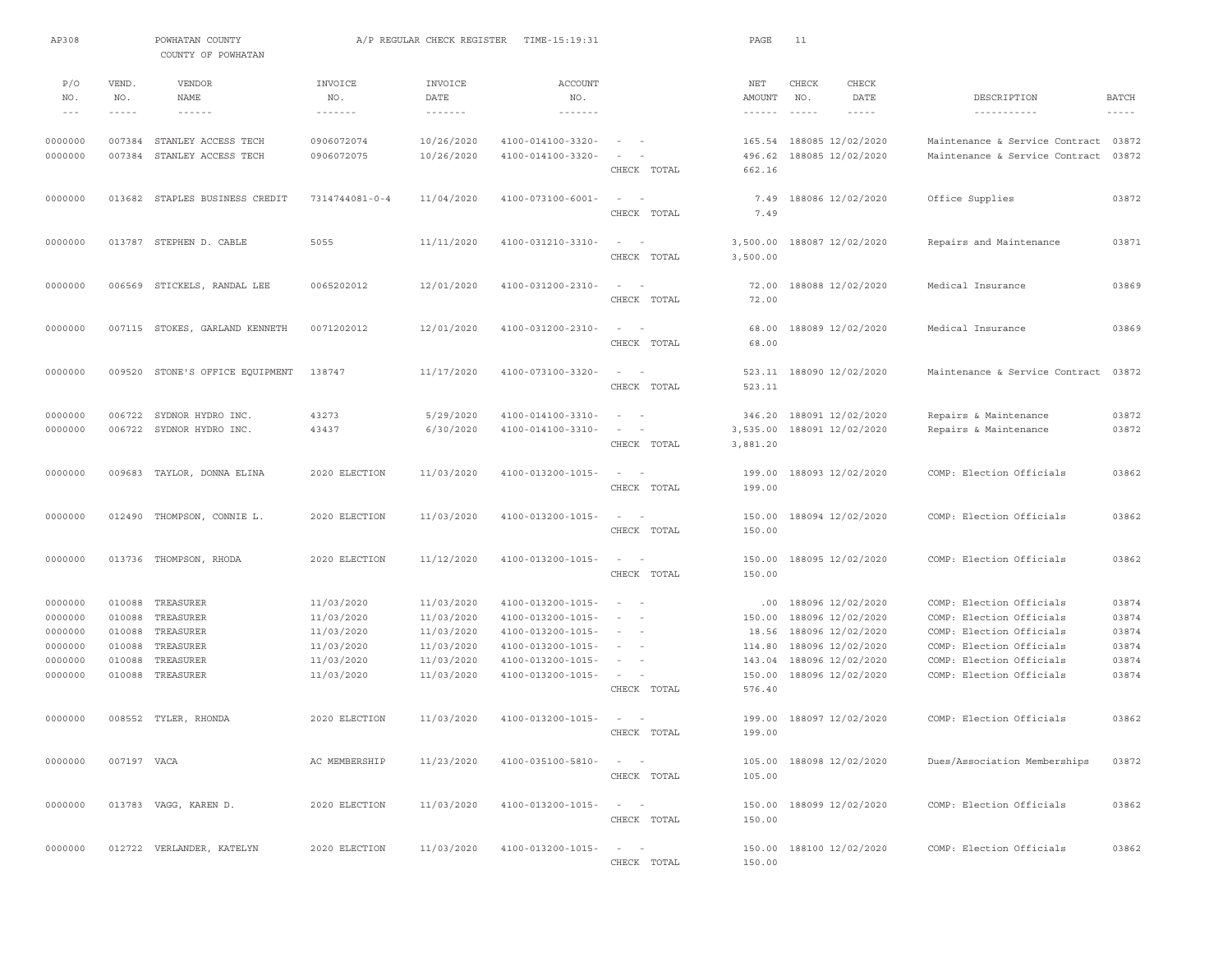| AP308                        |              | POWHATAN COUNTY<br>COUNTY OF POWHATAN                |                                                    | A/P REGULAR CHECK REGISTER                         | TIME-15:19:31                                         |                                                                                                                      | PAGE                     | 12                                             |                                      |                        |
|------------------------------|--------------|------------------------------------------------------|----------------------------------------------------|----------------------------------------------------|-------------------------------------------------------|----------------------------------------------------------------------------------------------------------------------|--------------------------|------------------------------------------------|--------------------------------------|------------------------|
| P/O<br>NO.                   | VEND.<br>NO. | <b>VENDOR</b><br>NAME                                | INVOICE<br>NO.                                     | INVOICE<br>DATE                                    | ACCOUNT<br>NO.                                        |                                                                                                                      | NET<br>AMOUNT            | CHECK<br>CHECK<br>NO.<br>DATE                  | DESCRIPTION                          | <b>BATCH</b>           |
| $\qquad \qquad -$<br>0000000 | $- - - - -$  | $\cdots \cdots \cdots \cdots$<br>007368 WARNER, PHIL | $\cdots \cdots \cdots \cdots \cdots$<br>0073202012 | $\cdots \cdots \cdots \cdots \cdots$<br>12/01/2020 | $\cdots\cdots\cdots\cdots\cdots$<br>4100-032200-5250- | $\sim$ $ -$                                                                                                          | $- - - - - - -$<br>30.00 | $\cdots$<br>$- - - - - -$<br>188102 12/02/2020 | -----------<br>Cell Phones           | $- - - - - -$<br>03869 |
|                              |              |                                                      |                                                    |                                                    |                                                       | CHECK TOTAL                                                                                                          | 30.00                    |                                                |                                      |                        |
| 0000000                      |              | 011698 WESTWOOD PHARMACY                             | 26178                                              | 11/12/2020                                         | 4100-033400-3845-                                     | $\sim$ 100 $\sim$ 100 $\sim$<br>CHECK TOTAL                                                                          | 127.58<br>127.58         | 188103 12/02/2020                              | Detention of Adults - Health C 03872 |                        |
| 0000000                      |              | 013094 WILLARD, MICHELLE                             | 2020 ELECTION                                      | 11/03/2020                                         | 4100-013200-1015-                                     | $\sim$ 100 $\sim$<br>CHECK TOTAL                                                                                     | 150.00<br>150.00         | 188104 12/02/2020                              | COMP: Election Officials             | 03862                  |
| 0000000                      |              | 008523 WILLIAMS, ARVADA E.                           | 2020 ELECTION                                      | 11/03/2020                                         | 4100-013200-1015-                                     | CHECK TOTAL                                                                                                          | 199.00<br>199.00         | 188105 12/02/2020                              | COMP: Election Officials             | 03862                  |
| 0000000                      |              | 010727 WILLIAMS, JAMES R.                            | 2020 ELECTION                                      | 11/17/2020                                         | 4100-013200-1015-                                     | $\sim$ 100 $\sim$ 100 $\sim$<br>CHECK TOTAL                                                                          | 150.00<br>150.00         | 188106 12/02/2020                              | COMP: Election Officials             | 03862                  |
| 0000000                      |              | 010200 WILLIAMS, SHARON W.                           | 2020 ELECTION                                      | 11/03/2020                                         | 4100-013200-1015-                                     | $\sim$ 100 $\sim$ 100 $\sim$<br>CHECK TOTAL                                                                          | 150.00<br>150.00         | 188107 12/02/2020                              | COMP: Election Officials             | 03862                  |
| 0000000                      |              | 002080 WOODCOCK, LYNN T.                             | 0020202012                                         | 12/01/2020                                         | 4100-031200-2310-                                     | $\sim$ 100 $\sim$ 100 $\sim$<br>CHECK TOTAL                                                                          | 108.00<br>108.00         | 188108 12/02/2020                              | Medical Insurance                    | 03869                  |
| 0000000                      |              | 013778 WOODSON, TAMMIE                               | 2020 ELECTION                                      | 11/03/2020                                         | 4100-013200-1015-                                     | $\sim$ $ -$                                                                                                          |                          | 150.00 188109 12/02/2020                       | COMP: Election Officials             | 03862                  |
| 0000000                      |              | 011613 COOPER, JAMES DAVID                           | 2020 ELECTION                                      | 11/03/2020                                         | 4100-013200-1015-                                     | CHECK TOTAL<br>$\sim$ 100 $\sim$ 100 $\sim$                                                                          | 150.00<br>6.96           | 181110 12/04/2020                              | COMP: Election Officials             | 03875                  |
| 0000000                      |              | 011100 GOODE-PERSAUD, SAMANTHA                       | 2020 ELECTION                                      | 11/03/2020                                         | 4100-013200-1015-                                     | CHECK TOTAL<br>$\sim$ $ -$                                                                                           | 6.96<br>84.20            | 181111 12/04/2020                              | COMP: Election Officials             | 03875                  |
|                              |              |                                                      |                                                    |                                                    |                                                       | CHECK TOTAL                                                                                                          | 84.20                    |                                                |                                      |                        |
| 0000000                      |              | 010063 GREEN, KAYLEE                                 | 2020 ELECTION                                      | 11/03/2020                                         | 4100-013200-1015-                                     | $\sim$ 100 $\sim$ 100 $\sim$<br>CHECK TOTAL                                                                          | 180.44                   | 180.44 181112 12/04/2020                       | COMP: Election Officials             | 03875                  |
| 0000000                      |              | 012849 AQUA VIRGINIA                                 | 0621788 11/2020                                    | 11/05/2020                                         | 4100-073100-5130-                                     | $\sim$ 100 $\sim$<br>CHECK TOTAL                                                                                     | 76.10<br>76.10           | 188116 12/10/2020                              | Water                                | 03876                  |
| 0000000                      |              | 013328 BLACKSTONE AUDIO, INC                         | 1191367                                            | 11/16/2020                                         | $4100 - 073100 - 6012 -$                              | $\sim$ $  -$<br>CHECK TOTAL                                                                                          | 73.90<br>73.90           | 188118 12/10/2020                              | Books & Subscriptions                | 03876                  |
| 0000000                      |              | 006655 BLOSSMAN GAS COMPANIES                        | 14869575                                           | 11/17/2020                                         | 4100-073100-5120-                                     | $\sim$ 100 $\sim$                                                                                                    |                          | 38.51 188119 12/10/2020                        | Fuel                                 | 03876                  |
| 0000000                      |              | 006655 BLOSSMAN GAS COMPANIES,                       | 14948947                                           | 11/24/2020                                         | 4100-035100-5120-                                     | $\sim$ $  -$                                                                                                         |                          | 88.57- 188119 12/10/2020                       | Fuel                                 | 03876                  |
| 0000000                      |              | 006655 BLOSSMAN GAS COMPANIES,                       | 14948947                                           | 11/24/2020                                         | $4100 - 035100 - 5120 - - -$                          | CHECK TOTAL                                                                                                          | 80.21                    | 130.27 188119 12/10/2020                       | Fuel                                 | 03876                  |
| 0000000                      |              | 008686 C.W. WILLIAMS & CO., INC. 632039              |                                                    | 11/20/2020                                         | 4100-032200-3310-                                     | $\mathcal{L} = \mathcal{L} \mathcal{L} \mathcal{L} = \mathcal{L} \mathcal{L} \mathcal{L} \mathcal{L}$<br>CHECK TOTAL | 1,445.20                 | 1,445.20 188122 12/10/2020                     | Equipment Repair                     | 03876                  |
| 0000000                      |              | 008723 CAS SEVERN                                    | 3005823                                            | 11/18/2020                                         | 4100-012510-3320-                                     | CHECK TOTAL                                                                                                          | 4,800.04                 | 4,800.04 188123 12/10/2020                     | Maintenance & Service Contract 03876 |                        |
| 0000000                      |              | 000540 CENTRAL VIRGINIA WASTE                        | 26002                                              | 11/12/2020                                         | $4100 - 014300 - 3176 - - -$                          |                                                                                                                      |                          | 25.00 188124 12/10/2020                        | Recycling Pulls                      | 03876                  |
|                              |              |                                                      |                                                    |                                                    |                                                       |                                                                                                                      |                          |                                                |                                      |                        |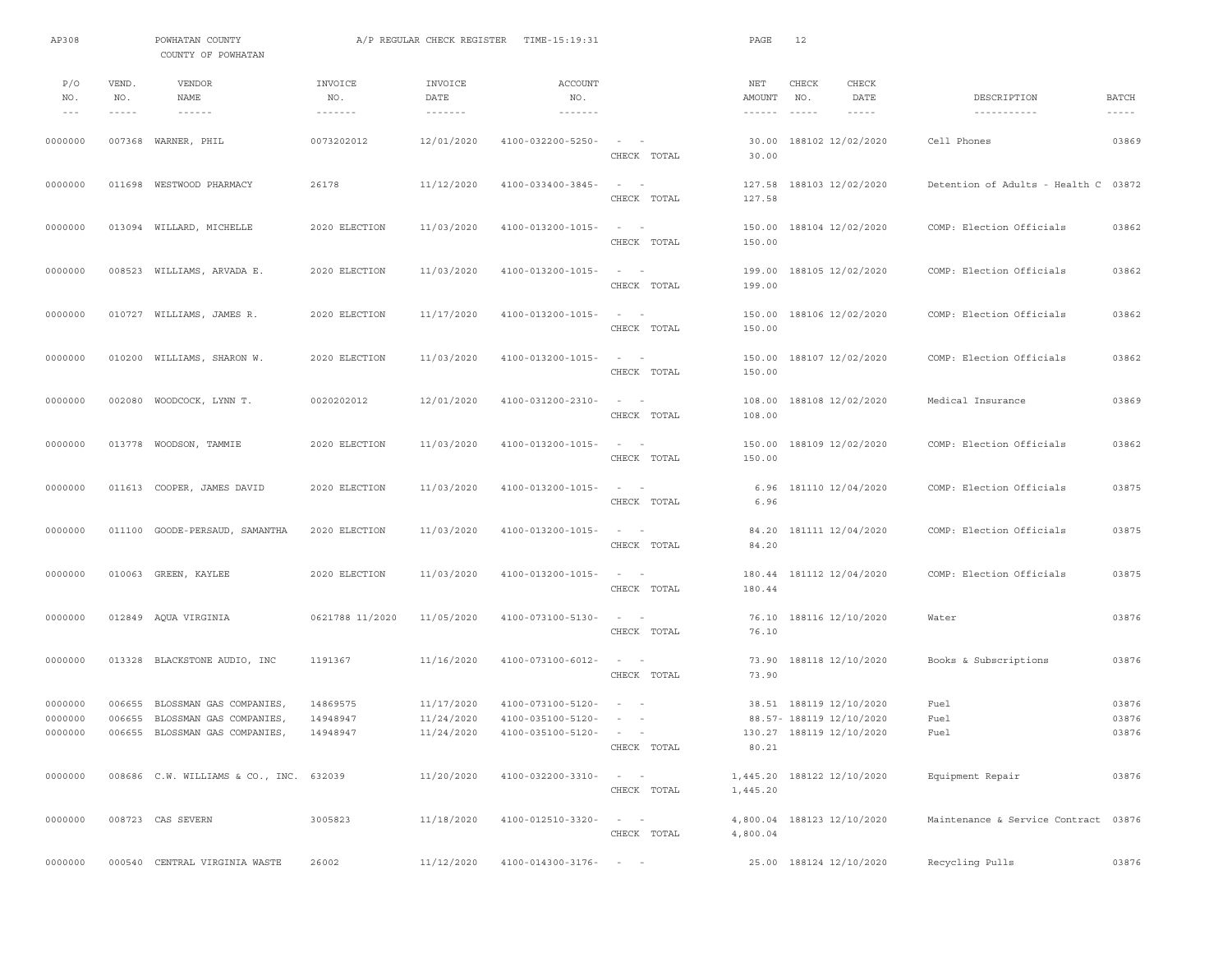| AP308    |               | POWHATAN COUNTY<br>COUNTY OF POWHATAN     |                   | A/P REGULAR CHECK REGISTER | TIME-15:19:31                    |                              | PAGE                        | 13                                                                                                                                                                                                                                                                                                                                                                                           |                             |                              |                |
|----------|---------------|-------------------------------------------|-------------------|----------------------------|----------------------------------|------------------------------|-----------------------------|----------------------------------------------------------------------------------------------------------------------------------------------------------------------------------------------------------------------------------------------------------------------------------------------------------------------------------------------------------------------------------------------|-----------------------------|------------------------------|----------------|
| P/O      | VEND.         | VENDOR                                    | INVOICE           | INVOICE                    | <b>ACCOUNT</b>                   |                              | NET                         | CHECK                                                                                                                                                                                                                                                                                                                                                                                        | CHECK                       |                              |                |
| NO.      | NO.           | NAME                                      | NO.               | DATE                       | NO.                              |                              | AMOUNT                      | NO.                                                                                                                                                                                                                                                                                                                                                                                          | DATE                        | DESCRIPTION                  | <b>BATCH</b>   |
| $\cdots$ | $- - - - - -$ | $- - - - - - -$                           | $- - - - - - - -$ | $- - - - - - - -$          | $\cdots\cdots\cdots\cdots\cdots$ |                              | $- - - - - - -$             | $\frac{1}{2} \frac{1}{2} \frac{1}{2} \frac{1}{2} \frac{1}{2} \frac{1}{2} \frac{1}{2} \frac{1}{2} \frac{1}{2} \frac{1}{2} \frac{1}{2} \frac{1}{2} \frac{1}{2} \frac{1}{2} \frac{1}{2} \frac{1}{2} \frac{1}{2} \frac{1}{2} \frac{1}{2} \frac{1}{2} \frac{1}{2} \frac{1}{2} \frac{1}{2} \frac{1}{2} \frac{1}{2} \frac{1}{2} \frac{1}{2} \frac{1}{2} \frac{1}{2} \frac{1}{2} \frac{1}{2} \frac{$ | $- - - - -$                 |                              | $- - - - - -$  |
| 0000000  | 000540        | CENTRAL VIRGINIA WASTE                    | 26015             | 11/16/2020                 | $4100 - 014300 - 3175 -$         | $\sim$ 100 $\sim$ 100 $\sim$ | 19,737.56 188124 12/10/2020 |                                                                                                                                                                                                                                                                                                                                                                                              |                             | Waste Disposal               | 03876          |
| 0000000  | 000540        | CENTRAL VIRGINIA WASTE                    | 26051             | 11/17/2020                 | 4100-014300-3176-                | $\sim$<br>$\sim$             |                             |                                                                                                                                                                                                                                                                                                                                                                                              | 21,595.81 188124 12/10/2020 | Recycling Pulls              | 03876          |
| 0000000  | 000540        | CENTRAL VIRGINIA WASTE                    | 26051             | 11/17/2020                 | 4100-014300-3176-                | $\sim$                       |                             |                                                                                                                                                                                                                                                                                                                                                                                              | 1,474.22- 188124 12/10/2020 | Recycling Pulls              | 03876          |
|          |               |                                           |                   |                            |                                  | CHECK TOTAL                  | 39,884.15                   |                                                                                                                                                                                                                                                                                                                                                                                              |                             |                              |                |
| 0000000  | 006965        | CINTAS CORPORATION                        | 4066984769        | 11/11/2020                 | $4100 - 014300 - 6011 -$         | $\sim$                       | 21.36                       |                                                                                                                                                                                                                                                                                                                                                                                              | 188125 12/10/2020           | Uniforms                     | 03876          |
| 0000000  | 006965        | CINTAS CORPORATION                        | 4066984769        | 11/11/2020                 | $4100 - 014100 - 6011 -$         | $\sim$ $-$                   |                             |                                                                                                                                                                                                                                                                                                                                                                                              | 19.31 188125 12/10/2020     | Uniforms                     | 03876          |
| 0000000  | 006965        | CINTAS CORPORATION                        | 4066984769        | 11/11/2020                 | $4100 - 014500 - 6011 -$         | $ -$                         | 25.69                       |                                                                                                                                                                                                                                                                                                                                                                                              | 188125 12/10/2020           | Uniforms                     | 03876          |
| 0000000  | 006965        | CINTAS CORPORATION                        | 4068177199        | 11/23/2020                 | $4100 - 014300 - 6011 -$         | $\sim$ 100 $\sim$ 100        | 21.36                       |                                                                                                                                                                                                                                                                                                                                                                                              | 188125 12/10/2020           | Uniforms                     | 03876          |
| 0000000  | 006965        | CINTAS CORPORATION                        | 4068177199        | 11/23/2020                 | 4100-014100-6011-                | $\sim$                       |                             |                                                                                                                                                                                                                                                                                                                                                                                              | 19.31 188125 12/10/2020     | Uniforms                     | 03876          |
| 0000000  | 006965        | CINTAS CORPORATION                        | 4068177199        | 11/23/2020                 | 4100-014500-6011-                | $\sim$                       | 25.69                       |                                                                                                                                                                                                                                                                                                                                                                                              | 188125 12/10/2020           | Uniforms                     | 03876          |
|          |               |                                           |                   |                            |                                  | CHECK TOTAL                  | 132.72                      |                                                                                                                                                                                                                                                                                                                                                                                              |                             |                              |                |
| 0000000  |               | 010949 COMCAST                            | 112804325         | 12/01/2020                 | 4100-012510-5260-                | $\sim$<br>$\sim$             |                             |                                                                                                                                                                                                                                                                                                                                                                                              | 1, 143.91 188126 12/10/2020 | Internet Usage               | 03876          |
|          |               |                                           |                   |                            |                                  | CHECK TOTAL                  | 1,143.91                    |                                                                                                                                                                                                                                                                                                                                                                                              |                             |                              |                |
| 0000000  |               | 010079 DEAL & LACHENEY P.C.               | 4954              | 12/01/2020                 | 4100-012210-3150-                | $\sim$                       | 10,000.00                   |                                                                                                                                                                                                                                                                                                                                                                                              | 188127 12/10/2020           | Contracted County Attorney   | 03876          |
|          |               |                                           |                   |                            |                                  | CHECK TOTAL                  | 10,000.00                   |                                                                                                                                                                                                                                                                                                                                                                                              |                             |                              |                |
| 0000000  | 006240        | DIAMOND SPRINGS WATER, INC 0000605423     |                   | 10/21/2020                 | 4100-014300-5130-                | $\sim$ 100 $\sim$ 100 $\sim$ | 14.70                       |                                                                                                                                                                                                                                                                                                                                                                                              | 188128 12/10/2020           | Water                        | 03876          |
| 0000000  | 006240        | DIAMOND SPRINGS WATER, INC 0000667626     |                   | 11/06/2020                 | 4100-014300-5130-                | $\sim$<br>$\sim$             | 7.50                        |                                                                                                                                                                                                                                                                                                                                                                                              | 188128 12/10/2020           | Water                        | 03876          |
|          |               |                                           |                   |                            |                                  | CHECK TOTAL                  | 22.20                       |                                                                                                                                                                                                                                                                                                                                                                                              |                             |                              |                |
| 0000000  |               | 013549 HOSTED BACKBONE, LLC               | HB17-9206         | 12/01/2020                 | 4100-012510-5260-                | $\sim$ 100 $\sim$ 100 $\sim$ | 975.00                      |                                                                                                                                                                                                                                                                                                                                                                                              | 188131 12/10/2020           | Internet Usage               | 03876          |
|          |               |                                           |                   |                            |                                  | CHECK TOTAL                  | 975.00                      |                                                                                                                                                                                                                                                                                                                                                                                              |                             |                              |                |
| 0000000  |               | 013295 J.D. POWER                         | ORD92954          | 11/16/2020                 | 4100-012310-6001-                | $\sim$ $  -$                 |                             |                                                                                                                                                                                                                                                                                                                                                                                              | 430.36 188133 12/10/2020    | Office Supplies              | 03876          |
|          |               |                                           |                   |                            |                                  | CHECK TOTAL                  | 430.36                      |                                                                                                                                                                                                                                                                                                                                                                                              |                             |                              |                |
| 0000000  |               | 013805 JESSICA STOTT                      | CANCEL PERMIT     | 12/01/2020                 | 3100-013030-0030-                | $\sim$<br>$\sim$             | 50.00                       |                                                                                                                                                                                                                                                                                                                                                                                              | 188134 12/10/2020           | Events Permit                | (Plannin 03877 |
|          |               |                                           |                   |                            |                                  | CHECK TOTAL                  | 50.00                       |                                                                                                                                                                                                                                                                                                                                                                                              |                             |                              |                |
| 0000000  |               | 011354 MATTHEW BENDER & CO, INC. 21899207 |                   | 11/13/2020                 | 4100-031200-5810-                | $\sim$ 100 $\sim$ 100 $\sim$ | 25.14                       |                                                                                                                                                                                                                                                                                                                                                                                              | 188137 12/10/2020           | Dues/Association Memberships | 03876          |
|          |               |                                           |                   |                            |                                  | CHECK TOTAL                  | 25.14                       |                                                                                                                                                                                                                                                                                                                                                                                              |                             |                              |                |
| 0000000  |               | 011840 MCI COMM SERVICE                   | 2DG98147 11/20    | 11/17/2020                 | 4100-021100-5230-                | $\sim$ $  -$                 | 35.92                       |                                                                                                                                                                                                                                                                                                                                                                                              | 188138 12/10/2020           | Telephone Services           | 03876          |
|          |               |                                           |                   |                            |                                  | CHECK TOTAL                  | 35.92                       |                                                                                                                                                                                                                                                                                                                                                                                              |                             |                              |                |
| 0000000  | 009281        | OVERDRIVE, INC.                           | 01369CO20418459   | 11/23/2020                 | 4100-073100-6012-                | $\sim$<br>$\sim$             | 45.50                       |                                                                                                                                                                                                                                                                                                                                                                                              | 188142 12/10/2020           | Books & Subscriptions        | 03877          |
| 0000000  | 009281        | OVERDRIVE, INC.                           | 01369CO20419339   | 11/23/2020                 | 4100-073100-6012-                | $\sim$<br>$\sim$             |                             |                                                                                                                                                                                                                                                                                                                                                                                              | 29.46 188142 12/10/2020     | Books & Subscriptions        | 03877          |
| 0000000  |               | 009281 OVERDRIVE, INC.                    | 01369CO20421341   | 11/24/2020                 | 4100-073100-6012-                |                              |                             |                                                                                                                                                                                                                                                                                                                                                                                              | 423.98 188142 12/10/2020    | Books & Subscriptions        | 03877          |
| 0000000  |               | 009281 OVERDRIVE, INC.                    | 01369DA20422548   | 11/24/2020                 | $4100 - 073100 - 6012 - - -$     |                              |                             |                                                                                                                                                                                                                                                                                                                                                                                              | 122.43 188142 12/10/2020    | Books & Subscriptions        | 03877          |
|          |               |                                           |                   |                            |                                  | CHECK TOTAL                  | 621.37                      |                                                                                                                                                                                                                                                                                                                                                                                              |                             |                              |                |
| 0000000  | 001250        | POWHATAN AUTO & TRACTOR                   | 615249            | 10/09/2020                 | 4100-014300-3310-                |                              |                             |                                                                                                                                                                                                                                                                                                                                                                                              | 36.54 188143 12/10/2020     | Repairs & Maintenance        | 03877          |
| 0000000  | 001250        | POWHATAN AUTO & TRACTOR                   | 615695            | 10/13/2020                 | 4100-014300-3310-                | $\sim$<br>$\sim$             |                             |                                                                                                                                                                                                                                                                                                                                                                                              | 49.97 188143 12/10/2020     | Repairs & Maintenance        | 03877          |
|          |               |                                           |                   |                            |                                  | CHECK TOTAL                  | 86.51                       |                                                                                                                                                                                                                                                                                                                                                                                              |                             |                              |                |
| 0000000  |               | 010456 POWHATAN CHAMBER OF                | 5597              | 11/30/2020                 | 4100-073100-5810-                | $\sim$<br>$\sim$ $-$         |                             |                                                                                                                                                                                                                                                                                                                                                                                              | 75.00 188144 12/10/2020     | Dues/Association Memberships | 03877          |
|          |               |                                           |                   |                            |                                  | CHECK TOTAL                  | 75.00                       |                                                                                                                                                                                                                                                                                                                                                                                              |                             |                              |                |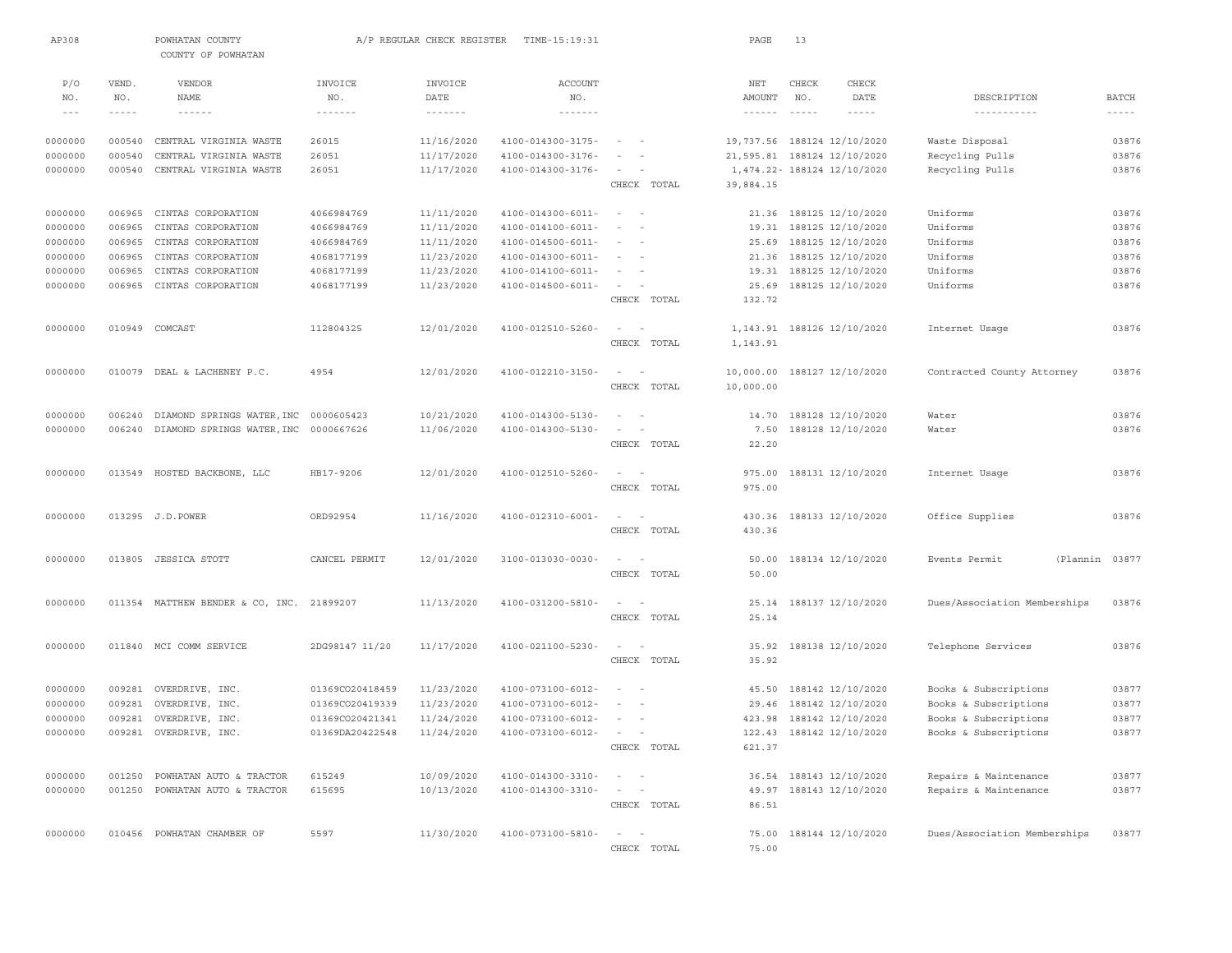| AP308              |                    | POWHATAN COUNTY<br>COUNTY OF POWHATAN            |                                      | A/P REGULAR CHECK REGISTER         | TIME-15:19:31                                 |                                    | PAGE                      | 14              |                                        |                                          |                             |
|--------------------|--------------------|--------------------------------------------------|--------------------------------------|------------------------------------|-----------------------------------------------|------------------------------------|---------------------------|-----------------|----------------------------------------|------------------------------------------|-----------------------------|
| P/O                | VEND.              | VENDOR                                           | INVOICE                              | INVOICE                            | <b>ACCOUNT</b>                                |                                    | NET                       | CHECK           | CHECK                                  |                                          |                             |
| NO.<br>$- - -$     | NO.<br>$- - - - -$ | <b>NAME</b><br>$- - - - - - -$                   | NO.<br>$\cdots \cdots \cdots \cdots$ | DATE<br>$\cdots\cdots\cdots\cdots$ | NO.<br>$\cdots \cdots \cdots \cdots \cdots$   |                                    | AMOUNT<br>$- - - - - - -$ | NO.<br>$\cdots$ | DATE<br>$- - - - -$                    | DESCRIPTION<br>-----------               | <b>BATCH</b><br>$- - - - -$ |
| 0000000            | 006928             | POWHATAN COUNTY DEPT. OF                         | WALMART GIFT CD                      | 12/01/2020                         | 4100-053910-5642-                             | CHECK TOTAL                        | 200.00<br>200.00          |                 | 188145 12/10/2020                      | PCCAA Services - TANF                    | 03877                       |
|                    |                    |                                                  |                                      |                                    | $4100 - 034100 - 6009 -$                      | $\sim$                             |                           |                 |                                        |                                          |                             |
| 0000000            | 008294<br>008294   | POWHATAN COUNTY PUBLIC<br>POWHATAN COUNTY PUBLIC | BUILDING 9/20<br>F&R 9/2020          | 9/15/2020<br>9/30/2020             | 4100-032200-6009-                             | $\sim$<br>$\sim$                   | 26.00                     |                 | 188146 12/10/2020                      | Auto Parts/Repairs                       | 03878<br>03878              |
| 0000000            | 008294             |                                                  |                                      | 9/30/2020                          |                                               | $\sim$                             | 1,688.54                  |                 | 188146 12/10/2020<br>188146 12/10/2020 | Auto Repairs and Parts<br>Gas/Grease/Oil | 03878                       |
| 0000000            |                    | POWHATAN COUNTY PUBLIC<br>POWHATAN COUNTY PUBLIC | SHERIFF 9/20                         | 9/30/2020                          | 4100-035100-6008-                             | $\sim$<br>$\sim$                   | 124.23<br>17.98           |                 |                                        |                                          | 03878                       |
| 0000000<br>0000000 | 008294<br>008294   | POWHATAN COUNTY PUBLIC                           | SHERIFF 9/20                         | 9/30/2020                          | 4100-035100-6009-                             |                                    | 993.20                    |                 | 188146 12/10/2020<br>188146 12/10/2020 | Auto Parts/Repairs<br>Gas/Grease/Oil     | 03878                       |
| 0000000            | 008294             | POWHATAN COUNTY PUBLIC                           | SHERIFF 9/20<br>SHERIFF 9/20         |                                    | 4100-031200-6008-<br>4100-031200-6009-        | $\sim$                             |                           |                 |                                        |                                          | 03878                       |
|                    |                    |                                                  |                                      | 9/30/2020                          |                                               | CHECK TOTAL                        | 7,211.53<br>10,061.48     |                 | 188146 12/10/2020                      | Auto Parts/Repairs                       |                             |
|                    |                    |                                                  |                                      |                                    |                                               | $\sim$                             |                           |                 |                                        |                                          | 03867                       |
| 0000000            | 012955<br>012955   | POWHATAN COUNTY PUBLIC                           | 140<br>140                           | 9/30/2020<br>9/30/2020             | 4100-035100-6008-                             | $\sim$                             | 440.48                    |                 | 188147 12/10/2020                      | Gas/Grease/Oil<br>Gas/Grease/Oil         | 03867                       |
| 0000000            |                    | POWHATAN COUNTY PUBLIC                           |                                      |                                    | 4100-031200-6008-                             | $\sim$                             | 7,246.33<br>3.703.74      |                 | 188147 12/10/2020                      |                                          |                             |
| 0000000            | 012955<br>012955   | POWHATAN COUNTY PUBLIC                           | 140<br>140                           | 9/30/2020<br>9/30/2020             | 4100-032200-5120-<br>4100-032200-5120-        | $\sim$                             | 27.74                     |                 | 188147 12/10/2020                      | Apparatus Fuel<br>Apparatus Fuel         | 03867<br>03867              |
| 0000000            |                    | POWHATAN COUNTY PUBLIC                           |                                      |                                    |                                               | $\sim$<br>$\overline{\phantom{a}}$ |                           |                 | 188147 12/10/2020                      |                                          | 03867                       |
| 0000000            | 012955             | POWHATAN COUNTY PUBLIC<br>POWHATAN COUNTY PUBLIC | 140                                  | 9/30/2020                          | 4100-014100-6008-<br>4100-014500-6008-        | $\sim$                             | 254.43                    |                 | 188147 12/10/2020                      | Gas/Grease/Oil                           | 03867                       |
| 0000000            | 012955             |                                                  | 140                                  | 9/30/2020                          |                                               | $\sim$<br>$\sim$                   | 391.28                    |                 | 188147 12/10/2020                      | Gas/Grease/Oil                           |                             |
| 0000000<br>0000000 | 012955<br>012955   | POWHATAN COUNTY PUBLIC<br>POWHATAN COUNTY PUBLIC | 140                                  | 9/30/2020<br>9/30/2020             | 4100-014300-6008-<br>$4100 - 034100 - 6001 -$ | $\sim$                             | 61.58                     |                 | 188147 12/10/2020                      | Gas/Grease/Oil                           | 03867<br>03867              |
|                    | 012955             | POWHATAN COUNTY PUBLIC                           | 140<br>140                           |                                    | $4100 - 012510 - 6008 -$                      |                                    | 222.07<br>39.84           |                 | 188147 12/10/2020<br>188147 12/10/2020 | Office Supplies                          | 03867                       |
| 0000000            | 012955             | POWHATAN COUNTY PUBLIC                           | 140                                  | 9/30/2020<br>9/30/2020             |                                               |                                    |                           |                 |                                        | Gas/Grease/Oil<br>Gas/Grease/Oil         | 03867                       |
| 0000000            | 012955             | POWHATAN COUNTY PUBLIC                           |                                      | 9/30/2020                          | 4100-081100-6008-                             | $\sim$                             | 40.86<br>28.45            |                 | 188147 12/10/2020                      | Gas/Grease/Oil                           | 03867                       |
| 0000000<br>0000000 | 012955             | POWHATAN COUNTY PUBLIC                           | 140<br>140                           | 9/30/2020                          | 4100-083500-6008-<br>4100-031210-6008-        |                                    | 55.45                     |                 | 188147 12/10/2020<br>188147 12/10/2020 | Gas/Greases/Oil                          | 03867                       |
|                    |                    |                                                  |                                      |                                    |                                               | CHECK TOTAL                        | 12,512.25                 |                 |                                        |                                          |                             |
| 0000000            | 009518             | QUARLES PETROLEUM, INC.                          | CT-1309306                           | 11/30/2020                         | 4100-031200-6008-                             | $\sim$                             | 93.64                     |                 | 188148 12/10/2020                      | Gas/Grease/Oil                           | 03877                       |
|                    |                    |                                                  |                                      |                                    |                                               | CHECK TOTAL                        | 93.64                     |                 |                                        |                                          |                             |
| 0000000            |                    | 006579 RICHMOND ALARM                            | 486127                               | 12/01/2020                         | 4100-012410-3320-                             | $\sim$<br>$\sim$<br>CHECK TOTAL    | 400.00<br>400.00          |                 | 188151 12/10/2020                      | Maintenance & Service Contract           | 03877                       |
| 0000000            |                    | 007096 SBA TOWERS, INC.                          | 30523168                             | 12/01/2020                         | 4100-031210-5421-                             |                                    | 2,000.02                  |                 | 188152 12/10/2020                      | Rent - Towers                            | 03877                       |
|                    |                    |                                                  |                                      |                                    |                                               | CHECK TOTAL                        | 2,000.02                  |                 |                                        |                                          |                             |
| 0000000            | 006594             | SOUTHSIDE ELECTRIC COOP                          | 531552001/BROWN                      | 11/12/2020                         | 4100-053910-5642-                             | $\sim$<br>$\sim$                   | 2,052.42                  |                 | 188154 12/10/2020                      | PCCAA Services - TANF                    | 03877                       |
|                    |                    |                                                  |                                      |                                    |                                               | CHECK TOTAL                        | 2,052.42                  |                 |                                        |                                          |                             |
| 0000000            |                    | 012214 TARGETSOLUTIONS LEARNING                  | INV16704                             | 11/28/2020                         | 4100-031210-5540-                             | $\sim$<br>CHECK TOTAL              | 1,292.32                  |                 | 1,292.32 188155 12/10/2020             | Conferences and Training                 | 03877                       |
| 0000000            |                    | 011193 VERIZON                                   | 13574714 11/20                       | 11/27/2020                         | $100 - 000100 - 0006 -$                       | $\sim$                             |                           |                 | 124.90 188160 12/10/2020               | Due from Other Agencies                  | 03877                       |
| 0000000            |                    | 011193 VERIZON                                   | 13574714 11/20                       | 11/27/2020                         | 4100-012310-5230-                             |                                    |                           |                 | 52.66 188160 12/10/2020                | Telephone Services                       | 03877                       |
| 0000000            |                    | 011193 VERIZON                                   | 13574714 11/20                       | 11/27/2020                         | 4100-012510-5230-                             |                                    |                           |                 | 48.17 188160 12/10/2020                | Telephone Services                       | 03877                       |
| 0000000            | 011193             | VERIZON                                          | 13574714 11/20                       | 11/27/2020                         | $4100 - 014100 - 5230 -$                      | $\overline{a}$                     | 219.82                    |                 | 188160 12/10/2020                      | Telephone Services                       | 03877                       |
| 0000000            | 011193             | VERIZON                                          | 13574714 11/20                       | 11/27/2020                         | 4100-014300-5230-                             | $\sim$ 100 $\sim$                  | 87.16                     |                 | 188160 12/10/2020                      | Telephone Services                       | 03877                       |
| 0000000            | 011193             | VERIZON                                          | 13574714 11/20                       | 11/27/2020                         | $4100 - 021200 - 5230 -$                      | $\sim$<br>$ \,$                    | 46.74                     |                 | 188160 12/10/2020                      | Telephone Services                       | 03877                       |
| 0000000            | 011193             | VERIZON                                          | 13574714 11/20                       | 11/27/2020                         | 4100-031200-5230-                             | $\qquad \qquad -$                  | 173.96                    |                 | 188160 12/10/2020                      | Telephone Services                       | 03877                       |
| 0000000            | 011193             | VERIZON                                          | 13574714 11/20                       | 11/27/2020                         | 4100-031710-5230-                             | $\sim$ $-$                         | 51.88                     |                 | 188160 12/10/2020                      | Telephone Services                       | 03877                       |
| 0000000            | 011193             | VERIZON                                          | 13574714 11/20                       | 11/27/2020                         | 4100-021200-5230-                             | $\qquad \qquad -$                  | 15.60                     |                 | 188160 12/10/2020                      | Telephone Services                       | 03877                       |
| 0000000            |                    | 011193 VERIZON                                   | 13574714 11/20                       | 11/27/2020                         | 4100-031210-5230-                             | $\sim$                             | 47.81                     |                 | 188160 12/10/2020                      | Telephone Services                       | 03877                       |
| 0000000            |                    | 011193 VERIZON                                   | 13574714 11/20                       | 11/27/2020                         | 4100-032200-5230-                             | $\qquad \qquad -$                  |                           |                 | 312.06 188160 12/10/2020               | Telephone Services                       | 03877                       |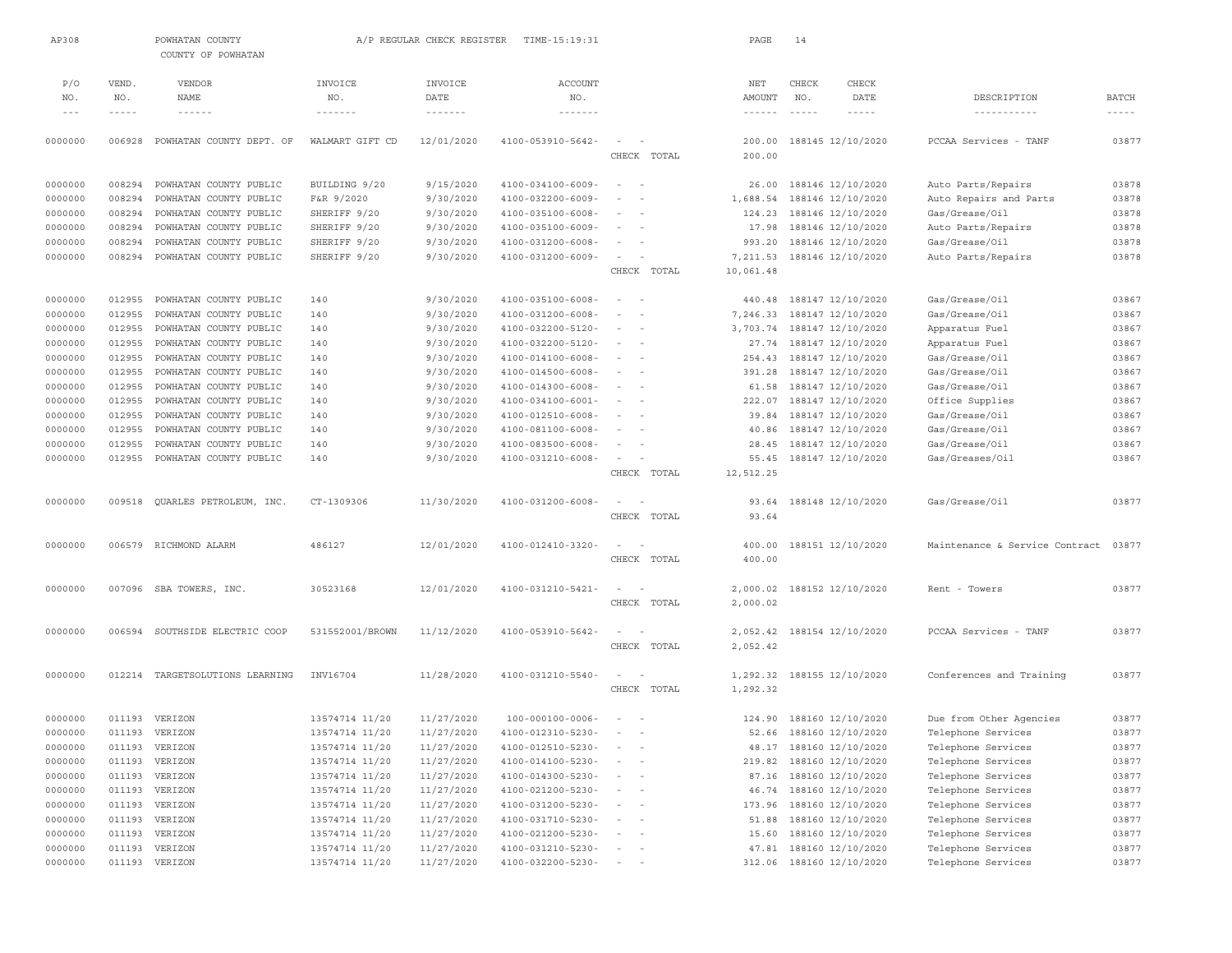| AP308              |                  | POWHATAN COUNTY<br>COUNTY OF POWHATAN          |                                    | A/P REGULAR CHECK REGISTER           | TIME-15:19:31                          |                                                                                                              | PAGE               | 15           |                                        |                                                                  |                |
|--------------------|------------------|------------------------------------------------|------------------------------------|--------------------------------------|----------------------------------------|--------------------------------------------------------------------------------------------------------------|--------------------|--------------|----------------------------------------|------------------------------------------------------------------|----------------|
| P/O<br>NO.         | VEND.<br>NO.     | <b>VENDOR</b><br>NAME                          | INVOICE<br>NO.                     | INVOICE<br>DATE                      | <b>ACCOUNT</b><br>NO.                  |                                                                                                              | NET<br>AMOUNT      | CHECK<br>NO. | CHECK<br>DATE                          | DESCRIPTION                                                      | <b>BATCH</b>   |
| $- - -$            | $- - - - -$      | $\cdots \cdots \cdots \cdots$                  | $\cdots \cdots \cdots \cdots$      | $\cdots \cdots \cdots \cdots \cdots$ | $\cdots\cdots\cdots\cdots\cdots$       |                                                                                                              | $- - - - - - -$    | $\cdots$     | $- - - - -$                            | -----------                                                      | $- - - - -$    |
|                    |                  |                                                |                                    |                                      |                                        |                                                                                                              |                    |              |                                        |                                                                  |                |
| 0000000            |                  | 011193 VERIZON                                 | 13574714 11/20                     | 11/27/2020                           | 4100-032200-5260-                      | $\sim$<br>$\sim$                                                                                             |                    |              | 211.24 188160 12/10/2020               | Internet                                                         | 03877          |
| 0000000            | 011193           | VERIZON                                        | 13574714 11/20                     | 11/27/2020                           | 4100-032210-5230-                      | $\sim$<br>$\sim$                                                                                             | 83.04              |              | 188160 12/10/2020                      | Telephone Services                                               | 03877          |
| 0000000            | 011193           | VERIZON                                        | 13574714 11/20                     | 11/27/2020                           | 4100-035500-5230-                      | $\sim$                                                                                                       | 46.43              |              | 188160 12/10/2020                      | Telephone Services                                               | 03877          |
| 0000000            | 011193           | VERIZON                                        | 13574714 11/20                     | 11/27/2020                           | 4100-071110-5230-                      | $\sim$                                                                                                       | 48.27              |              | 188160 12/10/2020                      | Telephone Services                                               | 03877          |
| 0000000            |                  | 011193 VERIZON                                 | 13574714 11/20                     | 11/27/2020                           | 4100-073100-5230-                      | $\sim$<br>CHECK TOTAL                                                                                        | 106.68<br>1,676.42 |              | 188160 12/10/2020                      | Telephone Services                                               | 03877          |
| 0000000            |                  | 013459 VERIZON                                 | 9867703748                         | 11/23/2020                           | 4100-031200-5250-                      | $\sim$<br>$\sim$                                                                                             | 2,181.33           |              | 188161 12/10/2020                      | Cell Phones                                                      | 03877          |
|                    |                  |                                                |                                    |                                      |                                        | CHECK TOTAL                                                                                                  | 2,181.33           |              |                                        |                                                                  |                |
| 0000000            | 013639           | VERIZON                                        | 063108448 11/20                    | 11/27/2020                           | 4100-031200-5230-                      | $\sim$<br>$\sim$                                                                                             | 70.14              |              | 188162 12/10/2020                      | Telephone Services                                               | 03877          |
| 0000000            | 013639           | VERIZON                                        | 063108448 11/20                    | 11/27/2020                           | 4100-031210-5230-                      | $\sim$                                                                                                       | 523.49             |              | 188162 12/10/2020                      | Telephone Services                                               | 03877          |
| 0000000            | 013639<br>013639 | VERIZON<br>VERIZON                             | 087840179711/20<br>094845184111/20 | 11/27/2020<br>11/10/2020             | 4100-022100-5230-<br>4100-073100-5230- | $\sim$<br>$\sim$                                                                                             | 53.04<br>51.80     |              | 188162 12/10/2020                      | Telephone Services<br>Telephone Services                         | 03877<br>03877 |
| 0000000<br>0000000 | 013639           | VERIZON                                        | 921422421 11/20                    | 11/24/2020                           | 4100-032220-5230-                      | $\sim$                                                                                                       | 82.71              |              | 188162 12/10/2020<br>188162 12/10/2020 | Telephone System                                                 | 03877          |
|                    |                  |                                                |                                    |                                      |                                        | CHECK TOTAL                                                                                                  | 781.18             |              |                                        |                                                                  |                |
| 0000000            |                  | 006302 VITA - VIRGINIA INFORMATI T436584       |                                    | 12/04/2020                           | 4100-012510-5260-                      | $\sim$ 100 $\sim$ 100                                                                                        |                    |              | 301.77 188164 12/10/2020               | Internet Usage                                                   | 03877          |
|                    |                  |                                                |                                    |                                      |                                        | CHECK TOTAL                                                                                                  | 301.77             |              |                                        |                                                                  |                |
| 0000000            | 011181           | WELLS FARGO FINANCIAL                          | 5012780127                         | 11/19/2020                           | 4100-012100-3320-                      | $\sim$                                                                                                       | 89.85              |              | 188165 12/10/2020                      | Maintenance & Service Contract                                   | 03876          |
| 0000000            | 011181           | WELLS FARGO FINANCIAL                          | 5012780127                         | 11/19/2020                           | 4100-011010-3320-                      | $\sim$<br>$\sim$                                                                                             | 202.62             |              | 188165 12/10/2020                      | Maintenance & Service Contract                                   | 03876          |
| 0000000            | 011181           | WELLS FARGO FINANCIAL                          | 5012780127                         | 11/19/2020                           | 4100-012200-3320-                      | $\sim$ $-$<br>$\sim$                                                                                         | 319.16             |              | 188165 12/10/2020                      | Maintenance & Service Contract                                   | 03876          |
| 0000000<br>0000000 | 011181<br>011181 | WELLS FARGO FINANCIAL<br>WELLS FARGO FINANCIAL | 5012780127<br>5012780127           | 11/19/2020<br>11/19/2020             | 4100-012310-3320-<br>4100-012410-3320- | $\sim$<br>$\sim$                                                                                             | 67.86<br>3.16      |              | 188165 12/10/2020<br>188165 12/10/2020 | Maintenance & Service Contract<br>Maintenance & Service Contract | 03876<br>03876 |
| 0000000            | 011181           | WELLS FARGO FINANCIAL                          | 5012780127                         | 11/19/2020                           | 4100-012510-3320-                      | $\sim$                                                                                                       | 9.95               |              | 188165 12/10/2020                      | Maintenance & Service Contract                                   | 03876          |
| 0000000            | 011181           | WELLS FARGO FINANCIAL                          | 5012780127                         | 11/19/2020                           | 4100-013200-3320-                      | $\frac{1}{2} \left( \frac{1}{2} \right) \left( \frac{1}{2} \right) = \frac{1}{2} \left( \frac{1}{2} \right)$ | 63.72              |              | 188165 12/10/2020                      | Maintenance & Service Contract                                   | 03876          |
| 0000000            | 011181           | WELLS FARGO FINANCIAL                          | 5012780127                         | 11/19/2020                           | 4100-022100-3320-                      | $\sim$                                                                                                       | 179.56             |              | 188165 12/10/2020                      | Maintenance & Service Contract                                   | 03876          |
| 0000000            | 011181           | WELLS FARGO FINANCIAL                          | 5012780127                         | 11/19/2020                           | 4100-031200-3320-                      | $\frac{1}{2} \left( \frac{1}{2} \right) \left( \frac{1}{2} \right) = \frac{1}{2} \left( \frac{1}{2} \right)$ | 204.78             |              | 188165 12/10/2020                      | Maintenance & Service Contract                                   | 03876          |
| 0000000            | 011181           | WELLS FARGO FINANCIAL                          | 5012780127                         | 11/19/2020                           | 4100-031200-3320-                      | $\sim$                                                                                                       | 204.78             |              | 188165 12/10/2020                      | Maintenance & Service Contract                                   | 03876          |
| 0000000            | 011181           | WELLS FARGO FINANCIAL                          | 5012780127                         | 11/19/2020                           | 4100-032200-3320-                      | $\sim$<br>$\sim$                                                                                             | 298.14             |              | 188165 12/10/2020                      | Maintenance & Service Contract                                   | 03876          |
| 0000000            | 011181           | WELLS FARGO FINANCIAL                          | 5012780127                         | 11/19/2020                           | 4100-034100-3320-                      | $\sim$ $-$                                                                                                   | 88.02              |              | 188165 12/10/2020                      | Maintenance & Service Contract                                   | 03876          |
| 0000000            | 011181           | WELLS FARGO FINANCIAL                          | 5012780127                         | 11/19/2020                           | 4100-035100-3320-                      | $\sim$<br>$\sim$                                                                                             | 61.54              |              | 188165 12/10/2020                      | Landscaping - Animal Control                                     | 03876          |
| 0000000            | 011181           | WELLS FARGO FINANCIAL                          | 5012780127                         | 11/19/2020                           | 4100-053120-3320-                      | $\sim$ $-$                                                                                                   | 34.50              |              | 188165 12/10/2020                      | Maint/Service Contract/Copying                                   | 03876          |
| 0000000            | 011181           | WELLS FARGO FINANCIAL                          | 5012780127                         | 11/19/2020                           | 4100-081100-3320-                      | $\sim$<br>$\sim$                                                                                             | 299.50             |              | 188165 12/10/2020                      | Maintenance & Service Contract                                   | 03876          |
| 0000000            | 011181           | WELLS FARGO FINANCIAL                          | 5012780127                         | 11/19/2020                           | 4100-081500-3320-                      | $\overline{\phantom{a}}$                                                                                     | 19.01              |              | 188165 12/10/2020                      | Maintenance & Service Contract                                   | 03876          |
| 0000000            | 011181           | WELLS FARGO FINANCIAL                          | 5012780127                         | 11/19/2020                           | 4100-021200-8002-                      | $\sim$<br>CHECK TOTAL                                                                                        | 190.66<br>2,336.81 |              | 188165 12/10/2020                      | Copier Lease Agreement                                           | 03876          |
| 0000000            |                  | 012458 WIMMER, WILLIE                          | 1748                               | 11/24/2020                           | 4100-032200-6009-                      | $\sim$                                                                                                       | 1,044.00           |              | 188166 12/10/2020                      | Auto Repairs and Parts                                           | 03877          |
|                    |                  |                                                |                                    |                                      |                                        | CHECK TOTAL                                                                                                  | 1,044.00           |              |                                        |                                                                  |                |
| 0000000            |                  | 012063 WINDSTREAM                              | 12272474 11/20                     | 11/27/2020                           | 4100-012510-5230-                      |                                                                                                              |                    |              | 771.41 188167 12/10/2020               | Telephone Services                                               | 03877          |
|                    |                  |                                                |                                    |                                      |                                        | CHECK TOTAL                                                                                                  | 771.41             |              |                                        |                                                                  |                |
| 0000000            | 007755           | WITMER PUBLIC SAFETY                           | E2011157                           | 11/21/2020                           | $4100 - 032200 - 6011 -$               | $\overline{\phantom{a}}$<br>$\sim$ $-$                                                                       | 318.00             |              | 188168 12/10/2020                      | Protective Gear/Uniforms                                         | 03877          |
| 0000000            |                  | 007755 WITMER PUBLIC SAFETY                    | E2012208                           | 11/21/2020                           | $4100 - 032200 - 6011 -$               | $\sim$                                                                                                       | 96.52              |              | 188168 12/10/2020                      | Protective Gear/Uniforms                                         | 03877          |
|                    |                  |                                                |                                    |                                      |                                        | CHECK TOTAL                                                                                                  | 414.52             |              |                                        |                                                                  |                |
| 0000000            |                  | 010688 A&B CLEANING SERVICE, INC. 33481        |                                    | 11/20/2020                           | 4100-014100-3180-                      | $\sim$<br>$\sim$                                                                                             |                    |              | 4,696.18 188169 12/18/2020             | Cleaning Service                                                 | 03881          |
| 0000000            |                  | 010688 A&B CLEANING SERVICE, INC. 33482        |                                    | 11/20/2020                           | 4100-014100-3180-                      | $\overline{\phantom{a}}$<br>$\sim$                                                                           |                    |              | 4,696.18 188169 12/18/2020             | Cleaning Service                                                 | 03881          |
|                    |                  |                                                |                                    |                                      |                                        | CHECK TOTAL                                                                                                  | 9,392.36           |              |                                        |                                                                  |                |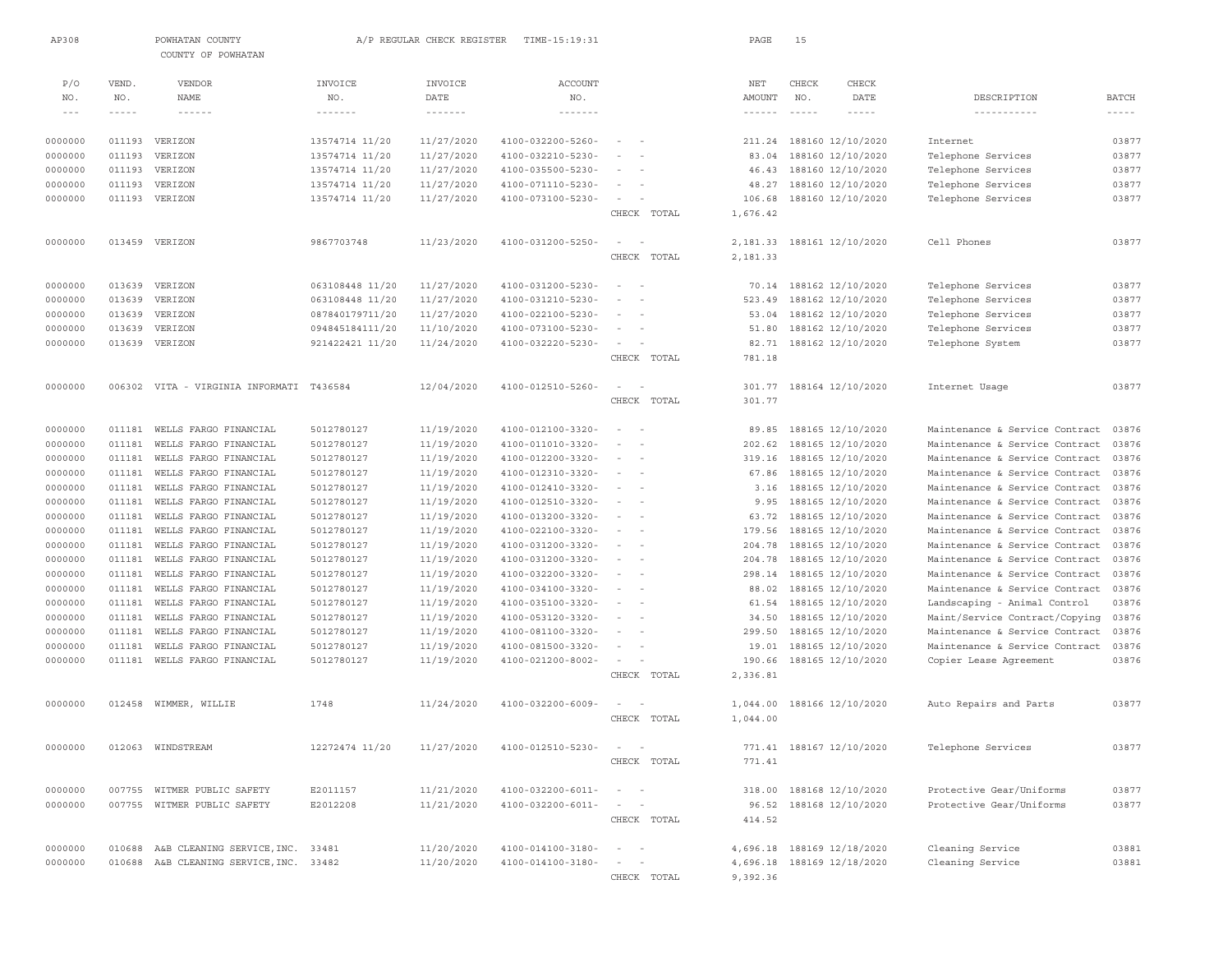| AP308                                                                                |               | POWHATAN COUNTY<br>COUNTY OF POWHATAN                                                                                                                                                                                                                                                                                                                                                        |                | A/P REGULAR CHECK REGISTER           | TIME-15:19:31                        |                                                                                                              | PAGE                          | 16                                                                                                                                                                                                                                                                                                                                                                                                                                                                         |                            |                                |              |
|--------------------------------------------------------------------------------------|---------------|----------------------------------------------------------------------------------------------------------------------------------------------------------------------------------------------------------------------------------------------------------------------------------------------------------------------------------------------------------------------------------------------|----------------|--------------------------------------|--------------------------------------|--------------------------------------------------------------------------------------------------------------|-------------------------------|----------------------------------------------------------------------------------------------------------------------------------------------------------------------------------------------------------------------------------------------------------------------------------------------------------------------------------------------------------------------------------------------------------------------------------------------------------------------------|----------------------------|--------------------------------|--------------|
|                                                                                      |               |                                                                                                                                                                                                                                                                                                                                                                                              |                |                                      |                                      |                                                                                                              |                               |                                                                                                                                                                                                                                                                                                                                                                                                                                                                            |                            |                                |              |
| P/O                                                                                  | VEND.         | VENDOR                                                                                                                                                                                                                                                                                                                                                                                       | INVOICE        | INVOICE                              | ACCOUNT                              |                                                                                                              | NET                           | CHECK                                                                                                                                                                                                                                                                                                                                                                                                                                                                      | CHECK                      |                                |              |
| NO.                                                                                  | NO.           | NAME                                                                                                                                                                                                                                                                                                                                                                                         | NO.            | DATE                                 | NO.                                  |                                                                                                              | AMOUNT                        | NO.                                                                                                                                                                                                                                                                                                                                                                                                                                                                        | DATE                       | DESCRIPTION                    | <b>BATCH</b> |
| $\hspace{0.1cm} - \hspace{0.1cm} - \hspace{0.1cm} - \hspace{0.1cm} - \hspace{0.1cm}$ | $- - - - - -$ | $\frac{1}{2} \frac{1}{2} \frac{1}{2} \frac{1}{2} \frac{1}{2} \frac{1}{2} \frac{1}{2} \frac{1}{2} \frac{1}{2} \frac{1}{2} \frac{1}{2} \frac{1}{2} \frac{1}{2} \frac{1}{2} \frac{1}{2} \frac{1}{2} \frac{1}{2} \frac{1}{2} \frac{1}{2} \frac{1}{2} \frac{1}{2} \frac{1}{2} \frac{1}{2} \frac{1}{2} \frac{1}{2} \frac{1}{2} \frac{1}{2} \frac{1}{2} \frac{1}{2} \frac{1}{2} \frac{1}{2} \frac{$ | -------        | $\cdots \cdots \cdots \cdots \cdots$ | $\cdots \cdots \cdots \cdots \cdots$ |                                                                                                              | $\cdots \cdots \cdots \cdots$ | $\frac{1}{2} \left( \frac{1}{2} \right) \left( \frac{1}{2} \right) \left( \frac{1}{2} \right) \left( \frac{1}{2} \right) \left( \frac{1}{2} \right) \left( \frac{1}{2} \right) \left( \frac{1}{2} \right) \left( \frac{1}{2} \right) \left( \frac{1}{2} \right) \left( \frac{1}{2} \right) \left( \frac{1}{2} \right) \left( \frac{1}{2} \right) \left( \frac{1}{2} \right) \left( \frac{1}{2} \right) \left( \frac{1}{2} \right) \left( \frac{1}{2} \right) \left( \frac$ | $- - - - - -$              | -----------                    | $\cdots$     |
| 0000000                                                                              |               | 006175 ADAMS OIL COMPANY, INC.                                                                                                                                                                                                                                                                                                                                                               | 102940 11/2020 | 11/30/2020                           | $4100 - 014500 - 6008 -$             | $\sim$ 100 $\sim$                                                                                            |                               |                                                                                                                                                                                                                                                                                                                                                                                                                                                                            | 24.53 188170 12/18/2020    | Gas/Grease/Oil                 | 03881        |
|                                                                                      |               |                                                                                                                                                                                                                                                                                                                                                                                              |                |                                      |                                      | CHECK TOTAL                                                                                                  | 24.53                         |                                                                                                                                                                                                                                                                                                                                                                                                                                                                            |                            |                                |              |
|                                                                                      |               |                                                                                                                                                                                                                                                                                                                                                                                              |                |                                      |                                      |                                                                                                              |                               |                                                                                                                                                                                                                                                                                                                                                                                                                                                                            |                            |                                |              |
| 0000000                                                                              |               | 011434 AGA JANITORIAL SOLUTIONS,                                                                                                                                                                                                                                                                                                                                                             | 1302           | 11/30/2020                           | 4100-014100-3180-                    | $\sim$                                                                                                       | 965.00                        |                                                                                                                                                                                                                                                                                                                                                                                                                                                                            | 188171 12/18/2020          | Cleaning Service               | 03881        |
|                                                                                      |               |                                                                                                                                                                                                                                                                                                                                                                                              |                |                                      |                                      | CHECK TOTAL                                                                                                  | 965.00                        |                                                                                                                                                                                                                                                                                                                                                                                                                                                                            |                            |                                |              |
| 0000000                                                                              |               | 008743 ALEXANDER, KAREN B.                                                                                                                                                                                                                                                                                                                                                                   | PENS 9/21/2020 | 9/21/2020                            | 4100-013200-5510-                    | $\sim$<br>$\overline{\phantom{a}}$                                                                           | 69.74                         |                                                                                                                                                                                                                                                                                                                                                                                                                                                                            | 188173 12/18/2020          | Travel/Mileage/Parking/Tolls   | 03881        |
|                                                                                      |               |                                                                                                                                                                                                                                                                                                                                                                                              |                |                                      |                                      | CHECK TOTAL                                                                                                  | 69.74                         |                                                                                                                                                                                                                                                                                                                                                                                                                                                                            |                            |                                |              |
|                                                                                      |               |                                                                                                                                                                                                                                                                                                                                                                                              |                |                                      |                                      |                                                                                                              |                               |                                                                                                                                                                                                                                                                                                                                                                                                                                                                            |                            |                                |              |
| 0000000                                                                              |               | 011479 ATLANTIC EMERGENCY                                                                                                                                                                                                                                                                                                                                                                    | 6683RIC        | 12/01/2020                           | 4100-032200-6009-                    | $\sim$<br>$\sim$                                                                                             |                               |                                                                                                                                                                                                                                                                                                                                                                                                                                                                            | 1,581.97 188175 12/18/2020 | Auto Repairs and Parts         | 03881        |
|                                                                                      |               |                                                                                                                                                                                                                                                                                                                                                                                              |                |                                      |                                      | CHECK TOTAL                                                                                                  | 1,581.97                      |                                                                                                                                                                                                                                                                                                                                                                                                                                                                            |                            |                                |              |
| 0000000                                                                              |               | 011585 ATLANTIC TACTICAL, INC.                                                                                                                                                                                                                                                                                                                                                               | SI 80719785    | 11/25/2020                           | 4100-031200-6010-                    | $\sim$<br>$\overline{\phantom{a}}$                                                                           | 547.35                        |                                                                                                                                                                                                                                                                                                                                                                                                                                                                            | 188176 12/18/2020          | Ammunition                     | 03881        |
|                                                                                      |               |                                                                                                                                                                                                                                                                                                                                                                                              |                |                                      |                                      | CHECK TOTAL                                                                                                  | 547.35                        |                                                                                                                                                                                                                                                                                                                                                                                                                                                                            |                            |                                |              |
|                                                                                      |               |                                                                                                                                                                                                                                                                                                                                                                                              |                |                                      |                                      |                                                                                                              |                               |                                                                                                                                                                                                                                                                                                                                                                                                                                                                            |                            |                                |              |
| 0000000                                                                              | 007941        | BAKER & TAYLOR                                                                                                                                                                                                                                                                                                                                                                               | H51765930      | 11/05/2020                           | 4100-073100-6012-                    | $\sim$ 100 $\sim$ 100 $\sim$                                                                                 | 10.34                         |                                                                                                                                                                                                                                                                                                                                                                                                                                                                            | 188177 12/18/2020          | Books & Subscriptions          | 03881        |
| 0000000                                                                              | 007941        | BAKER & TAYLOR                                                                                                                                                                                                                                                                                                                                                                               | 5016533860     | 11/02/2020                           | 4100-073100-6012-                    | $\sim$<br>$\sim$                                                                                             |                               |                                                                                                                                                                                                                                                                                                                                                                                                                                                                            | 663.18 188177 12/18/2020   | Books & Subscriptions          | 03881        |
| 0000000                                                                              | 007941        | BAKER & TAYLOR                                                                                                                                                                                                                                                                                                                                                                               | 5016546818     | 11/05/2020                           | 4100-073100-6012-                    | $\sim$<br>$\sim$                                                                                             | 298.61                        |                                                                                                                                                                                                                                                                                                                                                                                                                                                                            | 188177 12/18/2020          | Books & Subscriptions          | 03881        |
| 0000000                                                                              | 007941        | BAKER & TAYLOR                                                                                                                                                                                                                                                                                                                                                                               | 5016558713     | 11/11/2020                           | 4100-073100-6012-                    | $\sim$<br>$\sim$                                                                                             | 549.28                        |                                                                                                                                                                                                                                                                                                                                                                                                                                                                            | 188177 12/18/2020          | Books & Subscriptions          | 03881        |
| 0000000                                                                              | 007941        | BAKER & TAYLOR                                                                                                                                                                                                                                                                                                                                                                               | 5016566851     | 11/16/2020                           | 4100-073100-6012-                    | $\sim$<br>$\sim$                                                                                             | 537.24                        |                                                                                                                                                                                                                                                                                                                                                                                                                                                                            | 188177 12/18/2020          | Books & Subscriptions          | 03881        |
| 0000000                                                                              | 007941        | BAKER & TAYLOR                                                                                                                                                                                                                                                                                                                                                                               | 5016573057     | 11/16/2020                           | 4100-073100-6012-                    | $\sim$ 100 $\sim$                                                                                            | 285.17                        |                                                                                                                                                                                                                                                                                                                                                                                                                                                                            | 188177 12/18/2020          | Books & Subscriptions          | 03881        |
| 0000000                                                                              | 007941        | BAKER & TAYLOR                                                                                                                                                                                                                                                                                                                                                                               | 5016580535     | 11/20/2020                           | 4100-073100-6012-                    | $\sim$<br>$\overline{\phantom{a}}$                                                                           | 257.73                        |                                                                                                                                                                                                                                                                                                                                                                                                                                                                            | 188177 12/18/2020          | Books & Subscriptions          | 03881        |
| 0000000                                                                              | 007941        | BAKER & TAYLOR                                                                                                                                                                                                                                                                                                                                                                               | 5016589817     | 11/30/2020                           | 4100-073100-6012-                    | $\sim$<br>$\overline{\phantom{a}}$                                                                           | 203.89                        |                                                                                                                                                                                                                                                                                                                                                                                                                                                                            | 188177 12/18/2020          | Books & Subscriptions          | 03881        |
|                                                                                      |               |                                                                                                                                                                                                                                                                                                                                                                                              |                |                                      |                                      | CHECK TOTAL                                                                                                  | 2,805.44                      |                                                                                                                                                                                                                                                                                                                                                                                                                                                                            |                            |                                |              |
| 0000000                                                                              | 008668        | BANK OF AMERICA                                                                                                                                                                                                                                                                                                                                                                              | 12/01/2020     | 12/01/2020                           | 4100-073100-5210-                    | $\overline{\phantom{a}}$<br>$\sim$                                                                           | 17.30                         |                                                                                                                                                                                                                                                                                                                                                                                                                                                                            | 188178 12/18/2020          | Postage                        | 03891        |
| 0000000                                                                              | 008668        | BANK OF AMERICA                                                                                                                                                                                                                                                                                                                                                                              | 12/01/2020     | 12/01/2020                           | $4100 - 073100 - 6004 -$             | $\sim$<br>$\sim$                                                                                             |                               |                                                                                                                                                                                                                                                                                                                                                                                                                                                                            | 75.31 188178 12/18/2020    | Friends of Library             | 03891        |
| 0000000                                                                              | 008668        | BANK OF AMERICA                                                                                                                                                                                                                                                                                                                                                                              | 12/01/2020     | 12/01/2020                           | 4100-014100-3400-                    | $ -$                                                                                                         | 25.00                         |                                                                                                                                                                                                                                                                                                                                                                                                                                                                            | 188178 12/18/2020          | Misc. Meetings - Set Up        | 03891        |
| 0000000                                                                              | 008668        | BANK OF AMERICA                                                                                                                                                                                                                                                                                                                                                                              | 12/01/2020     | 12/01/2020                           | $4100 - 012510 - 6014 -$             | $\sim$<br>$\sim$                                                                                             | 619.98                        |                                                                                                                                                                                                                                                                                                                                                                                                                                                                            | 188178 12/18/2020          | Other Operating Supplies       | 03891        |
| 0000000                                                                              | 008668        | BANK OF AMERICA                                                                                                                                                                                                                                                                                                                                                                              | 12/01/2020     | 12/01/2020                           | $4100 - 021600 - 6001 -$             | $\sim$<br>$\sim$                                                                                             | 8.17                          |                                                                                                                                                                                                                                                                                                                                                                                                                                                                            | 188178 12/18/2020          | Office Supplies                | 03891        |
| 0000000                                                                              | 008668        | BANK OF AMERICA                                                                                                                                                                                                                                                                                                                                                                              | 12/01/2020     | 12/01/2020                           | 4100-032200-3310-                    | $\sim$<br>$\sim$                                                                                             | 78.00                         |                                                                                                                                                                                                                                                                                                                                                                                                                                                                            | 188178 12/18/2020          | Equipment Repair               | 03891        |
| 0000000                                                                              | 008668        | BANK OF AMERICA                                                                                                                                                                                                                                                                                                                                                                              | 12/01/2020     | 12/01/2020                           | 4100-032200-3310-                    | $\frac{1}{2} \left( \frac{1}{2} \right) \left( \frac{1}{2} \right) = \frac{1}{2} \left( \frac{1}{2} \right)$ | 17.99                         |                                                                                                                                                                                                                                                                                                                                                                                                                                                                            | 188178 12/18/2020          | Equipment Repair               | 03891        |
| 0000000                                                                              | 008668        | BANK OF AMERICA                                                                                                                                                                                                                                                                                                                                                                              | 12/01/2020     | 12/01/2020                           | 4100-032200-3310-                    | $ -$                                                                                                         | 126.10                        |                                                                                                                                                                                                                                                                                                                                                                                                                                                                            | 188178 12/18/2020          | Equipment Repair               | 03891        |
| 0000000                                                                              | 008668        | BANK OF AMERICA                                                                                                                                                                                                                                                                                                                                                                              | 12/01/2020     | 12/01/2020                           | 4100-032200-3310-                    | $\sim$ 100 $\sim$ 100                                                                                        | 139.75                        |                                                                                                                                                                                                                                                                                                                                                                                                                                                                            | 188178 12/18/2020          | Equipment Repair               | 03891        |
| 0000000                                                                              | 008668        | BANK OF AMERICA                                                                                                                                                                                                                                                                                                                                                                              | 12/01/2020     | 12/01/2020                           | $4100 - 032200 - 6001 -$             | $\sim$<br>$\sim$                                                                                             | 24.99                         |                                                                                                                                                                                                                                                                                                                                                                                                                                                                            | 188178 12/18/2020          | Stationery/Office Supplies     | 03891        |
| 0000000                                                                              | 008668        | BANK OF AMERICA                                                                                                                                                                                                                                                                                                                                                                              | 12/01/2020     | 12/01/2020                           | $4100 - 032200 - 6001 -$             | $\frac{1}{2} \left( \frac{1}{2} \right) \left( \frac{1}{2} \right) = \frac{1}{2} \left( \frac{1}{2} \right)$ | 31.94                         |                                                                                                                                                                                                                                                                                                                                                                                                                                                                            | 188178 12/18/2020          | Stationery/Office Supplies     | 03891        |
| 0000000                                                                              | 008668        | BANK OF AMERICA                                                                                                                                                                                                                                                                                                                                                                              | 12/01/2020     | 12/01/2020                           | $4100 - 073100 - 6001 -$             | $\frac{1}{2} \left( \frac{1}{2} \right) \left( \frac{1}{2} \right) = \frac{1}{2} \left( \frac{1}{2} \right)$ | 24.99                         |                                                                                                                                                                                                                                                                                                                                                                                                                                                                            | 188178 12/18/2020          | Office Supplies                | 03891        |
| 0000000                                                                              | 008668        | BANK OF AMERICA                                                                                                                                                                                                                                                                                                                                                                              | 12/01/2020     | 12/01/2020                           | $4100 - 073100 - 6001 -$             | $\sim$ 100 $\sim$                                                                                            | 15.87                         |                                                                                                                                                                                                                                                                                                                                                                                                                                                                            | 188178 12/18/2020          | Office Supplies                | 03891        |
| 0000000                                                                              | 008668        | BANK OF AMERICA                                                                                                                                                                                                                                                                                                                                                                              | 12/01/2020     | 12/01/2020                           | 4100-073100-6002-                    | $ -$                                                                                                         | 120.50                        |                                                                                                                                                                                                                                                                                                                                                                                                                                                                            | 188178 12/18/2020          | Computer Equipment-non-capital | 03891        |
| 0000000                                                                              | 008668        | BANK OF AMERICA                                                                                                                                                                                                                                                                                                                                                                              | 12/01/2020     | 12/01/2020                           | $4100 - 073100 - 6004 -$             | $\sim$                                                                                                       | 22.00                         |                                                                                                                                                                                                                                                                                                                                                                                                                                                                            | 188178 12/18/2020          | Friends of Library             | 03891        |
| 0000000                                                                              | 008668        | BANK OF AMERICA                                                                                                                                                                                                                                                                                                                                                                              | 12/01/2020     | 12/01/2020                           | $4100 - 073100 - 6004 -$             | $\sim$ $  -$                                                                                                 |                               |                                                                                                                                                                                                                                                                                                                                                                                                                                                                            | 14.09 188178 12/18/2020    | Friends of Library             | 03891        |
| 0000000                                                                              | 008668        | BANK OF AMERICA                                                                                                                                                                                                                                                                                                                                                                              | 12/01/2020     | 12/01/2020                           | $4100 - 073100 - 6004 -$             |                                                                                                              |                               |                                                                                                                                                                                                                                                                                                                                                                                                                                                                            | 8.97 188178 12/18/2020     | Friends of Library             | 03891        |
| 0000000                                                                              | 008668        | BANK OF AMERICA                                                                                                                                                                                                                                                                                                                                                                              | 12/01/2020     | 12/01/2020                           | $4100 - 073100 - 6012 -$             | $\qquad \qquad -$                                                                                            |                               |                                                                                                                                                                                                                                                                                                                                                                                                                                                                            | 61.98 188178 12/18/2020    | Books & Subscriptions          | 03891        |
| 0000000                                                                              | 008668        | BANK OF AMERICA                                                                                                                                                                                                                                                                                                                                                                              | 12/01/2020     | 12/01/2020                           | 4100-073100-6012-                    |                                                                                                              | 224.34                        |                                                                                                                                                                                                                                                                                                                                                                                                                                                                            | 188178 12/18/2020          | Books & Subscriptions          | 03891        |
| 0000000                                                                              | 008668        | BANK OF AMERICA                                                                                                                                                                                                                                                                                                                                                                              | 12/01/2020     | 12/01/2020                           | 4100-073100-6012-                    | $\frac{1}{2} \left( \frac{1}{2} \right) \left( \frac{1}{2} \right) = \frac{1}{2} \left( \frac{1}{2} \right)$ | 9.99                          |                                                                                                                                                                                                                                                                                                                                                                                                                                                                            | 188178 12/18/2020          | Books & Subscriptions          | 03891        |
| 0000000                                                                              | 008668        | BANK OF AMERICA                                                                                                                                                                                                                                                                                                                                                                              | 12/01/2020     | 12/01/2020                           | 4100-012200-5130-                    | $\overline{\phantom{a}}$                                                                                     | 34.00                         |                                                                                                                                                                                                                                                                                                                                                                                                                                                                            | 188178 12/18/2020          | Water                          | 03891        |
| 0000000                                                                              | 008668        | BANK OF AMERICA                                                                                                                                                                                                                                                                                                                                                                              | 12/01/2020     | 12/01/2020                           | 4100-013200-3500-                    | $\sim$<br>$\sim$ $-$                                                                                         | 24.04                         |                                                                                                                                                                                                                                                                                                                                                                                                                                                                            | 188178 12/18/2020          | Printing & Binding             | 03891        |
| 0000000                                                                              | 008668        | BANK OF AMERICA                                                                                                                                                                                                                                                                                                                                                                              | 12/01/2020     | 12/01/2020                           | 4100-013200-3500-                    | $\sim$                                                                                                       | 203.90                        |                                                                                                                                                                                                                                                                                                                                                                                                                                                                            | 188178 12/18/2020          | Printing & Binding             | 03891        |
| 0000000                                                                              | 008668        | BANK OF AMERICA                                                                                                                                                                                                                                                                                                                                                                              | 12/01/2020     | 12/01/2020                           | 4100-012100-6001-                    | $\overline{\phantom{a}}$<br>$\sim$                                                                           | 97.36                         |                                                                                                                                                                                                                                                                                                                                                                                                                                                                            | 188178 12/18/2020          | Office Supplies                | 03891        |
| 0000000                                                                              | 008668        | BANK OF AMERICA                                                                                                                                                                                                                                                                                                                                                                              | 12/01/2020     | 12/01/2020                           | $4100 - 035500 - 6008 -$             |                                                                                                              |                               |                                                                                                                                                                                                                                                                                                                                                                                                                                                                            | 17.58 188178 12/18/2020    | Gas/Grease/Oil                 | 03891        |
| 0000000                                                                              | 008668        | BANK OF AMERICA                                                                                                                                                                                                                                                                                                                                                                              | 12/01/2020     | 12/01/2020                           | 4100-081100-5810-                    | $\sim$<br>$\overline{\phantom{a}}$                                                                           |                               |                                                                                                                                                                                                                                                                                                                                                                                                                                                                            | 105.00 188178 12/18/2020   | Dues/Association Memberships   | 03891        |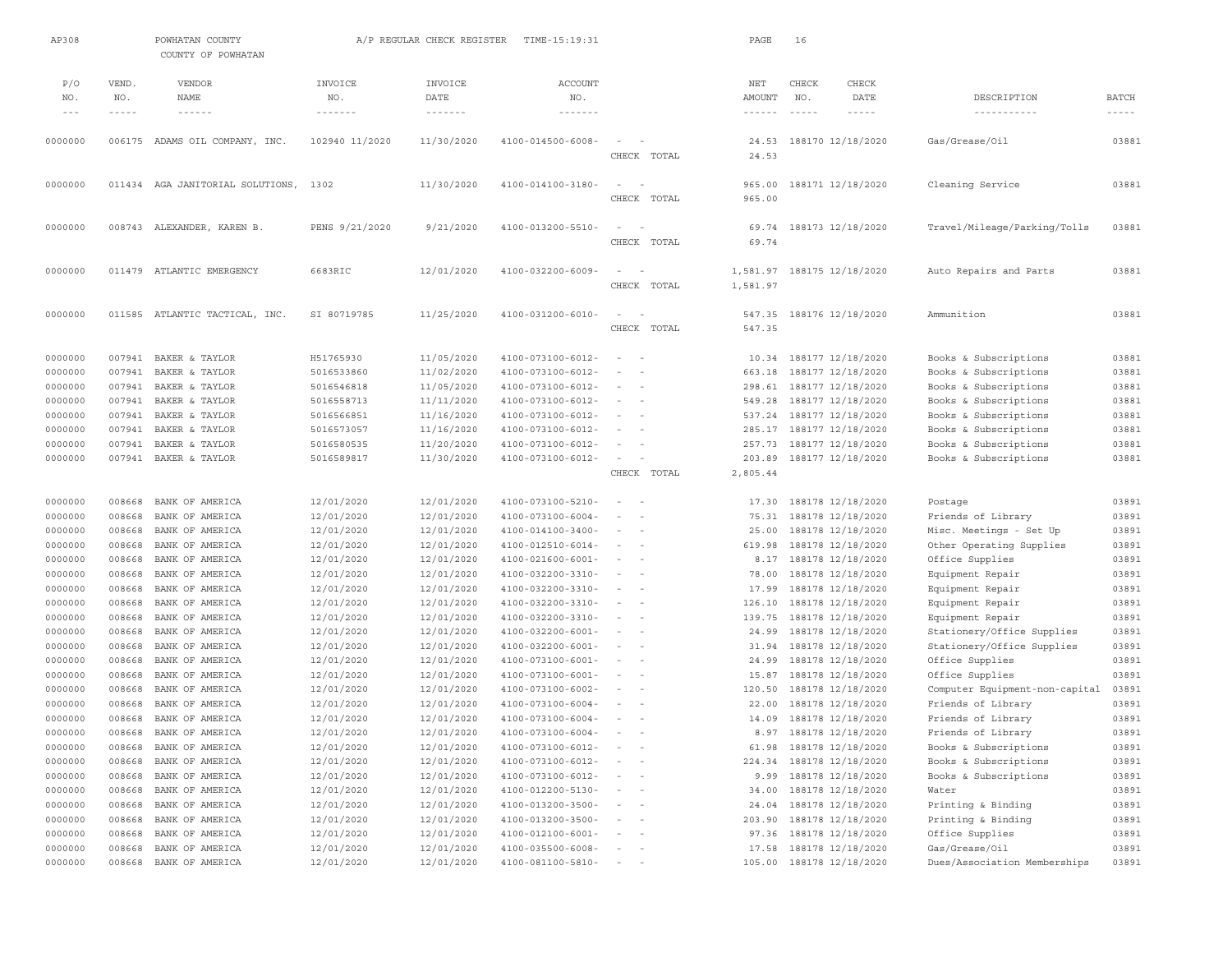|                    |                  | COUNTY OF POWHATAN                 |                          |                                      |                                        |                                                                                                                                                                                         |             |                               |                                                                                                                                                                                                                                                                                                                                                                                              |                                        |                                        |                                                                                                                                                                                                                                                                                                                                                                                              |
|--------------------|------------------|------------------------------------|--------------------------|--------------------------------------|----------------------------------------|-----------------------------------------------------------------------------------------------------------------------------------------------------------------------------------------|-------------|-------------------------------|----------------------------------------------------------------------------------------------------------------------------------------------------------------------------------------------------------------------------------------------------------------------------------------------------------------------------------------------------------------------------------------------|----------------------------------------|----------------------------------------|----------------------------------------------------------------------------------------------------------------------------------------------------------------------------------------------------------------------------------------------------------------------------------------------------------------------------------------------------------------------------------------------|
| P/O                | VEND.            | VENDOR                             | INVOICE                  | INVOICE                              | ACCOUNT                                |                                                                                                                                                                                         |             | $_{\rm NET}$                  | CHECK                                                                                                                                                                                                                                                                                                                                                                                        | CHECK                                  |                                        |                                                                                                                                                                                                                                                                                                                                                                                              |
| NO.                | NO.              | <b>NAME</b>                        | NO.                      | DATE                                 | NO.                                    |                                                                                                                                                                                         |             | <b>AMOUNT</b>                 | NO.                                                                                                                                                                                                                                                                                                                                                                                          | DATE                                   | DESCRIPTION                            | <b>BATCH</b>                                                                                                                                                                                                                                                                                                                                                                                 |
| $  -$              | $- - - - -$      | $\cdots\cdots\cdots\cdots$         | -------                  | $\cdots \cdots \cdots \cdots \cdots$ | $\cdots\cdots\cdots\cdots\cdots$       |                                                                                                                                                                                         |             | $\cdots \cdots \cdots \cdots$ | $\frac{1}{2} \frac{1}{2} \frac{1}{2} \frac{1}{2} \frac{1}{2} \frac{1}{2} \frac{1}{2} \frac{1}{2} \frac{1}{2} \frac{1}{2} \frac{1}{2} \frac{1}{2} \frac{1}{2} \frac{1}{2} \frac{1}{2} \frac{1}{2} \frac{1}{2} \frac{1}{2} \frac{1}{2} \frac{1}{2} \frac{1}{2} \frac{1}{2} \frac{1}{2} \frac{1}{2} \frac{1}{2} \frac{1}{2} \frac{1}{2} \frac{1}{2} \frac{1}{2} \frac{1}{2} \frac{1}{2} \frac{$ | $\cdots$                               | -----------                            | $\frac{1}{2} \frac{1}{2} \frac{1}{2} \frac{1}{2} \frac{1}{2} \frac{1}{2} \frac{1}{2} \frac{1}{2} \frac{1}{2} \frac{1}{2} \frac{1}{2} \frac{1}{2} \frac{1}{2} \frac{1}{2} \frac{1}{2} \frac{1}{2} \frac{1}{2} \frac{1}{2} \frac{1}{2} \frac{1}{2} \frac{1}{2} \frac{1}{2} \frac{1}{2} \frac{1}{2} \frac{1}{2} \frac{1}{2} \frac{1}{2} \frac{1}{2} \frac{1}{2} \frac{1}{2} \frac{1}{2} \frac{$ |
| 0000000            | 008668           | BANK OF AMERICA                    | 12/01/2020               | 12/01/2020                           | $4100 - 031210 - 6001 -$               | $\sim$<br>$\sim$                                                                                                                                                                        |             | 9.90                          |                                                                                                                                                                                                                                                                                                                                                                                              | 188178 12/18/2020                      | Office Supplies                        | 03891                                                                                                                                                                                                                                                                                                                                                                                        |
| 0000000            | 008668           | BANK OF AMERICA                    | 12/01/2020               | 12/01/2020                           | 4100-081100-5810-                      | $\sim$ $-$<br>$\overline{\phantom{a}}$                                                                                                                                                  |             | 100.00                        |                                                                                                                                                                                                                                                                                                                                                                                              | 188178 12/18/2020                      | Dues/Association Memberships           | 03891                                                                                                                                                                                                                                                                                                                                                                                        |
| 0000000            | 008668           | BANK OF AMERICA                    | 12/01/2020               | 12/01/2020                           | 4100-081100-5810-                      | $\overline{\phantom{a}}$<br>$\sim$                                                                                                                                                      |             | 100.00                        |                                                                                                                                                                                                                                                                                                                                                                                              | 188178 12/18/2020                      | Dues/Association Memberships           | 03891                                                                                                                                                                                                                                                                                                                                                                                        |
| 0000000            | 008668           | BANK OF AMERICA                    | 12/01/2020               | 12/01/2020                           | $4100 - 031210 - 6008 -$               | $\frac{1}{2} \left( \frac{1}{2} \right) \left( \frac{1}{2} \right) = \frac{1}{2} \left( \frac{1}{2} \right)$                                                                            |             | 16.04                         |                                                                                                                                                                                                                                                                                                                                                                                              | 188178 12/18/2020                      | Gas/Greases/Oil                        | 03891                                                                                                                                                                                                                                                                                                                                                                                        |
| 0000000            | 008668           | BANK OF AMERICA                    | 12/01/2020               | 12/01/2020                           | $4100 - 032200 - 6001 -$               | $\sim$ $-$                                                                                                                                                                              |             | 51.09                         |                                                                                                                                                                                                                                                                                                                                                                                              | 188178 12/18/2020                      | Stationery/Office Supplies             | 03891                                                                                                                                                                                                                                                                                                                                                                                        |
| 0000000            | 008668           | BANK OF AMERICA                    | 12/01/2020               | 12/01/2020                           | $4100 - 032200 - 6001 -$               | $\sim$<br>$\sim$                                                                                                                                                                        |             | 92.73                         |                                                                                                                                                                                                                                                                                                                                                                                              | 188178 12/18/2020                      | Stationery/Office Supplies             | 03891                                                                                                                                                                                                                                                                                                                                                                                        |
| 0000000            | 008668           | BANK OF AMERICA                    | 12/01/2020               | 12/01/2020                           | 4100-073100-6012-                      | $\sim$<br>$\sim$                                                                                                                                                                        |             | 17.00                         |                                                                                                                                                                                                                                                                                                                                                                                              | 188178 12/18/2020                      | Books & Subscriptions                  | 03891                                                                                                                                                                                                                                                                                                                                                                                        |
| 0000000            | 008668           | BANK OF AMERICA                    | 12/01/2020               | 12/01/2020                           | 4100-031210-5540-                      | $\sim$<br>$\sim$                                                                                                                                                                        |             | 111.59                        |                                                                                                                                                                                                                                                                                                                                                                                              | 188178 12/18/2020                      | Conferences and Training               | 03891                                                                                                                                                                                                                                                                                                                                                                                        |
| 0000000            | 008668           | BANK OF AMERICA                    | 12/01/2020               | 12/01/2020                           | 4100-031210-5540-                      | $\sim$<br>$\sim$                                                                                                                                                                        |             | 111.59                        |                                                                                                                                                                                                                                                                                                                                                                                              | 188178 12/18/2020                      | Conferences and Training               | 03891                                                                                                                                                                                                                                                                                                                                                                                        |
| 0000000            | 008668           | BANK OF AMERICA                    | 12/01/2020               | 12/01/2020                           | 4100-012510-3320-                      | $ \,$<br>$\sim$                                                                                                                                                                         |             | 131.02                        |                                                                                                                                                                                                                                                                                                                                                                                              | 188178 12/18/2020                      | Maintenance & Service Contract         | 03891                                                                                                                                                                                                                                                                                                                                                                                        |
| 0000000            | 008668           | BANK OF AMERICA                    | 12/01/2020               | 12/01/2020                           | 4100-012510-3320-                      | $\frac{1}{2} \left( \frac{1}{2} \right) \left( \frac{1}{2} \right) = \frac{1}{2} \left( \frac{1}{2} \right)$                                                                            |             | 159.98                        |                                                                                                                                                                                                                                                                                                                                                                                              | 188178 12/18/2020                      | Maintenance & Service Contract         | 03891                                                                                                                                                                                                                                                                                                                                                                                        |
| 0000000            | 008668           | BANK OF AMERICA                    | 12/01/2020               | 12/01/2020                           | 4100-012510-3320-                      | $\sim$<br>$\sim$                                                                                                                                                                        |             | 18.17                         |                                                                                                                                                                                                                                                                                                                                                                                              | 188178 12/18/2020                      | Maintenance & Service Contract         | 03891                                                                                                                                                                                                                                                                                                                                                                                        |
| 0000000            | 008668           | BANK OF AMERICA                    | 12/01/2020               | 12/01/2020                           | 4100-081100-3600-                      | $\frac{1}{2} \left( \frac{1}{2} \right) \left( \frac{1}{2} \right) = \frac{1}{2} \left( \frac{1}{2} \right)$                                                                            |             | 50.00                         |                                                                                                                                                                                                                                                                                                                                                                                              | 188178 12/18/2020                      | Advertising                            | 03891                                                                                                                                                                                                                                                                                                                                                                                        |
| 0000000            | 008668           | BANK OF AMERICA                    | 12/01/2020               | 12/01/2020                           | 4100-035500-3320-                      | $\overline{\phantom{a}}$                                                                                                                                                                |             | 29.24                         |                                                                                                                                                                                                                                                                                                                                                                                              | 188178 12/18/2020                      | Maintenance & Service Contract         | 03891                                                                                                                                                                                                                                                                                                                                                                                        |
| 0000000            | 008668           | BANK OF AMERICA                    | 12/01/2020               | 12/01/2020                           | 4100-034100-3320-                      | $\sim$<br>$\sim$                                                                                                                                                                        |             | 49.00                         |                                                                                                                                                                                                                                                                                                                                                                                              | 188178 12/18/2020                      | Maintenance & Service Contract         | 03891                                                                                                                                                                                                                                                                                                                                                                                        |
| 0000000            | 008668           | BANK OF AMERICA                    | 12/01/2020               | 12/01/2020                           | 4100-081500-5540-                      | $\sim$<br>$\sim$                                                                                                                                                                        |             | 25.00                         |                                                                                                                                                                                                                                                                                                                                                                                              | 188178 12/18/2020                      | Conferences & Training                 | 03891                                                                                                                                                                                                                                                                                                                                                                                        |
| 0000000            | 008668           | BANK OF AMERICA                    | 12/01/2020               | 12/01/2020                           | 4100-081500-5810-                      | $\sim$<br>$\sim$                                                                                                                                                                        |             | 450.00                        |                                                                                                                                                                                                                                                                                                                                                                                              | 188178 12/18/2020                      | Dues/Association Memberships           | 03891                                                                                                                                                                                                                                                                                                                                                                                        |
| 0000000            | 008668           | BANK OF AMERICA                    | 12/01/2020               | 12/01/2020                           | 4100-032200-5815-                      | $\sim$<br>$\sim$                                                                                                                                                                        |             | 93.80                         |                                                                                                                                                                                                                                                                                                                                                                                              | 188178 12/18/2020                      | Training/Seminars                      | 03891                                                                                                                                                                                                                                                                                                                                                                                        |
| 0000000            | 008668           | BANK OF AMERICA                    | 12/01/2020               | 12/01/2020                           | 4100-012510-5230-                      | $\sim$<br>$\sim$                                                                                                                                                                        |             | 75.00                         |                                                                                                                                                                                                                                                                                                                                                                                              | 188178 12/18/2020                      | Telephone Services                     | 03891                                                                                                                                                                                                                                                                                                                                                                                        |
| 0000000            | 008668           | BANK OF AMERICA                    | 12/01/2020               | 12/01/2020                           | 4100-031210-6008-                      | $\sim$<br>$\sim$                                                                                                                                                                        |             | 23.39                         |                                                                                                                                                                                                                                                                                                                                                                                              | 188178 12/18/2020                      | Gas/Greases/Oil                        | 03891                                                                                                                                                                                                                                                                                                                                                                                        |
| 0000000            | 008668           | BANK OF AMERICA                    | 12/01/2020               | 12/01/2020                           | 4100-034100-5840-                      | $\sim$<br>$\sim$                                                                                                                                                                        |             | 31.70                         |                                                                                                                                                                                                                                                                                                                                                                                              | 188178 12/18/2020                      | Miscellaneous                          | 03891                                                                                                                                                                                                                                                                                                                                                                                        |
| 0000000            | 008668           | BANK OF AMERICA                    | 12/01/2020               | 12/01/2020                           | $4100 - 012510 - 6014 -$               | $\frac{1}{2} \left( \frac{1}{2} \right) \left( \frac{1}{2} \right) = \frac{1}{2} \left( \frac{1}{2} \right)$                                                                            |             | 20.00                         |                                                                                                                                                                                                                                                                                                                                                                                              | 188178 12/18/2020                      | Other Operating Supplies               | 03891                                                                                                                                                                                                                                                                                                                                                                                        |
| 0000000            | 008668           | BANK OF AMERICA                    | 12/01/2020               | 12/01/2020                           | 4100-073100-3320-                      | $\sim$<br>$\sim$                                                                                                                                                                        |             | 50.00                         |                                                                                                                                                                                                                                                                                                                                                                                              | 188178 12/18/2020                      | Maintenance & Service Contract         | 03891                                                                                                                                                                                                                                                                                                                                                                                        |
| 0000000            | 008668           | BANK OF AMERICA                    | 12/01/2020<br>12/01/2020 | 12/01/2020                           | 4100-032200-5815-                      | $\frac{1}{2} \left( \frac{1}{2} \right) \left( \frac{1}{2} \right) = \frac{1}{2} \left( \frac{1}{2} \right)$<br>$\overline{\phantom{a}}$<br>$\sim$                                      |             | 210.00                        |                                                                                                                                                                                                                                                                                                                                                                                              | 188178 12/18/2020                      | Training/Seminars                      | 03891                                                                                                                                                                                                                                                                                                                                                                                        |
| 0000000<br>0000000 | 008668<br>008668 | BANK OF AMERICA<br>BANK OF AMERICA | 12/01/2020               | 12/01/2020<br>12/01/2020             | 4100-032200-5815-<br>4100-032200-5815- | $\frac{1}{2} \left( \frac{1}{2} \right) \left( \frac{1}{2} \right) = \frac{1}{2} \left( \frac{1}{2} \right)$                                                                            |             | 210.00<br>210.00              |                                                                                                                                                                                                                                                                                                                                                                                              | 188178 12/18/2020<br>188178 12/18/2020 | Training/Seminars<br>Training/Seminars | 03891<br>03891                                                                                                                                                                                                                                                                                                                                                                               |
| 0000000            | 008668           | BANK OF AMERICA                    | 12/01/2020               | 12/01/2020                           | 4100-032200-5815-                      | $\sim$ $-$                                                                                                                                                                              |             | 210.00                        |                                                                                                                                                                                                                                                                                                                                                                                              | 188178 12/18/2020                      | Training/Seminars                      | 03891                                                                                                                                                                                                                                                                                                                                                                                        |
| 0000000            | 008668           | BANK OF AMERICA                    | 12/01/2020               | 12/01/2020                           | $4100 - 073100 - 6004 -$               | $\sim$<br>$\sim$                                                                                                                                                                        |             | 397.70                        |                                                                                                                                                                                                                                                                                                                                                                                              | 188178 12/18/2020                      | Friends of Library                     | 03891                                                                                                                                                                                                                                                                                                                                                                                        |
| 0000000            | 008668           | BANK OF AMERICA                    | 12/01/2020               | 12/01/2020                           | $4100 - 073100 - 6004 -$               | $\sim$<br>$\sim$                                                                                                                                                                        |             | 65.40                         |                                                                                                                                                                                                                                                                                                                                                                                              | 188178 12/18/2020                      | Friends of Library                     | 03891                                                                                                                                                                                                                                                                                                                                                                                        |
| 0000000            | 008668           | BANK OF AMERICA                    | 12/01/2020               | 12/01/2020                           | 4100-035500-5810-                      | $\sim$<br>$\sim$                                                                                                                                                                        |             | 49.00                         |                                                                                                                                                                                                                                                                                                                                                                                              | 188178 12/18/2020                      | Dues/Association Memberships           | 03891                                                                                                                                                                                                                                                                                                                                                                                        |
| 0000000            | 008668           | BANK OF AMERICA                    | 12/01/2020               | 12/01/2020                           | 4100-035500-6009-                      | $\sim$<br>$\sim$                                                                                                                                                                        |             | 142.00                        |                                                                                                                                                                                                                                                                                                                                                                                              | 188178 12/18/2020                      | Auto Parts/Repairs                     | 03891                                                                                                                                                                                                                                                                                                                                                                                        |
| 0000000            | 008668           | BANK OF AMERICA                    | 12/01/2020               | 12/01/2020                           | 4100-012510-3320-                      | $\sim$<br>$\sim$                                                                                                                                                                        |             | 662.89                        |                                                                                                                                                                                                                                                                                                                                                                                              | 188178 12/18/2020                      | Maintenance & Service Contract         | 03891                                                                                                                                                                                                                                                                                                                                                                                        |
| 0000000            | 008668           | BANK OF AMERICA                    | 12/01/2020               | 12/01/2020                           | 4100-021600-5210-                      | $\frac{1}{2} \left( \frac{1}{2} \right) \left( \frac{1}{2} \right) = \frac{1}{2} \left( \frac{1}{2} \right)$                                                                            |             | 86.85                         |                                                                                                                                                                                                                                                                                                                                                                                              | 188178 12/18/2020                      | Postage                                | 03891                                                                                                                                                                                                                                                                                                                                                                                        |
| 0000000            | 008668           | BANK OF AMERICA                    | 12/01/2020               | 12/01/2020                           | $4100 - 021600 - 6014 -$               | $\sim$<br>$\sim$                                                                                                                                                                        |             | 198.65                        |                                                                                                                                                                                                                                                                                                                                                                                              | 188178 12/18/2020                      | Other Operating Expenses               | 03891                                                                                                                                                                                                                                                                                                                                                                                        |
| 0000000            | 008668           | BANK OF AMERICA                    | 12/01/2020               | 12/01/2020                           | 4100-012410-3321-                      | $\frac{1}{2} \left( \frac{1}{2} \right) \left( \frac{1}{2} \right) = \frac{1}{2} \left( \frac{1}{2} \right)$                                                                            |             | 19.95                         |                                                                                                                                                                                                                                                                                                                                                                                              | 188178 12/18/2020                      | BAI.NET Credit Card Fees               | 03891                                                                                                                                                                                                                                                                                                                                                                                        |
| 0000000            | 008668           | BANK OF AMERICA                    | 12/01/2020               | 12/01/2020                           | $4100 - 033300 - 6001 -$               | $\overline{\phantom{a}}$<br>$\sim$                                                                                                                                                      |             | 36.00                         |                                                                                                                                                                                                                                                                                                                                                                                              | 188178 12/18/2020                      | Office Supplies                        | 03891                                                                                                                                                                                                                                                                                                                                                                                        |
| 0000000            | 008668           | BANK OF AMERICA                    | 12/01/2020               | 12/01/2020                           | 4100-031210-5540-                      | $\frac{1}{2} \left( \frac{1}{2} \right) \left( \frac{1}{2} \right) = \frac{1}{2} \left( \frac{1}{2} \right)$                                                                            |             | 25.35                         |                                                                                                                                                                                                                                                                                                                                                                                              | 188178 12/18/2020                      | Conferences and Training               | 03891                                                                                                                                                                                                                                                                                                                                                                                        |
| 0000000            | 008668           | BANK OF AMERICA                    | 12/01/2020               | 12/01/2020                           | 4100-012510-5260-                      | $\frac{1}{2} \left( \frac{1}{2} \right) \left( \frac{1}{2} \right) = \frac{1}{2} \left( \frac{1}{2} \right)$                                                                            |             | 256.19                        |                                                                                                                                                                                                                                                                                                                                                                                              | 188178 12/18/2020                      | Internet Usage                         | 03891                                                                                                                                                                                                                                                                                                                                                                                        |
| 0000000            | 008668           | BANK OF AMERICA                    | 12/01/2020               | 12/01/2020                           | $4100 - 012520 - 5540 -$               | $\sim 10^{-1}$ and $\sim 10^{-1}$                                                                                                                                                       |             | 150.00                        |                                                                                                                                                                                                                                                                                                                                                                                              | 188178 12/18/2020                      | Conferences & Training                 | 03891                                                                                                                                                                                                                                                                                                                                                                                        |
| 0000000            | 008668           | BANK OF AMERICA                    | 12/01/2020               | 12/01/2020                           | 4100-035100-3310-                      | $\sim$ 100 $\sim$                                                                                                                                                                       |             | 750.00                        |                                                                                                                                                                                                                                                                                                                                                                                              | 188178 12/18/2020                      | Repairs & Maintenance                  | 03891                                                                                                                                                                                                                                                                                                                                                                                        |
| 0000000            | 008668           | BANK OF AMERICA                    | 12/01/2020               | 12/01/2020                           | 4100-073100-5840-                      | $\sim$<br>$\sim$                                                                                                                                                                        |             | 73.45                         |                                                                                                                                                                                                                                                                                                                                                                                              | 188178 12/18/2020                      | Miscellaneous                          | 03891                                                                                                                                                                                                                                                                                                                                                                                        |
| 0000000            | 008668           | BANK OF AMERICA                    | 12/01/2020               | 12/01/2020                           | 4100-073100-5810-                      | $\sim$ 100 $\sim$                                                                                                                                                                       |             |                               |                                                                                                                                                                                                                                                                                                                                                                                              | 55.00 188178 12/18/2020                | Dues/Association Memberships           | 03891                                                                                                                                                                                                                                                                                                                                                                                        |
| 0000000            | 008668           | BANK OF AMERICA                    | 12/01/2020               | 12/01/2020                           | $4100 - 032200 - 3310 -$               |                                                                                                                                                                                         |             |                               |                                                                                                                                                                                                                                                                                                                                                                                              | 233.18 188178 12/18/2020               | Equipment Repair                       | 03891                                                                                                                                                                                                                                                                                                                                                                                        |
| 0000000            |                  | 008668 BANK OF AMERICA             | 12/01/2020               | 12/01/2020                           | $4100 - 012510 - 6014 -$               | $\mathcal{L} = \mathcal{L} \times \mathcal{L} = \mathcal{L} \times \mathcal{L} = \mathcal{L} \times \mathcal{L} \times \mathcal{L} = \mathcal{L} \times \mathcal{L} \times \mathcal{L}$ |             |                               |                                                                                                                                                                                                                                                                                                                                                                                              | 381.20 188178 12/18/2020               | Other Operating Supplies               | 03891                                                                                                                                                                                                                                                                                                                                                                                        |
| 0000000            |                  | 008668 BANK OF AMERICA             | 12/01/2020               | 12/01/2020                           | $4100 - 012200 - 5810 -$               | $\qquad \qquad -$                                                                                                                                                                       |             |                               |                                                                                                                                                                                                                                                                                                                                                                                              | 12.00 188178 12/18/2020                | Dues/Association Memberships           | 03891                                                                                                                                                                                                                                                                                                                                                                                        |
|                    |                  |                                    |                          |                                      |                                        |                                                                                                                                                                                         | CHECK TOTAL | 8,400.19                      |                                                                                                                                                                                                                                                                                                                                                                                              |                                        |                                        |                                                                                                                                                                                                                                                                                                                                                                                              |
| 0000000            |                  | 013806 BIGEYE                      | P2904                    | 12/03/2020                           | 4100-013200-5210-                      | $\sim$ 100 $\sim$                                                                                                                                                                       |             |                               |                                                                                                                                                                                                                                                                                                                                                                                              | 189.75 188181 12/18/2020               | Postage                                | 03881                                                                                                                                                                                                                                                                                                                                                                                        |
|                    |                  |                                    |                          |                                      |                                        |                                                                                                                                                                                         | CHECK TOTAL | 189.75                        |                                                                                                                                                                                                                                                                                                                                                                                              |                                        |                                        |                                                                                                                                                                                                                                                                                                                                                                                              |
|                    |                  |                                    |                          |                                      |                                        |                                                                                                                                                                                         |             |                               |                                                                                                                                                                                                                                                                                                                                                                                              |                                        |                                        |                                                                                                                                                                                                                                                                                                                                                                                              |
| 0000000            |                  | 006655 BLOSSMAN GAS COMPANIES,     | 14948945                 | 11/24/2020                           | $4100 - 014500 - 6008 - - -$           |                                                                                                                                                                                         |             |                               |                                                                                                                                                                                                                                                                                                                                                                                              | 13.40 188182 12/18/2020                | Gas/Grease/Oil                         | 03881                                                                                                                                                                                                                                                                                                                                                                                        |

AP308 POWHATAN COUNTY  $A/P$  REGULAR CHECK REGISTER TIME-15:19:31 PAGE 17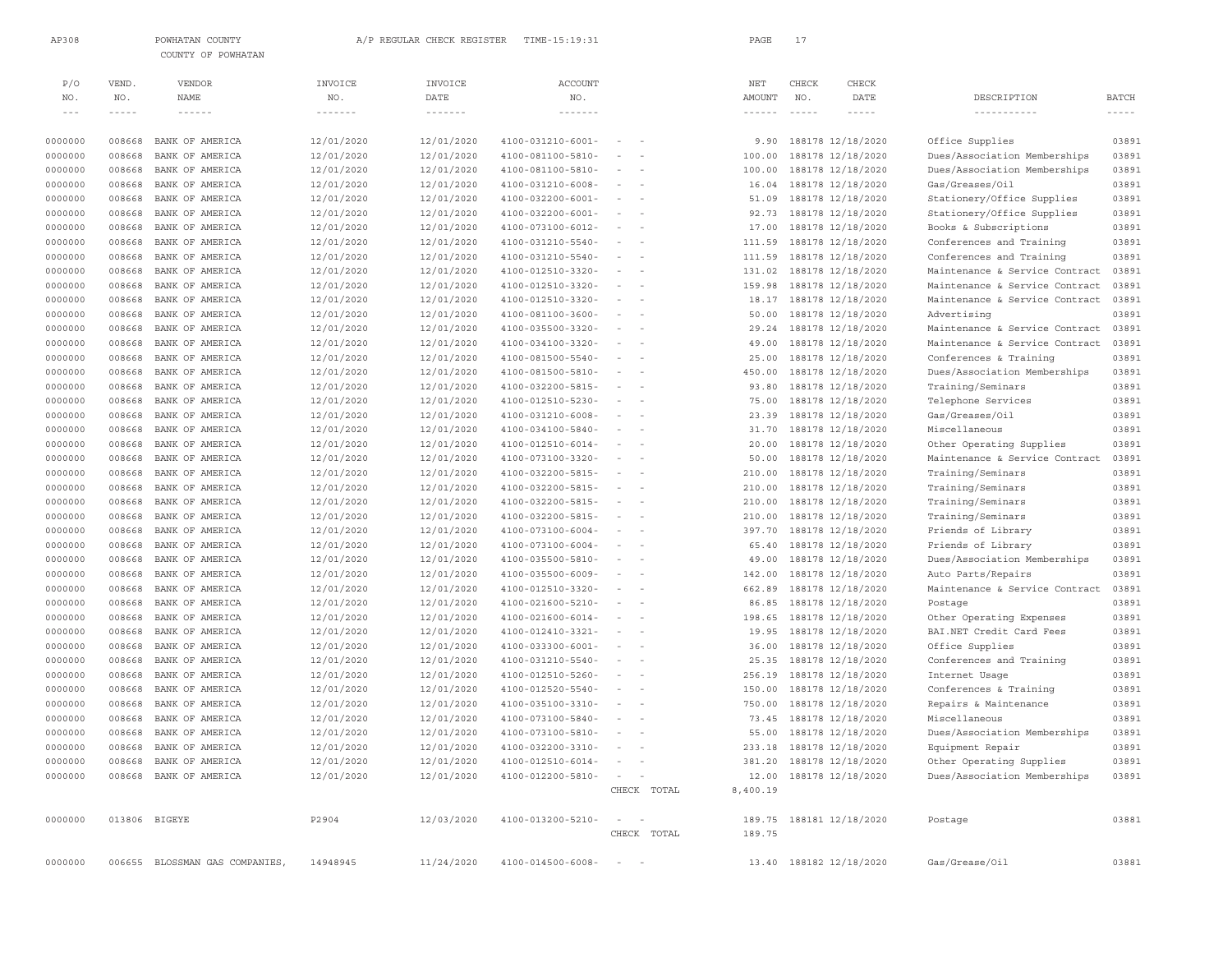| AP308                                                                                |                  | POWHATAN COUNTY<br>COUNTY OF POWHATAN    |                          | A/P REGULAR CHECK REGISTER | TIME-15:19:31                                        |                                              |             | PAGE                 | 18            |                                        |                                |                |
|--------------------------------------------------------------------------------------|------------------|------------------------------------------|--------------------------|----------------------------|------------------------------------------------------|----------------------------------------------|-------------|----------------------|---------------|----------------------------------------|--------------------------------|----------------|
| P/O<br>NO.                                                                           | VEND.<br>NO.     | <b>VENDOR</b><br><b>NAME</b>             | INVOICE<br>NO.           | INVOICE<br>DATE            | <b>ACCOUNT</b><br>NO.                                |                                              |             | NET<br><b>AMOUNT</b> | CHECK<br>NO.  | CHECK<br>DATE                          | DESCRIPTION                    | <b>BATCH</b>   |
| $\hspace{0.1cm} - \hspace{0.1cm} - \hspace{0.1cm} - \hspace{0.1cm} - \hspace{0.1cm}$ | $- - - - -$      | $\cdots \cdots \cdots \cdots$            | $\cdots$                 | $\cdots\cdots\cdots\cdots$ | $\cdots \cdots \cdots \cdots$                        |                                              |             | $- - - - - - -$      | $\frac{1}{2}$ | $\frac{1}{2}$                          | -----------                    | $- - - - -$    |
| 0000000                                                                              | 006655           | BLOSSMAN GAS COMPANIES                   | 14948946                 | 11/24/2020                 | 4100-014500-6008-                                    |                                              |             | 6.98                 |               | 188182 12/18/2020                      | Gas/Grease/Oil                 | 03881          |
| 0000000                                                                              | 006655           | BLOSSMAN GAS COMPANIES                   | 14948954                 | 11/24/2020                 | 4100-014100-5120-                                    |                                              |             | 113.77               |               | 188182 12/18/2020                      | Fuel                           | 03881          |
|                                                                                      |                  |                                          |                          |                            |                                                      |                                              | CHECK TOTAL | 134.15               |               |                                        |                                |                |
|                                                                                      |                  |                                          |                          |                            |                                                      |                                              |             |                      |               |                                        |                                |                |
| 0000000                                                                              |                  | 008713 BLUE RIDGE RESCUE                 | 49981                    | 11/30/2020                 | 4100-032200-6011-                                    |                                              | CHECK TOTAL | 64.25<br>64.25       |               | 188183 12/18/2020                      | Protective Gear/Uniforms       | 03881          |
|                                                                                      |                  |                                          |                          |                            |                                                      |                                              |             |                      |               |                                        |                                |                |
| 0000000                                                                              |                  | 013730 BLUEPEARL VETERINARY PART 156715A |                          | 5/22/2020                  | 4100-035100-3110-                                    | $\sim$<br>$\overline{\phantom{a}}$           |             | 500.14               |               | 188184 12/18/2020                      | Professional Health Services   | 03881          |
|                                                                                      |                  |                                          |                          |                            |                                                      |                                              | CHECK TOTAL | 500.14               |               |                                        |                                |                |
| 0000000                                                                              | 011439           | BUSINESS CARD                            | 11/27/2020               | 11/27/2020                 | 4100-031200-5210-                                    |                                              |             | .00                  |               | 188187 12/18/2020                      | Postage                        | 03890          |
| 0000000                                                                              | 011439           | BUSINESS CARD                            | 11/27/2020               | 11/27/2020                 | 4100-031200-5210-                                    |                                              |             | 17.99                |               | 188187 12/18/2020                      | Postage                        | 03890          |
| 0000000                                                                              | 011439           | BUSINESS CARD                            | 11/27/2020               | 11/27/2020                 | 4100-031710-5210-                                    |                                              |             | 17.99                |               | 188187 12/18/2020                      | Postage                        | 03890          |
| 0000000                                                                              | 011439           | BUSINESS CARD                            | 11/27/2020               | 11/27/2020                 | 4100-033400-3846-                                    |                                              |             | 18.41                |               | 188187 12/18/2020                      | Detention of Adults-Other Expe | 03890          |
| 0000000                                                                              | 011439           | BUSINESS CARD                            | 11/27/2020               | 11/27/2020                 | 4100-031200-6001-                                    |                                              |             | 39.12                |               | 188187 12/18/2020                      | Office Supplies                | 03890          |
| 0000000                                                                              | 011439           | BUSINESS CARD                            | 11/27/2020               | 11/27/2020                 | 4100-031200-6001-                                    | $\sim$                                       |             | 50.86                |               | 188187 12/18/2020                      | Office Supplies                | 03890          |
| 0000000                                                                              | 011439           | BUSINESS CARD                            | 11/27/2020               | 11/27/2020                 | $4100 - 031200 - 6001 -$                             | $\sim$<br>$\overline{\phantom{a}}$           |             | 134.52               |               | 188187 12/18/2020                      | Office Supplies                | 03890          |
| 0000000                                                                              | 011439           | BUSINESS CARD                            | 11/27/2020               | 11/27/2020                 | 4100-031200-6001-                                    |                                              |             | 349.79               |               | 188187 12/18/2020                      | Office Supplies                | 03890          |
| 0000000                                                                              | 011439           | BUSINESS CARD                            | 11/27/2020               | 11/27/2020                 | 4100-031200-6001-                                    | $\sim$<br>$\overline{\phantom{a}}$           |             | 58.47                |               | 188187 12/18/2020                      | Office Supplies                | 03890          |
| 0000000                                                                              | 011439           | BUSINESS CARD                            | 11/27/2020               | 11/27/2020                 | $4100 - 031200 - 6014 -$                             |                                              |             | 15.00                |               | 188187 12/18/2020                      | Other Operating Supplies       | 03890          |
| 0000000                                                                              | 011439           | BUSINESS CARD                            | 11/27/2020               | 11/27/2020                 | $4100 - 031200 - 6001$                               |                                              |             | 28.61                |               | 188187 12/18/2020                      | Office Supplies                | 03890          |
| 0000000                                                                              | 011439           | BUSINESS CARD                            | 11/27/2020               | 11/27/2020                 | 4100-031200-5810-                                    | $\sim$                                       |             | 35.00                |               | 188187 12/18/2020                      | Dues/Association Memberships   | 03890          |
|                                                                                      |                  |                                          |                          |                            |                                                      |                                              | CHECK TOTAL | 765.76               |               |                                        |                                |                |
| 0000000                                                                              | 011610           | BUSINESS CARD                            | 11/27/2020               | 11/27/2020                 | $4100 - 031200 - 6011 -$                             |                                              |             | .00                  |               | 188188 12/18/2020                      | Uniforms                       | 03888          |
| 0000000                                                                              | 011610           | BUSINESS CARD                            | 11/27/2020               | 11/27/2020                 | 4100-031200-6011-                                    |                                              |             | 52.84                |               | 188188 12/18/2020                      | Uniforms                       | 03888          |
| 0000000                                                                              | 011610           | BUSINESS CARD                            | 11/27/2020               | 11/27/2020                 | 4100-031200-6011-                                    |                                              |             | 134.99               |               | 188188 12/18/2020                      | Uniforms                       | 03888          |
| 0000000                                                                              | 011610           | BUSINESS CARD                            | 11/27/2020               | 11/27/2020                 | $4100 - 031200 - 6011 -$                             | $\sim$<br>$\overline{\phantom{a}}$           |             | 89.99                |               | 188188 12/18/2020                      | Uniforms                       | 03888          |
| 0000000                                                                              | 011610           | BUSINESS CARD                            | 11/27/2020               | 11/27/2020                 | 4100-031200-6011-                                    |                                              |             | 99.99                |               | 188188 12/18/2020                      | Uniforms                       | 03888          |
| 0000000                                                                              | 011610           | BUSINESS CARD                            | 11/27/2020               | 11/27/2020                 | 4100-031200-6011-                                    | $\sim$<br>$\overline{\phantom{a}}$           |             | 99.95                |               | 188188 12/18/2020                      | Uniforms                       | 03888          |
| 0000000                                                                              | 011610           | BUSINESS CARD                            | 11/27/2020               | 11/27/2020                 | $4100 - 031200 - 6011 -$                             |                                              |             | 89.99                |               | 188188 12/18/2020                      | Uniforms                       | 03888          |
| 0000000                                                                              | 011610           | BUSINESS CARD                            | 11/27/2020               | 11/27/2020                 | 4100-031200-6011-                                    | $\overline{\phantom{a}}$                     |             | 174.86               |               | 188188 12/18/2020                      | Uniforms                       | 03888          |
| 0000000                                                                              | 011610           | BUSINESS CARD                            | 11/27/2020               | 11/27/2020                 | $4100 - 031200 - 6011 -$                             | $\sim$                                       |             | 259.74               |               | 188188 12/18/2020                      | Uniforms                       | 03888          |
| 0000000                                                                              | 011610           | BUSINESS CARD                            | 11/27/2020               | 11/27/2020                 | $4100 - 031200 - 6011 -$                             | $\sim$                                       |             | 123.59               |               | 188188 12/18/2020                      | Uniforms                       | 03888          |
| 0000000                                                                              | 011610           | BUSINESS CARD                            | 11/27/2020               | 11/27/2020                 | $4100 - 031200 - 6011 -$                             | $\sim$                                       |             | 57.90                |               | 188188 12/18/2020                      | Uniforms                       | 03888          |
| 0000000                                                                              | 011610           | BUSINESS CARD                            | 11/27/2020               | 11/27/2020                 | 4100-031200-6011-                                    |                                              |             | 39.70                |               | 188188 12/18/2020                      | Uniforms                       | 03888          |
| 0000000                                                                              | 011610           | BUSINESS CARD                            | 11/27/2020               | 11/27/2020                 | 4100-035100-6011-                                    | $\sim$<br>$\overline{\phantom{a}}$           |             | 192.93               |               | 188188 12/18/2020                      | Uniforms                       | 03888          |
| 0000000<br>0000000                                                                   | 011610<br>011610 | BUSINESS CARD<br>BUSINESS CARD           | 11/27/2020<br>11/27/2020 | 11/27/2020<br>11/27/2020   | $4100 - 031200 - 6011 -$<br>$4100 - 031200 - 6011 -$ | $\sim$<br>$\sim$<br>$\overline{\phantom{a}}$ |             | 108.97<br>19.88      |               | 188188 12/18/2020<br>188188 12/18/2020 | Uniforms<br>Uniforms           | 03888<br>03888 |
| 0000000                                                                              | 011610           | BUSINESS CARD                            | 11/27/2020               | 11/27/2020                 | 4100-031200-6011-                                    |                                              |             | 157.42               |               | 188188 12/18/2020                      | Uniforms                       | 03888          |
| 0000000                                                                              | 011610           | BUSINESS CARD                            | 11/27/2020               | 11/27/2020                 | $4100 - 031200 - 6011 -$                             | $\sim$                                       |             |                      |               | 129.11 188188 12/18/2020               | Uniforms                       | 03888          |
| 0000000                                                                              | 011610           | BUSINESS CARD                            | 11/27/2020               | 11/27/2020                 | $4100 - 031200 - 6011 -$                             |                                              |             | 55.70                |               | 188188 12/18/2020                      | Uniforms                       | 03888          |
| 0000000                                                                              |                  | 011610 BUSINESS CARD                     | 11/27/2020               | 11/27/2020                 | $4100 - 035100 - 6011 -$                             | $-$                                          |             |                      |               | 214.95 188188 12/18/2020               | Uniforms                       | 03888          |
| 0000000                                                                              |                  | 011610 BUSINESS CARD                     | 11/27/2020               | 11/27/2020                 | $4100 - 031200 - 6014 -$                             | $\sim$                                       |             |                      |               | 1,109.15 188188 12/18/2020             | Other Operating Supplies       | 03888          |
|                                                                                      |                  |                                          |                          |                            |                                                      |                                              | CHECK TOTAL | 3,211.65             |               |                                        |                                |                |
|                                                                                      |                  |                                          |                          |                            |                                                      |                                              |             |                      |               |                                        |                                |                |
| 0000000                                                                              |                  | 011611 BUSINESS CARD                     | 11/27/2020               | 11/27/2020                 | 4100-031200-5540-                                    | $\sim$<br>$\overline{\phantom{a}}$           |             |                      |               | 10.00 188189 12/18/2020                | Conferences & Training         | 03889          |
|                                                                                      |                  |                                          |                          |                            |                                                      |                                              | CHECK TOTAL | 10.00                |               |                                        |                                |                |
| 0000000                                                                              |                  | 012919 BUSINESS CARD                     | 11/27/2020               | 11/27/2020                 | $4100 - 035100 - 6011 -$                             |                                              |             |                      |               | $.00$ 188190 12/18/2020                | Uniforms                       | 03887          |
| 0000000                                                                              |                  | 012919 BUSINESS CARD                     | 11/27/2020               | 11/27/2020                 | $4100 - 035100 - 6011 -$                             |                                              |             |                      |               | 51.88 188190 12/18/2020                | Uniforms                       | 03887          |
|                                                                                      |                  |                                          |                          |                            |                                                      |                                              |             |                      |               |                                        |                                |                |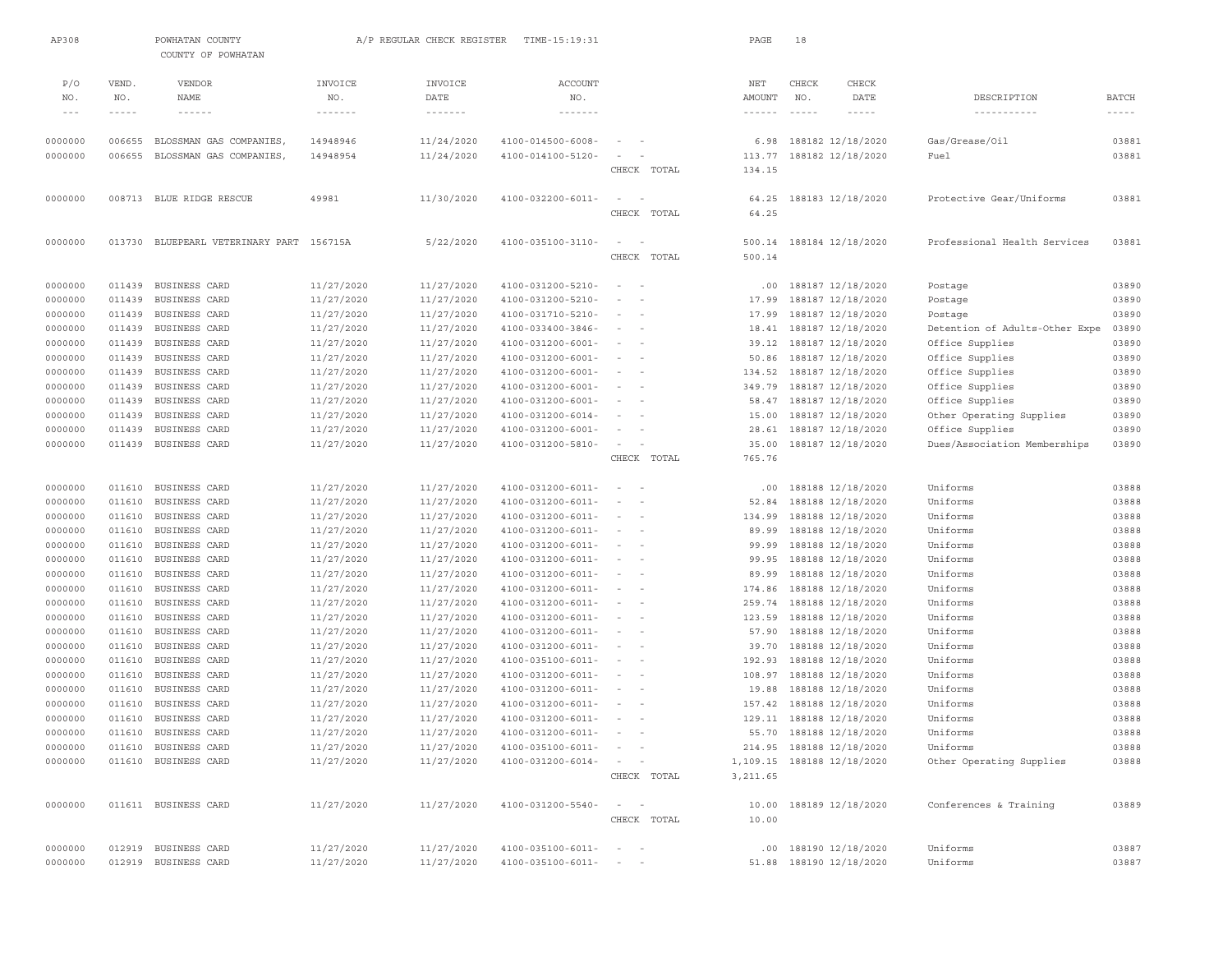| AP308             |             | POWHATAN COUNTY<br>COUNTY OF POWHATAN        |                            | A/P REGULAR CHECK REGISTER | TIME-15:19:31                 |                              |             | PAGE      | 19       |                          |                                      |               |
|-------------------|-------------|----------------------------------------------|----------------------------|----------------------------|-------------------------------|------------------------------|-------------|-----------|----------|--------------------------|--------------------------------------|---------------|
|                   |             |                                              |                            |                            |                               |                              |             |           |          |                          |                                      |               |
| P/O               | VEND.       | VENDOR                                       | INVOICE                    | INVOICE                    | ACCOUNT                       |                              |             | NET       | CHECK    | <b>CHECK</b>             |                                      |               |
| NO.               | NO.         | NAME                                         | NO.                        | DATE                       | NO.                           |                              |             | AMOUNT    | NO.      | DATE                     | DESCRIPTION                          | <b>BATCH</b>  |
| $\qquad \qquad -$ | $- - - - -$ | $\cdots\cdots\cdots\cdots$                   | $\cdots\cdots\cdots\cdots$ | $\cdots\cdots\cdots\cdots$ | $\cdots \cdots \cdots \cdots$ |                              |             | $\cdots$  | $\cdots$ | $- - - - -$              | -----------                          | $- - - - - -$ |
| 0000000           | 012919      | BUSINESS CARD                                | 11/27/2020                 | 11/27/2020                 | 4100-035100-6022-             | $\sim$                       |             |           |          | 214.75 188190 12/18/2020 | Dog Food/Supplies                    | 03887         |
| 0000000           | 012919      | BUSINESS CARD                                | 11/27/2020                 | 11/27/2020                 | $4100 - 031200 - 6001 -$      | $\sim$                       |             |           |          | 16.98-188190 12/18/2020  | Office Supplies                      | 03887         |
| 0000000           | 012919      | BUSINESS CARD                                | 11/27/2020                 | 11/27/2020                 | $4100 - 031200 - 6001 -$      | $\sim$ 100 $\sim$ 100        |             |           |          | 39.00- 188190 12/18/2020 | Office Supplies                      | 03887         |
| 0000000           | 012919      | BUSINESS CARD                                | 11/27/2020                 | 11/27/2020                 | $4100 - 031200 - 6014 -$      | $ -$                         |             |           |          | 39.00 188190 12/18/2020  | Other Operating Supplies             | 03887         |
| 0000000           | 012919      | BUSINESS CARD                                | 11/27/2020                 | 11/27/2020                 | 4100-031200-6014-             | $\sim$ $-$                   |             |           |          | 27.06 188190 12/18/2020  | Other Operating Supplies             | 03887         |
| 0000000           | 012919      | BUSINESS CARD                                | 11/27/2020                 | 11/27/2020                 | 4100-031200-6009-             |                              |             |           |          | 700.00 188190 12/18/2020 | Auto Parts/Repairs                   | 03887         |
| 0000000           |             | 012919 BUSINESS CARD                         | 11/27/2020                 | 11/27/2020                 | 4100-031200-6009-             | $\sim$                       |             | 150.00    |          | 188190 12/18/2020        | Auto Parts/Repairs                   | 03887         |
|                   |             |                                              |                            |                            |                               |                              | CHECK TOTAL | 1,126.71  |          |                          |                                      |               |
| 0000000           |             | 008686 C.W. WILLIAMS & CO., INC. 631600A     |                            | 10/29/2020                 | 4100-032200-3310-             | $\sim$<br>$\sim$             |             |           |          | 50.00 188191 12/18/2020  | Equipment Repair                     | 03881         |
| 0000000           |             | 008686 C.W. WILLIAMS & CO., INC.             | 632172                     | 11/30/2020                 | 4100-032200-3310-             | $\sim$                       |             | 353.29    |          | 188191 12/18/2020        | Equipment Repair                     | 03881         |
|                   |             |                                              |                            |                            |                               |                              | CHECK TOTAL | 403.29    |          |                          |                                      |               |
| 0000000           |             | 012756 COMCAST                               | 012009049311/20            | 11/25/2020                 | 4100-053910-5643-             | $\sim$ 100 $\sim$            |             |           |          | 169.67 188193 12/18/2020 | PCCAA Services - Federal CSBG        | 03881         |
|                   |             |                                              |                            |                            |                               |                              | CHECK TOTAL | 169.67    |          |                          |                                      |               |
| 0000000           | 013491      | COMMONWEALTH DRUG AND ALC 158                |                            | 11/30/2020                 | 4100-012220-3141-             | $\overline{\phantom{0}}$     |             | 75.00     |          | 188194 12/18/2020        | Drug Testing                         | 03881         |
|                   |             |                                              |                            |                            |                               |                              | CHECK TOTAL | 75.00     |          |                          |                                      |               |
| 0000000           | 011861      | COMMUNITY LIFE CHURCH                        | 1ST ALLOTMENT              | 12/09/2020                 | 4100-053910-5647-             | $\sim$<br>$\sim$             |             | 15,000.00 |          | 188195 12/18/2020        | CSBG - Emergency COVID               | 03881         |
|                   |             |                                              |                            |                            |                               |                              | CHECK TOTAL | 15,000.00 |          |                          |                                      |               |
| 0000000           | 006240      | DIAMOND SPRINGS WATER, INC 0000622309        |                            | 10/27/2020                 | $4100 - 081100 - 6001 -$      | $\sim$<br>$\sim$             |             | 7.65      |          | 188199 12/18/2020        | Office Supplies                      | 03881         |
| 0000000           |             | 006240 DIAMOND SPRINGS WATER, INC 0000697049 |                            | 11/17/2020                 | 4100-014100-5130-             | $\sim$                       |             | 36.75     |          | 188199 12/18/2020        | Water                                | 03881         |
|                   |             |                                              |                            |                            |                               |                              | CHECK TOTAL | 44.40     |          |                          |                                      |               |
| 0000000           |             | 013801 DOBRICK, KATHY                        | SOLAR REFUND               | 12/02/2020                 | 3100-013030-0016-             | $\sim$ 100 $\sim$ 100 $\sim$ |             | 320.00    |          | 188200 12/18/2020        | Building Permit-Administrative 03881 |               |
|                   |             |                                              |                            |                            |                               |                              | CHECK TOTAL | 320.00    |          |                          |                                      |               |
| 0000000           | 000860      | DOMINION ENERGY VIRGINIA                     | 122166783311/20            | 12/02/2020                 | 4100-031210-5110-             | $\sim$                       |             | 260.23    |          | 188201 12/18/2020        | Electricity - Communications H 03881 |               |
| 0000000           | 000860      | DOMINION ENERGY VIRGINIA                     | 406203539111/20            | 12/02/2020                 | 4100-031210-5110-             | $\sim$<br>$\sim$             |             | 81.66     |          | 188201 12/18/2020        | Electricity - Communications H       | 03881         |
| 0000000           | 000860      | DOMINION ENERGY VIRGINIA                     | 416568092911/20            | 12/03/2020                 | 4100-031210-5110-             | $\sim$ 100 $\sim$ 100 $\sim$ |             |           |          | 139.11 188201 12/18/2020 | Electricity - Communications H       | 03881         |
| 0000000           | 000860      | DOMINION ENERGY VIRGINIA                     | 508065449311/20            | 12/03/2020                 | 4100-031210-5110-             | $\sim$                       |             | 11.69     |          | 188201 12/18/2020        | Electricity - Communications H       | 03881         |
| 0000000           | 000860      | DOMINION ENERGY VIRGINIA                     | 621178981 11/20            | 12/02/2020                 | 4100-031210-5110-             | $\sim$                       |             | 128.02    |          | 188201 12/18/2020        | Electricity - Communications H       | 03881         |
| 0000000           | 000860      | DOMINION ENERGY VIRGINIA                     | 800937057111/20            | 12/03/2020                 | 4100-031210-5110-             | $\sim$                       |             | 32.93     |          | 188201 12/18/2020        | Electricity - Communications H 03881 |               |
|                   |             |                                              |                            |                            |                               |                              | CHECK TOTAL | 653.64    |          |                          |                                      |               |
| 0000000           | 011224      | ELECTRONIC SYSTEMS, INC.                     | IN1716418                  | 12/01/2020                 | 4100-012100-3320-             | $ -$                         |             | 44.04     |          | 188202 12/18/2020        | Maintenance & Service Contract 03881 |               |
| 0000000           | 011224      | ELECTRONIC SYSTEMS, INC.                     | 1716417                    | 12/31/2020                 | 4100-035100-3320-             | $\sim$                       |             |           |          | 62.50 188202 12/18/2020  | Landscaping - Animal Control         | 03881         |
| 0000000           | 011224      | ELECTRONIC SYSTEMS, INC.                     | 1716417                    | 12/31/2020                 | 4100-014300-3320-             |                              |             | 14.00     |          | 188202 12/18/2020        | Maintenance and Service Contra       | 03881         |
| 0000000           |             | 011224 ELECTRONIC SYSTEMS, INC.              | 1716417                    | 12/31/2020                 | 4100-012100-3320-             | $\sim$ $-$                   |             |           |          | 14.00 188202 12/18/2020  | Maintenance & Service Contract 03881 |               |
| 0000000           |             | 011224 ELECTRONIC SYSTEMS, INC.              | 1716417                    | 12/31/2020                 | 4100-012310-3320-             |                              |             |           |          | 153.00 188202 12/18/2020 | Maintenance & Service Contract 03881 |               |
| 0000000           |             | 011224 ELECTRONIC SYSTEMS, INC.              | 1716417                    | 12/31/2020                 | 4100-031210-3320-             | $ -$                         |             |           |          | 89.63 188202 12/18/2020  | Maintenance and Service Contra 03881 |               |
| 0000000           | 011224      | ELECTRONIC SYSTEMS, INC.                     | 1716417                    | 12/31/2020                 | 4100-012200-3320-             |                              |             |           |          | 31.25 188202 12/18/2020  | Maintenance & Service Contract 03881 |               |
| 0000000           | 011224      | ELECTRONIC SYSTEMS, INC.                     | 1716417                    | 12/31/2020                 | $4100 - 012220 - 3320 - - -$  |                              |             |           |          | 31.25 188202 12/18/2020  | Maintenance and service contra       | 03881         |
| 0000000           |             | 011224 ELECTRONIC SYSTEMS, INC.              | 1716417                    | 12/31/2020                 | $4100 - 071110 - 3320 - - -$  |                              |             |           |          | 14.00 188202 12/18/2020  | General Maintenance                  | 03881         |
| 0000000           | 011224      | ELECTRONIC SYSTEMS, INC.                     | 1716417                    | 12/31/2020                 | 4100-014100-3320-             | $\sim$ $      -$             |             |           |          | 59.25 188202 12/18/2020  | Maintenance & Service Contract 03881 |               |
| 0000000           | 011224      | ELECTRONIC SYSTEMS, INC.                     | 1716417                    | 12/31/2020                 | 4100-031200-3320-             | and the state of the         |             |           |          | 218.25 188202 12/18/2020 | Maintenance & Service Contract       | 03881         |
| 0000000           | 011224      | ELECTRONIC SYSTEMS, INC.                     | 1716417                    | 12/31/2020                 | 4100-012410-3320-             | $\sim$ $ -$                  |             |           |          | 223.00 188202 12/18/2020 | Maintenance & Service Contract       | 03881         |
| 0000000           | 011224      | ELECTRONIC SYSTEMS, INC.                     | 1716417                    | 12/31/2020                 | $4100 - 021600 - 8002 -$      |                              |             |           |          | 31.25 188202 12/18/2020  | Copier Lease                         | 03881         |
| 0000000           |             | 011224 ELECTRONIC SYSTEMS, INC.              | 1716417                    | 12/31/2020                 | $4100 - 022100 - 3320 -$      |                              |             |           |          | 31.25 188202 12/18/2020  | Maintenance & Service Contract 03881 |               |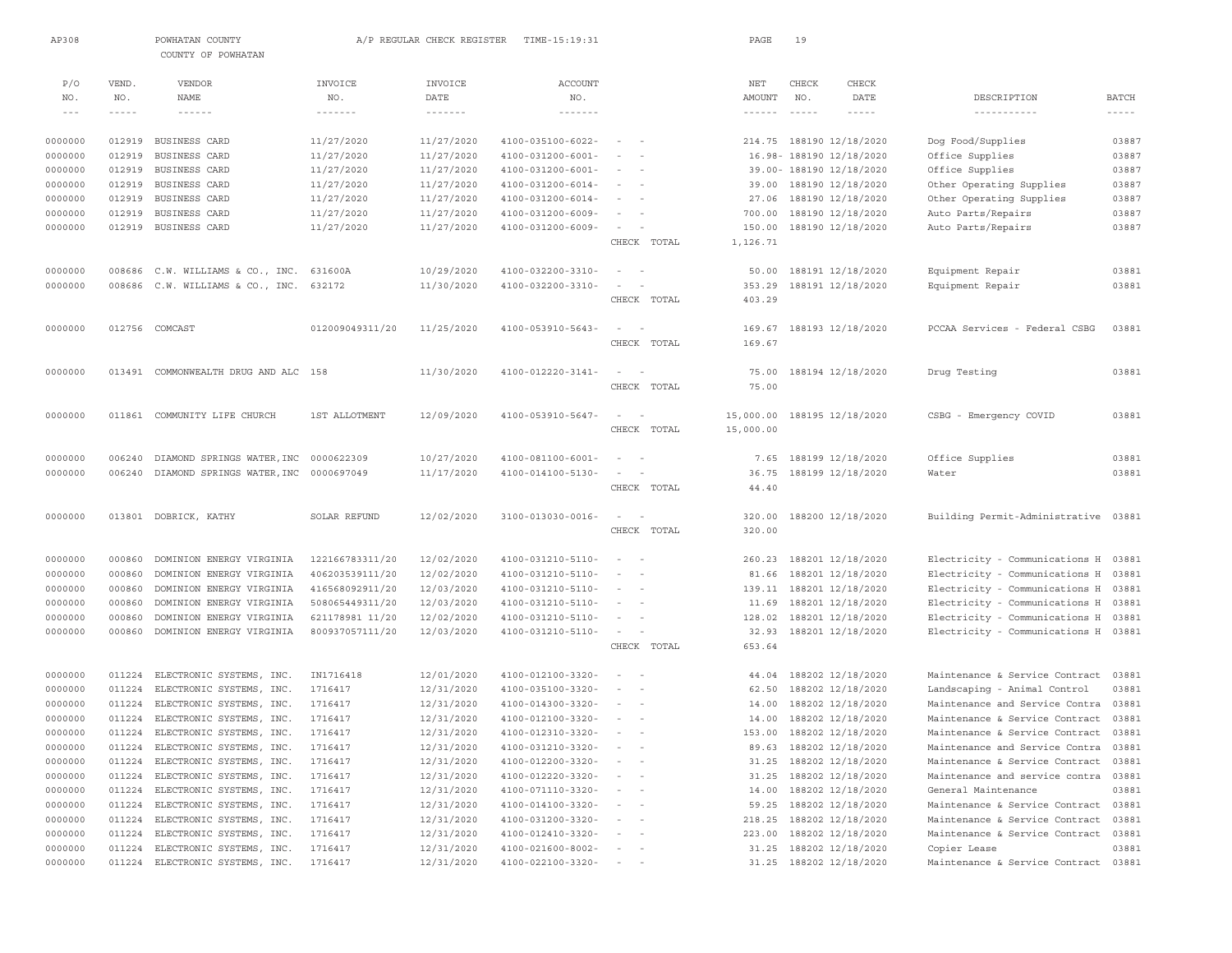| AP308             |             | POWHATAN COUNTY<br>COUNTY OF POWHATAN |                            | A/P REGULAR CHECK REGISTER | TIME-15:19:31                    |                                    | PAGE            | 20                           |                                      |               |
|-------------------|-------------|---------------------------------------|----------------------------|----------------------------|----------------------------------|------------------------------------|-----------------|------------------------------|--------------------------------------|---------------|
| P/O               | VEND.       | VENDOR                                | INVOICE                    | INVOICE                    | <b>ACCOUNT</b>                   |                                    | NET             | CHECK<br>CHECK               |                                      |               |
| NO.               | NO.         | NAME                                  | NO.                        | DATE                       | NO.                              |                                    | AMOUNT          | NO.<br>DATE                  | DESCRIPTION                          | <b>BATCH</b>  |
| $\qquad \qquad -$ | $- - - - -$ | $- - - - - - -$                       | $\cdots\cdots\cdots\cdots$ | -------                    | $\cdots\cdots\cdots\cdots\cdots$ |                                    | $- - - - - - -$ | $- - - - -$<br>$- - - - - -$ |                                      | $- - - - - -$ |
| 0000000           | 011224      | ELECTRONIC SYSTEMS, INC.              | 1716417                    | 12/31/2020                 | 4100-034100-3320-                |                                    | 62.50           | 188202 12/18/2020            | Maintenance & Service Contract       | 03881         |
| 0000000           | 011224      | ELECTRONIC SYSTEMS, INC.              | 1716417                    | 12/31/2020                 | 4100-013200-3320-                |                                    | 31.25           | 188202 12/18/2020            | Maintenance & Service Contract       | 03881         |
|                   |             |                                       |                            |                            |                                  | CHECK TOTAL                        | 1,110.42        |                              |                                      |               |
| 0000000           |             | 008732 FEEDMORE                       | FY2021                     | 12/09/2020                 | 4100-081200-0016-                | $\sim$<br>$\sim$                   | 9,000.00        | 188206 12/18/2020            | Meals on Wheels                      | 03881         |
|                   |             |                                       |                            |                            |                                  | CHECK TOTAL                        | 9,000.00        |                              |                                      |               |
| 0000000           | 000338      | FIRE PROTECTION EQUIP. CO             | 00075545                   | 11/10/2020                 | 4100-032200-6010-                | $\sim$<br>$\sim$                   | 169.80          | 188207 12/18/2020            | Breathing Apparatus                  | 03881         |
| 0000000           | 000338      | FIRE PROTECTION EQUIP. CO             | 00075872                   | 11/10/2020                 | 4100-032200-6010-                | $\sim$<br>$\sim$                   | 171.25          | 188207 12/18/2020            | Breathing Apparatus                  | 03881         |
| 0000000           | 000338      | FIRE PROTECTION EQUIP. CO             | 00075937                   | 11/10/2020                 | 4100-032200-6010-                | $\sim$<br>$\sim$                   | 194.63          | 188207 12/18/2020            | Breathing Apparatus                  | 03881         |
|                   |             |                                       |                            |                            |                                  | CHECK TOTAL                        | 535.68          |                              |                                      |               |
| 0000000           |             | 012905 GALLS, LLC                     | 016978240                  | 11/18/2020                 | 4100-035100-6011-                | $\sim$<br>$\sim$                   | 253.48          | 188208 12/18/2020            | Uniforms                             | 03881         |
| 0000000           | 012905      | GALLS, LLC                            | 016980935                  | 10/30/2020                 | 4100-031200-6011-                |                                    | 43.00           | 188208 12/18/2020            | Uniforms                             | 03881         |
| 0000000           | 012905      | GALLS, LLC                            | 016982831                  | 10/30/2020                 | 4100-031200-6011-                | $\sim$                             | 100.12          | 188208 12/18/2020            | Uniforms                             | 03881         |
| 0000000           | 012905      | GALLS, LLC                            | 017046046                  | 11/27/2020                 | $4100 - 035100 - 6011 -$         | $\sim$                             | 114.51          | 188208 12/18/2020            | Uniforms                             | 03881         |
|                   |             |                                       |                            |                            |                                  | CHECK TOTAL                        | 511.11          |                              |                                      |               |
| 0000000           | 009280      | GOODMAN SPECIALIZED                   | 2779G                      | 12/02/2020                 | 4100-032200-6009-                | $\sim$<br>$\sim$                   | 122.40          | 188209 12/18/2020            | Auto Repairs and Parts               | 03881         |
|                   |             |                                       |                            |                            |                                  | CHECK TOTAL                        | 122.40          |                              |                                      |               |
| 0000000           |             | 006013 GRAINGER                       | 9701858384                 | 10/30/2020                 | 4100-032220-3310-                | $\sim$                             | 747.00          | 188211 12/18/2020            | Repairs & Maintenance                | 03881         |
| 0000000           | 006013      | GRAINGER                              | 9719904873                 | 11/17/2020                 | $4100 - 014500 - 6100 -$         |                                    |                 | 54.07 188211 12/18/2020      | Personal Protective Equipment        | 03881         |
| 0000000           |             | 006013 GRAINGER                       | 9724631859                 | 11/20/2020                 | $4100 - 014100 - 6005 -$         | $\sim$                             | 124.98          | 188211 12/18/2020            | Cleaning Supplies                    | 03881         |
|                   |             |                                       |                            |                            |                                  | CHECK TOTAL                        | 926.05          |                              |                                      |               |
| 0000000           | 012508      | HEALTH EQUITY INC                     | YWJYK6R                    | 12/04/2020                 | 4100-012220-2313-                | $\sim$<br>$\sim$                   | 168.30          | 188212 12/18/2020            | HSA and FSA Admin Fees               | 03881         |
|                   |             |                                       |                            |                            |                                  | CHECK TOTAL                        | 168.30          |                              |                                      |               |
| 0000000           | 001183      | HERTZLER TREE SERVICE,                | TREES COURTHSE             | 11/23/2020                 | 4100-014500-3190-                | $\sim$<br>$\overline{\phantom{a}}$ | 2,000.00        | 188214 12/18/2020            | Grounds Maintenance                  | 03881         |
|                   |             |                                       |                            |                            |                                  | CHECK TOTAL                        | 2,000.00        |                              |                                      |               |
| 0000000           | 000120      | JAMES RIVER AIR                       | S185425                    | 11/30/2020                 | 4100-014100-3308-                | $\sim$<br>$\sim$                   | 864.00          | 188216 12/18/2020            | HVAC Service and Repairs             | 03881         |
| 0000000           | 000120      | JAMES RIVER AIR                       | S187528                    | 11/30/2020                 | 4100-014100-3308-                |                                    | 1,351.92        | 188216 12/18/2020            | HVAC Service and Repairs             | 03881         |
| 0000000           | 000120      | JAMES RIVER AIR                       | S188374                    | 11/30/2020                 | 4100-014100-3308-                | $\sim$<br>$\sim$                   | 816.00          | 188216 12/18/2020            | HVAC Service and Repairs             | 03881         |
| 0000000           | 000120      | JAMES RIVER AIR                       | S189097                    | 11/30/2020                 | 4100-014100-3308-                | $\sim$ 100 $\sim$ 100 $\sim$       | 432.00          | 188216 12/18/2020            | HVAC Service and Repairs             | 03881         |
|                   |             |                                       |                            |                            |                                  | CHECK TOTAL                        | 3,463.92        |                              |                                      |               |
| 0000000           | 010811      | LAND AND COATES, INC                  | 3483755                    | 11/23/2020                 | 4100-014500-3319-                | $\sim$                             | 8.62            | 188221 12/18/2020            | Equipment Repairs and Maintena       | 03881         |
| 0000000           | 010811      | LAND AND COATES, INC                  | 3483755                    | 11/23/2020                 | 4100-014500-6008-                | $\sim$                             | 37.56           | 188221 12/18/2020            | Gas/Grease/Oil                       | 03881         |
| 0000000           |             | 010811 LAND AND COATES, INC           | 3484985                    | 11/30/2020                 | 4100-014500-3319-                | $\sim$                             |                 | 16.16 188221 12/18/2020      | Equipment Repairs and Maintena 03881 |               |
| 0000000           |             | 010811 LAND AND COATES, INC           | 3488084                    | 12/08/2020                 | $4100 - 014500 - 3319 - - -$     |                                    |                 | 132.74 188221 12/18/2020     | Equipment Repairs and Maintena       | 03881         |
|                   |             |                                       |                            |                            |                                  | CHECK TOTAL                        | 195.08          |                              |                                      |               |
| 0000000           |             | 006629 LANDSCAPE SUPPLY, INC.         | 0795204-IN                 | 12/04/2020                 | 4100-014500-3190-                | $\sim$ $ -$                        |                 | 175.04 188222 12/18/2020     | Grounds Maintenance                  | 03881         |
|                   |             |                                       |                            |                            |                                  | CHECK TOTAL                        | 175.04          |                              |                                      |               |
| 0000000           |             | 000166 LUCK STONE CORP.               | IV-101329230               | 11/30/2020                 | 4100-014500-3190-                | $\alpha = 1, \ldots, n-1$          |                 | 144.66 188223 12/18/2020     | Grounds Maintenance                  | 03881         |
|                   |             |                                       |                            |                            |                                  | CHECK TOTAL                        | 144.66          |                              |                                      |               |
| 0000000           |             | 009552 MANSFIELD OIL COMPANY          | SQLCD-644529               | 11/17/2020                 | 4100-032200-5120- - -            |                                    |                 | 75.83 188224 12/18/2020      | Apparatus Fuel                       | 03881         |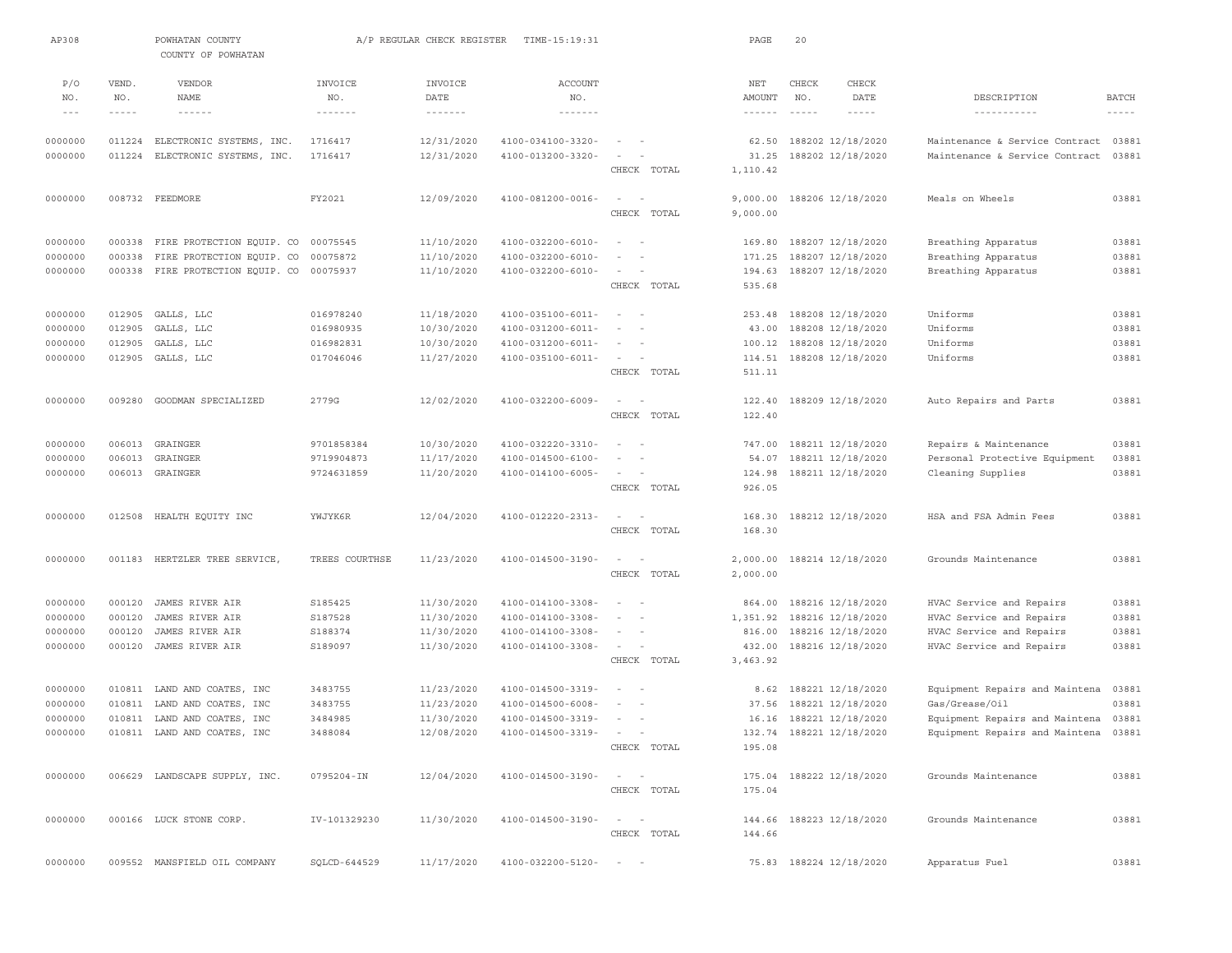| AP308              |                  | POWHATAN COUNTY<br>COUNTY OF POWHATAN              |                                      | A/P REGULAR CHECK REGISTER           | TIME-15:19:31                                 |                                    | PAGE                          | 21           |                                                   |                                                         |                                                                                                                                                                                                                                                                                                                                                                                              |
|--------------------|------------------|----------------------------------------------------|--------------------------------------|--------------------------------------|-----------------------------------------------|------------------------------------|-------------------------------|--------------|---------------------------------------------------|---------------------------------------------------------|----------------------------------------------------------------------------------------------------------------------------------------------------------------------------------------------------------------------------------------------------------------------------------------------------------------------------------------------------------------------------------------------|
| P/O<br>NO.         | VEND.<br>NO.     | <b>VENDOR</b><br>NAME                              | INVOICE<br>NO.                       | INVOICE<br>DATE                      | <b>ACCOUNT</b><br>NO.                         |                                    | NET<br>AMOUNT                 | CHECK<br>NO. | CHECK<br>DATE                                     | DESCRIPTION                                             | <b>BATCH</b>                                                                                                                                                                                                                                                                                                                                                                                 |
| $\cdots$           | $- - - - -$      | $\cdots \cdots \cdots \cdots$                      | $\cdots \cdots \cdots \cdots \cdots$ | $\cdots \cdots \cdots \cdots \cdots$ | $\cdots \cdots \cdots \cdots \cdots$          |                                    | $\cdots \cdots \cdots \cdots$ | $\cdots$     | $- - - - - -$                                     | -----------                                             | $\frac{1}{2} \frac{1}{2} \frac{1}{2} \frac{1}{2} \frac{1}{2} \frac{1}{2} \frac{1}{2} \frac{1}{2} \frac{1}{2} \frac{1}{2} \frac{1}{2} \frac{1}{2} \frac{1}{2} \frac{1}{2} \frac{1}{2} \frac{1}{2} \frac{1}{2} \frac{1}{2} \frac{1}{2} \frac{1}{2} \frac{1}{2} \frac{1}{2} \frac{1}{2} \frac{1}{2} \frac{1}{2} \frac{1}{2} \frac{1}{2} \frac{1}{2} \frac{1}{2} \frac{1}{2} \frac{1}{2} \frac{$ |
|                    |                  |                                                    |                                      |                                      |                                               |                                    |                               |              |                                                   |                                                         |                                                                                                                                                                                                                                                                                                                                                                                              |
| 0000000            |                  | 009552 MANSFIELD OIL COMPANY                       | SQLCD-648456                         | 11/30/2020                           | 4100-032200-5120-                             | $\sim$<br>$\sim$<br>CHECK TOTAL    | 172.77<br>248.60              |              | 188224 12/18/2020                                 | Apparatus Fuel                                          | 03881                                                                                                                                                                                                                                                                                                                                                                                        |
|                    |                  |                                                    |                                      |                                      |                                               |                                    |                               |              |                                                   |                                                         |                                                                                                                                                                                                                                                                                                                                                                                              |
| 0000000            | 009666           | MID-ATLANTIC CONTROLS                              | 28348                                | 12/01/2020                           | 4100-032220-3320-                             | $\sim$<br>$\sim$                   | 450.00                        |              | 188225 12/18/2020                                 | Maintenance & Service Contract                          | 03881                                                                                                                                                                                                                                                                                                                                                                                        |
| 0000000            | 009666           | MID-ATLANTIC CONTROLS                              | 28348                                | 12/01/2020                           | 4100-014100-3320-                             | $\sim$                             | 450.00                        |              | 188225 12/18/2020                                 | Maintenance & Service Contract                          | 03881                                                                                                                                                                                                                                                                                                                                                                                        |
|                    |                  |                                                    |                                      |                                      |                                               | CHECK TOTAL                        | 900.00                        |              |                                                   |                                                         |                                                                                                                                                                                                                                                                                                                                                                                              |
| 0000000            |                  | 013176 MIDWEST TAPE, LLC                           | 99679450                             | 11/24/2020                           | $4100 - 073100 - 6012 -$                      | $\overline{\phantom{a}}$           | 113.19                        |              | 188226 12/18/2020                                 | Books & Subscriptions                                   | 03881                                                                                                                                                                                                                                                                                                                                                                                        |
|                    |                  |                                                    |                                      |                                      |                                               | CHECK TOTAL                        | 113.19                        |              |                                                   |                                                         |                                                                                                                                                                                                                                                                                                                                                                                              |
|                    |                  |                                                    |                                      |                                      |                                               |                                    |                               |              |                                                   |                                                         |                                                                                                                                                                                                                                                                                                                                                                                              |
| 0000000            |                  | 010924 MITCHELL PEST                               | 139365                               | 10/23/2020                           | 4100-014100-3320-                             | $\sim$<br>$\sim$                   | 60.00                         |              | 188227 12/18/2020                                 | Maintenance & Service Contract                          | 03881                                                                                                                                                                                                                                                                                                                                                                                        |
|                    |                  |                                                    |                                      |                                      |                                               | CHECK TOTAL                        | 60.00                         |              |                                                   |                                                         |                                                                                                                                                                                                                                                                                                                                                                                              |
| 0000000            |                  | 012274 MITEL CLOUD SERVICES, INC                   | 35342160                             | 12/05/2020                           | 4100-021100-5230-                             |                                    | 5.51                          |              | 188228 12/18/2020                                 | Telephone Services                                      | 03881                                                                                                                                                                                                                                                                                                                                                                                        |
| 0000000            | 012274           | MITEL CLOUD SERVICES, INC                          | 35342160                             | 12/05/2020                           | 4100-031200-5230-                             | $\sim$<br>$\sim$                   | 5.51                          |              | 188228 12/18/2020                                 | Telephone Services                                      | 03881                                                                                                                                                                                                                                                                                                                                                                                        |
| 0000000            | 012274           | MITEL CLOUD SERVICES, INC                          | 35342160                             | 12/05/2020                           | 4100-012410-5230-                             | $ -$                               | 5.51                          |              | 188228 12/18/2020                                 | Telephone Services                                      | 03881                                                                                                                                                                                                                                                                                                                                                                                        |
| 0000000            | 012274           | MITEL CLOUD SERVICES, INC                          | 35342160                             | 12/05/2020                           | 4100-012520-5230-                             | $\sim$<br>$\sim$                   | 5.51                          |              | 188228 12/18/2020                                 | Telephone Services                                      | 03881                                                                                                                                                                                                                                                                                                                                                                                        |
| 0000000            | 012274           | MITEL CLOUD SERVICES, INC                          | 35342160                             | 12/05/2020                           | 4100-021100-5230-                             | $\sim$                             | 5.51                          |              | 188228 12/18/2020                                 | Telephone Services                                      | 03881                                                                                                                                                                                                                                                                                                                                                                                        |
| 0000000            | 012274           | MITEL CLOUD SERVICES, INC                          | 35342160                             | 12/05/2020                           | 4100-034100-5230-                             | $\sim$                             | 5.51                          |              | 188228 12/18/2020                                 | Telephone Services                                      | 03881                                                                                                                                                                                                                                                                                                                                                                                        |
| 0000000            | 012274           | MITEL CLOUD SERVICES, INC                          | 35342160                             | 12/05/2020                           | 4100-031200-5230-                             | $\sim$                             | 5.52                          |              | 188228 12/18/2020                                 | Telephone Services                                      | 03881                                                                                                                                                                                                                                                                                                                                                                                        |
|                    |                  |                                                    |                                      |                                      |                                               | CHECK TOTAL                        | 38.58                         |              |                                                   |                                                         |                                                                                                                                                                                                                                                                                                                                                                                              |
| 0000000            |                  | 006610 MO-JOHNS SANITATION                         | 132967                               | 12/03/2020                           | 4100-014600-3311-                             | $\sim$<br>$\sim$                   | 231.00                        |              | 188229 12/18/2020                                 | Portable Bathrooms                                      | 03881                                                                                                                                                                                                                                                                                                                                                                                        |
|                    |                  |                                                    |                                      |                                      |                                               | CHECK TOTAL                        | 231.00                        |              |                                                   |                                                         |                                                                                                                                                                                                                                                                                                                                                                                              |
| 0000000            | 000750           | MONACAN SOIL & WATER                               | FY20-21                              | 12/02/2020                           | 4100-081200-0050-                             | $\sim$                             | 8,800.00                      |              | 188230 12/18/2020                                 | MSWCD:Agricultural Support Ser                          | 03881                                                                                                                                                                                                                                                                                                                                                                                        |
|                    |                  |                                                    |                                      |                                      |                                               | CHECK TOTAL                        | 8,800.00                      |              |                                                   |                                                         |                                                                                                                                                                                                                                                                                                                                                                                              |
|                    | 009281           |                                                    | 01369CO20426383                      | 11/30/2020                           | 4100-073100-6012-                             | $\overline{\phantom{a}}$<br>$\sim$ | 401.97                        |              |                                                   |                                                         | 03882                                                                                                                                                                                                                                                                                                                                                                                        |
| 0000000<br>0000000 | 009281           | OVERDRIVE, INC.<br>OVERDRIVE, INC.                 | 01369CO20426629                      | 11/30/2020                           | 4100-073100-6012-                             |                                    | 529.83                        |              | 188234 12/18/2020<br>188234 12/18/2020            | Books & Subscriptions<br>Books & Subscriptions          | 03882                                                                                                                                                                                                                                                                                                                                                                                        |
| 0000000            | 009281           | OVERDRIVE, INC.                                    | 01369CO20426630                      | 11/30/2020                           | 4100-073100-6012-                             | $\sim$<br>$\sim$                   | 684.67                        |              | 188234 12/18/2020                                 | Books & Subscriptions                                   | 03882                                                                                                                                                                                                                                                                                                                                                                                        |
|                    |                  |                                                    |                                      |                                      |                                               | CHECK TOTAL                        | 1,616.47                      |              |                                                   |                                                         |                                                                                                                                                                                                                                                                                                                                                                                              |
| 0000000            |                  |                                                    | 3495                                 |                                      |                                               | - 1                                |                               |              |                                                   | Detention of Adults                                     | 03882                                                                                                                                                                                                                                                                                                                                                                                        |
|                    | 000375           | PIEDMONT REGIONAL JAIL                             |                                      | 11/30/2020                           | 4100-033400-3841-                             | CHECK TOTAL                        | 43,780.00<br>43,780.00        |              | 188235 12/18/2020                                 |                                                         |                                                                                                                                                                                                                                                                                                                                                                                              |
|                    |                  |                                                    |                                      |                                      |                                               |                                    |                               |              |                                                   |                                                         |                                                                                                                                                                                                                                                                                                                                                                                              |
| 0000000            | 001250           | POWHATAN AUTO & TRACTOR                            | 0186971                              | 9/18/2020                            | 4100-032200-6009-                             | $\sim$<br>$\sim$                   |                               |              | .10- 188236 12/18/2020                            | Auto Repairs and Parts                                  | 03882                                                                                                                                                                                                                                                                                                                                                                                        |
| 0000000            | 001250           | POWHATAN AUTO & TRACTOR                            | 618831                               | 11/06/2020                           | 4100-032200-6009-                             | $\sim$<br>$\sim$                   | 123.48                        |              | 188236 12/18/2020                                 | Auto Repairs and Parts                                  | 03882                                                                                                                                                                                                                                                                                                                                                                                        |
| 0000000            | 001250           | POWHATAN AUTO & TRACTOR                            | 619654                               | 11/13/2020                           | 4100-032200-6009-                             | $\sim$ 100 $\sim$ 100              | 23.18                         |              | 188236 12/18/2020                                 | Auto Repairs and Parts                                  | 03882                                                                                                                                                                                                                                                                                                                                                                                        |
| 0000000            | 001250           | POWHATAN AUTO & TRACTOR                            | 619999                               | 11/17/2020                           | 4100-032200-6009-                             | $\sim$                             | 365.94                        |              | 188236 12/18/2020                                 | Auto Repairs and Parts                                  | 03882                                                                                                                                                                                                                                                                                                                                                                                        |
| 0000000<br>0000000 | 001250<br>001250 | POWHATAN AUTO & TRACTOR<br>POWHATAN AUTO & TRACTOR | 620062                               | 11/17/2020<br>11/19/2020             | 4100-014100-3310-                             | $\sim$                             | 13.98                         |              | 188236 12/18/2020                                 | Repairs & Maintenance<br>Equipment Repairs and Maintena | 03882<br>03882                                                                                                                                                                                                                                                                                                                                                                               |
| 0000000            |                  | 001250 POWHATAN AUTO & TRACTOR                     | 620439<br>620478                     | 11/20/2020                           | $4100 - 014500 - 3319 -$<br>4100-032200-6009- |                                    |                               |              | 9.56 188236 12/18/2020<br>39.99 188236 12/18/2020 | Auto Repairs and Parts                                  | 03882                                                                                                                                                                                                                                                                                                                                                                                        |
| 0000000            | 001250           | POWHATAN AUTO & TRACTOR                            | 621395                               | 11/28/2020                           | 4100-031200-6009-                             | $\sim$                             | 36.14                         |              | 188236 12/18/2020                                 | Auto Parts/Repairs                                      | 03882                                                                                                                                                                                                                                                                                                                                                                                        |
| 0000000            | 001250           | POWHATAN AUTO & TRACTOR                            | 621413                               | 11/30/2020                           | 4100-014500-3319-                             |                                    | 17.86                         |              | 188236 12/18/2020                                 | Equipment Repairs and Maintena                          | 03882                                                                                                                                                                                                                                                                                                                                                                                        |
| 0000000            |                  | 001250 POWHATAN AUTO & TRACTOR                     | 621442                               | 11/30/2020                           | 4100-014500-3319-                             | $\sim$<br>$\overline{\phantom{a}}$ | 13.98                         |              | 188236 12/18/2020                                 | Equipment Repairs and Maintena                          | 03882                                                                                                                                                                                                                                                                                                                                                                                        |
|                    |                  |                                                    |                                      |                                      |                                               | CHECK TOTAL                        | 644.01                        |              |                                                   |                                                         |                                                                                                                                                                                                                                                                                                                                                                                              |
| 0000000            | 001250           | POWHATAN AUTO & TRACTOR                            | 621472                               | 11/30/2020                           | 4100-032200-6009-                             | $\sim$                             | 119.92                        |              | 188237 12/18/2020                                 | Auto Repairs and Parts                                  | 03882                                                                                                                                                                                                                                                                                                                                                                                        |
| 0000000            | 001250           | POWHATAN AUTO & TRACTOR                            | 621581                               | 12/01/2020                           | 4100-014500-3319-                             | $\overline{\phantom{a}}$           | 2.49                          |              | 188237 12/18/2020                                 | Equipment Repairs and Maintena                          | 03882                                                                                                                                                                                                                                                                                                                                                                                        |
|                    |                  |                                                    |                                      |                                      |                                               | CHECK TOTAL                        | 122.41                        |              |                                                   |                                                         |                                                                                                                                                                                                                                                                                                                                                                                              |
|                    |                  |                                                    |                                      |                                      |                                               |                                    |                               |              |                                                   |                                                         |                                                                                                                                                                                                                                                                                                                                                                                              |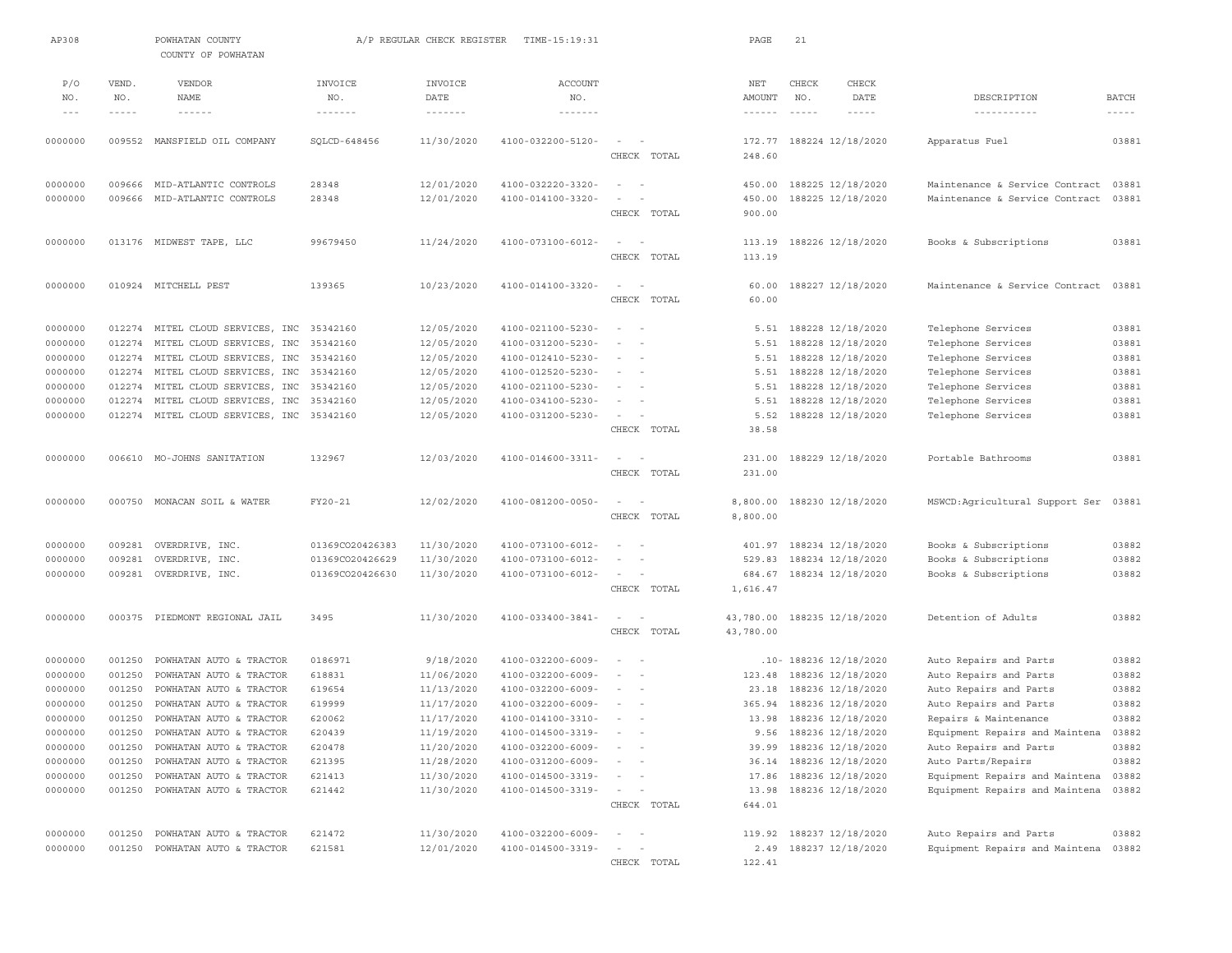| AP308                    |                      | POWHATAN COUNTY                          |                                             | A/P REGULAR CHECK REGISTER         | TIME-15:19:31                                  |                                                                   | PAGE                    | 22                        |                          |                                      |                               |
|--------------------------|----------------------|------------------------------------------|---------------------------------------------|------------------------------------|------------------------------------------------|-------------------------------------------------------------------|-------------------------|---------------------------|--------------------------|--------------------------------------|-------------------------------|
|                          |                      | COUNTY OF POWHATAN                       |                                             |                                    |                                                |                                                                   |                         |                           |                          |                                      |                               |
|                          |                      |                                          |                                             |                                    |                                                |                                                                   |                         |                           |                          |                                      |                               |
| P/O                      | VEND.                | VENDOR                                   | INVOICE                                     | INVOICE                            | ACCOUNT                                        |                                                                   | NET                     | CHECK                     | CHECK                    |                                      |                               |
| NO.<br>$\qquad \qquad -$ | NO.<br>$- - - - - -$ | NAME<br>$- - - - - -$                    | NO.<br>$\cdots \cdots \cdots \cdots \cdots$ | DATE<br>$\cdots\cdots\cdots\cdots$ | $\rm NO$ .<br>$\cdots\cdots\cdots\cdots\cdots$ |                                                                   | AMOUNT<br>$- - - - - -$ | $_{\rm NO}$ .<br>$\cdots$ | DATE<br>$- - - - - -$    | DESCRIPTION                          | <b>BATCH</b><br>$- - - - - -$ |
|                          |                      |                                          |                                             |                                    |                                                |                                                                   |                         |                           |                          |                                      |                               |
| 0000000                  | 012955               | POWHATAN COUNTY PUBLIC                   | 141                                         | 10/31/2020                         | $4100 - 035100 - 6008 -$                       | $\sim$                                                            | 499.31                  |                           | 188239 12/18/2020        | Gas/Grease/Oil                       | 03883                         |
| 0000000                  | 012955               | POWHATAN COUNTY PUBLIC                   | 141                                         | 10/31/2020                         | 4100-031200-6008-                              |                                                                   | 7,221.84                |                           | 188239 12/18/2020        | Gas/Grease/Oil                       | 03883                         |
| 0000000                  | 012955               | POWHATAN COUNTY PUBLIC                   | 141                                         | 10/31/2020                         | 4100-031210-6008-                              | $\sim$<br>$\sim$                                                  | 18.98                   |                           | 188239 12/18/2020        | Gas/Greases/Oil                      | 03883                         |
| 0000000                  | 012955               | POWHATAN COUNTY PUBLIC                   | 141                                         | 10/31/2020                         | 4100-034100-6008-                              | $\sim$                                                            | 212.76                  |                           | 188239 12/18/2020        | Gas/Grease/Oil                       | 03883                         |
| 0000000                  | 012955               | POWHATAN COUNTY PUBLIC                   | 141                                         | 10/31/2020                         | 4100-081100-6008-                              | $\overline{\phantom{a}}$<br>$\overline{\phantom{a}}$              | 70.27                   |                           | 188239 12/18/2020        | Gas/Grease/Oil                       | 03883                         |
| 0000000                  | 012955               | POWHATAN COUNTY PUBLIC                   | 141                                         | 10/31/2020                         | 4100-032200-5120-                              | $\overline{\phantom{a}}$<br>$\overline{\phantom{a}}$              | 4,257.47                |                           | 188239 12/18/2020        | Apparatus Fuel                       | 03883                         |
| 0000000                  | 012955               | POWHATAN COUNTY PUBLIC                   | 141                                         | 10/31/2020                         | 4100-014500-6008-                              | $\sim$<br>$\overline{\phantom{a}}$                                | 584.22                  |                           | 188239 12/18/2020        | Gas/Grease/Oil                       | 03883                         |
| 0000000                  | 012955               | POWHATAN COUNTY PUBLIC                   | 141                                         | 10/31/2020                         | 4100-014100-6008-                              | $\sim$<br>$\sim$                                                  | 282.83                  |                           | 188239 12/18/2020        | Gas/Grease/Oil                       | 03883                         |
| 0000000                  | 012955               | POWHATAN COUNTY PUBLIC                   | 141                                         | 10/31/2020                         | 4100-014300-6008-                              | $\sim$                                                            | 45.49                   |                           | 188239 12/18/2020        | Gas/Grease/Oil                       | 03883                         |
| 0000000                  | 012955               | POWHATAN COUNTY PUBLIC                   | 142                                         | 11/30/2020                         | 4100-035100-6008-                              | $\sim$<br>$\sim$                                                  | 452.31                  |                           | 188239 12/18/2020        | Gas/Grease/Oil                       | 03884                         |
| 0000000                  | 012955               | POWHATAN COUNTY PUBLIC                   | 142                                         | 11/30/2020                         | 4100-031200-6008-                              |                                                                   | 6,645.84                |                           | 188239 12/18/2020        | Gas/Grease/Oil                       | 03884                         |
| 0000000                  | 012955               | POWHATAN COUNTY PUBLIC                   | 142                                         | 11/30/2020                         | 4100-031210-6008-                              | $\overline{\phantom{a}}$<br>$\sim$                                | 43.55                   |                           | 188239 12/18/2020        | Gas/Greases/Oil                      | 03884                         |
| 0000000                  | 012955               | POWHATAN COUNTY PUBLIC                   | 142                                         | 11/30/2020                         | 4100-032200-5120-                              | $\sim$                                                            | 3,583.21                |                           | 188239 12/18/2020        | Apparatus Fuel                       | 03884                         |
| 0000000                  | 012955               | POWHATAN COUNTY PUBLIC                   | 142                                         | 11/30/2020                         | 4100-032200-5120-                              | $\sim$<br>$\sim$                                                  | 71.91                   |                           | 188239 12/18/2020        | Apparatus Fuel                       | 03884                         |
| 0000000                  | 012955               | POWHATAN COUNTY PUBLIC                   | 142                                         | 11/30/2020                         | 4100-014500-6008-                              | $\sim$                                                            | 365.08                  |                           | 188239 12/18/2020        | Gas/Grease/Oil                       | 03884                         |
| 0000000                  | 012955               | POWHATAN COUNTY PUBLIC                   | 142                                         | 11/30/2020                         | 4100-014100-6008-                              | $\overline{\phantom{a}}$<br>$\overline{\phantom{a}}$              | 232.26                  |                           | 188239 12/18/2020        | Gas/Grease/Oil                       | 03884                         |
| 0000000                  | 012955               | POWHATAN COUNTY PUBLIC                   | 142                                         | 11/30/2020                         | 4100-014300-6008-                              | $\overline{\phantom{a}}$<br>$\overline{\phantom{a}}$              | 1.03                    |                           | 188239 12/18/2020        | Gas/Grease/Oil                       | 03884                         |
| 0000000                  | 012955               | POWHATAN COUNTY PUBLIC                   | 142                                         | 11/30/2020                         | 4100-034100-6008-                              | $\sim$<br>$\overline{\phantom{a}}$                                | 168.18                  |                           | 188239 12/18/2020        | Gas/Grease/Oil                       | 03884                         |
| 0000000                  | 012955               | POWHATAN COUNTY PUBLIC                   | 142                                         | 11/30/2020                         | 4100-012510-6008-                              | $\sim$<br>$\overline{\phantom{a}}$                                | 17.68                   |                           | 188239 12/18/2020        | Gas/Grease/Oil                       | 03884                         |
| 0000000                  | 012955               | POWHATAN COUNTY PUBLIC                   | 142                                         | 11/30/2020                         | 4100-081100-6008-                              | $\sim$<br>$\overline{\phantom{a}}$                                | 97.53                   |                           | 188239 12/18/2020        | Gas/Grease/Oil                       | 03884                         |
|                          |                      |                                          |                                             |                                    |                                                | CHECK TOTAL                                                       | 24,871.75               |                           |                          |                                      |                               |
|                          |                      |                                          |                                             |                                    |                                                |                                                                   |                         |                           |                          |                                      |                               |
| 0000000                  | 012064               | POWHATAN COUNTY TREASURER                | 113<br>11/2020                              | 11/20/2020                         | 4100-032220-5130-                              | $\sim$                                                            | 315.04                  |                           | 188240 12/18/2020        | Water                                | 03886                         |
| 0000000                  | 012064               | POWHATAN COUNTY TREASURER                | 11/2020<br>113                              | 11/20/2020                         | 4100-032220-5140-                              | $\sim$                                                            | 357.50                  |                           | 188240 12/18/2020        | Sewer                                | 03886                         |
| 0000000                  | 012064               | POWHATAN COUNTY TREASURER                | 150 FIRE/RESCUE                             | 11/20/2020                         | 4100-032200-5140-                              | $\sim$<br>$\sim$                                                  | 229.68                  |                           | 188240 12/18/2020        | Sewer                                | 03886                         |
| 0000000                  | 012064               | POWHATAN COUNTY TREASURER                | 152 ADM                                     | 11/20/2020                         | 4100-014100-5140-                              | $\sim$                                                            | 134.16                  |                           | 188240 12/18/2020        | Sewer                                | 03886                         |
| 0000000                  | 012064               | POWHATAN COUNTY TREASURER                | 153 PW 11/2020                              | 11/20/2020                         | 4100-032200-5140-                              | $\overline{\phantom{a}}$                                          | 172.37                  |                           | 188240 12/18/2020        | Sewer                                | 03886                         |
| 0000000                  | 012064               | POWHATAN COUNTY TREASURER                | 161 11/2020 CH                              | 11/20/2020                         | 4100-031200-5140-                              | $\overline{\phantom{a}}$<br>$\overline{\phantom{a}}$              | 118.03                  |                           | 188240 12/18/2020        | Sewer                                | 03886                         |
| 0000000                  | 012064               | POWHATAN COUNTY TREASURER                | 161 11/2020 CH                              | 11/20/2020                         | 4100-014100-5140-                              | $\sim$<br>$\overline{\phantom{a}}$                                | 118.03                  |                           | 188240 12/18/2020        | Sewer                                | 03886                         |
| 0000000                  | 012064               | POWHATAN COUNTY TREASURER 162 11/20 CH   |                                             | 11/20/2020                         | 4100-031200-5140-                              | $\sim$<br>$\overline{\phantom{a}}$                                | 58.38                   |                           | 188240 12/18/2020        | Sewer                                | 03886                         |
| 0000000                  | 012064               | POWHATAN COUNTY TREASURER                | 162 11/20 CH                                | 11/20/2020                         | 4100-014100-5140-                              | $\sim$<br>$\sim$                                                  | 58.38                   |                           | 188240 12/18/2020        | Sewer                                | 03886                         |
| 0000000                  | 012064               | POWHATAN COUNTY TREASURER                | 191 11/20/2020                              | 11/20/2020                         | 4100-073100-5140-                              | $\sim$<br>$\sim$                                                  | 79.17                   |                           | 188240 12/18/2020        | Sewer                                | 03886                         |
| 0000000                  | 012064               | POWHATAN COUNTY TREASURER                | 192 11/2020                                 | 11/20/2020                         | 4100-035100-5140-                              |                                                                   | 145.45                  |                           | 188240 12/18/2020        | Sewer                                | 03886                         |
| 0000000                  | 012064               | POWHATAN COUNTY TREASURER                | 193                                         | 11/20/2020                         | 4100-014100-5140-                              | $\overline{\phantom{a}}$<br>$\overline{\phantom{a}}$              | 173.44                  |                           | 188240 12/18/2020        | Sewer                                | 03886                         |
| 0000000                  | 012064               | POWHATAN COUNTY TREASURER 94 11/2020     |                                             | 11/20/2020                         | 4100-014100-5140-                              | $\sim$                                                            | 328.42                  |                           | 188240 12/18/2020        | Sewer                                | 03886                         |
|                          |                      |                                          |                                             |                                    |                                                | CHECK TOTAL                                                       | 2,288.05                |                           |                          |                                      |                               |
|                          |                      |                                          |                                             |                                    |                                                |                                                                   |                         |                           |                          |                                      |                               |
| 0000000                  | 000620               | R. C. GOODWYN & SONS, INC                | 0834377                                     | 11/05/2020                         | 4100-014100-3310-                              | $\overline{\phantom{a}}$<br>$\overline{\phantom{a}}$              | 10.55                   |                           | 188243 12/18/2020        | Repairs & Maintenance                | 03882                         |
| 0000000                  | 000620               | R. C. GOODWYN & SONS, INC                | 0934431                                     | 11/06/2020                         | 4100-014100-3310-                              | $\overline{\phantom{a}}$                                          | 5.58                    |                           | 188243 12/18/2020        | Repairs & Maintenance                | 03882                         |
| 0000000                  |                      | 000620 R. C. GOODWYN & SONS, INC         | 0936041                                     | 11/18/2020                         | 4100-014100-3310-                              | $\overline{\phantom{a}}$                                          | 6.58                    |                           | 188243 12/18/2020        | Repairs & Maintenance                | 03882                         |
| 0000000                  |                      | 000620 R. C. GOODWYN & SONS, INC 0936456 |                                             | 11/20/2020                         | 4100-014500-3190-                              | $\sim$ $  -$                                                      |                         |                           | 8.69 188243 12/18/2020   | Grounds Maintenance                  | 03882                         |
| 0000000                  |                      | 000620 R. C. GOODWYN & SONS, INC 0936835 |                                             | 11/23/2020                         | 4100-014100-3310-                              | the contract of the con-                                          |                         |                           | 34.50 188243 12/18/2020  | Repairs & Maintenance                | 03882                         |
|                          |                      |                                          |                                             |                                    |                                                | CHECK TOTAL                                                       | 65.90                   |                           |                          |                                      |                               |
|                          |                      |                                          |                                             |                                    |                                                |                                                                   |                         |                           |                          |                                      |                               |
| 0000000                  |                      | 007325 RICHMOND OXYGEN CO.               | 351772                                      | 11/30/2020                         | 4100-032200-3320-                              | $\sim$ $    -$                                                    | 227.50                  |                           | 188244 12/18/2020        | Maintenance & Service Contract 03882 |                               |
|                          |                      |                                          |                                             |                                    |                                                | CHECK TOTAL                                                       | 227.50                  |                           |                          |                                      |                               |
|                          |                      |                                          |                                             |                                    |                                                |                                                                   |                         |                           |                          |                                      |                               |
| 0000000                  |                      | 009158 RICHWEB, INC.                     | $20 - 336 - 188$                            | 12/02/2020                         | 4100-073100-3140-                              | $\mathcal{L} = \mathcal{L} \mathcal{L} = \mathcal{L} \mathcal{L}$ |                         |                           | 300.00 188245 12/18/2020 | Professional Services                | 03882                         |
|                          |                      |                                          |                                             |                                    |                                                | CHECK TOTAL                                                       | 300.00                  |                           |                          |                                      |                               |
|                          |                      |                                          |                                             |                                    |                                                |                                                                   |                         |                           |                          |                                      |                               |
| 0000000                  |                      | 007062 RUTHERFORD JANITOR SUPPLY 1170643 |                                             | 8/18/2020                          | $4100 - 032220 - 6005 - - -$                   |                                                                   |                         |                           | 45.00 188247 12/18/2020  | Cleaning Supplies                    | 03882                         |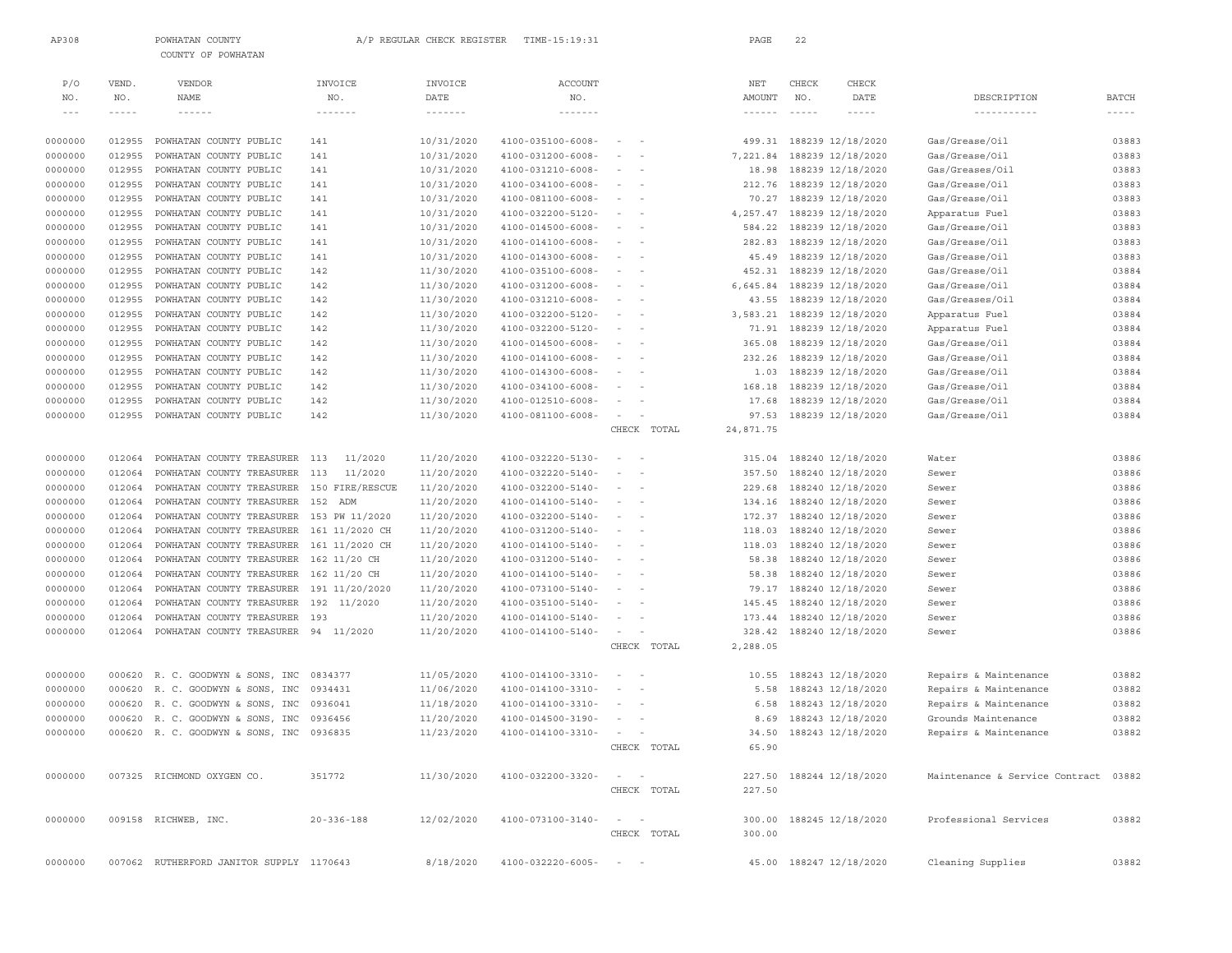| AP308                                                                                                                                                                                                                                                                                                                                                                                               |                  | POWHATAN COUNTY<br>COUNTY OF POWHATAN                                         |                                      | A/P REGULAR CHECK REGISTER           | TIME-15:19:31                                                                                                                                                                                                                                                                                                                                                                                                                                                                     |                                    | PAGE                        | 23                                                                                                                                                                                                                                                                                                                                                                                                  |                                                                                                                                                                                                                                                                                                                                                                                              |                                                      |                                                                                                                                                                                                                                                                                                                                                                                                              |
|-----------------------------------------------------------------------------------------------------------------------------------------------------------------------------------------------------------------------------------------------------------------------------------------------------------------------------------------------------------------------------------------------------|------------------|-------------------------------------------------------------------------------|--------------------------------------|--------------------------------------|-----------------------------------------------------------------------------------------------------------------------------------------------------------------------------------------------------------------------------------------------------------------------------------------------------------------------------------------------------------------------------------------------------------------------------------------------------------------------------------|------------------------------------|-----------------------------|-----------------------------------------------------------------------------------------------------------------------------------------------------------------------------------------------------------------------------------------------------------------------------------------------------------------------------------------------------------------------------------------------------|----------------------------------------------------------------------------------------------------------------------------------------------------------------------------------------------------------------------------------------------------------------------------------------------------------------------------------------------------------------------------------------------|------------------------------------------------------|--------------------------------------------------------------------------------------------------------------------------------------------------------------------------------------------------------------------------------------------------------------------------------------------------------------------------------------------------------------------------------------------------------------|
| P/O                                                                                                                                                                                                                                                                                                                                                                                                 | VEND.<br>NO.     | <b>VENDOR</b><br><b>NAME</b>                                                  | INVOICE<br>NO.                       | INVOICE<br><b>DATE</b>               | <b>ACCOUNT</b>                                                                                                                                                                                                                                                                                                                                                                                                                                                                    |                                    | $_{\rm NET}$                | CHECK                                                                                                                                                                                                                                                                                                                                                                                               | CHECK<br>DATE                                                                                                                                                                                                                                                                                                                                                                                | DESCRIPTION                                          |                                                                                                                                                                                                                                                                                                                                                                                                              |
| NO.<br>$\frac{1}{2} \frac{1}{2} \frac{1}{2} \frac{1}{2} \frac{1}{2} \frac{1}{2} \frac{1}{2} \frac{1}{2} \frac{1}{2} \frac{1}{2} \frac{1}{2} \frac{1}{2} \frac{1}{2} \frac{1}{2} \frac{1}{2} \frac{1}{2} \frac{1}{2} \frac{1}{2} \frac{1}{2} \frac{1}{2} \frac{1}{2} \frac{1}{2} \frac{1}{2} \frac{1}{2} \frac{1}{2} \frac{1}{2} \frac{1}{2} \frac{1}{2} \frac{1}{2} \frac{1}{2} \frac{1}{2} \frac{$ | $- - - - -$      | $\frac{1}{2}$                                                                 | $\cdots \cdots \cdots \cdots \cdots$ | $\cdots \cdots \cdots \cdots \cdots$ | NO.<br>$\frac{1}{2} \left( \frac{1}{2} \right) \left( \frac{1}{2} \right) \left( \frac{1}{2} \right) \left( \frac{1}{2} \right) \left( \frac{1}{2} \right) \left( \frac{1}{2} \right) \left( \frac{1}{2} \right) \left( \frac{1}{2} \right) \left( \frac{1}{2} \right) \left( \frac{1}{2} \right) \left( \frac{1}{2} \right) \left( \frac{1}{2} \right) \left( \frac{1}{2} \right) \left( \frac{1}{2} \right) \left( \frac{1}{2} \right) \left( \frac{1}{2} \right) \left( \frac$ |                                    | AMOUNT<br>$\frac{1}{2}$     | NO.<br>$\frac{1}{2} \frac{1}{2} \frac{1}{2} \frac{1}{2} \frac{1}{2} \frac{1}{2} \frac{1}{2} \frac{1}{2} \frac{1}{2} \frac{1}{2} \frac{1}{2} \frac{1}{2} \frac{1}{2} \frac{1}{2} \frac{1}{2} \frac{1}{2} \frac{1}{2} \frac{1}{2} \frac{1}{2} \frac{1}{2} \frac{1}{2} \frac{1}{2} \frac{1}{2} \frac{1}{2} \frac{1}{2} \frac{1}{2} \frac{1}{2} \frac{1}{2} \frac{1}{2} \frac{1}{2} \frac{1}{2} \frac{$ | $\frac{1}{2} \frac{1}{2} \frac{1}{2} \frac{1}{2} \frac{1}{2} \frac{1}{2} \frac{1}{2} \frac{1}{2} \frac{1}{2} \frac{1}{2} \frac{1}{2} \frac{1}{2} \frac{1}{2} \frac{1}{2} \frac{1}{2} \frac{1}{2} \frac{1}{2} \frac{1}{2} \frac{1}{2} \frac{1}{2} \frac{1}{2} \frac{1}{2} \frac{1}{2} \frac{1}{2} \frac{1}{2} \frac{1}{2} \frac{1}{2} \frac{1}{2} \frac{1}{2} \frac{1}{2} \frac{1}{2} \frac{$ | -----------                                          | <b>BATCH</b><br>$\frac{1}{2} \frac{1}{2} \frac{1}{2} \frac{1}{2} \frac{1}{2} \frac{1}{2} \frac{1}{2} \frac{1}{2} \frac{1}{2} \frac{1}{2} \frac{1}{2} \frac{1}{2} \frac{1}{2} \frac{1}{2} \frac{1}{2} \frac{1}{2} \frac{1}{2} \frac{1}{2} \frac{1}{2} \frac{1}{2} \frac{1}{2} \frac{1}{2} \frac{1}{2} \frac{1}{2} \frac{1}{2} \frac{1}{2} \frac{1}{2} \frac{1}{2} \frac{1}{2} \frac{1}{2} \frac{1}{2} \frac{$ |
|                                                                                                                                                                                                                                                                                                                                                                                                     |                  |                                                                               |                                      |                                      |                                                                                                                                                                                                                                                                                                                                                                                                                                                                                   | $\sim$                             |                             |                                                                                                                                                                                                                                                                                                                                                                                                     |                                                                                                                                                                                                                                                                                                                                                                                              |                                                      |                                                                                                                                                                                                                                                                                                                                                                                                              |
| 0000000<br>0000000                                                                                                                                                                                                                                                                                                                                                                                  | 007062           | 007062 RUTHERFORD JANITOR SUPPLY 1178596<br>RUTHERFORD JANITOR SUPPLY 1178597 |                                      | 10/09/2020<br>10/09/2020             | $4100 - 032210 - 6005 -$<br>4100-032220-6005-                                                                                                                                                                                                                                                                                                                                                                                                                                     | $\sim$<br>$\sim$                   | 97.00<br>158.00             |                                                                                                                                                                                                                                                                                                                                                                                                     | 188247 12/18/2020<br>188247 12/18/2020                                                                                                                                                                                                                                                                                                                                                       | Cleaning Supplies<br>Cleaning Supplies               | 03882<br>03882                                                                                                                                                                                                                                                                                                                                                                                               |
|                                                                                                                                                                                                                                                                                                                                                                                                     |                  |                                                                               |                                      |                                      |                                                                                                                                                                                                                                                                                                                                                                                                                                                                                   | CHECK TOTAL                        | 300.00                      |                                                                                                                                                                                                                                                                                                                                                                                                     |                                                                                                                                                                                                                                                                                                                                                                                              |                                                      |                                                                                                                                                                                                                                                                                                                                                                                                              |
| 0000000                                                                                                                                                                                                                                                                                                                                                                                             |                  | 008654 SEAY'S TOWING                                                          | 12012020                             | 12/01/2020                           | 4100-031200-6014-                                                                                                                                                                                                                                                                                                                                                                                                                                                                 | $\sim$<br>$\sim$                   | 75.00                       |                                                                                                                                                                                                                                                                                                                                                                                                     | 188248 12/18/2020                                                                                                                                                                                                                                                                                                                                                                            | Other Operating Supplies                             | 03882                                                                                                                                                                                                                                                                                                                                                                                                        |
|                                                                                                                                                                                                                                                                                                                                                                                                     |                  |                                                                               |                                      |                                      |                                                                                                                                                                                                                                                                                                                                                                                                                                                                                   | CHECK TOTAL                        | 75.00                       |                                                                                                                                                                                                                                                                                                                                                                                                     |                                                                                                                                                                                                                                                                                                                                                                                              |                                                      |                                                                                                                                                                                                                                                                                                                                                                                                              |
| 0000000                                                                                                                                                                                                                                                                                                                                                                                             |                  | 009701 SHI INTERNATIONAL CORP.                                                | B12711562                            | 12/09/2020                           | 4100-012510-3320-                                                                                                                                                                                                                                                                                                                                                                                                                                                                 | $\sim$<br>$\sim$                   | 4,264.80                    |                                                                                                                                                                                                                                                                                                                                                                                                     | 188249 12/18/2020                                                                                                                                                                                                                                                                                                                                                                            | Maintenance & Service Contract                       | 03882                                                                                                                                                                                                                                                                                                                                                                                                        |
|                                                                                                                                                                                                                                                                                                                                                                                                     |                  |                                                                               |                                      |                                      |                                                                                                                                                                                                                                                                                                                                                                                                                                                                                   | CHECK TOTAL                        | 4,264.80                    |                                                                                                                                                                                                                                                                                                                                                                                                     |                                                                                                                                                                                                                                                                                                                                                                                              |                                                      |                                                                                                                                                                                                                                                                                                                                                                                                              |
| 0000000                                                                                                                                                                                                                                                                                                                                                                                             |                  | 013375 SIGN CRAFTERS, INC                                                     | 20 36608                             | 10/23/2020                           | 4100-013200-3500-                                                                                                                                                                                                                                                                                                                                                                                                                                                                 | $\sim$<br>$\sim$                   | 53.00                       |                                                                                                                                                                                                                                                                                                                                                                                                     | 188250 12/18/2020                                                                                                                                                                                                                                                                                                                                                                            | Printing & Binding                                   | 03882                                                                                                                                                                                                                                                                                                                                                                                                        |
|                                                                                                                                                                                                                                                                                                                                                                                                     |                  |                                                                               |                                      |                                      |                                                                                                                                                                                                                                                                                                                                                                                                                                                                                   | CHECK TOTAL                        | 53.00                       |                                                                                                                                                                                                                                                                                                                                                                                                     |                                                                                                                                                                                                                                                                                                                                                                                              |                                                      |                                                                                                                                                                                                                                                                                                                                                                                                              |
| 0000000                                                                                                                                                                                                                                                                                                                                                                                             | 012754           | SIGNATURE PUBLIC FUNDING                                                      | 500137001120220                      | 12/02/2020                           | 4100-095101-9400-                                                                                                                                                                                                                                                                                                                                                                                                                                                                 | $\sim$<br>$\sim$                   | 35,715.22 188251 12/18/2020 |                                                                                                                                                                                                                                                                                                                                                                                                     |                                                                                                                                                                                                                                                                                                                                                                                              | Fire Truck Lease - Principal                         | 03882                                                                                                                                                                                                                                                                                                                                                                                                        |
| 0000000                                                                                                                                                                                                                                                                                                                                                                                             | 012754           | SIGNATURE PUBLIC FUNDING                                                      | 500137001120220                      | 12/02/2020                           | 4100-095101-9401-                                                                                                                                                                                                                                                                                                                                                                                                                                                                 | $\sim$<br>$\overline{\phantom{a}}$ | 10,836.80                   |                                                                                                                                                                                                                                                                                                                                                                                                     | 188251 12/18/2020                                                                                                                                                                                                                                                                                                                                                                            | Fire Truck Lease - Interest                          | 03882                                                                                                                                                                                                                                                                                                                                                                                                        |
|                                                                                                                                                                                                                                                                                                                                                                                                     |                  |                                                                               |                                      |                                      |                                                                                                                                                                                                                                                                                                                                                                                                                                                                                   | CHECK TOTAL                        | 46,552.02                   |                                                                                                                                                                                                                                                                                                                                                                                                     |                                                                                                                                                                                                                                                                                                                                                                                              |                                                      |                                                                                                                                                                                                                                                                                                                                                                                                              |
| 0000000                                                                                                                                                                                                                                                                                                                                                                                             | 006594           | SOUTHSIDE ELECTRIC COOP                                                       | 63504005 11/20                       | 11/12/2020                           | 4100-031210-5110-                                                                                                                                                                                                                                                                                                                                                                                                                                                                 | $\sim$<br>$\sim$                   | 120.16                      |                                                                                                                                                                                                                                                                                                                                                                                                     | 188252 12/18/2020                                                                                                                                                                                                                                                                                                                                                                            | Electricity - Communications H                       | 03882                                                                                                                                                                                                                                                                                                                                                                                                        |
| 0000000                                                                                                                                                                                                                                                                                                                                                                                             | 006594           | SOUTHSIDE ELECTRIC COOP                                                       | 63504016 12/20                       | 12/04/2020                           | 4100-031210-5110-                                                                                                                                                                                                                                                                                                                                                                                                                                                                 | $\sim$<br>- 4                      | 157.14                      |                                                                                                                                                                                                                                                                                                                                                                                                     | 188252 12/18/2020                                                                                                                                                                                                                                                                                                                                                                            | Electricity - Communications H                       | 03882                                                                                                                                                                                                                                                                                                                                                                                                        |
| 0000000                                                                                                                                                                                                                                                                                                                                                                                             | 006594           | SOUTHSIDE ELECTRIC COOP                                                       | 63504017 12/20                       | 12/04/2020                           | 4100-031210-5110-                                                                                                                                                                                                                                                                                                                                                                                                                                                                 | $\sim$                             | 34.00                       |                                                                                                                                                                                                                                                                                                                                                                                                     | 188252 12/18/2020                                                                                                                                                                                                                                                                                                                                                                            | Electricity - Communications H                       | 03882                                                                                                                                                                                                                                                                                                                                                                                                        |
|                                                                                                                                                                                                                                                                                                                                                                                                     |                  |                                                                               |                                      |                                      |                                                                                                                                                                                                                                                                                                                                                                                                                                                                                   | CHECK TOTAL                        | 311.30                      |                                                                                                                                                                                                                                                                                                                                                                                                     |                                                                                                                                                                                                                                                                                                                                                                                              |                                                      |                                                                                                                                                                                                                                                                                                                                                                                                              |
| 0000000                                                                                                                                                                                                                                                                                                                                                                                             | 001940           | STANDBY SYSTEMS, INC.                                                         | 11202017                             | 11/15/2020                           | 4100-032210-3310-                                                                                                                                                                                                                                                                                                                                                                                                                                                                 | $\overline{\phantom{a}}$<br>$\sim$ | 1,054.33                    |                                                                                                                                                                                                                                                                                                                                                                                                     | 188255 12/18/2020                                                                                                                                                                                                                                                                                                                                                                            | Repairs & Maintenance                                | 03882                                                                                                                                                                                                                                                                                                                                                                                                        |
| 0000000                                                                                                                                                                                                                                                                                                                                                                                             |                  | 001940 STANDBY SYSTEMS, INC.                                                  | 11202147                             | 11/25/2020                           | 4100-032210-3310-                                                                                                                                                                                                                                                                                                                                                                                                                                                                 | $\sim$                             | 364.60                      |                                                                                                                                                                                                                                                                                                                                                                                                     | 188255 12/18/2020                                                                                                                                                                                                                                                                                                                                                                            | Repairs & Maintenance                                | 03882                                                                                                                                                                                                                                                                                                                                                                                                        |
|                                                                                                                                                                                                                                                                                                                                                                                                     |                  |                                                                               |                                      |                                      |                                                                                                                                                                                                                                                                                                                                                                                                                                                                                   | CHECK TOTAL                        | 1,418.93                    |                                                                                                                                                                                                                                                                                                                                                                                                     |                                                                                                                                                                                                                                                                                                                                                                                              |                                                      |                                                                                                                                                                                                                                                                                                                                                                                                              |
| 0000000                                                                                                                                                                                                                                                                                                                                                                                             |                  | 008346 SYCOM TECHNOLOGIES                                                     | AT60623                              | 11/23/2020                           | 4100-012510-3320-                                                                                                                                                                                                                                                                                                                                                                                                                                                                 | $\sim$<br>$\sim$                   | 1,907.00                    |                                                                                                                                                                                                                                                                                                                                                                                                     | 188256 12/18/2020                                                                                                                                                                                                                                                                                                                                                                            | Maintenance & Service Contract                       | 03882                                                                                                                                                                                                                                                                                                                                                                                                        |
|                                                                                                                                                                                                                                                                                                                                                                                                     |                  |                                                                               |                                      |                                      |                                                                                                                                                                                                                                                                                                                                                                                                                                                                                   | CHECK TOTAL                        | 1,907.00                    |                                                                                                                                                                                                                                                                                                                                                                                                     |                                                                                                                                                                                                                                                                                                                                                                                              |                                                      |                                                                                                                                                                                                                                                                                                                                                                                                              |
| 0000000                                                                                                                                                                                                                                                                                                                                                                                             |                  | 007543 SYDNOR, LEON                                                           | REIMB 11/2020                        | 12/02/2020                           | 4100-032200-5815-                                                                                                                                                                                                                                                                                                                                                                                                                                                                 | ÷.<br>$\overline{\phantom{a}}$     | 312.00                      |                                                                                                                                                                                                                                                                                                                                                                                                     | 188257 12/18/2020                                                                                                                                                                                                                                                                                                                                                                            | Training/Seminars                                    | 03882                                                                                                                                                                                                                                                                                                                                                                                                        |
|                                                                                                                                                                                                                                                                                                                                                                                                     |                  |                                                                               |                                      |                                      |                                                                                                                                                                                                                                                                                                                                                                                                                                                                                   | CHECK TOTAL                        | 312.00                      |                                                                                                                                                                                                                                                                                                                                                                                                     |                                                                                                                                                                                                                                                                                                                                                                                              |                                                      |                                                                                                                                                                                                                                                                                                                                                                                                              |
| 0000000                                                                                                                                                                                                                                                                                                                                                                                             | 011188           | TECH FIRE & SAFETY                                                            | 1757                                 | 9/07/2020                            | $4100 - 032200 - 6011 -$                                                                                                                                                                                                                                                                                                                                                                                                                                                          |                                    | 628.50                      |                                                                                                                                                                                                                                                                                                                                                                                                     | 188259 12/18/2020                                                                                                                                                                                                                                                                                                                                                                            | Protective Gear/Uniforms                             | 03882                                                                                                                                                                                                                                                                                                                                                                                                        |
| 0000000                                                                                                                                                                                                                                                                                                                                                                                             | 011188           | TECH FIRE & SAFETY                                                            | 1763                                 | 10/01/2020                           | 4100-032200-6011-                                                                                                                                                                                                                                                                                                                                                                                                                                                                 | $\sim$                             | 318.00                      |                                                                                                                                                                                                                                                                                                                                                                                                     | 188259 12/18/2020                                                                                                                                                                                                                                                                                                                                                                            | Protective Gear/Uniforms                             | 03882                                                                                                                                                                                                                                                                                                                                                                                                        |
| 0000000                                                                                                                                                                                                                                                                                                                                                                                             | 011188           | TECH FIRE & SAFETY                                                            | 1770                                 | 10/23/2020                           | 4100-032200-6011-                                                                                                                                                                                                                                                                                                                                                                                                                                                                 | $\sim$<br>$\sim$                   | 933.25                      |                                                                                                                                                                                                                                                                                                                                                                                                     | 188259 12/18/2020                                                                                                                                                                                                                                                                                                                                                                            | Protective Gear/Uniforms                             | 03882                                                                                                                                                                                                                                                                                                                                                                                                        |
| 0000000<br>0000000                                                                                                                                                                                                                                                                                                                                                                                  | 011188<br>011188 | TECH FIRE & SAFETY<br>TECH FIRE & SAFETY                                      | 1773<br>1776                         | 11/13/2020<br>12/04/2020             | 4100-032200-6011-<br>$4100 - 032200 - 6011 -$                                                                                                                                                                                                                                                                                                                                                                                                                                     | $\sim 10^{-1}$ m $^{-1}$           | 1,876.00<br>934.00          |                                                                                                                                                                                                                                                                                                                                                                                                     | 188259 12/18/2020<br>188259 12/18/2020                                                                                                                                                                                                                                                                                                                                                       | Protective Gear/Uniforms<br>Protective Gear/Uniforms | 03882<br>03882                                                                                                                                                                                                                                                                                                                                                                                               |
|                                                                                                                                                                                                                                                                                                                                                                                                     |                  |                                                                               |                                      |                                      |                                                                                                                                                                                                                                                                                                                                                                                                                                                                                   | CHECK TOTAL                        | 4,689.75                    |                                                                                                                                                                                                                                                                                                                                                                                                     |                                                                                                                                                                                                                                                                                                                                                                                              |                                                      |                                                                                                                                                                                                                                                                                                                                                                                                              |
| 0000000                                                                                                                                                                                                                                                                                                                                                                                             |                  | 007450 THOMSON REUTERS -                                                      | 843449709                            | 12/01/2020                           | 4100-031200-3320-                                                                                                                                                                                                                                                                                                                                                                                                                                                                 | $\sim 10^{-10}$ m $^{-1}$          | 316.68                      |                                                                                                                                                                                                                                                                                                                                                                                                     | 188261 12/18/2020                                                                                                                                                                                                                                                                                                                                                                            | Maintenance & Service Contract                       | 03882                                                                                                                                                                                                                                                                                                                                                                                                        |
|                                                                                                                                                                                                                                                                                                                                                                                                     |                  |                                                                               |                                      |                                      |                                                                                                                                                                                                                                                                                                                                                                                                                                                                                   | CHECK TOTAL                        | 316.68                      |                                                                                                                                                                                                                                                                                                                                                                                                     |                                                                                                                                                                                                                                                                                                                                                                                              |                                                      |                                                                                                                                                                                                                                                                                                                                                                                                              |
| 0000000                                                                                                                                                                                                                                                                                                                                                                                             |                  | 012729 TIMEVALUE SOFTWARE                                                     | 45117                                | 11/15/2020                           | 4100-012200-5810-                                                                                                                                                                                                                                                                                                                                                                                                                                                                 | $\sim$ 100 $\sim$ 100 $\sim$       | 60.00                       |                                                                                                                                                                                                                                                                                                                                                                                                     | 188263 12/18/2020                                                                                                                                                                                                                                                                                                                                                                            | Dues/Association Memberships                         | 03882                                                                                                                                                                                                                                                                                                                                                                                                        |
|                                                                                                                                                                                                                                                                                                                                                                                                     |                  |                                                                               |                                      |                                      |                                                                                                                                                                                                                                                                                                                                                                                                                                                                                   | CHECK TOTAL                        | 60.00                       |                                                                                                                                                                                                                                                                                                                                                                                                     |                                                                                                                                                                                                                                                                                                                                                                                              |                                                      |                                                                                                                                                                                                                                                                                                                                                                                                              |
| 0000000                                                                                                                                                                                                                                                                                                                                                                                             |                  | 013346 TOWERSENTRY LLC                                                        | 26682                                | 12/01/2020                           | 4100-031210-3320-                                                                                                                                                                                                                                                                                                                                                                                                                                                                 | $\sim$ 100 $\sim$ 100 $\sim$       | 420.00                      |                                                                                                                                                                                                                                                                                                                                                                                                     | 188264 12/18/2020                                                                                                                                                                                                                                                                                                                                                                            | Maintenance and Service Contra                       | 03882                                                                                                                                                                                                                                                                                                                                                                                                        |
|                                                                                                                                                                                                                                                                                                                                                                                                     |                  |                                                                               |                                      |                                      |                                                                                                                                                                                                                                                                                                                                                                                                                                                                                   | CHECK TOTAL                        | 420.00                      |                                                                                                                                                                                                                                                                                                                                                                                                     |                                                                                                                                                                                                                                                                                                                                                                                              |                                                      |                                                                                                                                                                                                                                                                                                                                                                                                              |
| 0000000                                                                                                                                                                                                                                                                                                                                                                                             |                  | 000845 TOWN POLICE SUPPLY OF                                                  | $0022563 - 0$                        | 12/02/2020                           | $4100 - 031200 - 6011 -$                                                                                                                                                                                                                                                                                                                                                                                                                                                          | $\sim$<br>- -                      |                             |                                                                                                                                                                                                                                                                                                                                                                                                     | 678.00 188265 12/18/2020                                                                                                                                                                                                                                                                                                                                                                     | Uniforms                                             | 03882                                                                                                                                                                                                                                                                                                                                                                                                        |
|                                                                                                                                                                                                                                                                                                                                                                                                     |                  |                                                                               |                                      |                                      |                                                                                                                                                                                                                                                                                                                                                                                                                                                                                   | CHECK TOTAL                        | 678.00                      |                                                                                                                                                                                                                                                                                                                                                                                                     |                                                                                                                                                                                                                                                                                                                                                                                              |                                                      |                                                                                                                                                                                                                                                                                                                                                                                                              |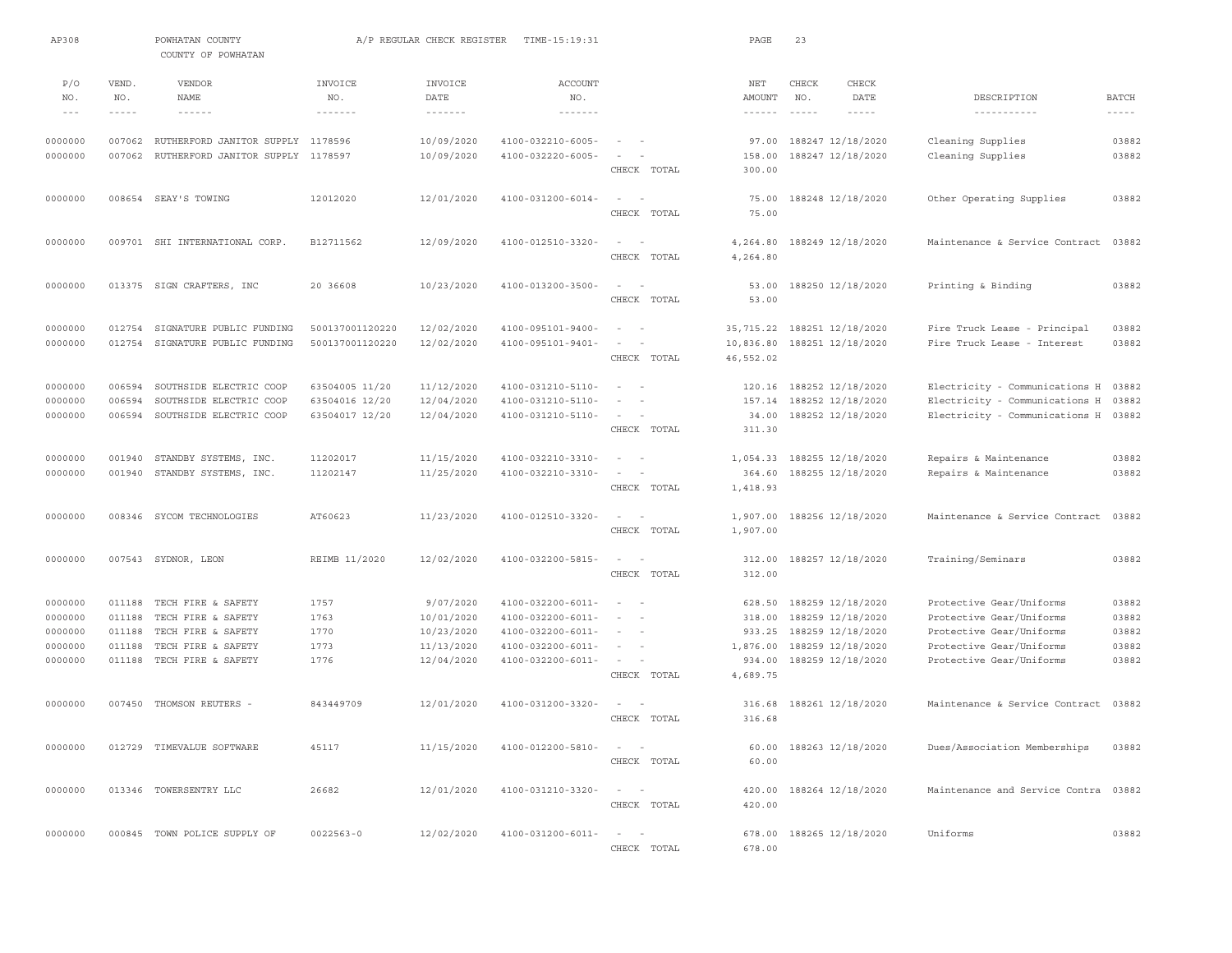| AP308          |                      | POWHATAN COUNTY<br>COUNTY OF POWHATAN    |                 | A/P REGULAR CHECK REGISTER                   | TIME-15:19:31                               |                                                      | PAGE                      | 24                   |                            |                                |                               |
|----------------|----------------------|------------------------------------------|-----------------|----------------------------------------------|---------------------------------------------|------------------------------------------------------|---------------------------|----------------------|----------------------------|--------------------------------|-------------------------------|
|                |                      |                                          |                 |                                              |                                             |                                                      |                           |                      |                            |                                |                               |
| P/O            | VEND.                | VENDOR                                   | INVOICE         | INVOICE                                      | <b>ACCOUNT</b>                              |                                                      | NET                       | CHECK                | CHECK                      |                                |                               |
| NO.<br>$- - -$ | NO.<br>$- - - - - -$ | <b>NAME</b><br>$- - - - - - -$           | NO.<br>-------  | DATE<br>$\cdots \cdots \cdots \cdots \cdots$ | NO.<br>$\cdots \cdots \cdots \cdots \cdots$ |                                                      | AMOUNT<br>$- - - - - - -$ | NO.<br>$- - - - - -$ | DATE<br>$- - - - - -$      | DESCRIPTION<br>-----------     | <b>BATCH</b><br>$- - - - - -$ |
|                |                      |                                          |                 |                                              |                                             |                                                      |                           |                      |                            |                                |                               |
| 0000000        | 008565               | TRACTOR SUPPLY CREDIT                    | 100538013       | 11/17/2020                                   | 4100-031200-6022-                           | $\sim$                                               | 8.99                      |                      | 188266 12/18/2020          | Dog Food & Supplies K9         | 03882                         |
| 0000000        | 008565               | TRACTOR SUPPLY CREDIT                    | 200865563       | 10/30/2020                                   | 4100-031200-6022-                           |                                                      | 61.99                     |                      | 188266 12/18/2020          | Dog Food & Supplies K9         | 03882                         |
| 0000000        | 008565               | TRACTOR SUPPLY CREDIT                    | 200866631       | 11/03/2020                                   | $4100 - 035100 - 6022 -$                    | $\sim$ 100 $\sim$ 100                                | 80.93                     |                      | 188266 12/18/2020          | Dog Food/Supplies              | 03882                         |
| 0000000        | 008565               | TRACTOR SUPPLY CREDIT                    | 200868828       | 11/09/2020                                   | $4100 - 035100 - 6022 -$                    | $\sim$                                               | 72.99                     |                      | 188266 12/18/2020          | Dog Food/Supplies              | 03882                         |
| 0000000        | 008565               | TRACTOR SUPPLY CREDIT                    | 200871876       | 10/30/2020                                   | 4100-031200-6022-                           | $\sim$<br>$\sim$                                     | 54.98                     |                      | 188266 12/18/2020          | Dog Food & Supplies K9         | 03882                         |
| 0000000        | 008565               | TRACTOR SUPPLY CREDIT                    | 200874538       | 11/27/2020                                   | 4100-031200-6022-                           | $\sim$                                               | 37.39                     |                      | 188266 12/18/2020          | Dog Food & Supplies K9         | 03882                         |
|                |                      |                                          |                 |                                              |                                             | CHECK TOTAL                                          | 317.27                    |                      |                            |                                |                               |
| 0000000        | 013308 VEBA          |                                          | MEMBERSHIP      | 12/07/2020                                   | 4100-013200-5810-                           | $\sim$<br>$\sim$                                     | 180.00                    |                      | 188268 12/18/2020          | Dues/Association Memberships   | 03886                         |
|                |                      |                                          |                 |                                              |                                             | CHECK TOTAL                                          | 180.00                    |                      |                            |                                |                               |
|                |                      |                                          |                 |                                              |                                             |                                                      |                           |                      |                            |                                |                               |
| 0000000        |                      | 011193 VERIZON                           | 16581077 11/20  | 11/30/2020                                   | 4100-031210-5232-                           | $\sim$<br>$\sim$                                     | 958.48                    |                      | 188269 12/18/2020          | Wireline 911                   | 03882                         |
| 0000000        | 011193               | VERIZON                                  | 878401797 11/20 | 11/27/2020                                   | 4100-022100-5230-                           | $\sim$                                               | 53.04                     |                      | 188269 12/18/2020          | Telephone Services             | 03882                         |
| 0000000        | 011193               | VERIZON                                  | 914891786 11/20 | 11/30/2020                                   | 4100-021100-5230-                           | $\sim$                                               | 60.10                     |                      | 188269 12/18/2020          | Telephone Services             | 03882                         |
| 0000000        |                      | 011193 VERIZON                           | 990421450 11/20 | 11/22/2020                                   | 4100-031210-5230-                           | $\sim$                                               | 70.54                     |                      | 188269 12/18/2020          | Telephone Services             | 03882                         |
|                |                      |                                          |                 |                                              |                                             | CHECK TOTAL                                          | 1,142.16                  |                      |                            |                                |                               |
|                |                      |                                          |                 |                                              |                                             |                                                      |                           |                      |                            |                                |                               |
| 0000000        |                      | 013390 VERIZON                           | 50491706-20330  | 11/25/2020                                   | 4100-031210-5232-                           | $\sim$                                               | 856.28                    |                      | 188270 12/18/2020          | Wireline 911                   | 03882                         |
|                |                      |                                          |                 |                                              |                                             | CHECK TOTAL                                          | 856.28                    |                      |                            |                                |                               |
| 0000000        |                      | 006302 VITA - VIRGINIA INFORMATI T436424 |                 | 12/04/2020                                   | 4100-031210-5230-                           | $\sim$                                               | 1.67                      |                      | 188272 12/18/2020          | Telephone Services             | 03882                         |
|                |                      |                                          |                 |                                              |                                             | CHECK TOTAL                                          | 1.67                      |                      |                            |                                |                               |
|                |                      |                                          |                 |                                              |                                             |                                                      |                           |                      |                            |                                |                               |
| 0000000        |                      | 012707 WEBER, ANDREA S.                  | ELECTION REIM   | 11/13/2020                                   | 4100-013200-5510-                           | $\sim$                                               | 104.65                    |                      | 188274 12/18/2020          | Travel/Mileage/Parking/Tolls   | 03882                         |
|                |                      |                                          |                 |                                              |                                             | CHECK TOTAL                                          | 104.65                    |                      |                            |                                |                               |
|                |                      |                                          |                 |                                              |                                             |                                                      |                           |                      |                            |                                |                               |
| 0000000        |                      | 011181 WELLS FARGO FINANCIAL             | 5012841835      | 11/25/2020                                   | 4100-021600-8002-                           | $\sim$<br>$\sim$                                     |                           |                      | 260.72 188275 12/18/2020   | Copier Lease                   | 03882                         |
|                |                      |                                          |                 |                                              |                                             | CHECK TOTAL                                          | 260.72                    |                      |                            |                                |                               |
|                |                      |                                          |                 |                                              |                                             |                                                      |                           |                      |                            |                                |                               |
| 0000000        | 009186               | WHITTEN BROTHERS, INC.                   | 110-69578 11/20 | 11/30/2020                                   | 4100-031200-6009-                           | $\sim$<br>$\sim$                                     | 57.60                     |                      | 188276 12/18/2020          | Auto Parts/Repairs             | 03882                         |
|                |                      |                                          |                 |                                              |                                             | CHECK TOTAL                                          | 57.60                     |                      |                            |                                |                               |
| 0000000        | 013826               | BERKLEY INVESTMENTS, LLC                 | 26078           | 12/14/2020                                   | 4100-034100-3141-                           | $\sim$<br>$\sim$                                     | 10,560.00                 |                      | 188297 12/23/2020          | Engineering-Third Party Plan R | 03895                         |
|                |                      |                                          |                 |                                              |                                             | CHECK TOTAL                                          | 10,560.00                 |                      |                            |                                |                               |
|                |                      |                                          |                 |                                              |                                             |                                                      |                           |                      |                            |                                |                               |
| 0000000        |                      | 013818 BOOKLIST                          | BERRIMANJ042043 | 11/30/2020                                   | 4100-073100-6012-                           | $\sim$                                               | 169.50                    |                      | 188300 12/23/2020          | Books & Subscriptions          | 03893                         |
|                |                      |                                          |                 |                                              |                                             | CHECK TOTAL                                          | 169.50                    |                      |                            |                                |                               |
|                |                      |                                          |                 |                                              |                                             |                                                      |                           |                      |                            |                                |                               |
| 0000000        |                      | 013819 BRANTLEY, THOMAS                  | 041197          | 12/12/2020                                   | $4100 - 032200 - 6011 -$                    | $\overline{\phantom{a}}$<br>$\overline{\phantom{a}}$ | 279.00                    |                      | 188303 12/23/2020          | Protective Gear/Uniforms       | 03893                         |
|                |                      |                                          |                 |                                              |                                             | CHECK TOTAL                                          | 279.00                    |                      |                            |                                |                               |
|                |                      |                                          |                 |                                              |                                             |                                                      |                           |                      |                            |                                |                               |
| 0000000        |                      | 010665 BROWN EDWARDS & COMPANY           | 1276165         |                                              | 11/30/2020 4100-012200-3120-                | $\sim$                                               |                           |                      | 6,500.00 188304 12/23/2020 | External Audit                 | 03893                         |
|                |                      |                                          |                 |                                              |                                             | CHECK TOTAL                                          | 6,500.00                  |                      |                            |                                |                               |
|                |                      |                                          |                 |                                              |                                             |                                                      |                           |                      |                            |                                |                               |
| 0000000        |                      | 000540 CENTRAL VIRGINIA WASTE            | 26081           | 12/03/2020                                   | 4100-014300-3175-                           | $\sim$ $  -$                                         |                           |                      | 735.00 188306 12/23/2020   | Waste Disposal                 | 03893                         |
|                |                      |                                          |                 |                                              |                                             | CHECK TOTAL                                          | 735.00                    |                      |                            |                                |                               |
| 0000000        | 006965               | CINTAS CORPORATION                       | 4070316295      | 12/16/2020                                   | $4100 - 014300 - 6011 -$                    |                                                      |                           |                      | 21.36 188307 12/23/2020    | Uniforms                       | 03893                         |
| 0000000        | 006965               | CINTAS CORPORATION                       | 4070316295      | 12/16/2020                                   | 4100-014100-6011-                           | $\sim$ 100 $\sim$                                    |                           |                      | 19.31 188307 12/23/2020    | Uniforms                       | 03893                         |
| 0000000        |                      | 006965 CINTAS CORPORATION                | 4070316295      | 12/16/2020                                   | 4100-014500-6011-                           | $\qquad \qquad -$                                    | 25.69                     |                      | 188307 12/23/2020          | Uniforms                       | 03893                         |
|                |                      |                                          |                 |                                              |                                             | CHECK TOTAL                                          | 66.36                     |                      |                            |                                |                               |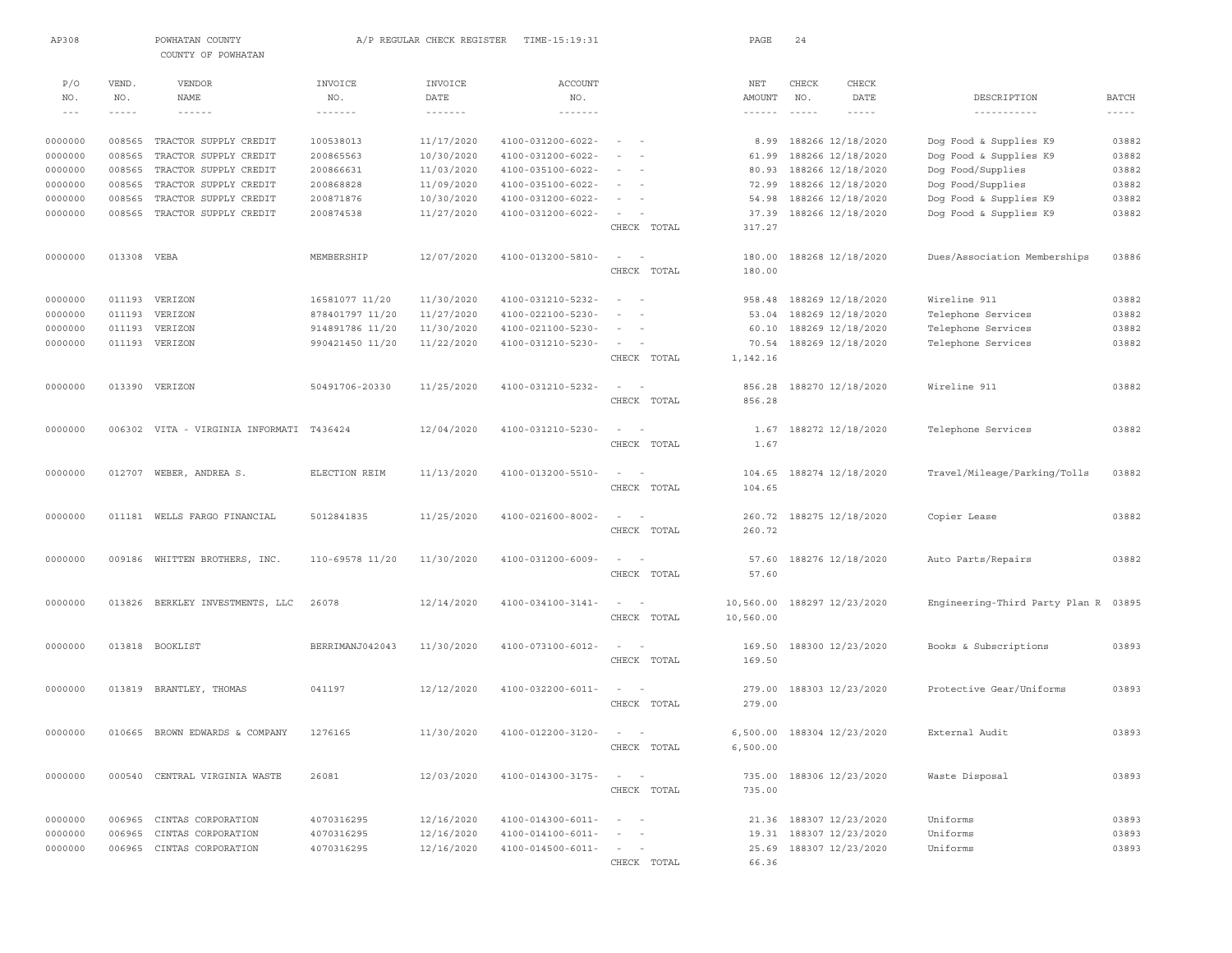| AP308   |               | POWHATAN COUNTY<br>COUNTY OF POWHATAN     |                            | A/P REGULAR CHECK REGISTER | TIME-15:19:31                      |                                                                                                              | PAGE            | 25            |                             |                                      |               |
|---------|---------------|-------------------------------------------|----------------------------|----------------------------|------------------------------------|--------------------------------------------------------------------------------------------------------------|-----------------|---------------|-----------------------------|--------------------------------------|---------------|
| P/O     | VEND.         | VENDOR                                    | INVOICE                    | INVOICE                    | ACCOUNT                            |                                                                                                              | NET             | CHECK         | CHECK                       |                                      |               |
| NO.     | NO.           | NAME                                      | NO.                        | DATE                       | NO.                                |                                                                                                              | AMOUNT          | NO.           | DATE                        | DESCRIPTION                          | <b>BATCH</b>  |
| $- - -$ | $- - - - - -$ | $\cdots\cdots\cdots\cdots$                | $\cdots\cdots\cdots\cdots$ | $- - - - - - - -$          | $\cdots\cdots\cdots\cdots$         |                                                                                                              | $- - - - - - -$ | $- - - - - -$ | $- - - - - -$               |                                      | $- - - - - -$ |
| 0000000 | 007341        | CLAWS & PAWS ANIMAL CARE                  | 106180                     | 11/05/2020                 | 4100-035100-3110-                  | $\sim$ $-$                                                                                                   |                 |               | 566.55 188308 12/23/2020    | Professional Health Services         | 03893         |
| 0000000 | 007341        | CLAWS & PAWS ANIMAL CARE                  | 106249                     | 11/05/2020                 | 4100-035100-3110-                  |                                                                                                              | 443.25          |               | 188308 12/23/2020           | Professional Health Services         | 03893         |
| 0000000 | 007341        | CLAWS & PAWS ANIMAL CARE                  | 106321                     | 11/10/2020                 | 4100-035100-3110-                  | $\sim$                                                                                                       | 100.70          |               | 188308 12/23/2020           | Professional Health Services         | 03893         |
| 0000000 | 007341        | CLAWS & PAWS ANIMAL CARE                  | 106328                     | 11/11/2020                 | 4100-035100-3110-                  | $\sim$<br>$\overline{\phantom{a}}$                                                                           | 83.10           |               | 188308 12/23/2020           | Professional Health Services         | 03893         |
| 0000000 | 007341        | CLAWS & PAWS ANIMAL CARE                  | 106411                     | 11/16/2020                 | 4100-035100-3110-                  | $\frac{1}{2} \left( \frac{1}{2} \right) \left( \frac{1}{2} \right) = \frac{1}{2} \left( \frac{1}{2} \right)$ | 233.35          |               | 188308 12/23/2020           | Professional Health Services         | 03893         |
| 0000000 | 007341        | CLAWS & PAWS ANIMAL CARE                  | 106538                     | 11/25/2020                 | 4100-035100-3110-                  |                                                                                                              | 549.60          |               | 188308 12/23/2020           | Professional Health Services         | 03893         |
| 0000000 | 007341        | CLAWS & PAWS ANIMAL CARE                  | 106614                     | 11/30/2020                 | 4100-035100-3110-                  | $\sim$                                                                                                       | 178.06          |               | 188308 12/23/2020           | Professional Health Services         | 03893         |
|         |               |                                           |                            |                            |                                    | CHECK TOTAL                                                                                                  | 2,154.61        |               |                             |                                      |               |
| 0000000 |               | 011996 CLERK OF CIRCUIT COURT             | TDC#60008461049            | 12/12/2020                 | 4100-021600-5210-                  |                                                                                                              |                 |               | 200.00 188309 12/23/2020    | Postage                              | 03893         |
|         |               |                                           |                            |                            |                                    | CHECK TOTAL                                                                                                  | 200.00          |               |                             |                                      |               |
| 0000000 | 033130        | COUNTY OF HENRICO                         | 191717                     | 12/01/2020                 | 4100-033400-3840-                  | $\sim$<br>$\sim$                                                                                             |                 |               | 22,019.61 188312 12/23/2020 | Detention of Juveniles               | 03893         |
|         |               |                                           |                            |                            |                                    | CHECK TOTAL                                                                                                  | 22,019.61       |               |                             |                                      |               |
| 0000000 |               | 013674 CROWN ATLANTIC COMPANY LL 33419292 |                            | 1/21/2020                  | 4100-031210-5421-                  | $ -$                                                                                                         |                 |               | 2,120.00 188313 12/23/2020  | Rent - Towers                        | 03893         |
|         |               |                                           |                            |                            |                                    | CHECK TOTAL                                                                                                  | 2,120.00        |               |                             |                                      |               |
|         |               |                                           |                            |                            |                                    |                                                                                                              |                 |               |                             |                                      |               |
| 0000000 |               | 012487 DEANE, LAYTON                      | PARAMEDIC-DEANE            | 12/11/2020                 | 4100-032200-5815-                  | $\sim$ $-$                                                                                                   | 25.00           |               | 188314 12/23/2020           | Training/Seminars                    | 03893         |
|         |               |                                           |                            |                            |                                    | CHECK TOTAL                                                                                                  | 25.00           |               |                             |                                      |               |
| 0000000 | 006240        | DIAMOND SPRINGS WATER, INC                | 0000666136                 | 11/06/2020                 | 4100-031200-5130-                  |                                                                                                              | 11.95           |               | 188316 12/23/2020           | Water                                | 03893         |
| 0000000 | 006240        | DIAMOND SPRINGS WATER, INC                | 0000750877                 | 12/04/2020                 | 4100-031200-5130-                  |                                                                                                              | 11.95           |               | 188316 12/23/2020           | Water                                | 03893         |
| 0000000 | 006240        | DIAMOND SPRINGS WATER, INC                | 0000771540                 | 12/10/2020                 | 4100-014300-5130-                  |                                                                                                              | 22.05           |               | 188316 12/23/2020           | Water                                | 03893         |
| 0000000 | 006240        | DIAMOND SPRINGS WATER, INC 0000771548     |                            | 12/10/2020                 | 4100-031200-5130-                  | $\sim$                                                                                                       | 48.93           |               | 188316 12/23/2020           | Water                                | 03893         |
|         |               |                                           |                            |                            |                                    | CHECK TOTAL                                                                                                  | 94.88           |               |                             |                                      |               |
| 0000000 | 008750        | DOMINION ENERGY                           | 3838633992 1220            | 12/18/2020                 | 4100-053910-5647-                  | $ -$                                                                                                         |                 |               | 236.34 188317 12/23/2020    | CSBG - Emergency COVID               | 03893         |
|         |               |                                           |                            |                            |                                    | CHECK TOTAL                                                                                                  | 236.34          |               |                             |                                      |               |
| 0000000 | 000860        | DOMINION ENERGY VIRGINIA                  | 122350733412/20            | 12/02/2020                 | 4100-014300-5110-                  |                                                                                                              |                 |               | 114.63 188318 12/23/2020    | Electricity                          | 03893         |
| 0000000 | 000860        | DOMINION ENERGY VIRGINIA                  | 293235236812/20            | 12/02/2020                 | 4100-032220-5110-                  |                                                                                                              |                 |               | 18.72 188318 12/23/2020     | Electricity                          | 03893         |
| 0000000 | 000860        | DOMINION ENERGY VIRGINIA                  | 897106933412/20            | 12/02/2020                 | 4100-014300-5110-                  | $\overline{\phantom{a}}$<br>$\sim$                                                                           |                 |               | 14.92 188318 12/23/2020     | Electricity                          | 03893         |
|         |               |                                           |                            |                            |                                    | CHECK TOTAL                                                                                                  | 148.27          |               |                             |                                      |               |
| 0000000 | 006510        | EMERGENCY SERVICES                        | 453                        | 12/14/2020                 | 4100-035500-3140-                  | $\sim$<br>$\overline{\phantom{0}}$                                                                           |                 |               | 15,397.20 188320 12/23/2020 | Professional Services                | 03893         |
|         |               |                                           |                            |                            |                                    | CHECK TOTAL                                                                                                  | 15,397.20       |               |                             |                                      |               |
| 0000000 |               | 013518 FROEHLING & ROBERTSON, IN 186616   |                            | 12/03/2020                 | 4100-034100-3140-                  | $-$<br>$\sim$                                                                                                |                 |               | 3,487.79 188322 12/23/2020  | Professional Services                | 03893         |
|         |               |                                           |                            |                            |                                    | CHECK TOTAL                                                                                                  | 3,487.79        |               |                             |                                      |               |
|         |               |                                           |                            |                            |                                    |                                                                                                              |                 |               |                             |                                      |               |
| 0000000 |               | 007620 GILLESPIE, CYNTHIA T.              | EXPENSES 11/20             |                            | $11/20/2020$ $4100-031210-5540-$ - |                                                                                                              |                 |               | 181.54 188324 12/23/2020    | Conferences and Training             | 03893         |
|         |               |                                           |                            |                            |                                    | CHECK TOTAL                                                                                                  | 181.54          |               |                             |                                      |               |
| 0000000 |               | 013290 GLOBAL SIGNAL ACQUISITION 33377218 |                            | 12/18/2020                 | 4100-031210-5421-                  |                                                                                                              |                 |               | 1,030.00 188325 12/23/2020  | Rent - Towers                        | 03893         |
|         |               |                                           |                            |                            |                                    | CHECK TOTAL                                                                                                  | 1,030.00        |               |                             |                                      |               |
| 0000000 |               | 005075 GREENE, FLOYD, JR.                 | 30                         | 12/18/2020                 | $4100 - 031210 - 3320 - - -$       |                                                                                                              |                 |               | 135.00 188326 12/23/2020    | Maintenance and Service Contra 03893 |               |
|         |               |                                           |                            |                            |                                    | CHECK TOTAL                                                                                                  | 135.00          |               |                             |                                      |               |
|         |               |                                           |                            |                            |                                    |                                                                                                              |                 |               |                             |                                      |               |
| 0000000 |               | 013807 LEADING EDGE LAWN CARE             | 2044                       | 11/10/2020                 | 4100-032200-5305-                  | $\alpha\rightarrow\alpha\gamma$ , $\alpha\rightarrow\alpha\gamma$                                            |                 |               | 485.00 188328 12/23/2020    | Auto Insurance Premium               | 03893         |
|         |               |                                           |                            |                            |                                    | CHECK TOTAL                                                                                                  | 485.00          |               |                             |                                      |               |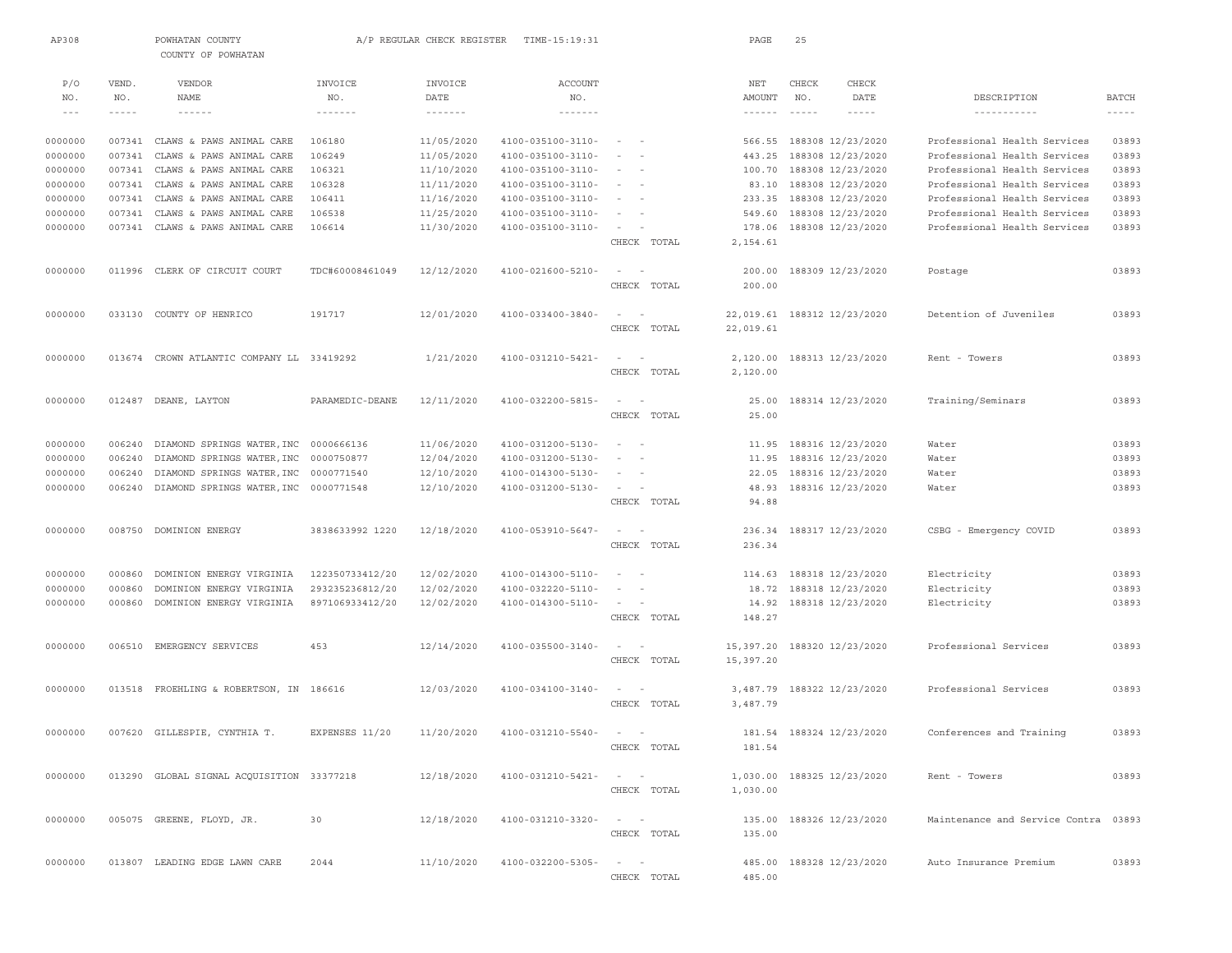| AP308                         |                             | POWHATAN COUNTY<br>COUNTY OF POWHATAN                                         |                                                        | A/P REGULAR CHECK REGISTER                    | TIME-15:19:31                                               |                                                                                                             | PAGE                                           | 26                       |                                                             |                                                                         |                               |
|-------------------------------|-----------------------------|-------------------------------------------------------------------------------|--------------------------------------------------------|-----------------------------------------------|-------------------------------------------------------------|-------------------------------------------------------------------------------------------------------------|------------------------------------------------|--------------------------|-------------------------------------------------------------|-------------------------------------------------------------------------|-------------------------------|
| P/O<br>NO.<br>$- - -$         | VEND.<br>NO.<br>$- - - - -$ | VENDOR<br><b>NAME</b><br>$\cdots\cdots\cdots\cdots$                           | INVOICE<br>NO.<br>$\cdots \cdots \cdots \cdots \cdots$ | INVOICE<br>DATE<br>$\cdots\cdots\cdots\cdots$ | <b>ACCOUNT</b><br>NO.<br>$\cdots\cdots\cdots\cdots\cdots$   |                                                                                                             | NET<br>AMOUNT<br>$\cdots \cdots \cdots \cdots$ | CHECK<br>NO.<br>$\cdots$ | CHECK<br>DATE<br>$- - - - -$                                | DESCRIPTION<br>-----------                                              | <b>BATCH</b><br>$\frac{1}{2}$ |
| 0000000                       |                             | 013176 MIDWEST TAPE, LLC                                                      | 99709904                                               | 12/01/2020                                    | $4100 - 073100 - 6012 -$                                    | $\overline{\phantom{a}}$<br>CHECK TOTAL                                                                     | 14.99<br>14.99                                 |                          | 188330 12/23/2020                                           | Books & Subscriptions                                                   | 03893                         |
| 0000000                       |                             | 013822 MOORE, REBEKAH                                                         | FUEL REIMBURSE                                         | 12/01/2020                                    | 4100-031200-6008-                                           | $\sim$<br>CHECK TOTAL                                                                                       | 14.01<br>14.01                                 |                          | 188331 12/23/2020                                           | Gas/Grease/Oil                                                          | 03893                         |
| 0000000                       |                             | 013810 MOYER, KENTON                                                          | $848 - 2020$                                           | 12/09/2020                                    | 3100-013030-0008-                                           | $\sim$<br>$\sim$<br>CHECK TOTAL                                                                             | 728.28<br>728.28                               |                          | 188332 12/23/2020                                           | Building Permits                                                        | 03893                         |
| 0000000                       |                             | 009153 PITNEY BOWES GLOBAL                                                    | 3312464357                                             | 11/25/2020                                    | 4100-021200-5210-                                           | $\sim$<br>$\overline{\phantom{a}}$<br>CHECK TOTAL                                                           | 150.00<br>150.00                               |                          | 188335 12/23/2020                                           | Postage                                                                 | 03893                         |
| 0000000<br>0000000<br>0000000 | 001250<br>001250<br>001250  | POWHATAN AUTO & TRACTOR<br>POWHATAN AUTO & TRACTOR<br>POWHATAN AUTO & TRACTOR | 619454<br>621086<br>621586                             | 11/12/2020<br>11/25/2020<br>12/01/2020        | 4100-014300-3310-<br>4100-014300-3310-<br>4100-014300-3310- | $\sim$<br>$\sim$<br>$\overline{\phantom{0}}$<br>$\sim$                                                      | 21.06<br>66.72<br>53.98                        |                          | 188337 12/23/2020<br>188337 12/23/2020<br>188337 12/23/2020 | Repairs & Maintenance<br>Repairs & Maintenance<br>Repairs & Maintenance | 03893<br>03893<br>03893       |
| 0000000<br>0000000            | 012340<br>012340            | PRICE SUPPLY COMPANY, INC<br>PRICE SUPPLY COMPANY, INC                        | 2011-095592<br>2011-095593                             | 11/25/2020<br>11/23/2020                      | 4100-014100-6004-<br>4100-014100-3310-                      | CHECK TOTAL<br>$\sim$<br>$\sim$<br>$\overline{\phantom{a}}$                                                 | 141.76<br>22.65<br>10.78                       |                          | 188338 12/23/2020<br>188338 12/23/2020                      | Tools and Equipment<br>Repairs & Maintenance                            | 03893<br>03893                |
| 0000000                       | 012340                      | PRICE SUPPLY COMPANY, INC                                                     | 2011-095594                                            | 11/23/2020                                    | 4100-014100-3310-                                           | $\sim$<br>$\sim$<br>CHECK TOTAL                                                                             | 7.13<br>40.56                                  |                          | 188338 12/23/2020                                           | Repairs & Maintenance                                                   | 03893                         |
| 0000000<br>0000000            | 013453<br>013453            | QUADIENT FINANCE USA, INC<br>QUADIENT FINANCE USA, INC                        | 7900044080230695<br>7900044080230695                   | 12/09/2020<br>12/09/2020                      | $100 - 000100 - 0016 -$<br>4100-012410-5210-                | $\sim$<br>$\overline{\phantom{a}}$<br>CHECK TOTAL                                                           | 5,000.00<br>10.00<br>5,010.00                  |                          | 188340 12/23/2020<br>188340 12/23/2020                      | Prepaid Postage<br>Postage                                              | 03893<br>03893                |
| 0000000                       |                             | 013454 QUADLIENT LEASING USA, IN N8623697                                     |                                                        | 12/12/2020                                    | $100 - 000100 - 0017 -$                                     | $\sim$<br>$\overline{\phantom{a}}$<br>CHECK TOTAL                                                           | 516.27<br>516.27                               |                          | 188341 12/23/2020                                           | Postage Lease                                                           | 03893                         |
| 0000000                       | 006466                      | RADIO COMMUNICATION OF VA 602001946-1                                         |                                                        | 12/16/2020                                    | 4100-032200-6009-                                           | $\sim$<br>$\sim$<br>CHECK TOTAL                                                                             | 315.75<br>315.75                               |                          | 188342 12/23/2020                                           | Auto Repairs and Parts                                                  | 03893                         |
| 0000000<br>0000000<br>0000000 | 012509<br>012509<br>012509  | RICHMOND SUBURBAN NEWS<br>RICHMOND SUBURBAN NEWS<br>RICHMOND SUBURBAN NEWS    | I00011490071104<br>100011570621118<br>I00011570621118A | 11/04/2020<br>11/18/2020<br>11/18/2020        | 4100-081100-3600-<br>4100-081100-3600-<br>4100-081100-3600- | $\sim$<br>$\sim$<br>$\overline{\phantom{a}}$<br>CHECK TOTAL                                                 | 175.50<br>409.50<br>25.00<br>610.00            |                          | 188344 12/23/2020<br>188344 12/23/2020<br>188344 12/23/2020 | Advertising<br>Advertising<br>Advertising                               | 03893<br>03893<br>03893       |
| 0000000                       |                             | 012510 SALERNO, ROXANNE                                                       | MILEAGE10-12/20                                        | 12/11/2020                                    | 4100-081500-5510-                                           | $\sim$<br>CHECK TOTAL                                                                                       | 70.27<br>70.27                                 |                          | 188346 12/23/2020                                           | Travel/Mileage/Parking/Tolls                                            | 03893                         |
| 0000000                       |                             | 007096 SBA TOWERS, INC.                                                       | 30525273                                               | 1/01/2021                                     | 4100-031210-5421-                                           | $\sim$<br>$\sim$<br>CHECK TOTAL                                                                             | 2,000.02                                       |                          | 2.000.02 188347 12/23/2020                                  | Rent - Towers                                                           | 03893                         |
| 0000000                       |                             | 009139 SEAY'S AUTO BODY &                                                     | 2013 CHEVY                                             | 12/17/2020                                    | 4100-032200-6009-                                           | $\sim$ $ -$<br>CHECK TOTAL                                                                                  | 1,445.42                                       |                          | 1,445.42 188348 12/23/2020                                  | Auto Repairs and Parts                                                  | 03893                         |
| 0000000                       |                             | 008097 SIGNS@WORK, INC.                                                       | 4241                                                   | 12/17/2020                                    | 4100-031200-6009-                                           | $\sim$ 100 $\sim$<br>CHECK TOTAL                                                                            | 1,600.00                                       |                          | 1,600.00 188349 12/23/2020                                  | Auto Parts/Repairs                                                      | 03893                         |
| 0000000                       |                             | 006594 SOUTHSIDE ELECTRIC COOP                                                | 63504005 12/20                                         | 12/11/2020                                    | 4100-031210-5110-                                           | $\mathcal{L}_{\mathcal{A}}(x) = \mathcal{L}_{\mathcal{A}}(x) + \mathcal{L}_{\mathcal{A}}(x)$<br>CHECK TOTAL | 234.30                                         |                          | 234.30 188350 12/23/2020                                    | Electricity - Communications H 03893                                    |                               |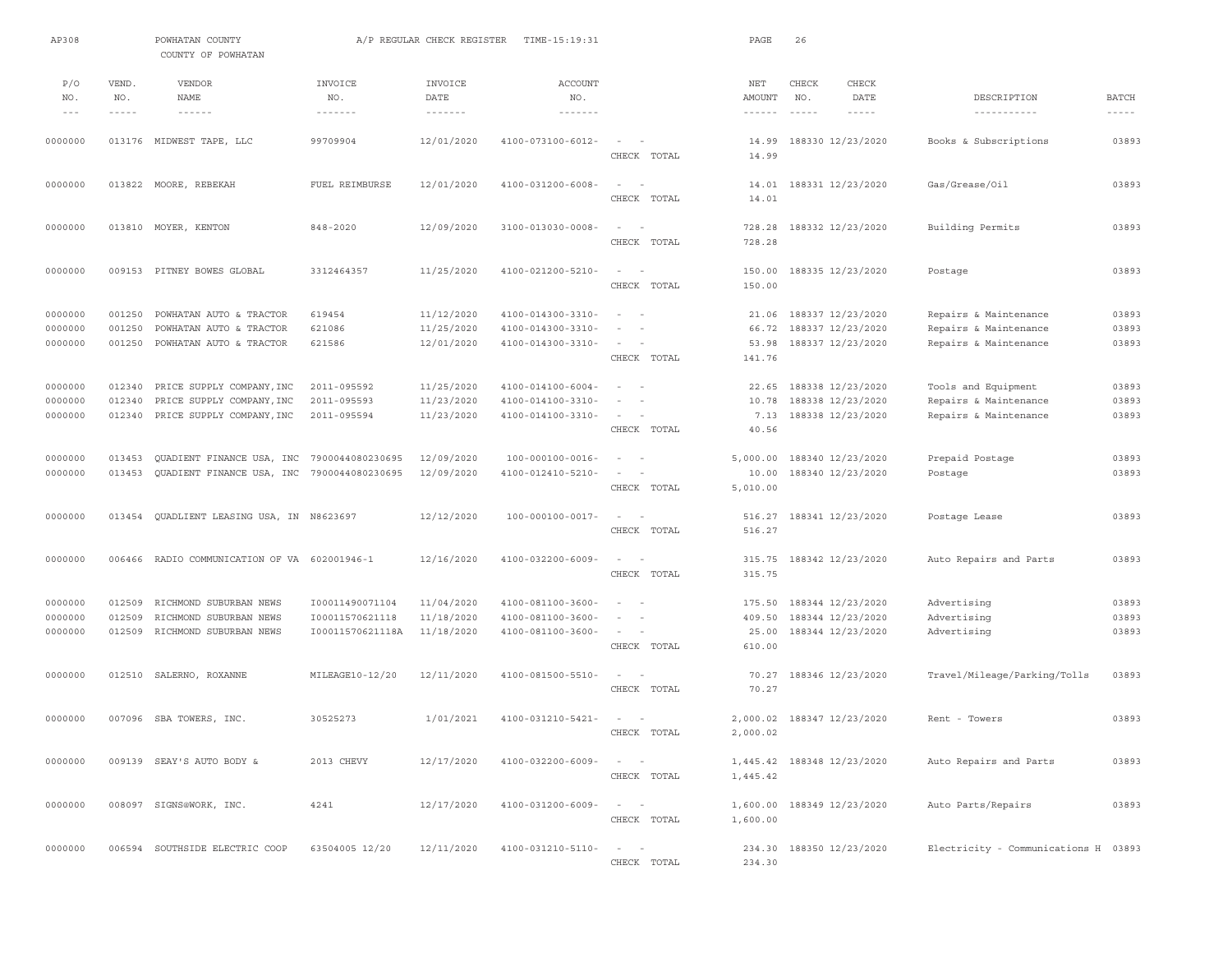| AP308   |             | POWHATAN COUNTY<br>COUNTY OF POWHATAN           |                 | A/P REGULAR CHECK REGISTER | TIME-15:19:31            |                                                                                              |             | PAGE                          | 27       |                            |                                |              |
|---------|-------------|-------------------------------------------------|-----------------|----------------------------|--------------------------|----------------------------------------------------------------------------------------------|-------------|-------------------------------|----------|----------------------------|--------------------------------|--------------|
| P/O     | VEND.       | VENDOR                                          | INVOICE         | INVOICE                    | <b>ACCOUNT</b>           |                                                                                              |             | NET                           | CHECK    | CHECK                      |                                |              |
| NO.     | NO.         | <b>NAME</b>                                     | NO.             | DATE                       | NO.                      |                                                                                              |             | AMOUNT                        | NO.      | DATE                       | DESCRIPTION                    | <b>BATCH</b> |
| $- - -$ | $- - - - -$ | $- - - - - -$                                   | -------         | $- - - - - - - -$          | -------                  |                                                                                              |             | $\cdots \cdots \cdots \cdots$ | $\cdots$ | $- - - - -$                | -----------                    | $- - - - -$  |
| 0000000 |             | 013732 STAR CITY COMMUNICATIONS,                | 20272           | 12/09/2020                 | $4100 - 031210 - 6001 -$ | $\sim$                                                                                       | CHECK TOTAL | 222.50<br>222.50              |          | 188352 12/23/2020          | Office Supplies                | 03893        |
| 0000000 |             | 013107 T-MOBILE                                 | 965938308 11/20 | 11/29/2020                 | 4100-073100-6002-        | $\overline{\phantom{a}}$                                                                     | CHECK TOTAL | 401.80<br>401.80              |          | 188355 12/23/2020          | Computer Equipment-non-capital | 03893        |
| 0000000 |             | 008351 VACORP                                   | 0872015270305   | 12/11/2020                 | 4100-011010-5307-        | $\sim$<br>$\sim$                                                                             | CHECK TOTAL | 2,500.00<br>2,500.00          |          | 188358 12/23/2020          | Public Officials Liability Ins | 03893        |
| 0000000 | 008126      | VERIZON                                         | 9868191894      | 12/24/2020                 | $100 - 000100 - 0006 -$  | ×.<br>$\sim$                                                                                 |             |                               |          | 117.11 188359 12/23/2020   | Due from Other Agencies        | 03893        |
| 0000000 | 008126      | VERIZON                                         | 9868191894      | 12/24/2020                 | 4100-012100-5250-        | $\sim$<br>$\sim$                                                                             |             | 48.57                         |          | 188359 12/23/2020          | Cell Phones                    | 03893        |
| 0000000 | 008126      | VERIZON                                         | 9868191894      | 12/24/2020                 | 4100-012510-5250-        | $\sim$                                                                                       |             | 99.68                         |          | 188359 12/23/2020          | Cell Phones                    | 03893        |
| 0000000 | 008126      | VERIZON                                         | 9868191894      | 12/24/2020                 | 4100-012510-5270-        | $\sim$<br>$\sim$                                                                             |             | 721.06                        |          | 188359 12/23/2020          | Network Service Connection     | 03893        |
| 0000000 | 008126      | VERIZON                                         | 9868191894      | 12/24/2020                 | 4100-014100-5250-        | $\overline{\phantom{a}}$                                                                     |             | 911.45                        |          | 188359 12/23/2020          | Cell Phones                    | 03893        |
| 0000000 | 008126      | VERIZON                                         | 9868191894      | 12/24/2020                 | 4100-031210-5250-        | $\overline{\phantom{a}}$                                                                     |             | 418.50                        |          | 188359 12/23/2020          | CELL PHONES                    | 03893        |
| 0000000 | 008126      | VERIZON                                         | 9868191894      | 12/24/2020                 | 4100-032200-5250-        | $\sim$<br>$\sim$                                                                             |             | 1,051.58                      |          | 188359 12/23/2020          | Cell Phones                    | 03893        |
| 0000000 | 008126      | VERIZON                                         | 9868191894      | 12/24/2020                 | 4100-031200-5250-        | $\sim$<br>$\sim$                                                                             |             | 1,562.77                      |          | 188359 12/23/2020          | Cell Phones                    | 03893        |
| 0000000 | 008126      | VERIZON                                         | 9868191894      | 12/24/2020                 | 4100-033300-5250-        | $\sim$<br>- -                                                                                |             | 41.08                         |          | 188359 12/23/2020          | Cell Phones                    | 03893        |
| 0000000 | 008126      | VERIZON                                         | 9868191894      | 12/24/2020                 | 4100-034100-5250-        | $\overline{\phantom{a}}$<br>$\sim$                                                           |             | 226.23                        |          | 188359 12/23/2020          | Cell Phones                    | 03893        |
| 0000000 | 008126      | VERIZON                                         | 9868191894      | 12/24/2020                 | 4100-035100-5260-        | $\overline{\phantom{a}}$<br>$\sim$                                                           |             | 40.03                         |          | 188359 12/23/2020          | Internet Services              | 03893        |
| 0000000 | 008126      | VERIZON                                         | 9868191894      | 12/24/2020                 | 4100-035500-5250-        |                                                                                              |             | 125.45                        |          | 188359 12/23/2020          | Cell Phones                    | 03893        |
| 0000000 | 008126      | VERIZON                                         | 9868191894      | 12/24/2020                 | 4100-071110-5250-        | ÷                                                                                            |             | 70.40                         |          | 188359 12/23/2020          | Cell Phones                    | 03893        |
| 0000000 | 008126      | VERIZON                                         | 9868191894      | 12/24/2020                 | 4100-081100-5250-        |                                                                                              |             | 98.58                         |          | 188359 12/23/2020          | Cell Phones                    | 03893        |
|         |             |                                                 |                 |                            |                          |                                                                                              | CHECK TOTAL | 5,532.49                      |          |                            |                                |              |
| 0000000 | 011187      | VERIZON BUSINESS                                | 06548300        | 12/10/2020                 | $100 - 000100 - 0006 -$  | $\sim$                                                                                       |             | 2.48                          |          | 188360 12/23/2020          | Due from Other Agencies        | 03893        |
| 0000000 | 011187      | VERIZON BUSINESS                                | 06548300        | 12/10/2020                 | 4100-012510-5240-        | $\overline{\phantom{a}}$                                                                     |             | 57.73                         |          | 188360 12/23/2020          | Long Distance                  | 03893        |
|         |             |                                                 |                 |                            |                          |                                                                                              | CHECK TOTAL | 60.21                         |          |                            |                                |              |
| 0000000 | 010158      | VIRGINIA LIBRARY                                | 8748            | 12/02/2020                 | 4100-073100-5810-        | $\sim$<br>$\sim$                                                                             |             | 110.00                        |          | 188362 12/23/2020          | Dues/Association Memberships   | 03893        |
|         |             |                                                 |                 |                            |                          |                                                                                              | CHECK TOTAL | 110.00                        |          |                            |                                |              |
| 0000000 | 011698      | WESTWOOD PHARMACY                               | 26364           | 12/09/2020                 | 4100-033400-3845-        | $\sim$                                                                                       |             | 352.75                        |          | 188363 12/23/2020          | Detention of Adults - Health C | 03893        |
|         |             |                                                 |                 |                            |                          |                                                                                              | CHECK TOTAL | 352.75                        |          |                            |                                |              |
| 0000000 | 012458      | WIMMER, WILLIE                                  | 1773            | 12/16/2020                 | 4100-032200-6009-        | $\sim$                                                                                       |             | 623.00                        |          | 188364 12/23/2020          | Auto Repairs and Parts         | 03893        |
|         |             |                                                 |                 |                            |                          |                                                                                              | CHECK TOTAL | 623.00                        |          |                            |                                |              |
| 0000000 | 007755      | WITMER PUBLIC SAFETY                            | E1997619        | 11/10/2020                 | $4100 - 032200 - 6011 -$ | - 1                                                                                          |             | 79.00                         |          | 188365 12/23/2020          | Protective Gear/Uniforms       | 03893        |
| 0000000 | 007755      | WITMER PUBLIC SAFETY                            | E2021519        | 12/17/2020                 | 4100-032200-3310-        | $\overline{\phantom{a}}$                                                                     |             | 224.00                        |          | 188365 12/23/2020          | Equipment Repair               | 03893        |
|         |             |                                                 |                 |                            |                          |                                                                                              | CHECK TOTAL | 303.00                        |          |                            |                                |              |
| 0000000 |             | 010688 A&B CLEANING SERVICE, INC. 33607         |                 | 12/15/2020                 | 4100-014100-3180-        | $\mathcal{L}_{\mathcal{A}}(x) = \mathcal{L}_{\mathcal{A}}(x) + \mathcal{L}_{\mathcal{A}}(x)$ |             |                               |          | 4,696.18 188366 12/29/2020 | Cleaning Service               | 03898        |
|         |             |                                                 |                 |                            |                          |                                                                                              | CHECK TOTAL | 4,696.18                      |          |                            |                                |              |
| 0000000 |             | 013806 BIGEYE                                   | 106973          | 12/15/2020                 | 4100-013200-5210-        | $\overline{\phantom{a}}$<br>$\overline{\phantom{0}}$                                         |             |                               |          | 158.13 188369 12/29/2020   | Postage                        | 03898        |
|         |             |                                                 |                 |                            |                          |                                                                                              | CHECK TOTAL | 158.13                        |          |                            |                                |              |
| 0000000 |             | 013730 BLUEPEARL VETERINARY PART 160019 REISSUE |                 | 8/07/2020                  | 4100-035100-3110-        | $\sim$ 100 $\sim$                                                                            |             |                               |          | 201.00 188371 12/29/2020   | Professional Health Services   | 03898        |
|         |             |                                                 |                 |                            |                          |                                                                                              | CHECK TOTAL | 201.00                        |          |                            |                                |              |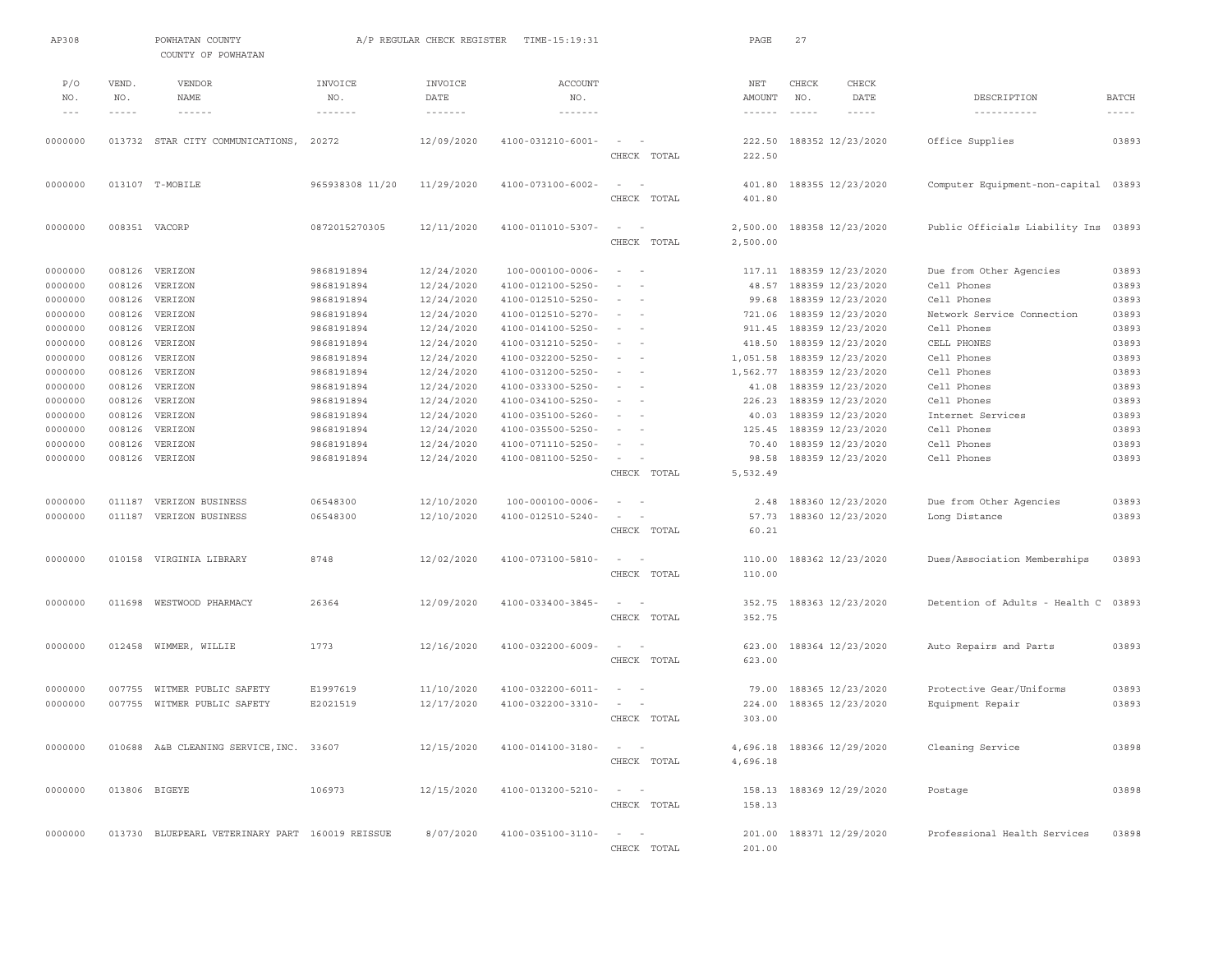| AP308   |             | POWHATAN COUNTY<br>COUNTY OF POWHATAN   |                  | A/P REGULAR CHECK REGISTER | TIME-15:19:31            |                              | PAGE                          | 28            |                             |                                |              |
|---------|-------------|-----------------------------------------|------------------|----------------------------|--------------------------|------------------------------|-------------------------------|---------------|-----------------------------|--------------------------------|--------------|
| P/O     | VEND.       | VENDOR                                  | INVOICE          | INVOICE                    | <b>ACCOUNT</b>           |                              | $_{\rm NET}$                  | CHECK         | CHECK                       |                                |              |
| NO.     | NO.         | <b>NAME</b>                             | NO.              | DATE                       | NO.                      |                              | <b>AMOUNT</b>                 | NO.           | DATE                        | DESCRIPTION                    | <b>BATCH</b> |
| $- - -$ | $- - - - -$ | $- - - - - -$                           | -------          | $\cdots\cdots\cdots\cdots$ | $- - - - - - -$          |                              | $\cdots \cdots \cdots \cdots$ | $\frac{1}{2}$ | $- - - - -$                 | -----------                    | $- - - - -$  |
| 0000000 |             | 008686 C.W. WILLIAMS & CO., INC. 632538 |                  | 12/15/2020                 | 4100-032200-3310-        | $\sim$<br>$\sim$             | 63.42                         |               | 188372 12/29/2020           | Equipment Repair               | 03898        |
|         |             |                                         |                  |                            |                          | CHECK TOTAL                  | 63.42                         |               |                             |                                |              |
| 0000000 | 000540      | CENTRAL VIRGINIA WASTE                  | 26097            | 12/16/2020                 | 4100-014300-3175-        | $\sim$<br>$\sim$             |                               |               | 20,961.99 188373 12/29/2020 | Waste Disposal                 | 03898        |
| 0000000 | 000540      | CENTRAL VIRGINIA WASTE                  | 26142            | 12/17/2020                 | 4100-014300-3176-        |                              | 19, 173.85                    |               | 188373 12/29/2020           | Recycling Pulls                | 03898        |
| 0000000 | 000540      | CENTRAL VIRGINIA WASTE                  | 26142            | 12/17/2020                 | 4100-014300-3176-        |                              |                               |               | 1,530.82- 188373 12/29/2020 | Recycling Pulls                | 03898        |
|         |             |                                         |                  |                            |                          | CHECK TOTAL                  | 38,605.02                     |               |                             |                                |              |
| 0000000 | 010764      | CIVICPLUS                               | 207866           | 2/12/2021                  | 4100-012510-8205-        | $\sim$<br>$\sim$             | 10,296.37                     |               | 188374 12/29/2020           | Hosting Fees                   | 03898        |
|         |             |                                         |                  |                            |                          | CHECK TOTAL                  | 10,296.37                     |               |                             |                                |              |
| 0000000 |             | 006879 DEMCO, INC.                      | 6880692          | 12/04/2020                 | $4100 - 073100 - 6014 -$ | $\sim$<br>$\sim$             | 292.25                        |               | 188376 12/29/2020           | Library Supplies               | 03898        |
|         |             |                                         |                  |                            |                          | CHECK TOTAL                  | 292.25                        |               |                             |                                |              |
| 0000000 | 006240      | DIAMOND SPRINGS WATER, INC              | 0000752664       | 12/04/2020                 | 4100-014100-5130-        | $\sim$<br>$\sim$             | 9.95                          |               | 188377 12/29/2020           | Water                          | 03898        |
| 0000000 | 006240      | DIAMOND SPRINGS WATER, INC              | 0000756140       | 12/04/2020                 | 4100-014100-5130-        |                              | 11.95                         |               | 188377 12/29/2020           | Water                          | 03898        |
| 0000000 | 006240      | DIAMOND SPRINGS WATER, INC              | 0000771545       | 12/10/2020                 | 4100-014100-5130-        |                              | 44.10                         |               | 188377 12/29/2020           | Water                          | 03898        |
| 0000000 | 006240      | DIAMOND SPRINGS WATER, INC              | 0000804668       | 12/18/2020                 | 4100-031200-5130-        | $\sim$<br>$\sim$             | 60.89                         |               | 188377 12/29/2020           | Water                          | 03898        |
|         |             |                                         |                  |                            |                          | CHECK TOTAL                  | 126.89                        |               |                             |                                |              |
| 0000000 | 008787 DMV  |                                         | 202033501272     | 11/30/2020                 | 4100-012410-3320-        | $\sim$<br>$\sim$             | 525.00                        |               | 188378 12/29/2020           | Maintenance & Service Contract | 03898        |
|         |             |                                         |                  |                            |                          | CHECK TOTAL                  | 525.00                        |               |                             |                                |              |
| 0000000 | 000860      | DOMINION ENERGY VIRGINIA                | 155244495012/20  | 12/02/2020                 | 4100-014100-5110-        | $\sim$<br>$\sim$             | 131.07                        |               | 188379 12/29/2020           | Electricity                    | 03898        |
| 0000000 | 000860      | DOMINION ENERGY VIRGINIA                | 231228500612/20  | 12/02/2020                 | 4100-014100-5110-        | $\sim$                       | 133.30                        |               | 188379 12/29/2020           | Electricity                    | 03898        |
| 0000000 | 000860      | DOMINION ENERGY VIRGINIA                | 234632750112/20  | 12/02/2020                 | 4100-014100-5110-        |                              | 2,035.10                      |               | 188379 12/29/2020           | Electricity                    | 03898        |
| 0000000 | 000860      | DOMINION ENERGY VIRGINIA                | 234632750112/20  | 12/02/2020                 | 4100-031200-5110-        | $\sim$                       | 2,035.10                      |               | 188379 12/29/2020           | Electricity                    | 03898        |
| 0000000 | 000860      | DOMINION ENERGY VIRGINIA                | 235227000912/20  | 12/02/2020                 | 4100-014100-5110-        | $\overline{\phantom{a}}$     | 336.64                        |               | 188379 12/29/2020           | Electricity                    | 03898        |
| 0000000 | 000860      | DOMINION ENERGY VIRGINIA                | 244217000312/200 | 12/02/2020                 | 4100-014100-5110-        |                              | 1,337.82                      |               | 188379 12/29/2020           | Electricity                    | 03898        |
| 0000000 | 000860      | DOMINION ENERGY VIRGINIA                | 246222250212/20  | 12/02/2020                 | 4100-014100-5110-        | $\sim$                       | 4,232.06                      |               | 188379 12/29/2020           | Electricity                    | 03898        |
| 0000000 | 000860      | DOMINION ENERGY VIRGINIA                | 291260559512/20  | 12/02/2020                 | 4100-014100-5110-        | $\sim$                       | 83.07                         |               | 188379 12/29/2020           | Electricity                    | 03898        |
| 0000000 | 000860      | DOMINION ENERGY VIRGINIA                | 297212000612/20  | 12/02/2020                 | 4100-014100-5110-        |                              | 1,327.21                      |               | 188379 12/29/2020           | Electricity                    | 03898        |
| 0000000 | 000860      | DOMINION ENERGY VIRGINIA                | 349613115612/20  | 12/02/2020                 | 4100-014100-5110-        | $\sim$                       | 7.08                          |               | 188379 12/29/2020           | Electricity                    | 03898        |
| 0000000 | 000860      | DOMINION ENERGY VIRGINIA                | 542036601412/20  | 12/02/2020                 | 4100-014100-5110-        | $\sim$<br>$\sim$             | 88.00                         |               | 188379 12/29/2020           | Electricity                    | 03898        |
|         |             |                                         |                  |                            |                          | CHECK TOTAL                  | 11,746.45                     |               |                             |                                |              |
| 0000000 |             | 000860 DOMINION ENERGY VIRGINIA         | 975012097512/20  | 12/02/2020                 | 4100-032220-5110-        | $\sim$<br>$\sim$             | 2,021.92                      |               | 188380 12/29/2020           | Electricity                    | 03898        |
|         |             |                                         |                  |                            |                          | CHECK TOTAL                  | 2,021.92                      |               |                             |                                |              |
| 0000000 |             | 011224 ELECTRONIC SYSTEMS, INC.         | IN1727188        | 12/16/2020                 | $100 - 000100 - 0017 -$  | $\sim$<br>$\sim$             | 310.00                        |               | 188381 12/29/2020           | Postage Lease                  | 03898        |
|         |             |                                         |                  |                            |                          | CHECK TOTAL                  | 310.00                        |               |                             |                                |              |
| 0000000 |             | 006606 FLATROCK GLASS & DOOR INC 20805  |                  | 11/30/2020                 | 4100-032210-3310-        | $\sim$<br>$\sim$             | 375.00                        |               | 188382 12/29/2020           | Repairs & Maintenance          | 03898        |
|         |             |                                         |                  |                            |                          | CHECK TOTAL                  | 375.00                        |               |                             |                                |              |
| 0000000 |             | 013834 FRASIER AUTO REPAIR LLC          | 000121           | 12/10/2020                 | 4100-032200-6009-        | $\sim$ 100 $\sim$ 100 $\sim$ | 42.75                         |               | 188383 12/29/2020           | Auto Repairs and Parts         | 03899        |
|         |             |                                         |                  |                            |                          | CHECK TOTAL                  | 42.75                         |               |                             |                                |              |
| 0000000 |             | 007052 GARRIS SIGNS                     | 624278           | 11/17/2020                 | 4100-014100-3310-        |                              |                               |               | 70.00 188385 12/29/2020     | Repairs & Maintenance          | 03898        |
|         |             |                                         |                  |                            |                          | CHECK<br>TOTAL               | 70.00                         |               |                             |                                |              |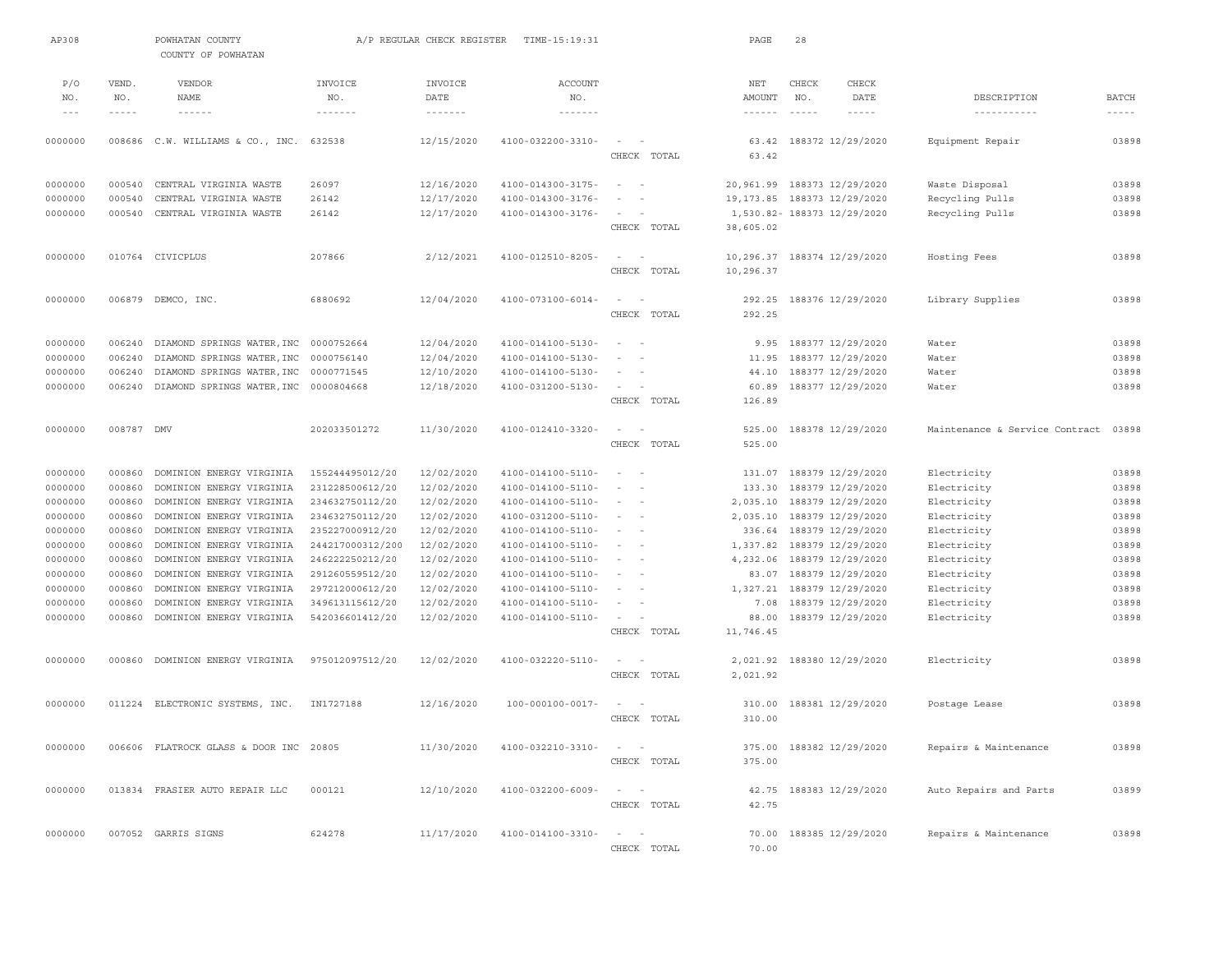| AP308    |             | POWHATAN COUNTY<br>COUNTY OF POWHATAN    |                                      | A/P REGULAR CHECK REGISTER           | TIME-15:19:31                 |                                                                                                                  | PAGE                          | 29            |                          |                                      |                                                                                                                                                                                                                                                                                                                                                                                              |
|----------|-------------|------------------------------------------|--------------------------------------|--------------------------------------|-------------------------------|------------------------------------------------------------------------------------------------------------------|-------------------------------|---------------|--------------------------|--------------------------------------|----------------------------------------------------------------------------------------------------------------------------------------------------------------------------------------------------------------------------------------------------------------------------------------------------------------------------------------------------------------------------------------------|
|          |             |                                          |                                      |                                      |                               |                                                                                                                  |                               |               |                          |                                      |                                                                                                                                                                                                                                                                                                                                                                                              |
| P/O      | VEND.       | <b>VENDOR</b>                            | INVOICE                              | INVOICE                              | <b>ACCOUNT</b>                |                                                                                                                  | NET                           | CHECK         | CHECK                    |                                      |                                                                                                                                                                                                                                                                                                                                                                                              |
| NO.      | NO.         | NAME                                     | NO.                                  | DATE                                 | NO.                           |                                                                                                                  | AMOUNT                        | NO.           | DATE                     | DESCRIPTION                          | <b>BATCH</b>                                                                                                                                                                                                                                                                                                                                                                                 |
| $\cdots$ | $- - - - -$ | $\cdots$                                 | $\cdots \cdots \cdots \cdots \cdots$ | $\cdots \cdots \cdots \cdots \cdots$ | $\cdots \cdots \cdots \cdots$ |                                                                                                                  | $\cdots \cdots \cdots \cdots$ | $- - - - - -$ | $- - - - - -$            | -----------                          | $\frac{1}{2} \frac{1}{2} \frac{1}{2} \frac{1}{2} \frac{1}{2} \frac{1}{2} \frac{1}{2} \frac{1}{2} \frac{1}{2} \frac{1}{2} \frac{1}{2} \frac{1}{2} \frac{1}{2} \frac{1}{2} \frac{1}{2} \frac{1}{2} \frac{1}{2} \frac{1}{2} \frac{1}{2} \frac{1}{2} \frac{1}{2} \frac{1}{2} \frac{1}{2} \frac{1}{2} \frac{1}{2} \frac{1}{2} \frac{1}{2} \frac{1}{2} \frac{1}{2} \frac{1}{2} \frac{1}{2} \frac{$ |
| 0000000  | 006763      | GREENBERG AND ASSOCIATES,                | 1351                                 | 12/14/2020                           | 4100-031200-3110-             | $\sim$<br>$\sim$                                                                                                 | 550.00                        |               | 188387 12/29/2020        | Professional Health Services         | 03898                                                                                                                                                                                                                                                                                                                                                                                        |
|          |             |                                          |                                      |                                      |                               | CHECK TOTAL                                                                                                      | 550.00                        |               |                          |                                      |                                                                                                                                                                                                                                                                                                                                                                                              |
| 0000000  |             | 010755 INNOVATIVE TURF                   | 4875                                 | 12/14/2020                           | 4100-014600-3320-             | $\sim$<br>$\overline{\phantom{a}}$                                                                               | 1,580.95                      |               | 188388 12/29/2020        | Maintenance/Service Contracts        | 03898                                                                                                                                                                                                                                                                                                                                                                                        |
|          |             |                                          |                                      |                                      |                               | CHECK TOTAL                                                                                                      | 1,580.95                      |               |                          |                                      |                                                                                                                                                                                                                                                                                                                                                                                              |
| 0000000  | 000120      | JAMES RIVER AIR                          | C230469                              | 1/01/2021                            | 4100-014100-3320-             | $\sim$<br>$\sim$                                                                                                 | 7,217.00                      |               | 188389 12/29/2020        | Maintenance & Service Contract       | 03898                                                                                                                                                                                                                                                                                                                                                                                        |
| 0000000  | 000120      | JAMES RIVER AIR                          | C230470                              | 1/01/2021                            | 4100-032220-3310-             | $\sim$                                                                                                           | 1,125.00                      |               | 188389 12/29/2020        | Repairs & Maintenance                | 03898                                                                                                                                                                                                                                                                                                                                                                                        |
| 0000000  | 000120      | JAMES RIVER AIR                          | C230500                              | 1/01/2021                            | 4100-014100-3320-             | $\sim$ 100 $\sim$ 100                                                                                            | 5,485.32                      |               | 188389 12/29/2020        | Maintenance & Service Contract       | 03898                                                                                                                                                                                                                                                                                                                                                                                        |
| 0000000  | 000120      | JAMES RIVER AIR                          | C230500                              | 1/01/2021                            | 4100-035100-3320-             | $\sim$                                                                                                           | 267.00                        |               | 188389 12/29/2020        | Landscaping - Animal Control         | 03898                                                                                                                                                                                                                                                                                                                                                                                        |
| 0000000  | 000120      | JAMES RIVER AIR                          | C230500                              | 1/01/2021                            | 4100-032210-3320-             | $\sim$                                                                                                           | 484.00                        |               | 188389 12/29/2020        | Maintenance & Service Contract       | 03898                                                                                                                                                                                                                                                                                                                                                                                        |
|          |             |                                          |                                      |                                      |                               | CHECK TOTAL                                                                                                      | 14,578.32                     |               |                          |                                      |                                                                                                                                                                                                                                                                                                                                                                                              |
| 0000000  |             | 013828 M G HENKLE PLLC                   | 9053115                              | 12/04/2020                           | 4100-021200-3150-             |                                                                                                                  | 240.00                        |               | 188390 12/29/2020        | Outside Counsel                      | 03898                                                                                                                                                                                                                                                                                                                                                                                        |
|          |             |                                          |                                      |                                      |                               | CHECK TOTAL                                                                                                      | 240.00                        |               |                          |                                      |                                                                                                                                                                                                                                                                                                                                                                                              |
| 0000000  | 011354      | MATTHEW BENDER & CO, INC. 21898596       |                                      | 11/13/2020                           | 4100-011010-3002-             | $\sim$                                                                                                           | 25.14                         |               | 188391 12/29/2020        | County Code                          | 03899                                                                                                                                                                                                                                                                                                                                                                                        |
|          |             |                                          |                                      |                                      |                               | CHECK TOTAL                                                                                                      | 25.14                         |               |                          |                                      |                                                                                                                                                                                                                                                                                                                                                                                              |
| 0000000  |             | 013176 MIDWEST TAPE, LLC                 | 99727752                             | 12/05/2020                           | 4100-073100-6012-             | $\sim$<br>$\sim$                                                                                                 | 104.95                        |               | 188392 12/29/2020        | Books & Subscriptions                | 03899                                                                                                                                                                                                                                                                                                                                                                                        |
|          |             |                                          |                                      |                                      |                               | CHECK TOTAL                                                                                                      | 104.95                        |               |                          |                                      |                                                                                                                                                                                                                                                                                                                                                                                              |
| 0000000  |             | 010924 MITCHELL PEST                     | 140380                               | 11/25/2020                           | 4100-035100-3320-             | $\sim$<br>$\sim$                                                                                                 | 65.00                         |               | 188393 12/29/2020        | Landscaping - Animal Control         | 03899                                                                                                                                                                                                                                                                                                                                                                                        |
|          |             |                                          |                                      |                                      |                               | CHECK TOTAL                                                                                                      | 65.00                         |               |                          |                                      |                                                                                                                                                                                                                                                                                                                                                                                              |
|          |             |                                          |                                      |                                      |                               |                                                                                                                  |                               |               |                          |                                      |                                                                                                                                                                                                                                                                                                                                                                                              |
| 0000000  | 009281      | OVERDRIVE, INC.                          | 01369CO20453738                      | 12/18/2020                           | 4100-073100-6012-             | $\sim$<br>$\sim$                                                                                                 | 31.98                         |               | 188395 12/29/2020        | Books & Subscriptions                | 03899                                                                                                                                                                                                                                                                                                                                                                                        |
| 0000000  | 009281      | OVERDRIVE, INC.                          | 01369CO20453753                      | 12/18/2020                           | 4100-073100-6012-             | $\sim$                                                                                                           | 494.27                        |               | 188395 12/29/2020        | Books & Subscriptions                | 03899                                                                                                                                                                                                                                                                                                                                                                                        |
|          |             |                                          |                                      |                                      |                               | CHECK TOTAL                                                                                                      | 526.25                        |               |                          |                                      |                                                                                                                                                                                                                                                                                                                                                                                              |
| 0000000  | 008294      | POWHATAN COUNTY PUBLIC                   | F&R 10/20                            | 10/31/2020                           | 4100-032200-6009-             |                                                                                                                  | 445.49                        |               | 188396 12/29/2020        | Auto Repairs and Parts               | 03900                                                                                                                                                                                                                                                                                                                                                                                        |
| 0000000  | 008294      | POWHATAN COUNTY PUBLIC                   | FACILITIES10/20                      | 10/27/2020                           | 4100-014500-6009-             | $\overline{\phantom{a}}$<br>$\sim$                                                                               | 20.00                         |               | 188396 12/29/2020        | Auto Parts & Repairs                 | 03900                                                                                                                                                                                                                                                                                                                                                                                        |
| 0000000  | 008294      | POWHATAN COUNTY PUBLIC                   | PLANNING 10/20                       | 10/31/2020                           | 4100-081100-6009-             | $ -$                                                                                                             |                               |               | 284.11 188396 12/29/2020 | Auto Parts/Repair                    | 03900                                                                                                                                                                                                                                                                                                                                                                                        |
| 0000000  | 008294      | POWHATAN COUNTY PUBLIC                   | PLANNING 10/20                       | 10/31/2020                           | 4100-081100-6009-             | $\sim$ $-$                                                                                                       | 68.65                         |               | 188396 12/29/2020        | Auto Parts/Repair                    | 03900                                                                                                                                                                                                                                                                                                                                                                                        |
| 0000000  | 008294      | POWHATAN COUNTY PUBLIC                   | SHERIFF 10/20                        | 10/31/2020                           | 4100-035100-6008-             | $\sim$<br>$\sim$                                                                                                 | 255.81                        |               | 188396 12/29/2020        | Gas/Grease/Oil                       | 03900                                                                                                                                                                                                                                                                                                                                                                                        |
| 0000000  | 008294      | POWHATAN COUNTY PUBLIC                   | SHERIFF 10/20                        | 10/31/2020                           | 4100-035100-6009-             | $\sim$<br>$\sim$                                                                                                 | 309.33                        |               | 188396 12/29/2020        | Auto Parts/Repairs                   | 03900                                                                                                                                                                                                                                                                                                                                                                                        |
| 0000000  | 008294      | POWHATAN COUNTY PUBLIC                   | SHERIFF 10/20                        | 10/31/2020                           | $4100 - 031200 - 6008 -$      | $\sim$                                                                                                           | 1,412.84                      |               | 188396 12/29/2020        | Gas/Grease/Oil                       | 03900                                                                                                                                                                                                                                                                                                                                                                                        |
| 0000000  | 008294      | POWHATAN COUNTY PUBLIC                   | SHERIFF 10/20                        | 10/31/2020                           | 4100-031200-6009-             | $\sim$<br>$\sim$                                                                                                 | 3,286.76                      |               | 188396 12/29/2020        | Auto Parts/Repairs                   | 03900                                                                                                                                                                                                                                                                                                                                                                                        |
|          |             |                                          |                                      |                                      |                               | CHECK TOTAL                                                                                                      | 6,082.99                      |               |                          |                                      |                                                                                                                                                                                                                                                                                                                                                                                              |
| 0000000  | 012509      | RICHMOND SUBURBAN NEWS                   | 100011551951111                      | 11/11/2020                           | 4100-011010-3600-             |                                                                                                                  | 702.00                        |               | 188398 12/29/2020        | Advertising                          | 03899                                                                                                                                                                                                                                                                                                                                                                                        |
| 0000000  | 012509      | RICHMOND SUBURBAN NEWS                   | I00011551951111A                     | 11/29/2029                           | 4100-011010-3600-             |                                                                                                                  | 25.00                         |               | 188398 12/29/2020        | Advertising                          | 03899                                                                                                                                                                                                                                                                                                                                                                                        |
|          |             |                                          |                                      |                                      |                               | CHECK TOTAL                                                                                                      | 727.00                        |               |                          |                                      |                                                                                                                                                                                                                                                                                                                                                                                              |
| 0000000  |             | 007062 RUTHERFORD JANITOR SUPPLY 1187975 |                                      | 12/14/2020                           | 4100-032220-6005-             | $\frac{1}{2} \left( \frac{1}{2} \right) \left( \frac{1}{2} \right) = \frac{1}{2} \left( \frac{1}{2} \right)$     |                               |               | 96.00 188399 12/29/2020  | Cleaning Supplies                    | 03899                                                                                                                                                                                                                                                                                                                                                                                        |
|          |             |                                          |                                      |                                      |                               | CHECK TOTAL                                                                                                      | 96.00                         |               |                          |                                      |                                                                                                                                                                                                                                                                                                                                                                                              |
| 0000000  |             | 013638 SEA CLEAR AQUARIUM RENTAL 7183    |                                      | 12/15/2020                           | 4100-073100-3320-             | $\mathcal{L} = \mathcal{L} \times \mathcal{L} = \mathcal{L} \times \mathcal{L} = \mathcal{L} \times \mathcal{L}$ |                               |               | 80.00 188401 12/29/2020  | Maintenance & Service Contract 03899 |                                                                                                                                                                                                                                                                                                                                                                                              |
|          |             |                                          |                                      |                                      |                               | CHECK TOTAL                                                                                                      | 80.00                         |               |                          |                                      |                                                                                                                                                                                                                                                                                                                                                                                              |
| 0000000  |             |                                          | 9112934                              | 11/13/2020                           | 4100-021200-3150-             | $\sim$<br>$\sim$                                                                                                 | 240.00                        |               |                          | Outside Counsel                      | 03899                                                                                                                                                                                                                                                                                                                                                                                        |
|          |             | 013597 SOMMERS, STEPHEN V                |                                      |                                      |                               | CHECK TOTAL                                                                                                      | 240.00                        |               | 188403 12/29/2020        |                                      |                                                                                                                                                                                                                                                                                                                                                                                              |
|          |             |                                          |                                      |                                      |                               |                                                                                                                  |                               |               |                          |                                      |                                                                                                                                                                                                                                                                                                                                                                                              |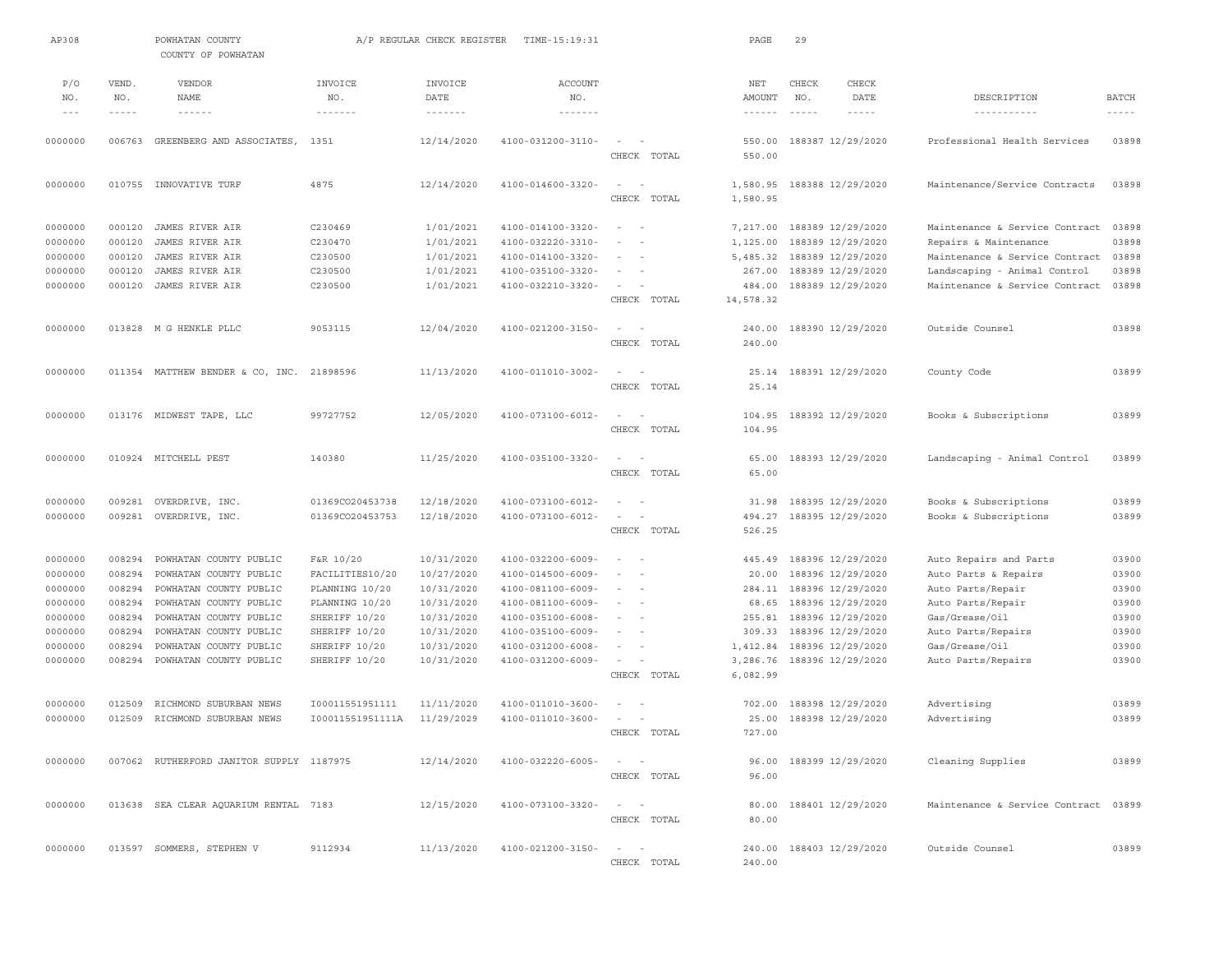| AP308     |        | POWHATAN COUNTY<br>COUNTY OF POWHATAN      |                 | A/P REGULAR CHECK REGISTER       | TIME-15:19:31            |                                                                                                                           | PAGE          | 30    |                             |                                |               |
|-----------|--------|--------------------------------------------|-----------------|----------------------------------|--------------------------|---------------------------------------------------------------------------------------------------------------------------|---------------|-------|-----------------------------|--------------------------------|---------------|
| P/O       | VEND.  | <b>VENDOR</b>                              | INVOICE         | INVOICE                          | <b>ACCOUNT</b>           |                                                                                                                           | $_{\rm NET}$  | CHECK | <b>CHECK</b>                |                                |               |
| NO.       | NO.    | <b>NAME</b>                                | NO.             | DATE                             | NO.                      |                                                                                                                           | AMOUNT        | NO.   | DATE                        | DESCRIPTION                    | <b>BATCH</b>  |
| $- - - -$ | -----  | $- - - - - - -$                            | -------         | $\cdots\cdots\cdots\cdots\cdots$ | -------                  |                                                                                                                           | ------- ----- |       | $- - - - -$                 | -----------                    | $- - - - - -$ |
| 0000000   | 006594 | SOUTHSIDE ELECTRIC COOP                    | 63504001 12/20  | 12/11/2020                       | 4100-073100-5110-        | $\qquad \qquad -$                                                                                                         |               |       | 2, 222.24 188404 12/29/2020 | Electricity                    | 03899         |
| 0000000   | 006594 | SOUTHSIDE ELECTRIC COOP                    | 63504004 12/20  | 12/11/2020                       | 4100-035100-5110-        | $\frac{1}{2} \left( \frac{1}{2} \right) \left( \frac{1}{2} \right) \left( \frac{1}{2} \right) \left( \frac{1}{2} \right)$ | 280.05        |       | 188404 12/29/2020           | Electricity                    | 03899         |
| 0000000   | 006594 | SOUTHSIDE ELECTRIC COOP                    | 63504006 12/20  | 12/11/2020                       | 4100-014600-5110-        | $\sim$ 100 $\sim$ 100 $\sim$                                                                                              | 223.75        |       | 188404 12/29/2020           | Electricity                    | 03899         |
| 0000000   | 006594 | SOUTHSIDE ELECTRIC COOP                    | 63504008 12/20  | 12/11/2020                       | 4100-014600-5110-        | $\sim$ $ -$                                                                                                               | 26.00         |       | 188404 12/29/2020           | Electricity                    | 03899         |
| 0000000   | 006594 | SOUTHSIDE ELECTRIC COOP                    | 63504010 12/20  | 12/11/2020                       | 4100-014600-5110-        | $\qquad \qquad -$                                                                                                         | 136.09        |       | 188404 12/29/2020           | Electricity                    | 03899         |
|           |        |                                            |                 |                                  |                          | CHECK TOTAL                                                                                                               | 2,888.13      |       |                             |                                |               |
| 0000000   |        | 007384 STANLEY ACCESS TECH                 | 0906104468      | 11/30/2020                       | 4100-014100-3320-        | $\sim$ 100 $\sim$ 100 $\sim$                                                                                              |               |       | 511.51 188405 12/29/2020    | Maintenance & Service Contract | 03899         |
|           |        |                                            |                 |                                  |                          | CHECK TOTAL                                                                                                               | 511.51        |       |                             |                                |               |
| 0000000   |        | 009520 STONE'S OFFICE EQUIPMENT            | 139833          | 12/15/2020                       | 4100-073100-3320-        | $\sim$ 100 $\sim$ 100 $\sim$                                                                                              |               |       | 515.06 188407 12/29/2020    | Maintenance & Service Contract | 03899         |
|           |        |                                            |                 |                                  |                          | CHECK TOTAL                                                                                                               | 515.06        |       |                             |                                |               |
| 0000000   |        | 007182 SUPPLY ROOM COMPANIES INC 4197355-0 |                 | 12/11/2020                       | 4100-021200-6001-        | $\sim$ 100 $\sim$ 100 $\sim$                                                                                              |               |       | 153.48 188408 12/29/2020    | Office Supplies                | 03899         |
|           |        |                                            |                 |                                  |                          | CHECK TOTAL                                                                                                               | 153.48        |       |                             |                                |               |
| 0000000   |        | 008346 SYCOM TECHNOLOGIES                  | AT60890         | 12/30/2020                       | 4100-012510-3140-        | $\sim$ 100 $\sim$ 100 $\sim$                                                                                              |               |       | 985.00 188409 12/29/2020    | Professional Services          | 03899         |
|           |        |                                            |                 |                                  |                          | CHECK TOTAL                                                                                                               | 985.00        |       |                             |                                |               |
| 0000000   |        | 000845 TOWN POLICE SUPPLY OF               | $0022692 - 0$   | 12/16/2020                       | $4100 - 031200 - 6014 -$ | $\sim$ 100 $\sim$ 100                                                                                                     |               |       | 196.98 188410 12/29/2020    | Other Operating Supplies       | 03899         |
|           |        |                                            |                 |                                  |                          | CHECK TOTAL                                                                                                               | 196.98        |       |                             |                                |               |
| 0000000   |        | 001890 X-ZACT                              | 12/2020<br>5711 | 12/14/2020                       | 4100-012410-3500-        | $\sim$ $ -$                                                                                                               |               |       | 810.00 188411 12/29/2020    | Printing & Binding             | 03899         |
|           |        |                                            |                 |                                  |                          | CHECK TOTAL                                                                                                               | 810.00        |       |                             |                                |               |
|           |        |                                            |                 |                                  |                          |                                                                                                                           |               |       |                             |                                |               |

CHECK TYPE TOTAL 625,831.29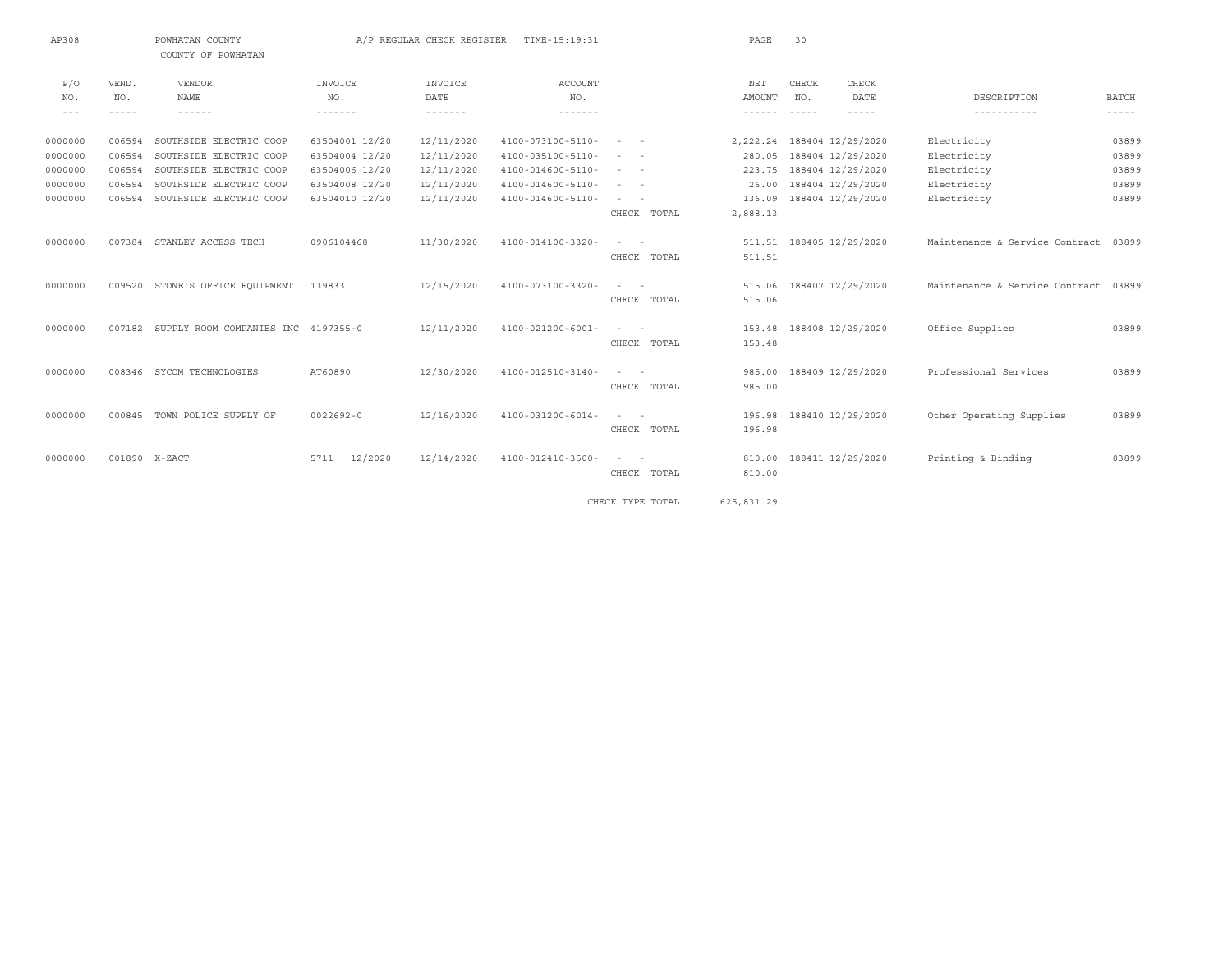| AP308                   |                       | POWHATAN COUNTY<br>COUNTY OF POWHATAN |                           | A/P VOID CHECK REGISTER    | TIME-15:19:31             |                                             | PAGE                    | 31                            |                           |                            |                        |
|-------------------------|-----------------------|---------------------------------------|---------------------------|----------------------------|---------------------------|---------------------------------------------|-------------------------|-------------------------------|---------------------------|----------------------------|------------------------|
| P/O<br>NO.<br>$- - - -$ | VEND.<br>NO.<br>----- | VENDOR<br>NAME<br>------              | INVOICE<br>NO.<br>------- | INVOICE<br>DATE<br>------- | ACCOUNT<br>NO.<br>------- |                                             | NET<br>AMOUNT<br>------ | CHECK<br>NO.<br>$- - - - - -$ | CHECK<br>DATE<br>-----    | DESCRIPTION<br>----------- | BATCH<br>$- - - - - -$ |
| 0000000                 |                       | 006522 FOOD LION                      | 0051                      | 11/23/2020                 | 4100-035100-6022-         | $\qquad \qquad -$<br>CHECK TOTAL            | $266.63 -$              |                               | 266.63- 187994 12/02/2020 | Dog Food/Supplies          | 00521                  |
| 0000000                 | 010063                | GREEN, KAYLEE                         | 2020 ELECTION             | 11/03/2020                 | 4100-013200-1015-         | $\sim$ 100 $\sim$ 100 $\sim$<br>CHECK TOTAL | $180.44 -$              |                               | 180.44- 181112 12/04/2020 | COMP: Election Officials   | 00524                  |
|                         |                       |                                       |                           |                            |                           | CHECK TYPE TOTAL                            | $447.07 -$              |                               |                           |                            |                        |
|                         |                       |                                       |                           |                            |                           | FINAL TOTAL                                 | 625, 384.22             |                               |                           |                            |                        |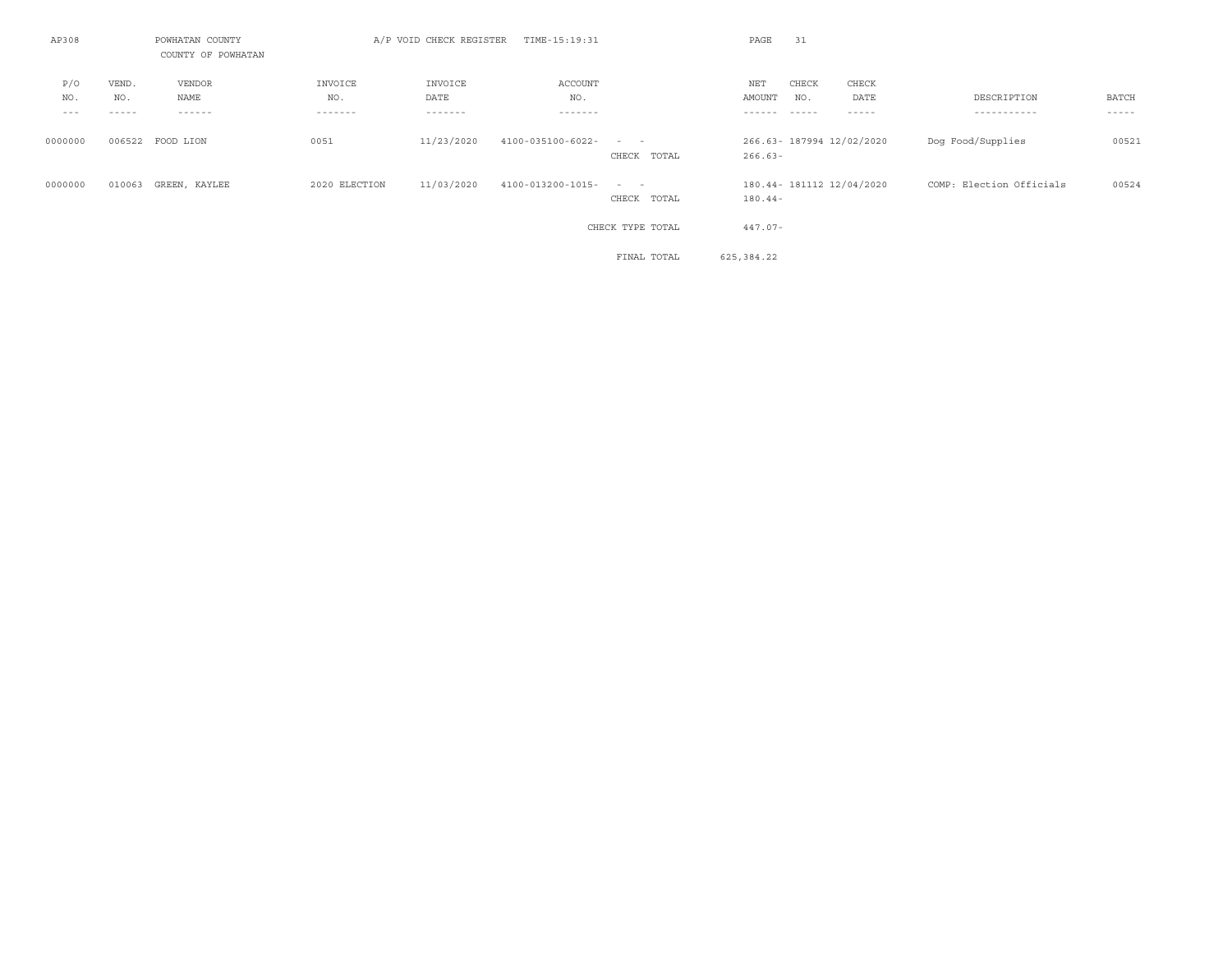| AP308                                               |                             | POWHATAN COUNTY<br>COUNTY OF POWHATAN                                                                                                                                                                                 |                                  | A/P REGULAR CHECK REGISTER                                         | TIME-15:21:39                                                                                                       |                                                                                                                               | PAGE                                           | $\mathbf{1}$             |                                                                                                             |                                                                                                                                                                                                    |                                                    |
|-----------------------------------------------------|-----------------------------|-----------------------------------------------------------------------------------------------------------------------------------------------------------------------------------------------------------------------|----------------------------------|--------------------------------------------------------------------|---------------------------------------------------------------------------------------------------------------------|-------------------------------------------------------------------------------------------------------------------------------|------------------------------------------------|--------------------------|-------------------------------------------------------------------------------------------------------------|----------------------------------------------------------------------------------------------------------------------------------------------------------------------------------------------------|----------------------------------------------------|
| P/O<br>NO.<br>$- - -$                               | VEND.<br>NO.<br>$- - - - -$ | VENDOR<br><b>NAME</b><br>$\cdots \cdots \cdots \cdots$                                                                                                                                                                | INVOICE<br>NO.<br>-------        | INVOICE<br>DATE<br>$\cdots \cdots \cdots \cdots \cdots$            | <b>ACCOUNT</b><br>NO.<br><u> - - - - - - -</u>                                                                      |                                                                                                                               | NET<br>AMOUNT<br>$\cdots \cdots \cdots \cdots$ | CHECK<br>NO.<br>$\cdots$ | CHECK<br>DATE<br>$- - - - -$                                                                                | DESCRIPTION<br>-----------                                                                                                                                                                         | <b>BATCH</b><br>$\frac{1}{2}$                      |
| 0000000                                             |                             | 013716 BLACKWELL HOME INSPECTION                                                                                                                                                                                      | REINSPECTION                     | 11/24/2020                                                         | 4410-053910-5647-                                                                                                   | $\overline{\phantom{a}}$<br>CHECK TOTAL                                                                                       | 100.00<br>100.00                               |                          | 187951 12/02/2020                                                                                           | Curtis Family Grant                                                                                                                                                                                | 03871                                              |
| 0000000                                             | 000540                      | CENTRAL VIRGINIA WASTE                                                                                                                                                                                                | 26036                            | 11/16/2020                                                         | 4501-043400-3185-                                                                                                   | $\sim$<br>CHECK TOTAL                                                                                                         | 65.93<br>65.93                                 |                          | 187967 12/02/2020                                                                                           | Trash Removal                                                                                                                                                                                      | 03871                                              |
| 0000000                                             |                             | 013791 DAY TITLE SERVICES LC                                                                                                                                                                                          | 20-25194                         | 11/24/2020                                                         | 4410-053910-5647-                                                                                                   | $\sim$<br>$\overline{\phantom{0}}$<br>CHECK TOTAL                                                                             | 185,952.56<br>185, 952.56                      |                          | 187980 12/02/2020                                                                                           | Curtis Family Grant                                                                                                                                                                                | 03871                                              |
| 0000000<br>0000000                                  |                             | 012905 GALLS, LLC<br>012905 GALLS, LLC                                                                                                                                                                                | 016830717<br>016830717           | 10/29/2020<br>10/29/2020                                           | 4116-031212-6015-<br>4215-031700-6023-                                                                              | $\sim$<br>$\sim$<br>$\sim$<br>CHECK TOTAL                                                                                     | 6,278.50<br>1,385.50<br>7,664.00               |                          | 187997 12/02/2020<br>187997 12/02/2020                                                                      | Ancillary Expenses<br>State Asset Forfeiture EXP-She                                                                                                                                               | 03871<br>03871                                     |
| 0000000                                             |                             | 010959 HEALTHKEEPERS, INC.                                                                                                                                                                                            | $20 - 001965$                    | 11/03/2020                                                         | $3120 - 016050 - 0001 -$                                                                                            | $\sim$<br>$\overline{\phantom{a}}$<br>CHECK TOTAL                                                                             | 46.58<br>46.58                                 |                          | 188006 12/02/2020                                                                                           | Fees for Rescue Transport Serv 03871                                                                                                                                                               |                                                    |
| 0000000                                             |                             | 000166 LUCK STONE CORP.                                                                                                                                                                                               | IV-101323395                     | 11/15/2020                                                         | 4301-014100-0001-                                                                                                   | $\sim$<br>$\overline{\phantom{a}}$<br>CHECK TOTAL                                                                             | 201.46<br>201.46                               |                          | 188022 12/02/2020                                                                                           | Skaggs Road Office Renovations                                                                                                                                                                     | 03871                                              |
| 0000000                                             |                             | 013527 L3HARRIS TECHNOLOGIES, IN POW1124202001HH                                                                                                                                                                      |                                  | 11/24/2020                                                         | 4116-012200-0001-                                                                                                   | $\sim$<br>$\overline{\phantom{a}}$<br>CHECK TOTAL                                                                             | 124,356.02<br>124,356.02                       |                          | 188024 12/02/2020                                                                                           | Cares Act - COVID Expd                                                                                                                                                                             | 03871                                              |
| 0000000                                             |                             | 012955 POWHATAN COUNTY PUBLIC                                                                                                                                                                                         | 139                              | 8/31/2020                                                          | $4501 - 043400 - 6008 -$                                                                                            | $\overline{\phantom{a}}$<br>CHECK TOTAL                                                                                       | 266.62<br>266.62                               |                          | 188055 12/02/2020                                                                                           | Gas/Grease/Oil/Vehicle Repairs                                                                                                                                                                     | 03866                                              |
| 0000000<br>0000000                                  | 006466<br>006466            | RADIO COMMUNICATION OF VA<br>RADIO COMMUNICATION OF VA 800008763-1                                                                                                                                                    | 301004347-1                      | 11/17/2020<br>11/17/2020                                           | 4301-032200-0005-<br>4301-032200-0005-                                                                              | $\sim$<br>$\sim$<br>$\overline{\phantom{a}}$<br>CHECK TOTAL                                                                   | 539.40<br>219.00<br>758.40                     |                          | 188062 12/02/2020<br>188062 12/02/2020                                                                      | CAD System<br>CAD System                                                                                                                                                                           | 03872<br>03872                                     |
| 0000000<br>0000000                                  | 013682<br>013682            | STAPLES BUSINESS CREDIT<br>STAPLES BUSINESS CREDIT                                                                                                                                                                    | 7313602451-0-2<br>7316050410-0-1 | 11/06/2020<br>11/13/2020                                           | 4116-012200-0001-<br>4116-012200-0001-                                                                              | $\overline{\phantom{a}}$<br>$\sim$<br>$\sim$<br>CHECK TOTAL                                                                   | 14.20<br>14.20<br>28.40                        |                          | 188086 12/02/2020<br>188086 12/02/2020                                                                      | Cares Act - COVID Expd<br>Cares Act - COVID Expd                                                                                                                                                   | 03872<br>03872                                     |
| 0000000                                             |                             | 013790 TAMAR FURRY WOLFE                                                                                                                                                                                              | 10630                            | 10/22/2020                                                         | 4120-032200-8215-                                                                                                   | $\sim$<br>$\sim$<br>CHECK TOTAL                                                                                               | 4,880.18<br>4,880.18                           |                          | 188092 12/02/2020                                                                                           | State Dept of Fire Programs Fu 03872                                                                                                                                                               |                                                    |
| 0000000                                             | 006984                      | VIRGINIA CORRECTIONAL                                                                                                                                                                                                 | 9594327                          | 11/06/2020                                                         | 4116-012200-0001-                                                                                                   | CHECK TOTAL                                                                                                                   | 1,666.00<br>1,666.00                           |                          | 188101 12/02/2020                                                                                           | Cares Act - COVID Expd                                                                                                                                                                             | 03872                                              |
| 0000000<br>0000000                                  | 008294                      | POWHATAN COUNTY PUBLIC<br>008294 POWHATAN COUNTY PUBLIC                                                                                                                                                               | 7982<br>8060                     | 8/27/2020<br>8/25/2020                                             | $4501 - 043400 - 6008 -$<br>$4501 - 043400 - 6008 -$                                                                | $\sim$ $-$<br>$\sim$<br>CHECK TOTAL                                                                                           | 142.07                                         |                          | 107.40 181113 12/04/2020<br>34.67 181113 12/04/2020                                                         | Gas/Grease/Oil/Vehicle Repairs 03875<br>Gas/Grease/Oil/Vehicle Repairs 03875                                                                                                                       |                                                    |
| 0000000<br>0000000<br>0000000<br>0000000<br>0000000 | 009183<br>009183            | 009183 AIR, WATER & SOIL LABORAT V200008851<br>009183 AIR, WATER & SOIL LABORAT V20008228<br>009183 AIR, WATER & SOIL LABORAT V20008254<br>AIR, WATER & SOIL LABORAT V20008508<br>AIR, WATER & SOIL LABORAT V20008550 |                                  | 12/03/2020<br>11/10/2020<br>11/10/2020<br>11/18/2020<br>11/20/2020 | $4501 - 043600 - 3142 -$<br>4501-043600-3142-<br>4501-043600-3142-<br>$4501 - 043500 - 3140 -$<br>4501-043600-3142- | $\sim$ 100 $\sim$ 100<br>$\sim$<br>$\overline{\phantom{0}}$<br>$\sim$ $ -$<br>$\sim$ 100 $\sim$<br>$\sim$ $ -$<br>$\sim$ $ -$ | 362.40<br>265.20<br>40.00<br>40.00             |                          | 40.00 188114 12/10/2020<br>188114 12/10/2020<br>188114 12/10/2020<br>188114 12/10/2020<br>188114 12/10/2020 | Professional Services - Sewer<br>Professional Services - Sewer<br>Professional Services - Sewer<br>Professional Services - Water<br>Professional Services - Sewer<br>Professional Services - Sewer | 03876<br>03876<br>03876<br>03876<br>03876<br>03876 |
| 0000000<br>0000000<br>0000000                       |                             | 009183 AIR, WATER & SOIL LABORAT V20008581<br>009183 AIR, WATER & SOIL LABORAT V20008623<br>009183 AIR, WATER & SOIL LABORAT V20008634                                                                                |                                  | 11/23/2020<br>11/24/2020<br>11/24/2020                             | $4501 - 043600 - 3142 -$<br>$4501 - 043600 - 3142 -$<br>4501-043600-3142-                                           | $\frac{1}{2} \left( \frac{1}{2} \right) \left( \frac{1}{2} \right) = \frac{1}{2} \left( \frac{1}{2} \right)$<br>$\sim$ $ -$   | 50.40<br>111.80<br>133.60                      |                          | 188114 12/10/2020<br>188114 12/10/2020<br>188114 12/10/2020                                                 | Professional Services - Sewer<br>Professional Services - Sewer                                                                                                                                     | 03876<br>03876                                     |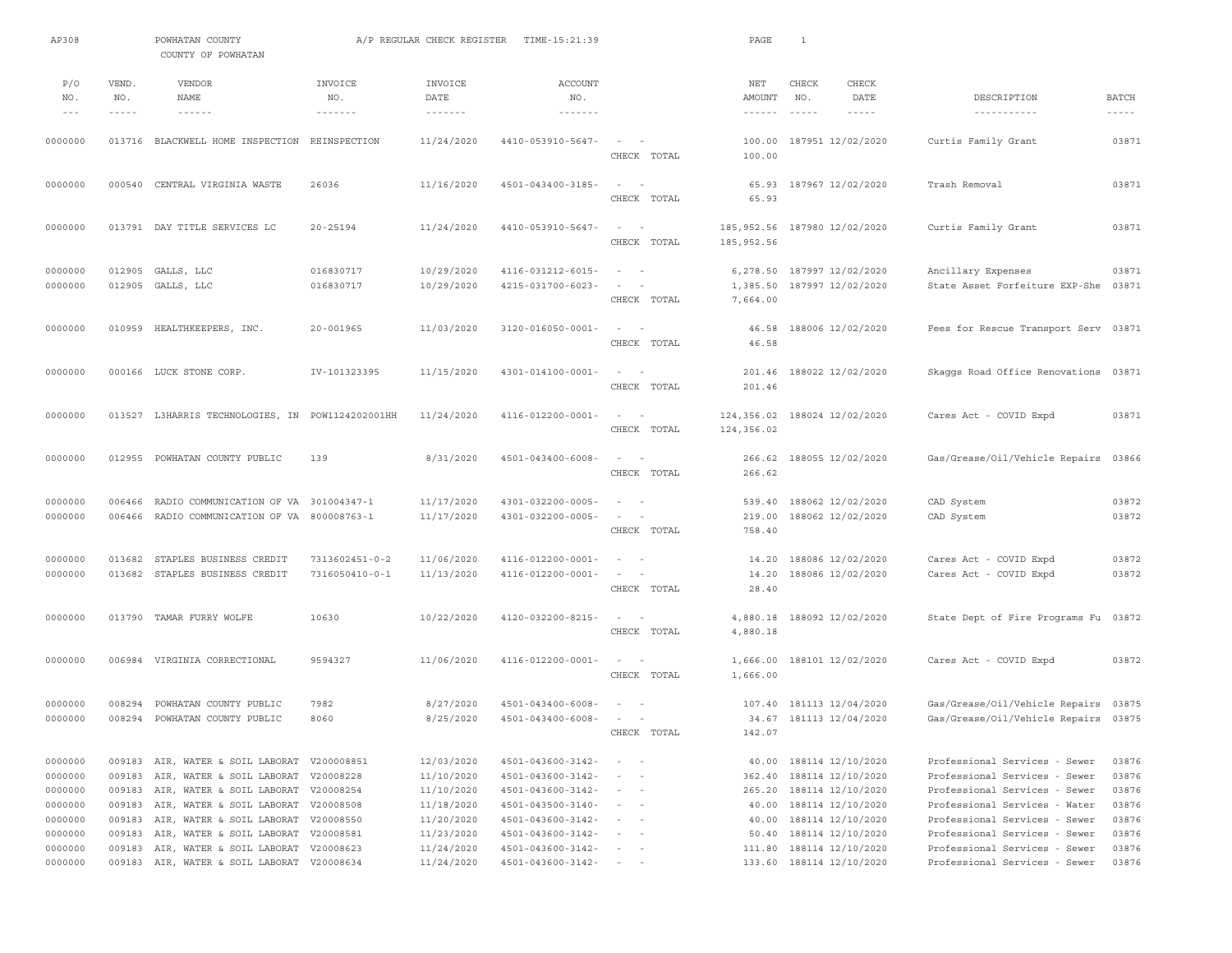| AP308      |              | POWHATAN COUNTY<br>COUNTY OF POWHATAN      |                            | A/P REGULAR CHECK REGISTER | TIME-15:21:39                    |                                                                   | PAGE                         | 2            |                             |                                                                |                |
|------------|--------------|--------------------------------------------|----------------------------|----------------------------|----------------------------------|-------------------------------------------------------------------|------------------------------|--------------|-----------------------------|----------------------------------------------------------------|----------------|
| P/O<br>NO. | VEND.<br>NO. | VENDOR<br>NAME                             | INVOICE<br>NO.             | INVOICE<br>DATE            | <b>ACCOUNT</b><br>NO.            |                                                                   | NET<br>AMOUNT                | CHECK<br>NO. | <b>CHECK</b><br>DATE        | DESCRIPTION                                                    | <b>BATCH</b>   |
| $- - -$    | $- - - - -$  | $- - - - - - -$                            | $\cdots\cdots\cdots\cdots$ | $\cdots\cdots\cdots\cdots$ | $\cdots\cdots\cdots\cdots\cdots$ |                                                                   | $- - - - - - -$              | $\cdots$     | $- - - - - -$               | -----------                                                    | $- - - - - -$  |
|            |              |                                            |                            |                            |                                  |                                                                   |                              |              |                             |                                                                |                |
| 0000000    |              | 009183 AIR, WATER & SOIL LABORAT           | V20008636<br>V20008682     | 11/25/2020                 | 4501-043500-3140-                | $\sim$                                                            | 40.00                        |              | 188114 12/10/2020           | Professional Services - Water<br>Professional Services - Sewer | 03876<br>03876 |
| 0000000    |              | 009183 AIR, WATER & SOIL LABORAT           |                            | 11/25/2020                 | 4501-043600-3142-                | CHECK TOTAL                                                       | 40.00<br>1,123.40            |              | 188114 12/10/2020           |                                                                |                |
| 0000000    |              | 009183 AIR, WATER & SOIL LABORAT V20008683 |                            | 11/25/2020                 | 4501-043600-3142-                | $\sim$<br>$\sim$ $-$                                              |                              |              | 40.00 188115 12/10/2020     | Professional Services - Sewer                                  | 03876          |
| 0000000    | 009183       | AIR, WATER & SOIL LABORAT                  | V20008792                  | 12/02/2020                 | $4501 - 043500 - 3140 -$         |                                                                   | 40.00                        |              | 188115 12/10/2020           | Professional Services - Water                                  | 03876          |
| 0000000    | 009183       | AIR, WATER & SOIL LABORAT V20008828        |                            | 12/03/2020                 | 4501-043600-3142-                |                                                                   | 144.00                       |              | 188115 12/10/2020           | Professional Services - Sewer                                  | 03876          |
| 0000000    | 009183       | AIR, WATER & SOIL LABORAT V20008830        |                            | 12/03/2020                 | 4501-043600-3142-                | $\sim$ 100 $\sim$                                                 | 111.80                       |              | 188115 12/10/2020           | Professional Services - Sewer                                  | 03876          |
| 0000000    | 009183       | AIR, WATER & SOIL LABORAT V20008850        |                            | 12/03/2020                 | 4501-043600-3142-                | $\sim$ 100 $\sim$                                                 | 40.00                        |              | 188115 12/10/2020           | Professional Services - Sewer                                  | 03876          |
|            |              |                                            |                            |                            |                                  | CHECK TOTAL                                                       | 375.80                       |              |                             |                                                                |                |
| 0000000    | 013617       | ARC DOCUMENT SOLUTIONS LL                  | 63VAI9031171               | 8/20/2020                  | 4116-012200-0001-                | $\sim$                                                            | 960.00                       |              | 188117 12/10/2020           | Cares Act - COVID Expd                                         | 03876          |
| 0000000    |              | 013617 ARC DOCUMENT SOLUTIONS LL           | 63VAI9031994               | 9/11/2020                  | 4116-012200-0001-                | $\sim$<br>$\sim$                                                  | 266.67                       |              | 188117 12/10/2020           | Cares Act - COVID Expd                                         | 03876          |
|            |              |                                            |                            |                            |                                  | CHECK TOTAL                                                       | 1,226.67                     |              |                             |                                                                |                |
| 0000000    | 006655       | BLOSSMAN GAS COMPANIES                     | 11645301                   | 11/10/2020                 | 4501-043600-5120-                | $\sim$ 100 $\sim$ 100                                             | 251.95                       |              | 188119 12/10/2020           | Fuel (htg)                                                     | 03876          |
| 0000000    | 006655       | BLOSSMAN GAS COMPANIES,                    | 14894262                   | 11/17/2020                 | 4501-043600-5120-                | $\sim$<br>$\overline{\phantom{a}}$                                | 296.13                       |              | 188119 12/10/2020           | Fuel (htg)                                                     | 03876          |
| 0000000    |              | 006655 BLOSSMAN GAS COMPANIES,             | 14948961                   | 11/24/2020                 | 4501-043600-5120-                |                                                                   | 340.04                       |              | 188119 12/10/2020           | Fuel (htg)                                                     | 03876          |
|            |              |                                            |                            |                            |                                  | CHECK TOTAL                                                       | 888.12                       |              |                             |                                                                |                |
| 0000000    | 007296       | BOUND TREE MEDICAL, LLC                    | 83850863                   | 11/17/2020                 | 4120-032301-6013-                | $\sim$<br>$\sim$                                                  | 278.99                       |              | 188120 12/10/2020           | Medical Supplies                                               | 03876          |
| 0000000    | 007296       | BOUND TREE MEDICAL, LLC                    | 83859685                   | 11/24/2020                 | $4120 - 032301 - 6013 -$         | $\sim$<br>$\overline{\phantom{a}}$                                | 1,485.84                     |              | 188120 12/10/2020           | Medical Supplies                                               | 03876          |
| 0000000    | 007296       | BOUND TREE MEDICAL, LLC                    | 83850864                   | 11/17/2020                 | $4301 - 062100 - 8304 -$         | $\sim$ 100 $\sim$ 100                                             | 1,000.00                     |              | 188120 12/10/2020           | PMS Repurpose                                                  | 03876          |
|            |              |                                            |                            |                            |                                  | CHECK TOTAL                                                       | 2,764.83                     |              |                             |                                                                |                |
| 0000000    |              | 013711 BRAME SPECIALTY CO INC              | 7577279                    | 11/19/2020                 | 4116-012200-0001-                | $\sim$                                                            | 3,913.45                     |              | 188121 12/10/2020           | Cares Act - COVID Expd                                         | 03876          |
|            |              |                                            |                            |                            |                                  | CHECK TOTAL                                                       | 3,913.45                     |              |                             |                                                                |                |
| 0000000    | 006965       | CINTAS CORPORATION                         | 4066984769                 | 11/11/2020                 | 4501-043400-6011-                | $\sim$ 100 $\sim$                                                 | 14.12                        |              | 188125 12/10/2020           | Uniforms                                                       | 03876          |
| 0000000    | 006965       | CINTAS CORPORATION                         | 4068177199                 | 11/23/2020                 | $4501 - 043400 - 6011 -$         | $\sim$ 100 $\sim$                                                 |                              |              | 14.12 188125 12/10/2020     | Uniforms                                                       | 03876          |
|            |              |                                            |                            |                            |                                  | CHECK TOTAL                                                       | 28.24                        |              |                             |                                                                |                |
| 0000000    | 013800       | DIDAX INCORPORATED                         | 523124.1                   | 9/14/2020                  | 4116-012200-0001-                | $\sim$ $  -$                                                      | 4,420.00                     |              | 188129 12/10/2020           | Cares Act - COVID Expd                                         | 03876          |
|            |              |                                            |                            |                            |                                  | CHECK TOTAL                                                       | 4,420.00                     |              |                             |                                                                |                |
| 0000000    |              | 007587 GRAINGER                            | 9612538455                 | 8/06/2020                  | 4116-012200-0001-                | $\sim$ 100 $\sim$ 100 $\sim$                                      | 2,555.00                     |              | 188130 12/10/2020           | Cares Act - COVID Expd                                         | 03876          |
|            |              |                                            |                            |                            |                                  | CHECK TOTAL                                                       | 2,555.00                     |              |                             |                                                                |                |
| 0000000    |              | 006912 HURRICANE FENCE CO.                 | $2022462 - 1$              | 11/24/2020                 | 4501-043600-3310-                | $\sim$<br>$\sim$                                                  | 2,570.00                     |              | 188132 12/10/2020           | Repairs and Maintenance                                        | 03876          |
|            |              |                                            |                            |                            |                                  | CHECK TOTAL                                                       | 2,570.00                     |              |                             |                                                                |                |
| 0000000    |              | 013802 KEYSTONE INFORMATION SYST 207806    |                            | 12/01/2020                 | $4301 - 012510 - 0003 - - -$     |                                                                   | 135,707.00 188135 12/10/2020 |              |                             | ERP Replacement                                                | 03876          |
|            |              |                                            |                            |                            |                                  | CHECK TOTAL                                                       | 135,707.00                   |              |                             |                                                                |                |
| 0000000    |              | 009691 LAYMAN IRRIGATION &                 | 24921                      | 11/18/2020                 | 4116-012200-0001-                | $\sim$ $ -$                                                       |                              |              | 142.91 188136 12/10/2020    | Cares Act - COVID Expd                                         | 03876          |
|            |              |                                            |                            |                            |                                  | CHECK TOTAL                                                       | 142.91                       |              |                             |                                                                |                |
| 0000000    |              | 013808 MILLER JR, FRANCIS EUGENE VAN       |                            | 12/09/2020                 | 4410-053910-5646-                | $\sim$ $ -$                                                       |                              |              | 11,000.00 188139 12/10/2020 | Special Fund Payments                                          | 03879          |
|            |              |                                            |                            |                            |                                  | CHECK TOTAL                                                       | 11,000.00                    |              |                             |                                                                |                |
| 0000000    |              | 013795 NOREDINK CORP.                      | 11931                      | 8/25/2020                  | 4116-012200-0001-                | $\mathcal{L} = \mathcal{L} \mathcal{L} = \mathcal{L} \mathcal{L}$ |                              |              | 9,000.00 188140 12/10/2020  | Cares Act - COVID Expd                                         | 03877          |
|            |              |                                            |                            |                            |                                  | CHECK TOTAL                                                       | 9,000.00                     |              |                             |                                                                |                |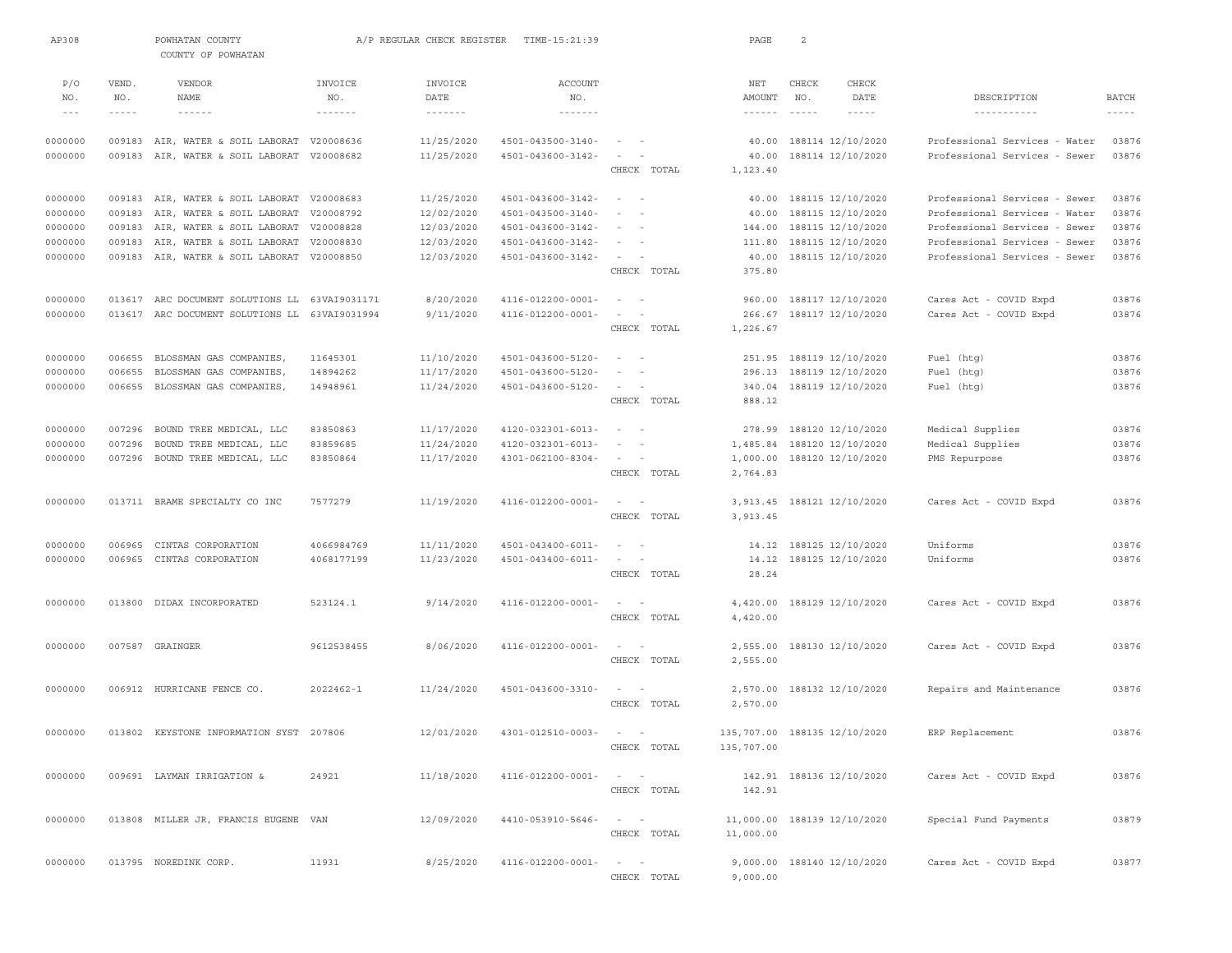| AP308                       |                             | POWHATAN COUNTY<br>COUNTY OF POWHATAN                                                    |                                     | A/P REGULAR CHECK REGISTER                       | TIME-15:21:39                                       |                                                                   | PAGE                             | $\overline{\mathbf{3}}$                                  |                                                                |                               |
|-----------------------------|-----------------------------|------------------------------------------------------------------------------------------|-------------------------------------|--------------------------------------------------|-----------------------------------------------------|-------------------------------------------------------------------|----------------------------------|----------------------------------------------------------|----------------------------------------------------------------|-------------------------------|
| P/O<br>NO.<br>$\frac{1}{2}$ | VEND.<br>NO.<br>$- - - - -$ | <b>VENDOR</b><br>NAME<br>$- - - - - - -$                                                 | INVOICE<br>NO.<br>$- - - - - - - -$ | INVOICE<br>DATE<br>$\cdots \cdots \cdots \cdots$ | <b>ACCOUNT</b><br>NO.<br>$\cdots\cdots\cdots\cdots$ |                                                                   | NET<br>AMOUNT<br>$- - - - - - -$ | CHECK<br>CHECK<br>NO.<br>DATE<br>$\cdots$<br>$- - - - -$ | DESCRIPTION<br>-----------                                     | <b>BATCH</b><br>$- - - - - -$ |
| 0000000                     |                             | 006985 NUNNALLY, BRADFORD W.                                                             | FAMILY NEED                         | 12/01/2020                                       | 4116-031212-6015-                                   | $\sim$ $  -$<br>CHECK TOTAL                                       | 600.00<br>600.00                 | 188141 12/10/2020                                        | Ancillary Expenses                                             | 03877                         |
| 0000000                     |                             | 012955 POWHATAN COUNTY PUBLIC                                                            | 140                                 | 9/30/2020                                        | $4501 - 043400 - 6008 -$                            | $\sim$<br>$\sim$<br>CHECK TOTAL                                   | 155.46<br>155.46                 | 188147 12/10/2020                                        | Gas/Grease/Oil/Vehicle Repairs 03867                           |                               |
| 0000000                     |                             | 013803 QUAVERED, INC.                                                                    | <b>BU73P7</b>                       | 7/01/2020                                        | $4116 - 012200 - 0001 -$                            | $\sim$ 100 $\sim$ 100 $\sim$<br>CHECK TOTAL                       | 5,600.00<br>5,600.00             | 188149 12/10/2020                                        | Cares Act - COVID Expd                                         | 03877                         |
| 0000000                     | 012949                      | QUINN EVANS ARCHITECTS                                                                   | 11/30/2020                          | 11/30/2020                                       | $4301 - 014500 - 0001 -$                            | $\sim$ $  -$<br>CHECK TOTAL                                       | 19,980.16                        | 19,980.16 188150 12/10/2020                              | Facility Improvements                                          | 03877                         |
| 0000000                     |                             | 013804 SCHOLASTIC                                                                        | M7003373                            | 11/10/2020                                       | 4116-012200-0001-                                   | $\sim$ 100 $\sim$ 100 $\sim$<br>CHECK TOTAL                       | 8,591.88<br>8,591.88             | 188153 12/10/2020                                        | Cares Act - COVID Expd                                         | 03877                         |
| 0000000                     |                             | 012214 TARGETSOLUTIONS LEARNING                                                          | INV16704                            | 11/28/2020                                       | 4120-032200-8215-                                   | $\sim$<br>$\sim$ $-$<br>CHECK TOTAL                               | 24,060.61                        | 24,060.61 188155 12/10/2020                              | State Dept of Fire Programs Fu 03877                           |                               |
| 0000000                     |                             | 007843 TENCARVA MACHINERY CO.                                                            | 865418                              | 11/25/2020                                       | 4501-043600-3310-                                   | $\sim$ 100 $\sim$ 100 $\sim$<br>CHECK TOTAL                       | 1,690.00<br>1,690.00             | 188156 12/10/2020                                        | Repairs and Maintenance                                        | 03877                         |
| 0000000                     |                             | 013620 THE OLSON GROUP, LTD                                                              | 10084.001-05                        | 11/30/2020                                       | 4116-012200-0001-                                   | $\sim$<br>$\sim$<br>CHECK TOTAL                                   | 9,004.84                         | 9,004.84 188157 12/10/2020                               | Cares Act - COVID Expd                                         | 03877                         |
| 0000000                     |                             | 013796 TUMBLEWEED PRESS INC                                                              | 101338                              | 8/26/2020                                        | 4116-012200-0001-                                   | $\sim$<br>$\overline{\phantom{a}}$<br>CHECK TOTAL                 | 3,451.68<br>3,451.68             | 188158 12/10/2020                                        | Cares Act - COVID Expd                                         | 03877                         |
| 0000000<br>0000000          | 013794                      | UNITED LABORTAORIES, INC<br>013794 UNITED LABORTAORIES, INC                              | INV293906<br>INV295858              | 7/24/2020<br>8/17/2020                           | 4116-012200-0001-<br>4116-012200-0001-              | $\sim$<br>$\overline{\phantom{a}}$<br>$\sim$ $  -$<br>CHECK TOTAL | 6,275.76<br>12,018.59            | 188159 12/10/2020<br>5,742.83 188159 12/10/2020          | Cares Act - COVID Expd<br>Cares Act - COVID Expd               | 03877<br>03877                |
| 0000000                     |                             | 011193 VERIZON                                                                           | 13574714 11/20                      | 11/27/2020                                       | 4501-043400-5230-                                   | CHECK TOTAL                                                       | 49.53<br>49.53                   | 188160 12/10/2020                                        | Telephone System                                               | 03877                         |
| 0000000<br>0000000          |                             | 007415 VIRGINIA UTILITY<br>007415 VIRGINIA UTILITY                                       | 11200354<br>11200354                | 11/30/2020<br>11/30/2020                         | 4501-043500-3140-<br>4501-043600-3142-              | $\sim$<br>$\overline{\phantom{0}}$<br>$\sim$ $  -$<br>CHECK TOTAL | 19.41<br>19.41<br>38.82          | 188163 12/10/2020<br>188163 12/10/2020                   | Professional Services - Water<br>Professional Services - Sewer | 03877<br>03877                |
| 0000000                     |                             | 011181 WELLS FARGO FINANCIAL                                                             | 5012780127                          | 11/19/2020                                       | 4501-043400-3320-                                   | $\sim$<br>$\overline{\phantom{a}}$<br>CHECK TOTAL                 | 257.09<br>257.09                 | 188165 12/10/2020                                        | Maintenance and Service Contra                                 | 03876                         |
| 0000000                     |                             | 007755 WITMER PUBLIC SAFETY                                                              | E2011157                            | 11/21/2020                                       | $4116 - 032200 - 0010 - - -$                        | CHECK TOTAL                                                       | 1,680.00                         | 1,680.00 188168 12/10/2020                               | SAFER Expenses                                                 | 03877                         |
| 0000000<br>0000000          |                             | 009183 AIR, WATER & SOIL LABORAT V20008937<br>009183 AIR, WATER & SOIL LABORAT V20008938 |                                     | 12/08/2020<br>12/08/2020                         | 4501-043600-3142-<br>$4501 - 043600 - 3142 -$       | $\qquad \qquad -$<br>$\sim$ $ -$<br>CHECK TOTAL                   | 627.60                           | 362.40 188172 12/18/2020<br>265.20 188172 12/18/2020     | Professional Services - Sewer<br>Professional Services - Sewer | 03881<br>03881                |
| 0000000                     |                             | 011931 ALTAIRIS TECHNOLOGY                                                               | $43 - POW$                          | 12/07/2020                                       | 4301-031200-6001-                                   | $\alpha = 1, \ldots, n-1$<br>CHECK TOTAL                          | 10,568.18                        | 10,568.18 188174 12/18/2020                              | Public Safety Radio System                                     | 03881                         |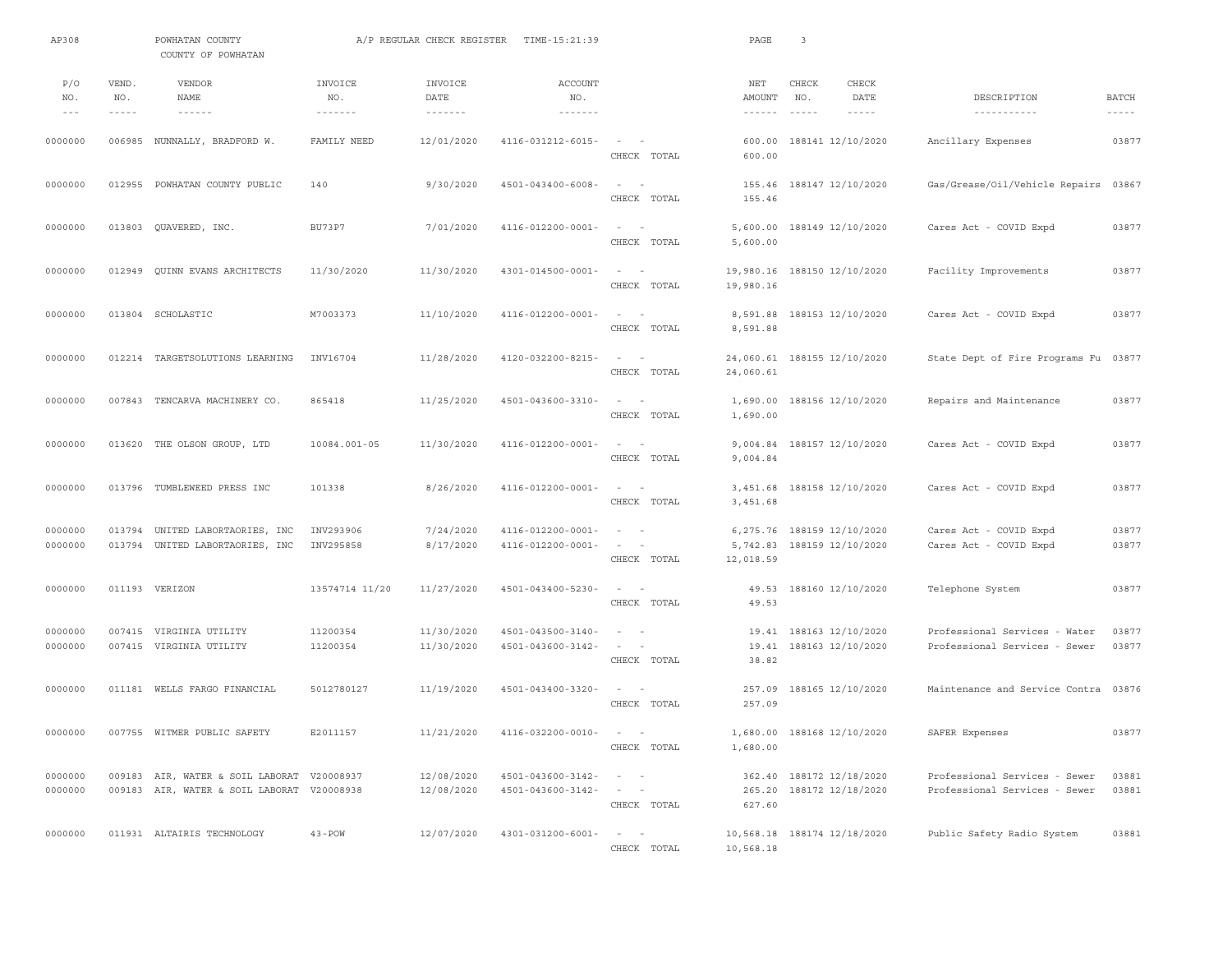| AP308   |             | POWHATAN COUNTY<br>COUNTY OF POWHATAN |                                      | A/P REGULAR CHECK REGISTER | TIME-15:21:39                                                                                                                                                                                                                                                                                                                                                                                                                                                              |                                                                                                              | PAGE            | $\overline{4}$                                                                                                                                                                                                                                                                                                                                                                               |                          |                          |               |
|---------|-------------|---------------------------------------|--------------------------------------|----------------------------|----------------------------------------------------------------------------------------------------------------------------------------------------------------------------------------------------------------------------------------------------------------------------------------------------------------------------------------------------------------------------------------------------------------------------------------------------------------------------|--------------------------------------------------------------------------------------------------------------|-----------------|----------------------------------------------------------------------------------------------------------------------------------------------------------------------------------------------------------------------------------------------------------------------------------------------------------------------------------------------------------------------------------------------|--------------------------|--------------------------|---------------|
|         |             |                                       |                                      |                            |                                                                                                                                                                                                                                                                                                                                                                                                                                                                            |                                                                                                              |                 |                                                                                                                                                                                                                                                                                                                                                                                              |                          |                          |               |
| P/O     | VEND.       | VENDOR                                | INVOICE                              | INVOICE                    | <b>ACCOUNT</b>                                                                                                                                                                                                                                                                                                                                                                                                                                                             |                                                                                                              | NET             | CHECK                                                                                                                                                                                                                                                                                                                                                                                        | CHECK                    |                          |               |
| NO.     | NO.         | <b>NAME</b>                           | NO.                                  | DATE                       | NO.                                                                                                                                                                                                                                                                                                                                                                                                                                                                        |                                                                                                              | AMOUNT          | NO.                                                                                                                                                                                                                                                                                                                                                                                          | DATE                     | DESCRIPTION              | <b>BATCH</b>  |
| $- - -$ | $- - - - -$ | $\cdots \cdots \cdots \cdots$         | $\cdots \cdots \cdots \cdots \cdots$ | $\cdots\cdots\cdots\cdots$ | $\frac{1}{2} \left( \frac{1}{2} \right) \left( \frac{1}{2} \right) \left( \frac{1}{2} \right) \left( \frac{1}{2} \right) \left( \frac{1}{2} \right) \left( \frac{1}{2} \right) \left( \frac{1}{2} \right) \left( \frac{1}{2} \right) \left( \frac{1}{2} \right) \left( \frac{1}{2} \right) \left( \frac{1}{2} \right) \left( \frac{1}{2} \right) \left( \frac{1}{2} \right) \left( \frac{1}{2} \right) \left( \frac{1}{2} \right) \left( \frac{1}{2} \right) \left( \frac$ |                                                                                                              | $- - - - - - -$ | $\frac{1}{2} \frac{1}{2} \frac{1}{2} \frac{1}{2} \frac{1}{2} \frac{1}{2} \frac{1}{2} \frac{1}{2} \frac{1}{2} \frac{1}{2} \frac{1}{2} \frac{1}{2} \frac{1}{2} \frac{1}{2} \frac{1}{2} \frac{1}{2} \frac{1}{2} \frac{1}{2} \frac{1}{2} \frac{1}{2} \frac{1}{2} \frac{1}{2} \frac{1}{2} \frac{1}{2} \frac{1}{2} \frac{1}{2} \frac{1}{2} \frac{1}{2} \frac{1}{2} \frac{1}{2} \frac{1}{2} \frac{$ | $\cdots$                 | -----------              | $- - - - - -$ |
|         |             |                                       |                                      |                            |                                                                                                                                                                                                                                                                                                                                                                                                                                                                            |                                                                                                              |                 |                                                                                                                                                                                                                                                                                                                                                                                              |                          |                          |               |
| 0000000 | 008668      | BANK OF AMERICA                       | 12/01/2020                           | 12/01/2020                 | 4116-012200-0001-                                                                                                                                                                                                                                                                                                                                                                                                                                                          |                                                                                                              |                 |                                                                                                                                                                                                                                                                                                                                                                                              | 46.61 188178 12/18/2020  | Cares Act - COVID Expd   | 03891         |
| 0000000 | 008668      | BANK OF AMERICA                       | 12/01/2020                           | 12/01/2020                 | 4116-012200-0001-                                                                                                                                                                                                                                                                                                                                                                                                                                                          |                                                                                                              | 722.27          |                                                                                                                                                                                                                                                                                                                                                                                              | 188178 12/18/2020        | Cares Act - COVID Expd   | 03891         |
| 0000000 | 008668      | BANK OF AMERICA                       | 12/01/2020                           | 12/01/2020                 | $4116 - 035500 - 0008 -$                                                                                                                                                                                                                                                                                                                                                                                                                                                   | $\sim$                                                                                                       | 71.98           |                                                                                                                                                                                                                                                                                                                                                                                              | 188178 12/18/2020        | Emerg Perform Grant      | 03891         |
| 0000000 | 008668      | BANK OF AMERICA                       | 12/01/2020                           | 12/01/2020                 | $4116 - 035500 - 0008 -$                                                                                                                                                                                                                                                                                                                                                                                                                                                   | $\sim$                                                                                                       |                 |                                                                                                                                                                                                                                                                                                                                                                                              | 103.04 188178 12/18/2020 | Emerg Perform Grant      | 03891         |
| 0000000 | 008668      | BANK OF AMERICA                       | 12/01/2020                           | 12/01/2020                 | 4116-012200-0001-                                                                                                                                                                                                                                                                                                                                                                                                                                                          | $\sim$                                                                                                       |                 |                                                                                                                                                                                                                                                                                                                                                                                              | 327.11 188178 12/18/2020 | Cares Act - COVID Expd   | 03891         |
| 0000000 | 008668      | BANK OF AMERICA                       | 12/01/2020                           | 12/01/2020                 | $4116 - 035500 - 0008 -$                                                                                                                                                                                                                                                                                                                                                                                                                                                   | $\sim$ $-$                                                                                                   |                 |                                                                                                                                                                                                                                                                                                                                                                                              | 258.54 188178 12/18/2020 | Emerg Perform Grant      | 03891         |
| 0000000 | 008668      | BANK OF AMERICA                       | 12/01/2020                           | 12/01/2020                 | 4116-012200-0001-                                                                                                                                                                                                                                                                                                                                                                                                                                                          |                                                                                                              | 157.40          |                                                                                                                                                                                                                                                                                                                                                                                              | 188178 12/18/2020        | Cares Act - COVID Expd   | 03891         |
| 0000000 | 008668      | BANK OF AMERICA                       | 12/01/2020                           | 12/01/2020                 | 4116-012200-0001-                                                                                                                                                                                                                                                                                                                                                                                                                                                          | $\sim$<br>$\sim$                                                                                             |                 |                                                                                                                                                                                                                                                                                                                                                                                              | 760.12 188178 12/18/2020 | Cares Act - COVID Expd   | 03891         |
| 0000000 | 008668      | BANK OF AMERICA                       | 12/01/2020                           | 12/01/2020                 | $4116 - 012200 - 0001 -$                                                                                                                                                                                                                                                                                                                                                                                                                                                   |                                                                                                              | 82.00           |                                                                                                                                                                                                                                                                                                                                                                                              | 188178 12/18/2020        | Cares Act - COVID Expd   | 03891         |
| 0000000 | 008668      | BANK OF AMERICA                       | 12/01/2020                           | 12/01/2020                 | 4116-012200-0001-                                                                                                                                                                                                                                                                                                                                                                                                                                                          |                                                                                                              | 566.68          |                                                                                                                                                                                                                                                                                                                                                                                              | 188178 12/18/2020        | Cares Act - COVID Expd   | 03891         |
| 0000000 | 008668      | BANK OF AMERICA                       | 12/01/2020                           | 12/01/2020                 | 4120-032300-8215-                                                                                                                                                                                                                                                                                                                                                                                                                                                          | $\sim$                                                                                                       |                 |                                                                                                                                                                                                                                                                                                                                                                                              | 749.66 188178 12/18/2020 | Capital Outlay           | 03891         |
| 0000000 | 008668      | BANK OF AMERICA                       | 12/01/2020                           | 12/01/2020                 | 4120-032300-8215-                                                                                                                                                                                                                                                                                                                                                                                                                                                          | $\sim$                                                                                                       | 14.16           |                                                                                                                                                                                                                                                                                                                                                                                              | 188178 12/18/2020        | Capital Outlay           | 03891         |
| 0000000 | 008668      | BANK OF AMERICA                       | 12/01/2020                           | 12/01/2020                 | 4120-032300-8215-                                                                                                                                                                                                                                                                                                                                                                                                                                                          | $\sim$                                                                                                       | 101.92          |                                                                                                                                                                                                                                                                                                                                                                                              | 188178 12/18/2020        | Capital Outlay           | 03891         |
| 0000000 | 008668      | BANK OF AMERICA                       | 12/01/2020                           | 12/01/2020                 | $4301 - 062100 - 8304 -$                                                                                                                                                                                                                                                                                                                                                                                                                                                   |                                                                                                              | 372.06          |                                                                                                                                                                                                                                                                                                                                                                                              | 188178 12/18/2020        | PMS Repurpose            | 03891         |
| 0000000 | 008668      | BANK OF AMERICA                       | 12/01/2020                           | 12/01/2020                 | $4501 - 043600 - 6014 -$                                                                                                                                                                                                                                                                                                                                                                                                                                                   | $\sim$                                                                                                       |                 |                                                                                                                                                                                                                                                                                                                                                                                              | .00 188178 12/18/2020    | Other Operating Supplies | 03891         |
| 0000000 | 008668      | BANK OF AMERICA                       | 12/01/2020                           | 12/01/2020                 | $4501 - 043600 - 6014 -$                                                                                                                                                                                                                                                                                                                                                                                                                                                   | $\sim$                                                                                                       |                 |                                                                                                                                                                                                                                                                                                                                                                                              | 54.31 188178 12/18/2020  | Other Operating Supplies | 03891         |
| 0000000 | 008668      | BANK OF AMERICA                       | 12/01/2020                           | 12/01/2020                 | $4501 - 043600 - 3310 -$                                                                                                                                                                                                                                                                                                                                                                                                                                                   | $\sim$ $-$                                                                                                   | 104.69          |                                                                                                                                                                                                                                                                                                                                                                                              | 188178 12/18/2020        | Repairs and Maintenance  | 03891         |
| 0000000 | 008668      | BANK OF AMERICA                       | 12/01/2020                           | 12/01/2020                 | $4501 - 043600 - 6014 -$                                                                                                                                                                                                                                                                                                                                                                                                                                                   |                                                                                                              | 29.99           |                                                                                                                                                                                                                                                                                                                                                                                              | 188178 12/18/2020        | Other Operating Supplies | 03891         |
| 0000000 | 008668      | BANK OF AMERICA                       | 12/01/2020                           | 12/01/2020                 | 4501-043600-3310-                                                                                                                                                                                                                                                                                                                                                                                                                                                          | $\sim$<br>$\sim$                                                                                             | 456.20          |                                                                                                                                                                                                                                                                                                                                                                                              | 188178 12/18/2020        | Repairs and Maintenance  | 03891         |
| 0000000 | 008668      | BANK OF AMERICA                       | 12/01/2020                           | 12/01/2020                 | 4501-043600-3310-                                                                                                                                                                                                                                                                                                                                                                                                                                                          |                                                                                                              | 330.00          |                                                                                                                                                                                                                                                                                                                                                                                              | 188178 12/18/2020        | Repairs and Maintenance  | 03891         |
| 0000000 | 008668      | BANK OF AMERICA                       | 12/01/2020                           | 12/01/2020                 | 4501-043600-3310-                                                                                                                                                                                                                                                                                                                                                                                                                                                          |                                                                                                              | 381.08          |                                                                                                                                                                                                                                                                                                                                                                                              | 188178 12/18/2020        | Repairs and Maintenance  | 03891         |
| 0000000 | 008668      | BANK OF AMERICA                       | 12/01/2020                           | 12/01/2020                 | $4501 - 043600 - 6016 -$                                                                                                                                                                                                                                                                                                                                                                                                                                                   |                                                                                                              | 1,715.00        |                                                                                                                                                                                                                                                                                                                                                                                              | 188178 12/18/2020        | Chemicals                | 03891         |
|         |             |                                       |                                      |                            |                                                                                                                                                                                                                                                                                                                                                                                                                                                                            | CHECK TOTAL                                                                                                  | 7,404.82        |                                                                                                                                                                                                                                                                                                                                                                                              |                          |                          |               |
| 0000000 | 013152      | BERRYDUNN                             | 397654                               | 12/08/2020                 | $4301 - 012510 - 0003 -$                                                                                                                                                                                                                                                                                                                                                                                                                                                   | $\sim$                                                                                                       | 6,900.00        |                                                                                                                                                                                                                                                                                                                                                                                              | 188180 12/18/2020        | ERP Replacement          | 03881         |
|         |             |                                       |                                      |                            |                                                                                                                                                                                                                                                                                                                                                                                                                                                                            | CHECK TOTAL                                                                                                  | 6,900.00        |                                                                                                                                                                                                                                                                                                                                                                                              |                          |                          |               |
|         |             |                                       |                                      |                            |                                                                                                                                                                                                                                                                                                                                                                                                                                                                            |                                                                                                              |                 |                                                                                                                                                                                                                                                                                                                                                                                              |                          |                          |               |
| 0000000 | 006655      | BLOSSMAN GAS COMPANIES,               | 15072639                             | 12/01/2020                 | 4501-043600-5120-                                                                                                                                                                                                                                                                                                                                                                                                                                                          |                                                                                                              |                 |                                                                                                                                                                                                                                                                                                                                                                                              | 65.06 188182 12/18/2020  | Fuel (htg)               | 03881         |
| 0000000 | 006655      | BLOSSMAN GAS COMPANIES,               | 15193836                             | 12/08/2020                 | 4501-043600-5120-                                                                                                                                                                                                                                                                                                                                                                                                                                                          |                                                                                                              | 447.92          |                                                                                                                                                                                                                                                                                                                                                                                              | 188182 12/18/2020        | Fuel (htg)               | 03881         |
| 0000000 | 006655      | BLOSSMAN GAS COMPANIES,               | 15193919                             | 12/08/2020                 | 4501-043600-5120-                                                                                                                                                                                                                                                                                                                                                                                                                                                          | $\sim$                                                                                                       | 312.04          |                                                                                                                                                                                                                                                                                                                                                                                              | 188182 12/18/2020        | Fuel (htg)               | 03881         |
|         |             |                                       |                                      |                            |                                                                                                                                                                                                                                                                                                                                                                                                                                                                            | CHECK TOTAL                                                                                                  | 825.02          |                                                                                                                                                                                                                                                                                                                                                                                              |                          |                          |               |
|         |             |                                       |                                      |                            |                                                                                                                                                                                                                                                                                                                                                                                                                                                                            |                                                                                                              |                 |                                                                                                                                                                                                                                                                                                                                                                                              |                          |                          |               |
| 0000000 |             | 008713 BLUE RIDGE RESCUE              | 49981                                | 11/30/2020                 | 4116-032200-0010-                                                                                                                                                                                                                                                                                                                                                                                                                                                          | $\sim$                                                                                                       | 5,582.28        |                                                                                                                                                                                                                                                                                                                                                                                              | 188183 12/18/2020        | SAFER Expenses           | 03881         |
|         |             |                                       |                                      |                            |                                                                                                                                                                                                                                                                                                                                                                                                                                                                            | CHECK TOTAL                                                                                                  | 5,582.28        |                                                                                                                                                                                                                                                                                                                                                                                              |                          |                          |               |
|         |             |                                       |                                      |                            |                                                                                                                                                                                                                                                                                                                                                                                                                                                                            |                                                                                                              |                 |                                                                                                                                                                                                                                                                                                                                                                                              |                          |                          |               |
| 0000000 | 007296      | BOUND TREE MEDICAL, LLC               | 83861211                             | 11/25/2020                 | 4120-032301-6013-                                                                                                                                                                                                                                                                                                                                                                                                                                                          |                                                                                                              | 103.95          |                                                                                                                                                                                                                                                                                                                                                                                              | 188185 12/18/2020        | Medical Supplies         | 03881         |
|         |             |                                       |                                      |                            |                                                                                                                                                                                                                                                                                                                                                                                                                                                                            | CHECK TOTAL                                                                                                  | 103.95          |                                                                                                                                                                                                                                                                                                                                                                                              |                          |                          |               |
|         |             |                                       |                                      |                            |                                                                                                                                                                                                                                                                                                                                                                                                                                                                            |                                                                                                              |                 |                                                                                                                                                                                                                                                                                                                                                                                              |                          |                          |               |
| 0000000 |             | 013711 BRAME SPECIALTY CO INC         | 7594097                              | 12/03/2020                 | $4116 - 012200 - 0001 -$                                                                                                                                                                                                                                                                                                                                                                                                                                                   | $\sim$ 100 $\sim$ 100 $\sim$                                                                                 |                 |                                                                                                                                                                                                                                                                                                                                                                                              | 918.62 188186 12/18/2020 | Cares Act - COVID Expd   | 03881         |
| 0000000 | 013711      | BRAME SPECIALTY CO INC                | 7594626                              | 12/03/2020                 | $4116 - 012200 - 0001 -$                                                                                                                                                                                                                                                                                                                                                                                                                                                   |                                                                                                              | 997.50          |                                                                                                                                                                                                                                                                                                                                                                                              | 188186 12/18/2020        | Cares Act - COVID Expd   | 03881         |
|         |             |                                       |                                      |                            |                                                                                                                                                                                                                                                                                                                                                                                                                                                                            | CHECK TOTAL                                                                                                  | 1,916.12        |                                                                                                                                                                                                                                                                                                                                                                                              |                          |                          |               |
|         |             |                                       |                                      |                            |                                                                                                                                                                                                                                                                                                                                                                                                                                                                            |                                                                                                              |                 |                                                                                                                                                                                                                                                                                                                                                                                              |                          |                          |               |
| 0000000 |             | 011439 BUSINESS CARD                  | 11/27/2020                           | 11/27/2020                 | 4116-031201-5540-                                                                                                                                                                                                                                                                                                                                                                                                                                                          |                                                                                                              |                 |                                                                                                                                                                                                                                                                                                                                                                                              | 37.09 188187 12/18/2020  | Triad Expenses           | 03890         |
| 0000000 | 011439      | BUSINESS CARD                         | 11/27/2020                           | 11/27/2020                 | 4116-031201-5540-                                                                                                                                                                                                                                                                                                                                                                                                                                                          |                                                                                                              |                 |                                                                                                                                                                                                                                                                                                                                                                                              | 255.07 188187 12/18/2020 | Triad Expenses           | 03890         |
| 0000000 |             | 011439 BUSINESS CARD                  | 11/27/2020                           | 11/27/2020                 | $4116 - 031212 - 6015 -$                                                                                                                                                                                                                                                                                                                                                                                                                                                   |                                                                                                              | 79.98           |                                                                                                                                                                                                                                                                                                                                                                                              | 188187 12/18/2020        | Ancillary Expenses       | 03890         |
|         |             |                                       |                                      |                            |                                                                                                                                                                                                                                                                                                                                                                                                                                                                            | CHECK TOTAL                                                                                                  | 372.14          |                                                                                                                                                                                                                                                                                                                                                                                              |                          |                          |               |
| 0000000 | 011610      | BUSINESS CARD                         | 11/27/2020                           | 11/27/2020                 | $4116 - 031212 - 6015 -$                                                                                                                                                                                                                                                                                                                                                                                                                                                   | $\qquad \qquad -$                                                                                            |                 |                                                                                                                                                                                                                                                                                                                                                                                              | 41.01 188188 12/18/2020  | Ancillary Expenses       | 03888         |
| 0000000 | 011610      | BUSINESS CARD                         | 11/27/2020                           | 11/27/2020                 | 4116-031213-6015-                                                                                                                                                                                                                                                                                                                                                                                                                                                          |                                                                                                              | 248.59          |                                                                                                                                                                                                                                                                                                                                                                                              | 188188 12/18/2020        | K9 Expenses              | 03888         |
| 0000000 | 011610      | BUSINESS CARD                         | 11/27/2020                           | 11/27/2020                 | $4116 - 031213 - 6015 -$                                                                                                                                                                                                                                                                                                                                                                                                                                                   | $\frac{1}{2} \left( \frac{1}{2} \right) \left( \frac{1}{2} \right) = \frac{1}{2} \left( \frac{1}{2} \right)$ |                 |                                                                                                                                                                                                                                                                                                                                                                                              | 25.98 188188 12/18/2020  | K9 Expenses              | 03888         |
| 0000000 |             | 011610 BUSINESS CARD                  | 11/27/2020                           | 11/27/2020                 | $4116 - 031213 - 6015 -$                                                                                                                                                                                                                                                                                                                                                                                                                                                   | $\sim$ $  -$                                                                                                 |                 |                                                                                                                                                                                                                                                                                                                                                                                              | 21.98 188188 12/18/2020  | K9 Expenses              | 03888         |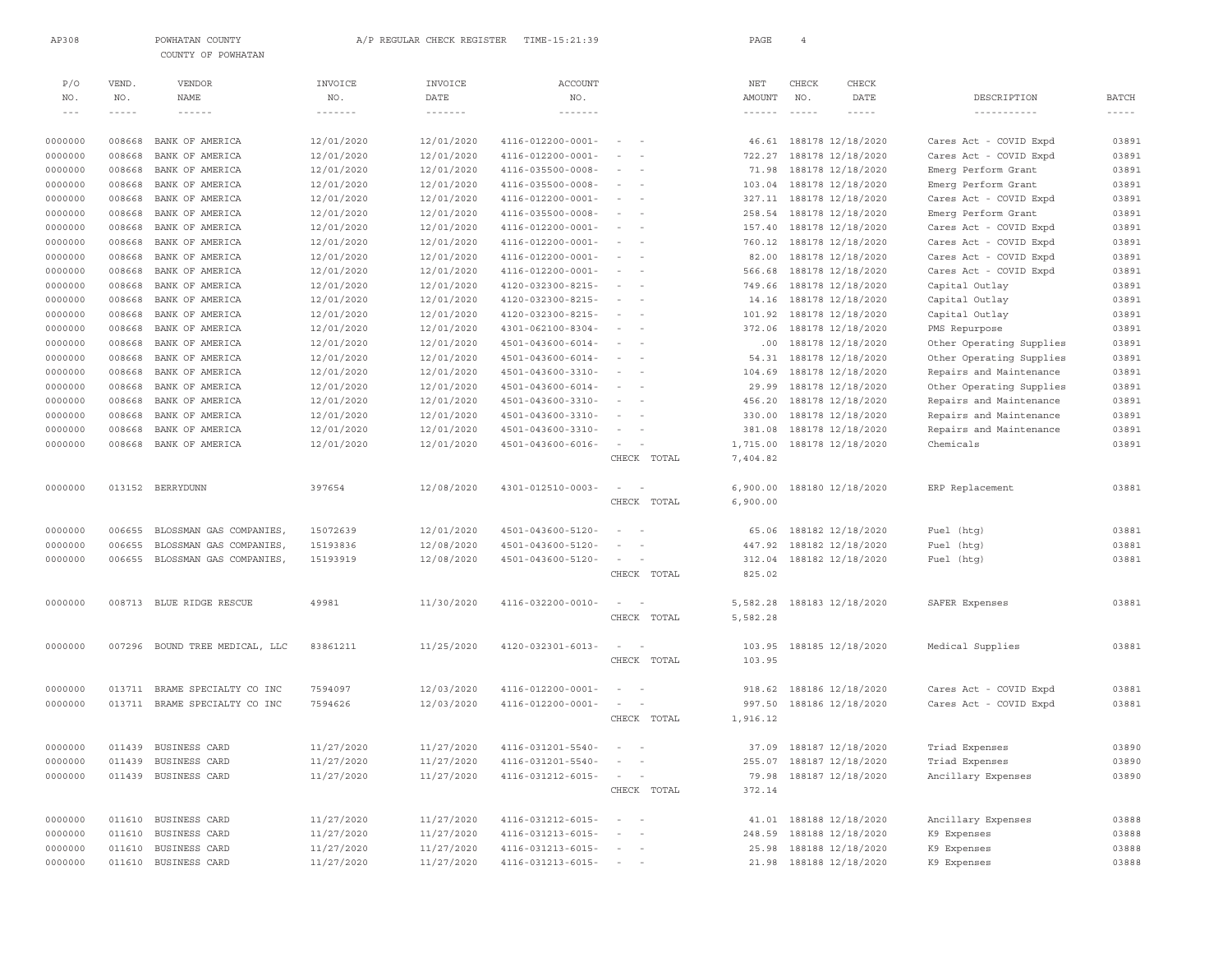| AP308              |                  | POWHATAN COUNTY<br>COUNTY OF POWHATAN        |                   | A/P REGULAR CHECK REGISTER    | TIME-15:21:39                                        |                                                                                                                        | PAGE            | -5                                                         |             |                                                  |                |
|--------------------|------------------|----------------------------------------------|-------------------|-------------------------------|------------------------------------------------------|------------------------------------------------------------------------------------------------------------------------|-----------------|------------------------------------------------------------|-------------|--------------------------------------------------|----------------|
| P/O                | VEND.            | <b>VENDOR</b>                                | INVOICE           | INVOICE                       | <b>ACCOUNT</b>                                       |                                                                                                                        | NET             | CHECK                                                      | CHECK       |                                                  |                |
| NO.                | NO.              | NAME                                         | NO.               | DATE                          | NO.                                                  |                                                                                                                        | AMOUNT          | NO.                                                        | DATE        | DESCRIPTION                                      | <b>BATCH</b>   |
| $\qquad \qquad -$  | $- - - - -$      | $- - - - - - -$                              | $- - - - - - - -$ | $\cdots \cdots \cdots \cdots$ | $\cdots\cdots\cdots\cdots\cdots$                     |                                                                                                                        | $- - - - - - -$ | $- - - - - -$                                              | $- - - - -$ | -----------                                      | $- - - - - -$  |
| 0000000            |                  | 011610 BUSINESS CARD                         |                   |                               | $4116 - 031213 - 6015 -$                             | $\sim$ 100 $\sim$ 100 $\sim$                                                                                           | 556.13          | 188188 12/18/2020                                          |             | K9 Expenses                                      | 03888          |
|                    |                  |                                              | 11/27/2020        | 11/27/2020                    |                                                      | CHECK TOTAL                                                                                                            | 893.69          |                                                            |             |                                                  |                |
|                    |                  |                                              |                   |                               |                                                      |                                                                                                                        |                 |                                                            |             |                                                  |                |
| 0000000            |                  | 011611 BUSINESS CARD                         | 11/27/2020        | 11/27/2020                    | 4116-031212-6015-                                    | $\sim$<br>$\sim$                                                                                                       | .00             | 188189 12/18/2020                                          |             | Ancillary Expenses                               | 03889          |
| 0000000            | 011611           | BUSINESS CARD                                | 11/27/2020        | 11/27/2020                    | 4116-031212-6015-                                    | $\sim$                                                                                                                 | 5.31            | 188189 12/18/2020                                          |             | Ancillary Expenses                               | 03889          |
| 0000000            |                  | 011611 BUSINESS CARD                         | 11/27/2020        | 11/27/2020                    | 4116-031212-6015-                                    | $\sim$                                                                                                                 | 25.00           | 188189 12/18/2020                                          |             | Ancillary Expenses                               | 03889          |
|                    |                  |                                              |                   |                               |                                                      | CHECK TOTAL                                                                                                            | 30.31           |                                                            |             |                                                  |                |
|                    |                  |                                              |                   |                               |                                                      |                                                                                                                        |                 |                                                            |             |                                                  |                |
| 0000000            |                  | 012919 BUSINESS CARD                         | 11/27/2020        | 11/27/2020                    | 4116-031213-6015-                                    | $\sim$ 100 $\sim$ 100 $\sim$                                                                                           |                 | 117.33 188190 12/18/2020                                   |             | K9 Expenses                                      | 03887          |
| 0000000            |                  | 012919 BUSINESS CARD                         | 11/27/2020        | 11/27/2020                    | 4116-031213-6015-                                    | $\sim$<br>$\sim$                                                                                                       | 79.14           | 188190 12/18/2020                                          |             | K9 Expenses                                      | 03887          |
|                    |                  |                                              |                   |                               |                                                      | CHECK TOTAL                                                                                                            | 196.47          |                                                            |             |                                                  |                |
| 0000000            | 006203           | COLONY CONSTRUCTION, INC.                    | $5473 - 0428$     | 4/28/2020                     | 4501-043500-3310-                                    | $\sim$<br>$\sim$                                                                                                       |                 | 1,800.00 188192 12/18/2020                                 |             | Repairs and Maintenance                          | 03881          |
|                    |                  |                                              |                   |                               |                                                      | CHECK TOTAL                                                                                                            | 1,800.00        |                                                            |             |                                                  |                |
|                    |                  |                                              |                   |                               |                                                      |                                                                                                                        |                 |                                                            |             |                                                  |                |
| 0000000            | 013298           | COMPUTER CABLING &                           | 111961A           | 10/09/2020                    | $4116 - 012200 - 0001 -$                             | $\sim$<br>$\sim$                                                                                                       | 17,279.04       | 188196 12/18/2020                                          |             | Cares Act - COVID Expd                           | 03881          |
|                    |                  |                                              |                   |                               |                                                      | CHECK TOTAL                                                                                                            | 17,279.04       |                                                            |             |                                                  |                |
|                    |                  |                                              |                   |                               |                                                      |                                                                                                                        |                 |                                                            |             |                                                  |                |
| 0000000            |                  | 000076 DELL MARKETING L.P.                   | 10445466720       | 12/04/2020                    | $4301 - 012510 - 8304 -$                             | $\sim$<br>$\sim$                                                                                                       |                 | 1,179.00 188198 12/18/2020                                 |             | PC Replacement                                   | 03881          |
|                    |                  |                                              |                   |                               |                                                      | CHECK TOTAL                                                                                                            | 1,179.00        |                                                            |             |                                                  |                |
| 0000000            |                  | 011224 ELECTRONIC SYSTEMS, INC.              | 1716417           | 12/31/2020                    | 4501-043400-3320-                                    | $\sim$<br>$\sim$                                                                                                       | 45.25           | 188202 12/18/2020                                          |             | Maintenance and Service Contra 03881             |                |
|                    |                  |                                              |                   |                               |                                                      | CHECK TOTAL                                                                                                            | 45.25           |                                                            |             |                                                  |                |
|                    |                  |                                              |                   |                               |                                                      |                                                                                                                        |                 |                                                            |             |                                                  |                |
| 0000000            |                  | 009639 EMS MANAGEMENT &                      | 041229            | 11/30/2020                    | 4120-032300-5845-                                    | $\sim$<br>$\sim$                                                                                                       | 2,284.18        | 188203 12/18/2020                                          |             | EMS Transport Third Party Bill 03881             |                |
|                    |                  |                                              |                   |                               |                                                      | CHECK TOTAL                                                                                                            | 2,284.18        |                                                            |             |                                                  |                |
|                    |                  |                                              |                   |                               |                                                      |                                                                                                                        |                 |                                                            |             |                                                  |                |
| 0000000            |                  | 011149 HERTLESS BROTHERS                     | 14646             | 12/10/2020                    | $4301 - 014100 - 0001 -$                             | $\sim$                                                                                                                 | 475.00          | 188213 12/18/2020                                          |             | Skaggs Road Office Renovations                   | 03881          |
|                    |                  |                                              |                   |                               |                                                      | CHECK TOTAL                                                                                                            | 475.00          |                                                            |             |                                                  |                |
| 0000000            |                  | 009245 INNOVATIVE BIO                        | 21202020          | 12/06/2020                    | 4501-043600-3320-                                    | $\sim$ 100 $\sim$ 100                                                                                                  |                 | 2,850.00 188215 12/18/2020                                 |             | Maintenance and Svc Contracts                    | 03881          |
|                    |                  |                                              |                   |                               |                                                      | CHECK TOTAL                                                                                                            | 2,850.00        |                                                            |             |                                                  |                |
|                    |                  |                                              |                   |                               |                                                      |                                                                                                                        |                 |                                                            |             |                                                  |                |
| 0000000            | 011207           | KINGMOR SUPPLY, INC.                         | 20987             | 10/28/2020                    | 4116-012200-0001-                                    | $\sim$<br>$\sim$                                                                                                       | 3,163.50        | 188218 12/18/2020                                          |             | Cares Act - COVID Expd                           | 03881          |
| 0000000            | 011207           | KINGMOR SUPPLY, INC.                         | 20988             | 10/28/2020                    | $4116 - 012200 - 0001 -$                             | $\sim$ 100 $\sim$ 100 $\sim$                                                                                           | 3,163.50        | 188218 12/18/2020                                          |             | Cares Act - COVID Expd                           | 03881          |
| 0000000            | 011207           | KINGMOR SUPPLY, INC.                         | 21000             | 10/28/2020                    | $4116 - 012200 - 0001 -$                             | $\sim$ $-$                                                                                                             | 3,163.50        | 188218 12/18/2020                                          |             | Cares Act - COVID Expd                           | 03881          |
| 0000000            | 011207           | KINGMOR SUPPLY, INC.                         | 21002             | 10/28/2020                    | $4116 - 012200 - 0001 -$                             | $\sim$ $-$                                                                                                             | 3,163.50        | 188218 12/18/2020                                          |             | Cares Act - COVID Expd                           | 03881          |
| 0000000            | 011207           | KINGMOR SUPPLY, INC.                         | 21009             | 10/28/2020                    | $4116 - 012200 - 0001 -$                             | $\frac{1}{2} \left( \frac{1}{2} \right) \left( \frac{1}{2} \right) = \frac{1}{2} \left( \frac{1}{2} \right)$           | 3,163.50        | 188218 12/18/2020                                          |             | Cares Act - COVID Expd                           | 03881          |
| 0000000<br>0000000 | 011207<br>011207 | KINGMOR SUPPLY, INC.<br>KINGMOR SUPPLY, INC. | 21010<br>21013    | 10/28/2020<br>10/28/2020      | $4116 - 012200 - 0001 -$<br>$4116 - 012200 - 0001 -$ | $\sim$<br>$\frac{1}{2} \left( \frac{1}{2} \right) \left( \frac{1}{2} \right) = \frac{1}{2} \left( \frac{1}{2} \right)$ | 3,163.50        | 188218 12/18/2020<br>3, 163.50 188218 12/18/2020           |             | Cares Act - COVID Expd<br>Cares Act - COVID Expd | 03881<br>03881 |
| 0000000            |                  | 011207 KINGMOR SUPPLY, INC.                  | 21014             | 10/28/2020                    | 4116-012200-0001-                                    | $\sim$                                                                                                                 |                 | 3, 163.50 188218 12/18/2020                                |             | Cares Act - COVID Expd                           | 03881          |
| 0000000            |                  | 011207 KINGMOR SUPPLY, INC.                  | 21019             | 10/28/2020                    | $4116 - 012200 - 0001 - - -$                         |                                                                                                                        |                 | 3, 163.50 188218 12/18/2020                                |             | Cares Act - COVID Expd                           | 03881          |
| 0000000            |                  | 011207 KINGMOR SUPPLY, INC.                  | 21028             | 10/28/2020                    | $4116 - 012200 - 0001 -$                             | $\sim$ $   -$                                                                                                          |                 | 3, 163.50 188218 12/18/2020                                |             | Cares Act - COVID Expd                           | 03881          |
|                    |                  |                                              |                   |                               |                                                      | CHECK TOTAL                                                                                                            | 31,635.00       |                                                            |             |                                                  |                |
|                    |                  |                                              |                   |                               |                                                      |                                                                                                                        |                 |                                                            |             |                                                  |                |
| 0000000            |                  | 011207 KINGMOR SUPPLY, INC.                  | 21033             | 10/28/2020                    | 4116-012200-0001-                                    | $\qquad \qquad -$                                                                                                      |                 | 3, 163.50 188219 12/18/2020                                |             | Cares Act - COVID Expd                           | 03881          |
| 0000000            |                  | 011207 KINGMOR SUPPLY, INC.                  | 21034             | 10/28/2020                    | 4116-012200-0001-                                    |                                                                                                                        |                 | 3, 163.50 188219 12/18/2020                                |             | Cares Act - COVID Expd                           | 03881          |
| 0000000            | 011207           | KINGMOR SUPPLY, INC.                         | 21036             | 10/28/2020                    | 4116-012200-0001-                                    |                                                                                                                        |                 | 3, 163.50 188219 12/18/2020                                |             | Cares Act - COVID Expd                           | 03881          |
| 0000000<br>0000000 | 011207<br>011207 | KINGMOR SUPPLY, INC.<br>KINGMOR SUPPLY, INC. | 21038<br>21041    | 10/28/2020<br>11/09/2020      | $4116 - 012200 - 0001 -$<br>$4116 - 012200 - 0001 -$ | $\sim$ $ -$<br>$\sim$ 100 $\sim$ 100 $\sim$                                                                            |                 | 3, 163.50 188219 12/18/2020<br>3, 163.50 188219 12/18/2020 |             | Cares Act - COVID Expd<br>Cares Act - COVID Expd | 03881<br>03881 |
| 0000000            |                  | 011207 KINGMOR SUPPLY, INC.                  | 21042             | 11/09/2020                    | $4116 - 012200 - 0001 - - -$                         |                                                                                                                        |                 | 3, 163.50 188219 12/18/2020                                |             | Cares Act - COVID Expd                           | 03881          |
|                    |                  |                                              |                   |                               |                                                      |                                                                                                                        |                 |                                                            |             |                                                  |                |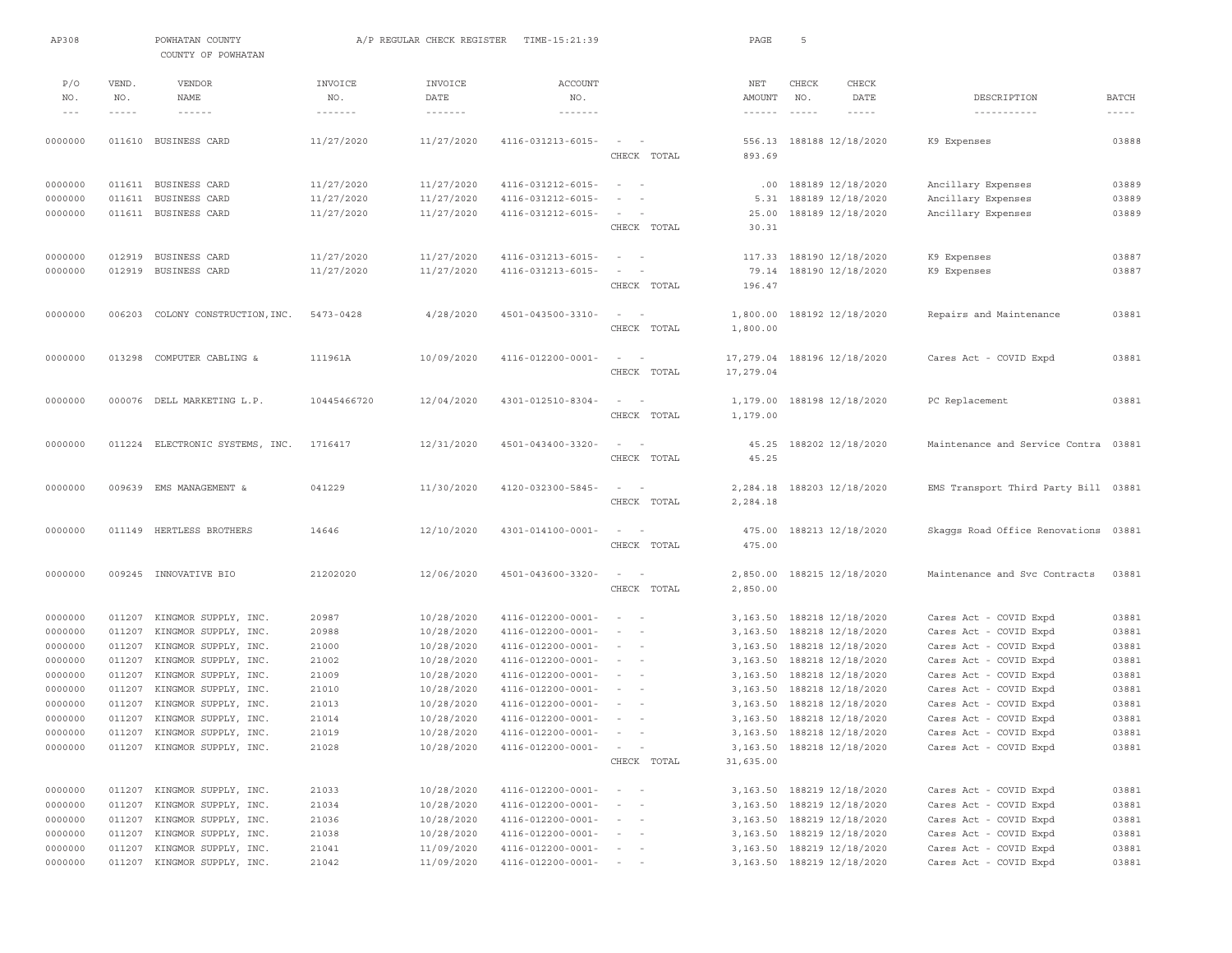| AP308   |               | POWHATAN COUNTY<br>COUNTY OF POWHATAN |               | A/P REGULAR CHECK REGISTER | TIME-15:21:39                |                           | PAGE            | 6             |                             |                                                 |              |
|---------|---------------|---------------------------------------|---------------|----------------------------|------------------------------|---------------------------|-----------------|---------------|-----------------------------|-------------------------------------------------|--------------|
| P/O     | VEND.         | VENDOR                                | INVOICE       | INVOICE                    | ACCOUNT                      |                           | $_{\rm NET}$    | CHECK         | CHECK                       |                                                 |              |
| NO.     | NO.           | NAME                                  | NO.           | DATE                       | NO.                          |                           | AMOUNT          | NO.           | DATE                        | DESCRIPTION                                     | <b>BATCH</b> |
| $  -$   | $- - - - - -$ | $- - - - - - -$                       | -------       | $\cdots\cdots\cdots\cdots$ | $\cdots\cdots\cdots\cdots$   |                           | $- - - - - - -$ | $- - - - - -$ | $- - - - - -$               |                                                 | -----        |
| 0000000 | 011207        | KINGMOR SUPPLY, INC.                  | 21047         | 11/09/2020                 | $4116 - 012200 - 0001 -$     |                           |                 |               | 3, 163.50 188219 12/18/2020 | Cares Act - COVID Expd                          | 03881        |
| 0000000 | 011207        | KINGMOR SUPPLY, INC.                  | 21048         | 11/09/2020                 | 4116-012200-0001-            |                           | 3,163.50        |               | 188219 12/18/2020           | Cares Act - COVID Expd                          | 03881        |
| 0000000 | 011207        | KINGMOR SUPPLY, INC.                  | 21050         | 11/09/2020                 | 4116-012200-0001-            |                           | 2,415.50        |               | 188219 12/18/2020           | Cares Act - COVID Expd                          | 03881        |
| 0000000 | 011207        | KINGMOR SUPPLY, INC.                  | 21051         | 11/09/2020                 | 4116-012200-0001-            |                           | 2,415.50        |               | 188219 12/18/2020           | Cares Act - COVID Expd                          | 03881        |
|         |               |                                       |               |                            |                              | CHECK TOTAL               | 30,139.00       |               |                             |                                                 |              |
| 0000000 | 011207        | KINGMOR SUPPLY, INC.                  | 21057         | 11/09/2020                 | 4116-012200-0001-            | $\sim$ $-$                | 2,415.50        |               | 188220 12/18/2020           | Cares Act - COVID Expd                          | 03881        |
| 0000000 | 011207        | KINGMOR SUPPLY, INC.                  | 21058         | 11/09/2020                 | $4116 - 012200 - 0001 -$     |                           | 2,415.50        |               | 188220 12/18/2020           | Cares Act - COVID Expd                          | 03881        |
| 0000000 | 011207        | KINGMOR SUPPLY, INC.                  | 21073         | 11/09/2020                 | 4116-012200-0001-            | $\sim$                    | 3,163.50        |               | 188220 12/18/2020           | Cares Act - COVID Expd                          | 03881        |
|         |               |                                       |               |                            |                              | CHECK TOTAL               | 7,994.50        |               |                             |                                                 |              |
|         |               |                                       |               |                            |                              |                           |                 |               |                             |                                                 |              |
| 0000000 |               | 000166 LUCK STONE CORP.               | IV-101329230  | 11/30/2020                 | $4301 - 014100 - 0001 -$     |                           | 130.82          |               | 188223 12/18/2020           | Skaggs Road Office Renovations                  | 03881        |
|         |               |                                       |               |                            |                              | CHECK TOTAL               | 130.82          |               |                             |                                                 |              |
| 0000000 | 013546        | MONTGOMERY CONSULTING LLC             | APP#3         | 11/09/2020                 | 4301-014500-0031-            | $\sim$                    | 26,570.03       |               | 188231 12/18/2020           | Renovations to Admin/Village B                  | 03892        |
| 0000000 | 013546        | MONTGOMERY CONSULTING LLC             | APP#4         | 12/04/2020                 | $4301 - 014500 - 0031 -$     |                           |                 |               | 19,980.46 188231 12/18/2020 | Renovations to Admin/Village B 03892            |              |
|         |               |                                       |               |                            |                              | CHECK TOTAL               | 46,550.49       |               |                             |                                                 |              |
|         |               |                                       |               |                            |                              |                           |                 |               |                             |                                                 |              |
| 0000000 | 009543        | NATIONAL SECURITY & DOOR              | 115702        | 11/23/2020                 | 4116-012200-0001-            |                           |                 |               | 15,087.44 188232 12/18/2020 | Cares Act - COVID Expd                          | 03881        |
| 0000000 | 009543        | NATIONAL SECURITY & DOOR              | 115702        | 11/23/2020                 | 4301-014100-0001-            |                           |                 |               | 43,107.66 188232 12/18/2020 | Skaqqs Road Office Renovations                  | 03881        |
|         |               |                                       |               |                            |                              | CHECK TOTAL               | 58,195.10       |               |                             |                                                 |              |
| 0000000 | 006928        | POWHATAN COUNTY DEPT. OF              | REIMBURSE DSS | 12/10/2020                 | 4410-053910-5647-            |                           |                 |               | 3, 182.01 188238 12/18/2020 | Curtis Family Grant                             | 03882        |
|         |               |                                       |               |                            |                              | CHECK TOTAL               | 3,182.01        |               |                             |                                                 |              |
|         |               |                                       |               |                            |                              |                           |                 |               |                             |                                                 |              |
| 0000000 | 012955        | POWHATAN COUNTY PUBLIC                | 141           | 10/31/2020                 | 4501-043400-6008-            |                           | 178.07          |               | 188239 12/18/2020           | Gas/Grease/Oil/Vehicle Repairs                  | 03883        |
| 0000000 | 012955        | POWHATAN COUNTY PUBLIC                | 142           | 11/30/2020                 | 4501-043400-6008-            | $\sim$                    | 272.57          |               | 188239 12/18/2020           | Gas/Grease/Oil/Vehicle Repairs                  | 03884        |
|         |               |                                       |               |                            |                              | CHECK TOTAL               | 450.64          |               |                             |                                                 |              |
| 0000000 |               | 006933 PRO CHEM, INC.                 | 84735         | 10/28/2020                 | 4116-012200-0001-            |                           | 999.90          |               | 188241 12/18/2020           | Cares Act - COVID Expd                          | 03882        |
|         |               |                                       |               |                            |                              | CHECK TOTAL               | 999.90          |               |                             |                                                 |              |
| 0000000 | 000780        | QUILL CORPORATION                     | 12766445      | 12/04/2020                 | $4301 - 062100 - 8304 -$     | $\sim$ $-$                | 10.70           |               | 188242 12/18/2020           |                                                 | 03882        |
| 0000000 |               | 000780 QUILL CORPORATION              | 12888049      | 12/09/2020                 | $4301 - 014100 - 0001 -$     |                           | 415.89          |               | 188242 12/18/2020           | PMS Repurpose<br>Skaggs Road Office Renovations | 03882        |
|         |               |                                       |               |                            |                              | CHECK TOTAL               | 426.59          |               |                             |                                                 |              |
|         |               |                                       |               |                            |                              |                           |                 |               |                             |                                                 |              |
| 0000000 |               | 000620 R. C. GOODWYN & SONS, INC      | 0936739       | 11/23/2020                 | 4501-043600-3310-            | $\sim$<br>$\sim$          | 56.53           |               | 188243 12/18/2020           | Repairs and Maintenance                         | 03882        |
|         |               |                                       |               |                            |                              | CHECK TOTAL               | 56.53           |               |                             |                                                 |              |
| 0000000 |               | 007325 RICHMOND OXYGEN CO.            | 350071        | 11/04/2020                 | $4120 - 032301 - 6013 -$     |                           |                 |               | 56.00 188244 12/18/2020     | Medical Supplies                                | 03882        |
| 0000000 |               | 007325 RICHMOND OXYGEN CO.            | 350072        | 11/05/2020                 | 4120-032301-6013-            | $\sim$                    |                 |               | 31.00 188244 12/18/2020     | Medical Supplies                                | 03882        |
| 0000000 |               | 007325 RICHMOND OXYGEN CO.            | 350510        | 11/18/2020                 | $4120 - 032301 - 6013 - - -$ |                           |                 |               | 16.00 188244 12/18/2020     | Medical Supplies                                | 03882        |
| 0000000 |               | 007325 RICHMOND OXYGEN CO.            | 350511        | 11/18/2020                 | $4120 - 032301 - 6013 - - -$ |                           |                 |               | 63.00 188244 12/18/2020     | Medical Supplies                                | 03882        |
|         |               |                                       |               |                            |                              | CHECK TOTAL               | 166.00          |               |                             |                                                 |              |
| 0000000 |               | 011767 VILLAGE BUILDING COMPANY, 217  |               | 12/02/2020                 | $4116 - 012200 - 0001 -$     | $\alpha = 1, \ldots, n-1$ |                 |               | 1,250.00 188271 12/18/2020  | Cares Act - COVID Expd                          | 03882        |
|         |               |                                       |               |                            |                              | CHECK TOTAL               | 1,250.00        |               |                             |                                                 |              |
|         |               |                                       |               |                            |                              |                           |                 |               |                             |                                                 |              |
| 0000000 |               | 013672 W. B. MASON CO. INC.           | 214325359     | 10/02/2020                 | $4116 - 012200 - 0001 -$     | $\sim$ $ \sim$ $ -$       |                 |               | 2,536.23 188273 12/18/2020  | Cares Act - COVID Expd                          | 03882        |
| 0000000 |               | 013672 W. B. MASON CO. INC.           | 215087208     | 10/29/2020                 | 4116-012200-0001-            | $\sim$ 100 $\sim$ 100     |                 |               | 5,890.95 188273 12/18/2020  | Cares Act - COVID Expd                          | 03882        |
| 0000000 |               | 013672 W. B. MASON CO. INC.           | 215998201     | 12/02/2020                 | $4116 - 012200 - 0001 -$     | $\sim$ $  -$              |                 |               | 823.73 188273 12/18/2020    | Cares Act - COVID Expd                          | 03882        |
|         |               |                                       |               |                            |                              | CHECK TOTAL               | 9,250.91        |               |                             |                                                 |              |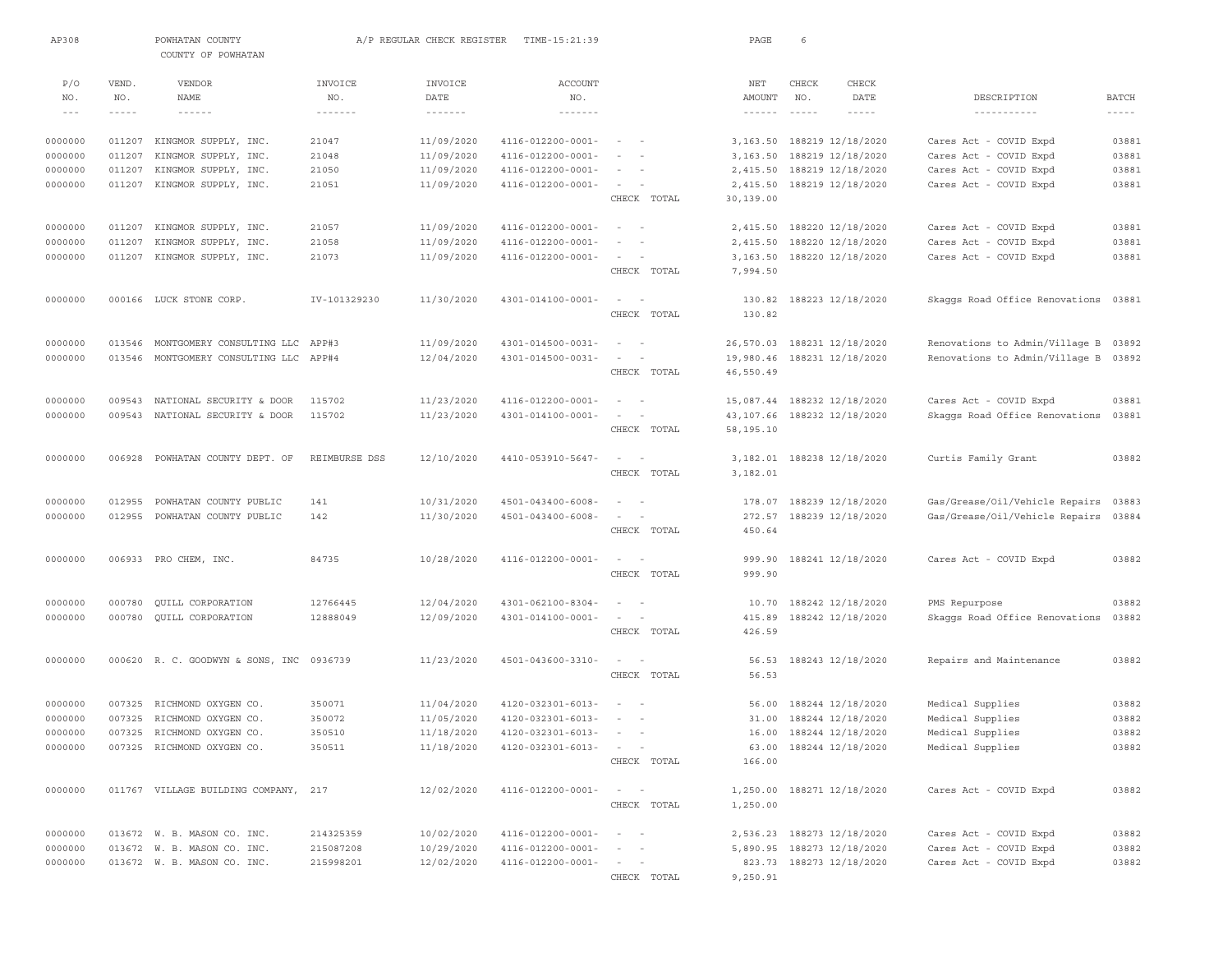| AP308   |        | POWHATAN COUNTY<br>COUNTY OF POWHATAN       |                   | A/P REGULAR CHECK REGISTER | TIME-15:21:39            |                                     | PAGE                       | 7             |                              |                                      |              |
|---------|--------|---------------------------------------------|-------------------|----------------------------|--------------------------|-------------------------------------|----------------------------|---------------|------------------------------|--------------------------------------|--------------|
|         |        |                                             |                   |                            |                          |                                     |                            |               |                              |                                      |              |
| P/O     | VEND.  | <b>VENDOR</b>                               | INVOICE           | INVOICE                    | <b>ACCOUNT</b>           |                                     | $\operatorname{NET}$       | CHECK         | CHECK                        |                                      |              |
| NO.     | NO.    | NAME                                        | NO.               | DATE                       | NO.                      |                                     | <b>AMOUNT</b>              | NO.           | DATE                         | DESCRIPTION                          | <b>BATCH</b> |
| $  -$   | -----  | ------                                      | $- - - - - - - -$ | $- - - - - - - - -$        | $- - - - - - - - -$      |                                     | $\cdots\cdots\cdots\cdots$ | $\frac{1}{2}$ | $\frac{1}{2}$                | -----------                          | $- - - - -$  |
| 0000000 |        | 009183 AIR, WATER & SOIL LABORAT V20009023  |                   | 12/10/2020                 | 4501-043600-3142-        | $\sim$ 100 $\sim$ 100 $\sim$        |                            |               | 40.00 188296 12/23/2020      | Professional Services - Sewer        | 03893        |
| 0000000 | 009183 | AIR, WATER & SOIL LABORAT                   | V20009024         | 12/10/2020                 | 4501-043600-3142-        |                                     | 40.00                      |               | 188296 12/23/2020            | Professional Services - Sewer        | 03893        |
| 0000000 |        | 009183 AIR, WATER & SOIL LABORAT            | V20009035         | 12/10/2020                 | $4501 - 043500 - 3140 -$ |                                     |                            |               | 40.00 188296 12/23/2020      | Professional Services - Water        | 03893        |
| 0000000 |        | 009183 AIR, WATER & SOIL LABORAT V20009155  |                   | 12/15/2020                 | 4501-043400-3142-        | $\sim$                              |                            |               | 111.80 188296 12/23/2020     | Professional Services - Sewer        | 03893        |
| 0000000 | 009183 | AIR, WATER & SOIL LABORAT                   | V20009165         | 12/15/2020                 | 4501-043600-3142-        |                                     | 133.60                     |               | 188296 12/23/2020            | Professional Services - Sewer        | 03893        |
| 0000000 | 009183 | AIR, WATER & SOIL LABORAT                   | V20009225         | 12/16/2020                 | 4501-043600-3142-        |                                     |                            |               | 40.00 188296 12/23/2020      | Professional Services - Sewer        | 03893        |
| 0000000 | 009183 | AIR, WATER & SOIL LABORAT V20009246         |                   | 12/17/2020                 | 4501-043600-3142-        | $\sim$                              |                            |               | 40.00 188296 12/23/2020      | Professional Services - Sewer        | 03893        |
| 0000000 | 009183 | AIR, WATER & SOIL LABORAT                   | V20009247         | 12/17/2020                 | 4501-043600-3142-        |                                     |                            |               | 40.00 188296 12/23/2020      | Professional Services - Sewer        | 03893        |
|         |        |                                             |                   |                            |                          | CHECK TOTAL                         | 485.40                     |               |                              |                                      |              |
| 0000000 | 006655 | BLOSSMAN GAS COMPANIES,                     | 15262854          | 12/15/2020                 | 4501-043600-5120-        | $\sim$                              | 346.73                     |               | 188298 12/23/2020            | Fuel (htg)                           | 03893        |
| 0000000 | 006655 | BLOSSMAN GAS COMPANIES,                     | 15262944          | 12/16/2020                 | 4501-043600-5120-        | $\sim$                              | 306.45                     |               | 188298 12/23/2020            | Fuel (htg)                           | 03893        |
|         |        |                                             |                   |                            |                          | CHECK TOTAL                         | 653.18                     |               |                              |                                      |              |
| 0000000 |        | 009991 BMS DIRECT                           | 148045            | 11/30/2020                 | 4501-043400-5210-        | $\sim$<br>$\sim$                    |                            |               | 266.36 188299 12/23/2020     | Postage                              | 03893        |
|         |        |                                             |                   |                            |                          | CHECK TOTAL                         | 266.36                     |               |                              |                                      |              |
| 0000000 |        | 007296 BOUND TREE MEDICAL, LLC              | 83867504          | 12/02/2020                 | 4120-032301-6013-        | $\sim$<br>$\sim$                    |                            |               | 134.10 188301 12/23/2020     | Medical Supplies                     | 03893        |
|         |        |                                             |                   |                            |                          | CHECK TOTAL                         | 134.10                     |               |                              |                                      |              |
| 0000000 |        | 013711 BRAME SPECIALTY CO INC               | 7595819           | 12/10/2020                 | $4116 - 012200 - 0001 -$ | $\sim$<br>$\sim$                    |                            |               |                              |                                      | 03896        |
|         |        |                                             |                   |                            |                          | CHECK TOTAL                         | 20,206.55                  |               | 20,206.55 188302 12/23/2020  | Cares Act - COVID Expd               |              |
|         |        |                                             |                   |                            |                          |                                     |                            |               |                              |                                      |              |
| 0000000 |        | 010665 BROWN EDWARDS & COMPANY              | 1276165           | 11/30/2020                 | 4116-012200-0001-        | $\sim$<br>$\sim$                    |                            |               | 2,500.00 188304 12/23/2020   | Cares Act - COVID Expd               | 03893        |
|         |        |                                             |                   |                            |                          | CHECK TOTAL                         | 2,500.00                   |               |                              |                                      |              |
| 0000000 |        | 006640 C.W. WARTHEN COMPANY                 | 54640             | 12/18/2020                 | 4116-012200-0001-        | $\sim$<br>$\sim$                    |                            |               | 48,705.00 188305 12/23/2020  | Cares Act - COVID Expd               | 03896        |
|         |        |                                             |                   |                            |                          | CHECK TOTAL                         | 48,705.00                  |               |                              |                                      |              |
| 0000000 |        | 006965 CINTAS CORPORATION                   | 4070316295        | 12/16/2020                 | $4501 - 043400 - 6011 -$ | $\sim$                              |                            |               | 14.12 188307 12/23/2020      | Uniforms                             | 03893        |
|         |        |                                             |                   |                            |                          | CHECK TOTAL                         | 14.12                      |               |                              |                                      |              |
| 0000000 |        | 011996 CLERK OF CIRCUIT COURT               | 1007              | 12/13/2020                 | 4116-012200-0001-        | $\sim$<br>$\sim$                    |                            |               | 800.00 188309 12/23/2020     | Cares Act - COVID Expd               | 03896        |
|         |        |                                             |                   |                            |                          | CHECK TOTAL                         | 800.00                     |               |                              |                                      |              |
| 0000000 |        | 013827 COMCAST HOLDINGS CORPORAT 180-20-495 |                   | 12/08/2020                 | 4116-012200-0005-        | $\sim$<br>$\sim$                    |                            |               | 79,906.00 188310 12/23/2020  | Cares Act - Broadband 2nd awar 03894 |              |
|         |        |                                             |                   |                            |                          | CHECK TOTAL                         | 79,906.00                  |               |                              |                                      |              |
|         |        |                                             |                   |                            |                          |                                     |                            |               |                              |                                      |              |
| 0000000 | 013298 | COMPUTER CABLING &                          | 111959A           | 11/30/2020                 | 4116-012200-0001-        | $\sim$                              |                            |               | 33, 731.68 188311 12/23/2020 | Cares Act - COVID Expd               | 03896        |
| 0000000 | 013298 | COMPUTER CABLING &                          | 111960A           | 11/30/2020                 | 4116-012200-0001-        | $\sim$<br>$\sim$ $-$<br>CHECK TOTAL | 55,041.46                  |               | 21,309.78 188311 12/23/2020  | Cares Act - COVID Expd               | 03896        |
|         |        |                                             |                   |                            |                          |                                     |                            |               |                              |                                      |              |
| 0000000 |        | 000076 DELL MARKETING L.P.                  | 10449706530       | 12/16/2020                 | 4116-012200-0001-        | $\sim$ $  -$                        |                            |               | 5,816.00 188315 12/23/2020   | Cares Act - COVID Expd               | 03896        |
|         |        |                                             |                   |                            |                          | CHECK TOTAL                         | 5,816.00                   |               |                              |                                      |              |
| 0000000 |        | 000860 DOMINION ENERGY VIRGINIA             | 099822315012/20   | 12/02/2020                 | 4501-043600-5110-        | $\sim$<br>$\sim$                    |                            |               | 146.12 188318 12/23/2020     | Electricity                          | 03893        |
| 0000000 | 000860 | DOMINION ENERGY VIRGINIA                    | 187519891112/20   | 12/02/2020                 | $4501 - 043500 - 5110 -$ | $\sim$                              |                            |               | 30.03 188318 12/23/2020      | Electricity                          | 03893        |
| 0000000 | 000860 | DOMINION ENERGY VIRGINIA                    | 290702853012/20   | 12/02/2020                 | $4501 - 043400 - 5110 -$ | $\sim$                              |                            |               | 40.95 188318 12/23/2020      | Electricity                          | 03893        |
| 0000000 |        | 000860 DOMINION ENERGY VIRGINIA             | 905242619512/20   | 12/02/2020                 | $4501 - 043600 - 5110 -$ | $\sim$                              |                            |               | 100.20 188318 12/23/2020     | Electricity                          | 03893        |
|         |        |                                             |                   |                            |                          | CHECK TOTAL                         | 317.30                     |               |                              |                                      |              |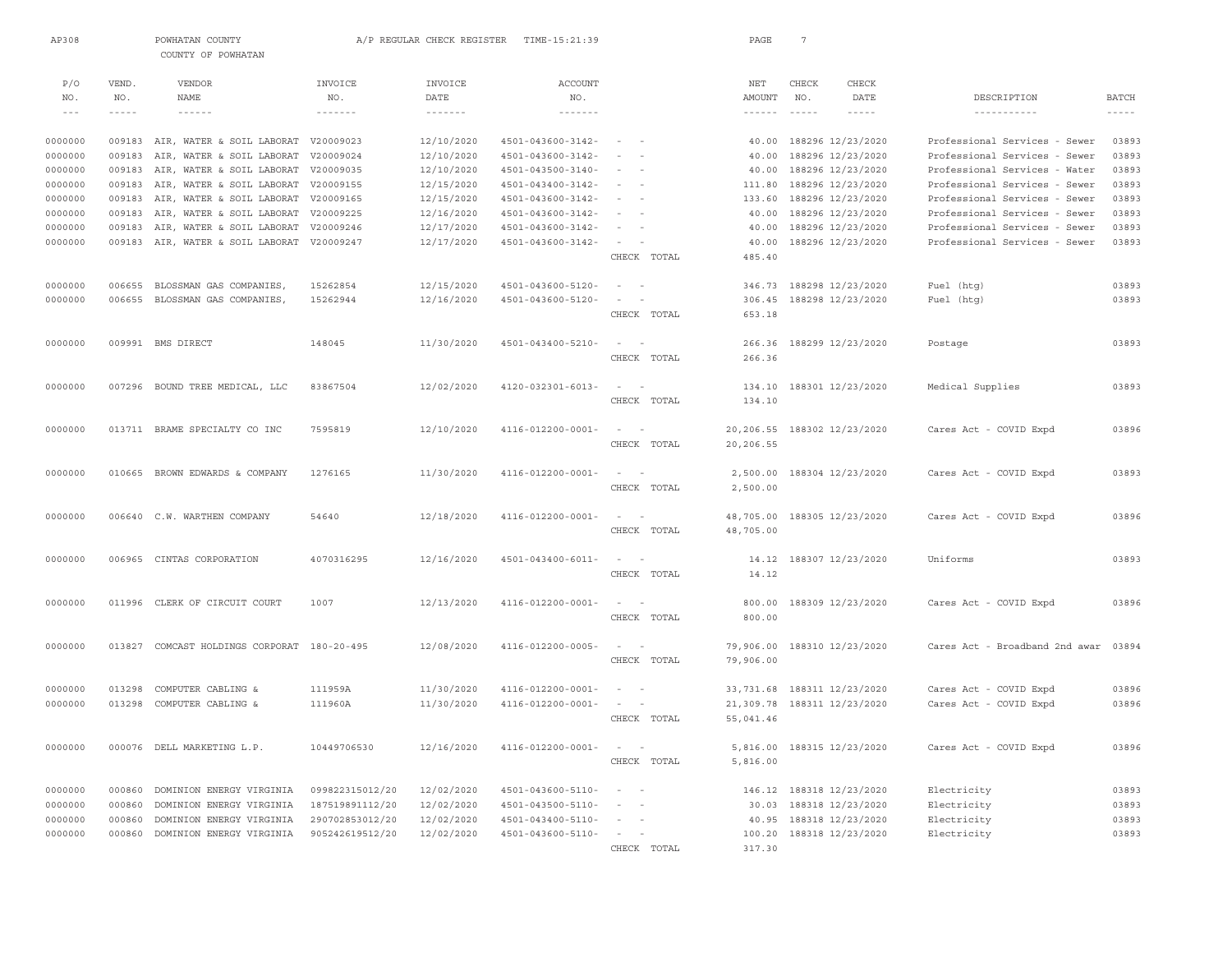| AP308             |               | POWHATAN COUNTY<br>COUNTY OF POWHATAN        |                            | A/P REGULAR CHECK REGISTER | TIME-15:21:39                |                                                                                                              | PAGE                                           | 8     |                             |                                      |               |
|-------------------|---------------|----------------------------------------------|----------------------------|----------------------------|------------------------------|--------------------------------------------------------------------------------------------------------------|------------------------------------------------|-------|-----------------------------|--------------------------------------|---------------|
| P/O               | VEND.         | VENDOR                                       | INVOICE                    | INVOICE                    | <b>ACCOUNT</b>               |                                                                                                              | NET                                            | CHECK | CHECK                       |                                      |               |
| NO.               | NO.           | NAME                                         | NO.                        | DATE                       | NO.                          |                                                                                                              | AMOUNT                                         | NO.   | DATE                        | DESCRIPTION                          | <b>BATCH</b>  |
| $\qquad \qquad -$ | $- - - - - -$ | $- - - - - - -$                              | $\cdots\cdots\cdots\cdots$ | $\cdots\cdots\cdots\cdots$ | $\cdots\cdots\cdots\cdots$   |                                                                                                              | $\cdots \cdots \cdots \cdots$                  |       | $- - - - - -$               | -----------                          | $- - - - - -$ |
| 0000000           |               | 007147 DRAPER ADEN ASSOCIATES,               | 2020110248                 | 11/30/2020                 | 4501-043500-3140-            | $\sim$ 100 $\sim$ 100 $\sim$                                                                                 |                                                |       | 725.00 188319 12/23/2020    | Professional Services - Water        | 03893         |
| 0000000           |               | 007147 DRAPER ADEN ASSOCIATES,               | 2020110248                 | 11/30/2020                 | 4501-043600-3142-            | $\sim$                                                                                                       | 725.00                                         |       | 188319 12/23/2020           | Professional Services - Sewer        | 03893         |
|                   |               |                                              |                            |                            |                              | CHECK TOTAL                                                                                                  | 1,450.00                                       |       |                             |                                      |               |
| 0000000           | 006510        | EMERGENCY SERVICES                           | 453                        | 12/14/2020                 | 4120-032300-3110-            | $\sim$ 100 $\sim$                                                                                            | 33,675.60                                      |       | 188320 12/23/2020           | Contract Services-Daytime Cove       | 03893         |
| 0000000           | 006510        | EMERGENCY SERVICES                           | 454                        | 12/14/2020                 | 4116-012200-0001-            | $\sim$<br>$\overline{\phantom{a}}$                                                                           | 2,900.00                                       |       | 188320 12/23/2020           | Cares Act - COVID Expd               | 03896         |
|                   |               |                                              |                            |                            |                              | CHECK TOTAL                                                                                                  | 36,575.60                                      |       |                             |                                      |               |
| 0000000           |               | 006606 FLATROCK GLASS & DOOR INC 20846       |                            | 12/10/2020                 | 4116-012200-0001-            | $\sim$ 100 $\sim$                                                                                            |                                                |       | 5,100.00 188321 12/23/2020  | Cares Act - COVID Expd               | 03896         |
|                   |               |                                              |                            |                            |                              | CHECK TOTAL                                                                                                  | 5,100.00                                       |       |                             |                                      |               |
| 0000000           |               |                                              | 08266610-IN                |                            |                              | $\sim$<br>$\sim$                                                                                             |                                                |       |                             |                                      | 03896         |
|                   |               | 013623 FRONT LINE SAFETY                     |                            | 12/10/2020                 | 4116-012200-0001-            | CHECK TOTAL                                                                                                  | 147,764.64                                     |       | 188323 12/23/2020           | Cares Act - COVID Expd               |               |
|                   |               |                                              |                            |                            |                              |                                                                                                              | 147,764.64                                     |       |                             |                                      |               |
| 0000000           | 013802        | KEYSTONE INFORMATION SYST 207824             |                            | 12/18/2020                 | 4301-012510-0003-            | $\sim$<br>$\overline{\phantom{a}}$                                                                           | 37,301.60                                      |       | 188327 12/23/2020           | ERP Replacement                      | 03893         |
|                   |               |                                              |                            |                            |                              | CHECK TOTAL                                                                                                  | 37,301.60                                      |       |                             |                                      |               |
|                   |               | 013527 L3HARRIS TECHNOLOGIES, IN P000010260  |                            | 12/09/2020                 |                              | $\sim$ 100 $\sim$ 100 $\sim$                                                                                 |                                                |       |                             |                                      | 03893         |
| 0000000           |               |                                              |                            |                            | 4301-031200-6001-            | CHECK TOTAL                                                                                                  | 1,536,480.00 188329 12/23/2020<br>1,536,480.00 |       |                             | Public Safety Radio System           |               |
|                   |               |                                              |                            |                            |                              |                                                                                                              |                                                |       |                             |                                      |               |
| 0000000           |               | 009543 NATIONAL SECURITY & DOOR              | 115694                     | 11/19/2020                 | 4116-012200-0001-            | $\sim$<br>$\sim$                                                                                             | 6,342.67                                       |       | 188333 12/23/2020           | Cares Act - COVID Expd               | 03896         |
|                   |               |                                              |                            |                            |                              | CHECK TOTAL                                                                                                  | 6,342.67                                       |       |                             |                                      |               |
| 0000000           |               | 013820 PARCELL WEBB & BARUCH, P. 20 - REFUND |                            | 3/16/2020                  | $3120 - 016050 - 0001 -$     | $\sim$ 100 $\sim$ 100 $\sim$                                                                                 | 22.50                                          |       | 188334 12/23/2020           | Fees for Rescue Transport Serv 03893 |               |
|                   |               |                                              |                            |                            |                              | CHECK TOTAL                                                                                                  | 22.50                                          |       |                             |                                      |               |
| 0000000           |               | 013770 PORT 80 INTERNET SERVICES P80-9785    |                            | 12/01/2020                 | 4116-012200-0004-            | $\frac{1}{2} \left( \frac{1}{2} \right) \left( \frac{1}{2} \right) = \frac{1}{2} \left( \frac{1}{2} \right)$ | 139,356.00                                     |       | 188336 12/23/2020           | Cares - Broadband                    | 03894         |
| 0000000           | 013770        | PORT 80 INTERNET SERVICES                    | P80-9798                   | 12/13/2020                 | 4116-012200-0004-            | $\frac{1}{2} \left( \frac{1}{2} \right) \left( \frac{1}{2} \right) = \frac{1}{2} \left( \frac{1}{2} \right)$ | 67,877.00                                      |       | 188336 12/23/2020           | Cares - Broadband                    | 03894         |
| 0000000           | 013770        | PORT 80 INTERNET SERVICES P80-9801           |                            | 12/21/2020                 | $4116 - 012200 - 0004 -$     | $\sim$ 100 $\sim$ 100                                                                                        | 70,819.00                                      |       | 188336 12/23/2020           | Cares - Broadband                    | 03894         |
| 0000000           | 013770        | PORT 80 INTERNET SERVICES                    | P80-9803                   | 12/21/2020                 | 4116-012200-0005-            | $\sim$                                                                                                       | 67,100.00                                      |       | 188336 12/23/2020           | Cares Act - Broadband 2nd awar       | 03894         |
| 0000000           | 013770        | PORT 80 INTERNET SERVICES                    | P80-9804                   | 12/21/2020                 | 4116-012200-0005-            | $\qquad \qquad -$                                                                                            | 150,436.00                                     |       | 188336 12/23/2020           | Cares Act - Broadband 2nd awar       | 03894         |
|                   |               |                                              |                            |                            |                              | CHECK TOTAL                                                                                                  | 495,588.00                                     |       |                             |                                      |               |
| 0000000           | 001250        | POWHATAN AUTO & TRACTOR                      | 622060                     | 12/03/2020                 | 4116-031201-5540-            | $\sim$<br>$\sim$                                                                                             | 49.96                                          |       | 188337 12/23/2020           | Triad Expenses                       | 03893         |
|                   |               |                                              |                            |                            |                              | CHECK TOTAL                                                                                                  | 49.96                                          |       |                             |                                      |               |
| 0000000           | 008073        | PROJECT LIFESAVER                            | S200018267                 | 12/16/2020                 | 4116-031210-6015-            | $\sim$<br>$\sim$                                                                                             | 1,394.59                                       |       | 188339 12/23/2020           | Project Lifesaver expenses           | 03893         |
| 0000000           |               | 008073 PROJECT LIFESAVER                     | 5200018262                 | 12/15/2020                 | 4116-031210-6015-            | $\sim$<br>$\overline{\phantom{a}}$                                                                           |                                                |       | 1,399.21 188339 12/23/2020  | Project Lifesaver expenses           | 03893         |
|                   |               |                                              |                            |                            |                              | CHECK TOTAL                                                                                                  | 2,793.80                                       |       |                             |                                      |               |
| 0000000           |               | 006466 RADIO COMMUNICATION OF VA 502005567-1 |                            | 12/18/2020                 | 4116-012200-0001-            | and the state of                                                                                             |                                                |       | 3,711.00 188342 12/23/2020  | Cares Act - COVID Expd               | 03896         |
| 0000000           |               | 006466 RADIO COMMUNICATION OF VA 502005600-1 |                            | 12/18/2020                 | $4116 - 012200 - 0001 - - -$ |                                                                                                              |                                                |       | 2,595.00 188342 12/23/2020  | Cares Act - COVID Expd               | 03896         |
|                   |               |                                              |                            |                            |                              | CHECK TOTAL                                                                                                  | 6,306.00                                       |       |                             |                                      |               |
| 0000000           |               | 013829 RCA LABARATORY SERVICES L INV-00836   |                            | 12/11/2020                 | 4116-012200-0001-            | $\alpha\rightarrow\alpha\gamma$ , and $\alpha\rightarrow\alpha\gamma$                                        |                                                |       | 5,000.00 188343 12/23/2020  | Cares Act - COVID Expd               | 03896         |
|                   |               |                                              |                            |                            |                              | CHECK TOTAL                                                                                                  | 5,000.00                                       |       |                             |                                      |               |
|                   |               |                                              |                            |                            |                              |                                                                                                              |                                                |       |                             |                                      |               |
| 0000000           |               | 012463 RUSS BASSETT CORP                     | 89320                      | 12/03/2020                 | $4116 - 012200 - 0001 - - -$ |                                                                                                              |                                                |       | 21,996.50 188345 12/23/2020 | Cares Act - COVID Expd               | 03896         |
|                   |               |                                              |                            |                            |                              | CHECK TOTAL                                                                                                  | 21,996.50                                      |       |                             |                                      |               |
| 0000000           |               | 006594 SOUTHSIDE ELECTRIC COOP               | 63504009 12/20             | 12/11/2020                 | $4501 - 043600 - 5110 - - -$ |                                                                                                              |                                                |       | 2,812.17 188350 12/23/2020  | Electricity                          | 03893         |
|                   |               |                                              |                            |                            |                              | CHECK TOTAL                                                                                                  | 2,812.17                                       |       |                             |                                      |               |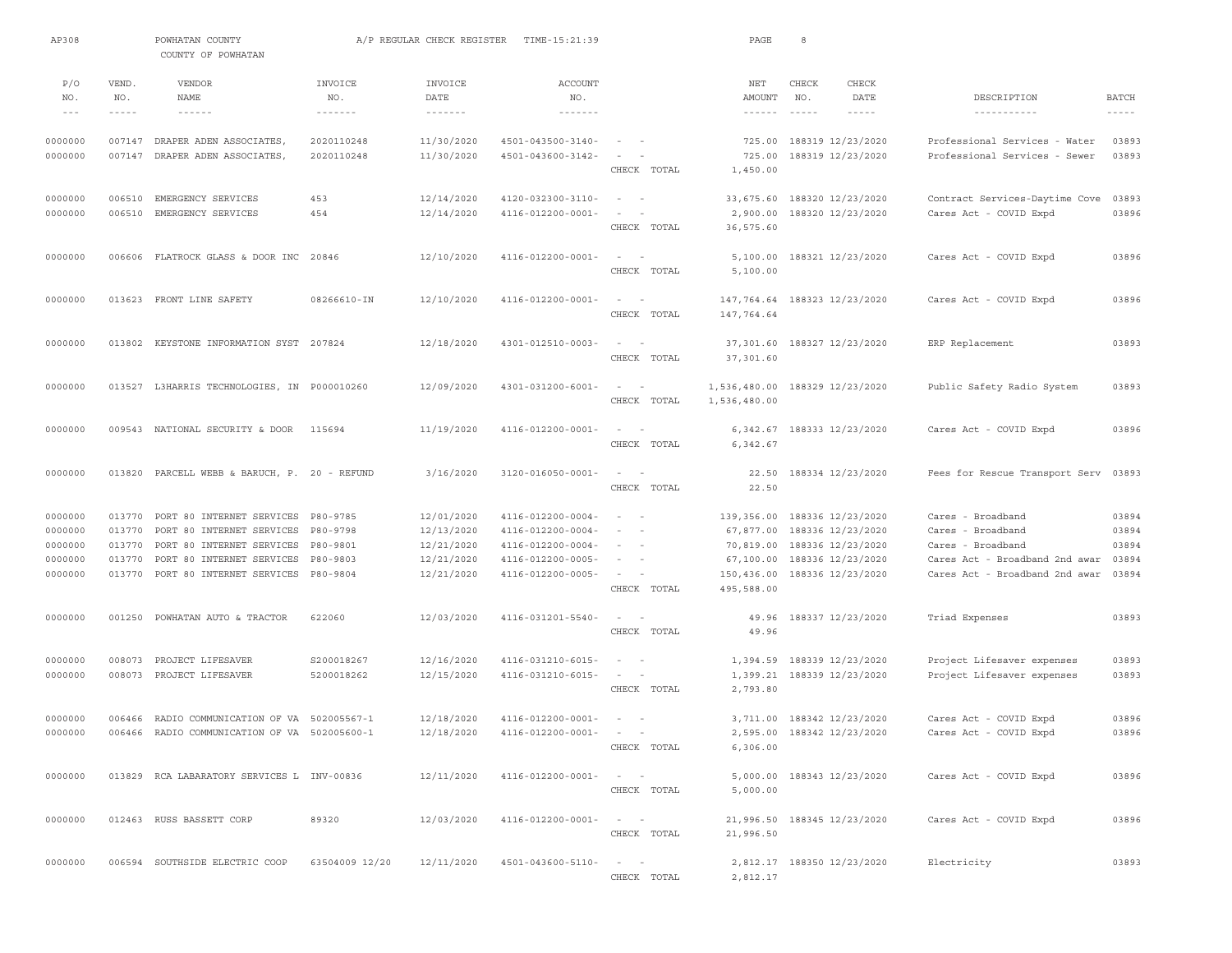| AP308                         |                             | POWHATAN COUNTY<br>COUNTY OF POWHATAN                                                         |                                                        | A/P REGULAR CHECK REGISTER                    | TIME-15:21:39                                               |                                                                                         | PAGE                                           | 9                        |                                                             |                                                                                                 |                               |
|-------------------------------|-----------------------------|-----------------------------------------------------------------------------------------------|--------------------------------------------------------|-----------------------------------------------|-------------------------------------------------------------|-----------------------------------------------------------------------------------------|------------------------------------------------|--------------------------|-------------------------------------------------------------|-------------------------------------------------------------------------------------------------|-------------------------------|
| P/O<br>NO.<br>$- - -$         | VEND.<br>NO.<br>$- - - - -$ | VENDOR<br><b>NAME</b><br>$\cdots\cdots\cdots\cdots$                                           | INVOICE<br>NO.<br>$\cdots \cdots \cdots \cdots \cdots$ | INVOICE<br>DATE<br>$\cdots\cdots\cdots\cdots$ | <b>ACCOUNT</b><br>NO.<br>$\cdots\cdots\cdots\cdots\cdots$   |                                                                                         | NET<br>AMOUNT<br>$\cdots \cdots \cdots \cdots$ | CHECK<br>NO.<br>$\cdots$ | CHECK<br>DATE<br>$- - - - - -$                              | DESCRIPTION<br>-----------                                                                      | <b>BATCH</b><br>$\frac{1}{2}$ |
| 0000000                       |                             | 009450 SPEC (SLUDGE PROCESS                                                                   | 202112-PCU                                             | 12/15/2020                                    | $4501 - 043600 - 6016 -$                                    | $\sim$<br>$\sim$<br>CHECK TOTAL                                                         | 2,422.50<br>2,422.50                           |                          | 188351 12/23/2020                                           | Chemicals                                                                                       | 03893                         |
| 0000000<br>0000000            | 008015                      | STRYKER SALES CORPORATION<br>008015 STRYKER SALES CORPORATION                                 | 8777015 DM<br>8912843 DM                               | 10/14/2020<br>11/23/2020                      | 4116-012200-0001-<br>4120-032300-8215-                      | $\sim$<br>$\overline{\phantom{a}}$<br>$\sim$<br>$\overline{\phantom{a}}$<br>CHECK TOTAL | 17,041.78<br>17,041.78<br>34,083.56            |                          | 188353 12/23/2020<br>188353 12/23/2020                      | Cares Act - COVID Expd<br>Capital Outlay                                                        | 03896<br>03896                |
| 0000000<br>0000000            | 011988<br>011988            | SUMMIT MEDIA LLC<br>SUMMIT MEDIA LLC                                                          | 501401-11<br>501401-12                                 | 11/30/2020<br>12/06/2020                      | 4116-032200-0010-<br>4116-032200-0010-                      | $\sim$<br>$\sim$<br>$\sim$<br>CHECK TOTAL                                               | 99.00<br>99.00<br>198.00                       |                          | 188354 12/23/2020<br>188354 12/23/2020                      | SAFER Expenses<br>SAFER Expenses                                                                | 03893<br>03893                |
| 0000000                       |                             | 013559 TELEFLEX LLC                                                                           | 9503102939                                             | 9/28/2020                                     | 4120-032301-6013-                                           | CHECK TOTAL                                                                             | 1,115.50<br>1,115.50                           |                          | 188356 12/23/2020                                           | Medical Supplies                                                                                | 03893                         |
| 0000000<br>0000000            |                             | 012734 TRANE U.S. INC.<br>012734 TRANE U.S. INC.                                              | 311306369<br>311362174                                 | 11/24/2020<br>12/16/2020                      | 4116-012200-0001-<br>4116-012200-0001-                      | $\sim$<br>$\overline{\phantom{a}}$<br>$\sim$<br>$\overline{\phantom{a}}$<br>CHECK TOTAL | 100,809.15<br>103,642.85<br>204,452.00         |                          | 188357 12/23/2020<br>188357 12/23/2020                      | Cares Act - COVID Expd<br>Cares Act - COVID Expd                                                | 03896<br>03896                |
| 0000000<br>0000000            | 008126<br>008126            | VERIZON<br>VERIZON                                                                            | 9868191894<br>9868191894                               | 12/24/2020<br>12/24/2020                      | 4501-043400-5250-<br>4501-043400-5270-                      | $\sim$<br>$\sim$<br>$\sim$<br>CHECK TOTAL                                               | 123.78<br>540.23<br>664.01                     |                          | 188359 12/23/2020<br>188359 12/23/2020                      | Cell Phones<br>Network Service Connection                                                       | 03893<br>03893                |
| 0000000<br>0000000            | 009423<br>009423            | VIRGINIA DEPT OF CRIMINAL<br>VIRGINIA DEPT OF CRIMINAL                                        | 001070<br>1072                                         | 12/21/2020<br>12/15/2020                      | 3215-014010-0003-<br>3215-014010-0003-                      | $\sim$<br>$\sim$<br>CHECK TOTAL                                                         | 1,446.00<br>3,185.00<br>4,631.00               |                          | 188361 12/23/2020<br>188361 12/23/2020                      | Forfeited Drug Assets-Sheriff<br>Forfeited Drug Assets-Sheriff                                  | 03893<br>03893                |
| 0000000<br>0000000            | 010688                      | A&B CLEANING SERVICE, INC. 33549<br>010688 A&B CLEANING SERVICE, INC. 33550                   |                                                        | 12/04/2020<br>12/04/2020                      | 4116-012200-0001-<br>4116-012200-0001-                      | $\sim$ 100 $\sim$<br>$\sim$<br>$\sim$<br>CHECK TOTAL                                    | 800.00<br>1,600.00<br>2,400.00                 |                          | 188366 12/29/2020<br>188366 12/29/2020                      | Cares Act - COVID Expd<br>Cares Act - COVID Expd                                                | 03901<br>03901                |
| 0000000<br>0000000<br>0000000 | 009183<br>009183<br>009183  | AIR, WATER & SOIL LABORAT<br>AIR, WATER & SOIL LABORAT V20009356<br>AIR, WATER & SOIL LABORAT | V20009354<br>V20009357                                 | 12/22/2020<br>12/22/2020<br>12/22/2020        | 4501-043600-3142-<br>4501-043600-3142-<br>4501-043600-3142- | $\sim$ $-$<br>$\sim$<br>$\sim$<br>$\sim$<br>CHECK TOTAL                                 | 111.80<br>40.00<br>40.00<br>191.80             |                          | 188367 12/29/2020<br>188367 12/29/2020<br>188367 12/29/2020 | Professional Services - Sewer<br>Professional Services - Sewer<br>Professional Services - Sewer | 03898<br>03898<br>03898       |
| 0000000<br>0000000            | 009944<br>009944            | BELTON, SR., AVERY SHABAR 544016<br>BELTON, SR., AVERY SHABAR                                 | 544016                                                 | 12/11/2020<br>12/11/2020                      | $4501 - 043500 - 3320 -$<br>4501-043600-3320-               | $\sim$<br>$\sim$<br>$\sim$<br>CHECK TOTAL                                               | 300.00<br>300.00<br>600.00                     |                          | 188368 12/29/2020<br>188368 12/29/2020                      | Maintenance and Svc Contracts<br>Maintenance and Svc Contracts                                  | 03898<br>03898                |
| 0000000<br>0000000            | 006655                      | BLOSSMAN GAS COMPANIES,<br>006655 BLOSSMAN GAS COMPANIES,                                     | 11511721<br>15312290                                   | 11/04/2020<br>12/22/2020                      | 4501-043600-5120-<br>4501-043600-5120-                      | $\sim$ $  -$<br>$ -$<br>CHECK TOTAL                                                     | 189.47<br>541.75                               |                          | 188370 12/29/2020<br>352.28 188370 12/29/2020               | Fuel (htg)<br>Fuel (htg)                                                                        | 03898<br>03898                |
| 0000000                       |                             | 000076 DELL MARKETING L.P.                                                                    | 10449706530A                                           | 12/16/2020                                    | 4301-012510-8304-                                           | $\sim$ $    -$<br>CHECK TOTAL                                                           | 4,781.00                                       |                          | 4,781.00 188375 12/29/2020                                  | PC Replacement                                                                                  | 03898                         |
| 0000000                       |                             | 013623 FRONT LINE SAFETY                                                                      | 1494490-IN                                             | 12/18/2020                                    | 4116-012200-0001-                                           | $\sim$ $    -$<br>CHECK TOTAL                                                           | 1,110.43                                       |                          | 1, 110.43 188384 12/29/2020                                 | Cares Act - COVID Expd                                                                          | 03901                         |
| 0000000                       |                             | 013821 GOLDEN GUTTERS                                                                         | 20138299                                               | 12/21/2020                                    | 4410-053910-5647-                                           | $\alpha = 1, \ldots, n-1$<br>CHECK TOTAL                                                | 1,185.00                                       |                          | 1,185.00 188386 12/29/2020                                  | Curtis Family Grant                                                                             | 03898                         |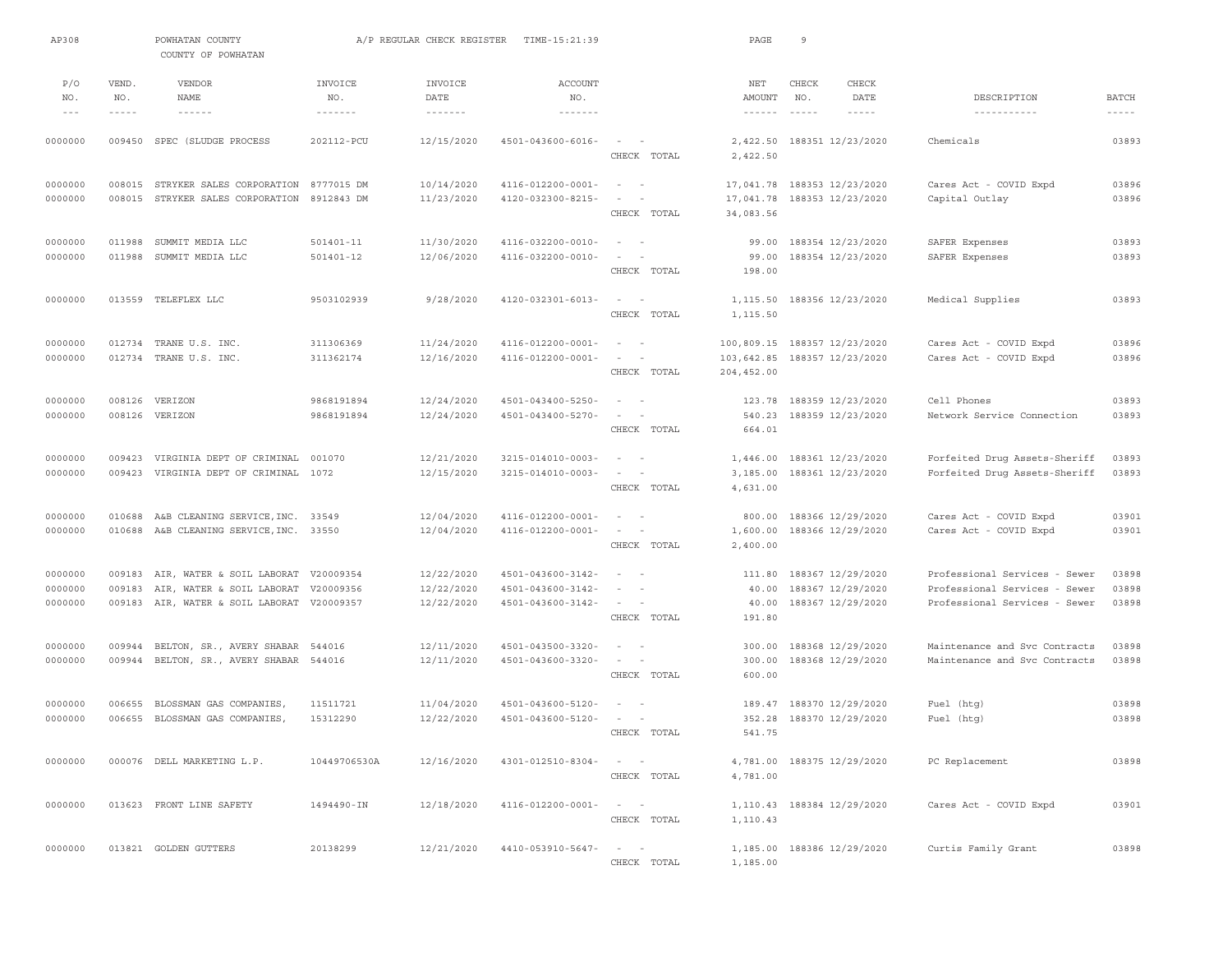| AP308                         |                            | POWHATAN COUNTY<br>COUNTY OF POWHATAN                                         |                            | A/P REGULAR CHECK REGISTER             | TIME-15:21:39                                                      |                                                                                                                                                                                                                      | PAGE                                              | 10                                                          |                                                                |                         |
|-------------------------------|----------------------------|-------------------------------------------------------------------------------|----------------------------|----------------------------------------|--------------------------------------------------------------------|----------------------------------------------------------------------------------------------------------------------------------------------------------------------------------------------------------------------|---------------------------------------------------|-------------------------------------------------------------|----------------------------------------------------------------|-------------------------|
| P/O<br>NO.                    | VEND.<br>NO.               | <b>VENDOR</b><br><b>NAME</b>                                                  | INVOICE<br>NO.             | INVOICE<br>DATE                        | <b>ACCOUNT</b><br>NO.                                              |                                                                                                                                                                                                                      | NET<br>AMOUNT                                     | CHECK<br>CHECK<br>NO.<br>DATE                               | DESCRIPTION                                                    | <b>BATCH</b>            |
| $\qquad \qquad -$             | $- - - - -$                | $- - - - - -$                                                                 | -------                    | $- - - - - - - -$                      | -------                                                            |                                                                                                                                                                                                                      | $- - - - - -$                                     | $\cdots$<br>$- - - - -$                                     | -----------                                                    | $- - - - - -$           |
| 0000000                       | 000120                     | JAMES RIVER AIR                                                               | C230500                    | 1/01/2021                              | 4501-043600-3320-                                                  | $\sim$<br>$\sim$<br>CHECK TOTAL                                                                                                                                                                                      | 344.45<br>344.45                                  | 188389 12/29/2020                                           | Maintenance and Svc Contracts                                  | 03898                   |
| 0000000<br>0000000            | 010924                     | MITCHELL PEST<br>010924 MITCHELL PEST                                         | 139277<br>140381           | 11/25/2020<br>11/25/2020               | 4501-043600-3320-<br>4501-043600-3320-                             | $\overline{\phantom{a}}$<br>$\sim$<br>$\frac{1}{2} \left( \frac{1}{2} \right) \left( \frac{1}{2} \right) \left( \frac{1}{2} \right) \left( \frac{1}{2} \right)$<br>CHECK TOTAL                                       | 95.00<br>95.00<br>190.00                          | 188393 12/29/2020<br>188393 12/29/2020                      | Maintenance and Svc Contracts<br>Maintenance and Svc Contracts | 03899<br>03899          |
| 0000000                       |                            | 010076 MORROW, ERIC                                                           | 208                        | 12/15/2020                             | $4301 - 012510 - 0003 -$                                           | $\sim$ 100 $\sim$ 100 $\sim$<br>CHECK TOTAL                                                                                                                                                                          | 3,000.00                                          | 3,000.00 188394 12/29/2020                                  | ERP Replacement                                                | 03899                   |
| 0000000                       | 008294                     | POWHATAN COUNTY PUBLIC                                                        | UTILITIES 10/20            | 10/31/2020                             | $4501 - 043400 - 6008 -$                                           | $\frac{1}{2} \left( \frac{1}{2} \right) \left( \frac{1}{2} \right) \left( \frac{1}{2} \right) \left( \frac{1}{2} \right) \left( \frac{1}{2} \right)$<br>CHECK TOTAL                                                  | 223.45                                            | 223.45 188396 12/29/2020                                    | Gas/Grease/Oil/Vehicle Repairs                                 | 03900                   |
| 0000000                       | 009055                     | QUANTUM CONTROLS, INC.                                                        | 014262                     | 12/18/2020                             | 4501-043600-3310-                                                  | $\sim$<br>$\sim$<br>CHECK TOTAL                                                                                                                                                                                      | 862.00<br>862.00                                  | 188397 12/29/2020                                           | Repairs and Maintenance                                        | 03899                   |
| 0000000                       |                            | 013833 SCS ENGINEERS                                                          | 0394442                    | 12/31/2020                             | $4301 - 014100 - 6010 -$                                           | $\sim$<br>$\sim$<br>CHECK TOTAL                                                                                                                                                                                      | 300.00<br>300.00                                  | 188400 12/29/2020                                           | East Convenience Center                                        | 03899                   |
| 0000000<br>0000000<br>0000000 | 007750<br>007750<br>007750 | SHEEHY FORD AUTO STORES<br>SHEEHY FORD AUTO STORES<br>SHEEHY FORD AUTO STORES | 159521<br>159522<br>159523 | 12/17/2020<br>12/17/2020<br>12/17/2020 | 4301-012500-8301-<br>$4301 - 012500 - 8301 -$<br>4301-012500-8301- | $\sim$ 100 $\sim$<br>$\frac{1}{2} \left( \frac{1}{2} \right) \left( \frac{1}{2} \right) \left( \frac{1}{2} \right) \left( \frac{1}{2} \right) \left( \frac{1}{2} \right)$<br>$\sim 10^{-1}$ m $^{-1}$<br>CHECK TOTAL | 34,651.90<br>34,651.90<br>34,656.80<br>103,960.60 | 188402 12/29/2020<br>188402 12/29/2020<br>188402 12/29/2020 | Sheriff's Vehicles<br>Sheriff's Vehicles<br>Sheriff's Vehicles | 03899<br>03899<br>03899 |
| 0000000                       |                            | 013065 STAPLES INC                                                            | $7320453804 - 0 - 1$       | 12/15/2020                             | $4116 - 012200 - 0001 -$                                           | $\sim 10^{-1}$ m $^{-1}$<br>CHECK TOTAL                                                                                                                                                                              | 53.48<br>53.48                                    | 188406 12/29/2020                                           | Cares Act - COVID Expd                                         | 03901                   |
| 0000000                       |                            | 008346 SYCOM TECHNOLOGIES                                                     | AT60890                    | 12/30/2020                             | $4301 - 062100 - 8304 -$                                           | $\sim$ 100 $\sim$ 100 $\sim$<br>CHECK TOTAL                                                                                                                                                                          | 180.00<br>180.00                                  | 188409 12/29/2020                                           | PMS Repurpose                                                  | 03899                   |

CHECK TYPE TOTAL 3,728,702.28